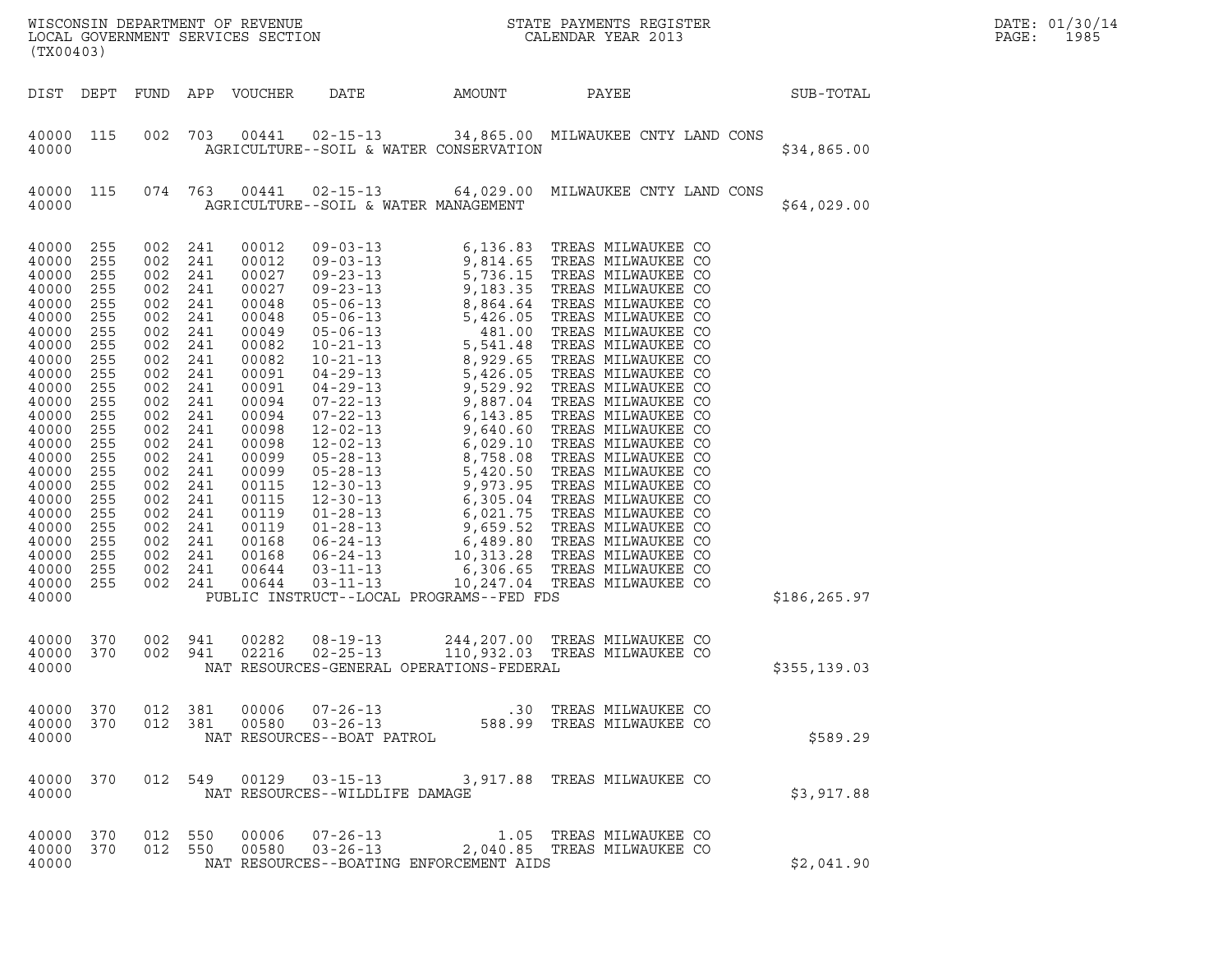| WISCONSIN DEPARTMENT OF REVENUE   | STATE PAYMENTS REGISTER | DATE: 01/30/14 |
|-----------------------------------|-------------------------|----------------|
| LOCAL GOVERNMENT SERVICES SECTION | CALENDAR YEAR 2013      | 1986<br>PAGE:  |

| (TX00403)                                 |                          |                          |                          |                                  |                                                                      |                                                                                               |                                                                                      |                |
|-------------------------------------------|--------------------------|--------------------------|--------------------------|----------------------------------|----------------------------------------------------------------------|-----------------------------------------------------------------------------------------------|--------------------------------------------------------------------------------------|----------------|
| DIST                                      | DEPT                     | FUND                     | APP                      | VOUCHER                          | DATE                                                                 | AMOUNT                                                                                        | PAYEE                                                                                | SUB-TOTAL      |
| 40000<br>40000<br>40000                   | 370<br>370               | 012<br>012               | 553<br>553               | 00129<br>00129                   | $03 - 15 - 13$<br>$03 - 15 - 13$                                     | 35.86<br>964.90<br>NAT RESOURCES--WILDLIFE DAMAGE CLAIMS                                      | TREAS MILWAUKEE CO<br>TREAS MILWAUKEE CO                                             | \$1,000.76     |
| 40000<br>40000                            | 370                      | 012                      | 575                      | 03501                            | $06 - 28 - 13$                                                       | 3,150.00<br>NAT RESOURCES--SNOWMOBILE TRAIL AIDS                                              | TREAS MILWAUKEE CO                                                                   | \$3,150.00     |
| 40000<br>40000                            | 370                      | 012                      | 580                      | 01271                            | $12 - 26 - 13$                                                       | NAT RESOURCES-WILDLIFE ABATEMENT/CONTROL                                                      | 2,500.00 TREAS MILWAUKEE CNTY PARK                                                   | \$2,500.00     |
| 40000<br>40000                            | 370                      | 012                      | 678                      | 01265                            | $12 - 26 - 13$                                                       | NAT RESOURCES--INVASIVE AQUATICE SPECIES                                                      | 8,048.07 TREAS MILWAUKEE CNTY PARK                                                   | \$8,048.07     |
| 40000<br>40000                            | 370                      | 072                      | 667                      | 00149                            | $10 - 02 - 13$<br>NAT RESOURCES--PECFA AIDS                          | 58,548.84                                                                                     | MILWAUKEE CNTY LAND CONS                                                             | \$58,548.84    |
| 40000<br>40000<br>40000<br>40000          | 370<br>370<br>370        | 074<br>074<br>074        | 658<br>658<br>658        | 00412<br>00958<br>02074          | $08 - 30 - 13$<br>$11 - 15 - 13$<br>$02 - 11 - 13$                   | 13,018.25<br>14,432.25<br>10,494.85<br>NAT RESOURCES--URBAN NON-POINT GRANTS                  | TREAS MILWAUKEE CO<br>TREAS MILWAUKEE CO<br>TREAS MILWAUKEE CO                       | \$37,945.35    |
| 40000<br>40000                            | 370                      | 095                      | 512                      | 03105                            | $05 - 14 - 13$<br>NAT RESOURCES--STEWARDSHIP 2000                    | 45,000.00                                                                                     | TREAS MILWAUKEE CO                                                                   | \$45,000.00    |
| 40000<br>40000<br>40000<br>40000<br>40000 | 395<br>395<br>395<br>395 | 011<br>011<br>011<br>011 | 161<br>161<br>161<br>161 | 66303<br>69999<br>81957<br>89576 | $02 - 25 - 13$<br>$03 - 28 - 13$<br>$07 - 24 - 13$<br>$10 - 04 - 13$ | 255,975.00<br>255,975.00<br>255,975.00<br>255,975.00<br>TRANSPORTATION--EXPRESSWAY POLICE AID | TREAS MILWAUKEE CO<br>TREAS MILWAUKEE CO<br>TREAS MILWAUKEE CO<br>TREAS MILWAUKEE CO | \$1,023,900.00 |
| 40000<br>40000<br>40000<br>40000<br>40000 | 395<br>395<br>395<br>395 | 011<br>011<br>011<br>011 | 169<br>169<br>169<br>169 | 61676<br>66939<br>81412<br>83304 | $01 - 14 - 13$<br>$03 - 04 - 13$<br>$07 - 19 - 13$<br>$08 - 07 - 13$ | 17,370.50<br>4,255.25<br>149,778.75<br>72, 253.25<br>TRANSPORTATION--DEMAND MANAGEMENT GRANTS | TREAS MILWAUKEE CO<br>TREAS MILWAUKEE CO<br>TREAS MILWAUKEE CO<br>TREAS MILWAUKEE CO | \$243,657.75   |
| 40000<br>40000                            | 395                      |                          |                          |                                  | TRANSPORTATION--TRANSIT AIDS                                         |                                                                                               | 011  172  81412  07-19-13  46,968.00 TREAS MILWAUKEE CO                              | \$46,968.00    |
| 40000<br>40000                            | 395                      |                          |                          | 011 175 71689                    |                                                                      | TRANSPORTATION--PARATRANSIT AIDS, STATE                                                       | 04-16-13 1,449,200.00 TREAS MILWAUKEE CO                                             | \$1,449,200.00 |
| 40000                                     | 395                      |                          | 011 182                  | 65992                            | $02 - 22 - 13$                                                       |                                                                                               | 95,020.26 TREAS MILWAUKEE CO                                                         |                |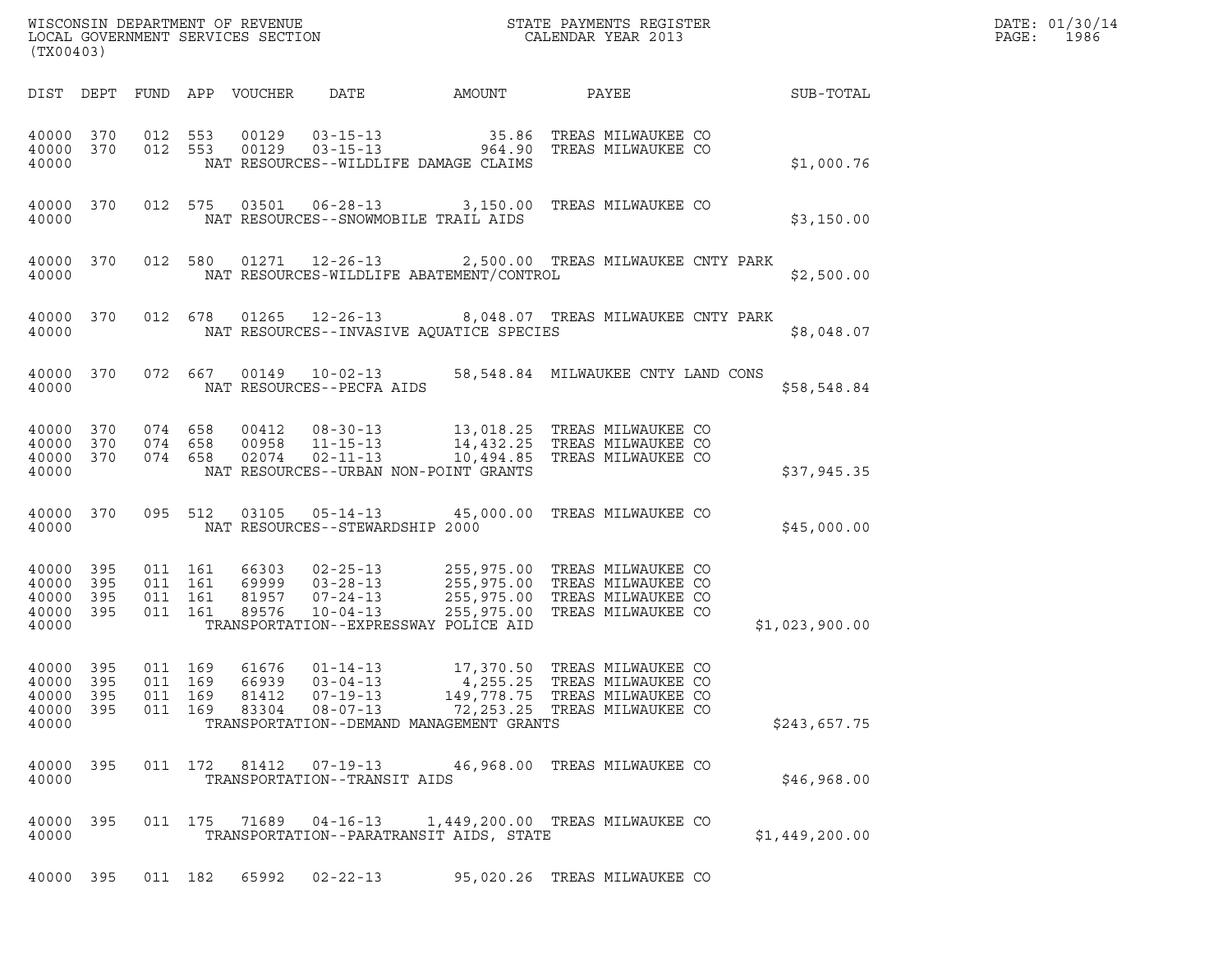| (TX00403)                                                                                                                                                                                                                                                                                             |                                                                                                                                                                                                                              |                                                                                                                                                                                                                                                                                                                                              |                          |                                                                                                                                                                                                                                                                                              |                                                                                                                                                                                                                                                                                                                                                                                                                                                                                                                                                                                              |                                                                                                               | WISCONSIN DEPARTMENT OF REVENUE<br>LOCAL GOVERNMENT SERVICES SECTION<br>CALENDAR YEAR 2013                                                                                                                                                                        |                 | DATE: 01/30/14<br>PAGE:<br>1987 |
|-------------------------------------------------------------------------------------------------------------------------------------------------------------------------------------------------------------------------------------------------------------------------------------------------------|------------------------------------------------------------------------------------------------------------------------------------------------------------------------------------------------------------------------------|----------------------------------------------------------------------------------------------------------------------------------------------------------------------------------------------------------------------------------------------------------------------------------------------------------------------------------------------|--------------------------|----------------------------------------------------------------------------------------------------------------------------------------------------------------------------------------------------------------------------------------------------------------------------------------------|----------------------------------------------------------------------------------------------------------------------------------------------------------------------------------------------------------------------------------------------------------------------------------------------------------------------------------------------------------------------------------------------------------------------------------------------------------------------------------------------------------------------------------------------------------------------------------------------|---------------------------------------------------------------------------------------------------------------|-------------------------------------------------------------------------------------------------------------------------------------------------------------------------------------------------------------------------------------------------------------------|-----------------|---------------------------------|
| DIST DEPT                                                                                                                                                                                                                                                                                             |                                                                                                                                                                                                                              | FUND APP                                                                                                                                                                                                                                                                                                                                     |                          | VOUCHER                                                                                                                                                                                                                                                                                      | DATE                                                                                                                                                                                                                                                                                                                                                                                                                                                                                                                                                                                         | AMOUNT                                                                                                        | PAYEE                                                                                                                                                                                                                                                             | SUB-TOTAL       |                                 |
| 40000<br>40000<br>40000<br>40000                                                                                                                                                                                                                                                                      | 395<br>395<br>395                                                                                                                                                                                                            | 011 182<br>011 182<br>011 182                                                                                                                                                                                                                                                                                                                |                          | 83831<br>93258<br>94103                                                                                                                                                                                                                                                                      | $08 - 12 - 13$<br>$11 - 06 - 13$<br>$11 - 13 - 13$                                                                                                                                                                                                                                                                                                                                                                                                                                                                                                                                           | TRANSPORTATION--TRANSIT AIDS-FEDERAL                                                                          | 118,473.38 MILWAUKEE CO HIGHWAY DEPT<br>328,564.00 TREAS MILWAUKEE CO<br>61,201.89 MILWAUKEE CO HIGHWAY DEPT                                                                                                                                                      | \$603, 259.53   |                                 |
| 40000<br>40000<br>40000<br>40000<br>40000<br>40000<br>40000<br>40000<br>40000<br>40000<br>40000<br>40000<br>40000<br>40000<br>40000<br>40000<br>40000<br>40000<br>40000<br>40000<br>40000<br>40000<br>40000<br>40000<br>40000<br>40000<br>40000<br>40000<br>40000<br>40000<br>40000<br>40000<br>40000 | 395<br>395<br>395<br>395<br>395<br>395<br>395<br>395<br>395<br>395<br>395<br>395<br>395<br>395<br>395<br>395<br>395<br>395<br>395<br>395<br>395<br>395<br>395<br>395<br>395<br>395<br>395<br>395<br>395<br>395<br>395<br>395 | 011 185<br>011<br>011 185<br>011 185<br>011 185<br>011 185<br>011 185<br>011 185<br>011 185<br>011 185<br>011 185<br>011<br>011 185<br>011 185<br>011 185<br>011 185<br>011 185<br>011 185<br>011 185<br>011<br>011 185<br>011 185<br>011 185<br>011 185<br>011 185<br>011 185<br>011 185<br>011<br>011 185<br>011 185<br>011 185<br>011 185 | 185<br>185<br>185<br>185 | 67001<br>67001<br>67001<br>67001<br>67001<br>67001<br>67001<br>67001<br>67001<br>67001<br>67001<br>67665<br>67665<br>67665<br>67665<br>67665<br>68448<br>69353<br>69353<br>71513<br>71513<br>73075<br>73075<br>79246<br>79246<br>86160<br>86160<br>94599<br>94599<br>94599<br>94599<br>94599 | $03 - 04 - 13$<br>$03 - 04 - 13$<br>$03 - 04 - 13$<br>$03 - 04 - 13$<br>$03 - 04 - 13$<br>$03 - 04 - 13$<br>$03 - 04 - 13$<br>$03 - 04 - 13$<br>$03 - 04 - 13$<br>$03 - 04 - 13$<br>$03 - 04 - 13$<br>$03 - 11 - 13$<br>$03 - 11 - 13$<br>$03 - 11 - 13$<br>$03 - 11 - 13$<br>$03 - 11 - 13$<br>$03 - 18 - 13$<br>$03 - 25 - 13$<br>$03 - 25 - 13$<br>$04 - 15 - 13$<br>$04 - 15 - 13$<br>$04 - 29 - 13$<br>$04 - 29 - 13$<br>$07 - 01 - 13$<br>$07 - 01 - 13$<br>$09 - 03 - 13$<br>$09 - 03 - 13$<br>$11 - 18 - 13$<br>$11 - 18 - 13$<br>$11 - 18 - 13$<br>$11 - 18 - 13$<br>$11 - 18 - 13$ | TRANSPORTATION--HIGHWAY SAFETY-FEDERAL                                                                        | 4,958.08 TREAS MILWAUKEE CO<br>$4$ , $958.08$ $\,$ TREAS MILWAUKEE CO $6$ , $755.52$ TREAS MILWAUKEE CO $6$ , $755.52$ TREAS MILWAUKEE CO $1,903.20$ TREAS MILWAUKEE CO $15$ , $665.92$ TREAS MILWAUKEE CO $11$ , $331.84$ TREAS MILWAUKEE CO $1,977.64$ TREAS MI | \$176,762.56    |                                 |
| 40000<br>40000<br>40000<br>40000                                                                                                                                                                                                                                                                      | 395<br>395<br>- 395                                                                                                                                                                                                          | 011 190                                                                                                                                                                                                                                                                                                                                      | 011 190<br>011 190       | 68040<br>82040<br>94040                                                                                                                                                                                                                                                                      | $01 - 07 - 13$<br>$07 - 01 - 13$<br>$10 - 07 - 13$                                                                                                                                                                                                                                                                                                                                                                                                                                                                                                                                           | TRANSPORTATION--GENERAL TRANSP AIDS-GTA                                                                       | 866,499.44 COUNTY OF MILWAUKEE<br>1,732,998.94 COUNTY OF MILWAUKEE<br>866,499.49 COUNTY OF MILWAUKEE                                                                                                                                                              | \$3,465,997.87  |                                 |
| 40000<br>40000<br>40000<br>40000<br>40000                                                                                                                                                                                                                                                             | 395<br>395<br>395<br>395                                                                                                                                                                                                     | 011 193<br>011 193                                                                                                                                                                                                                                                                                                                           | 011 193<br>011 193       | 00038<br>80038<br>88038<br>92038                                                                                                                                                                                                                                                             | $12 - 30 - 13$<br>$06 - 14 - 13$<br>$07 - 08 - 13$<br>$09 - 30 - 13$                                                                                                                                                                                                                                                                                                                                                                                                                                                                                                                         | 15,431,225.00<br>15,431,225.00<br>15, 431, 225.00<br>15, 431, 225.00<br>TRANSPORTATION--TRANSIT OPERATING AID | COUNTY OF MILWAUKEE<br>COUNTY OF MILWAUKEE<br>COUNTY OF MILWAUKEE<br>COUNTY OF MILWAUKEE                                                                                                                                                                          | \$61,724,900.00 |                                 |
| 40000 395                                                                                                                                                                                                                                                                                             |                                                                                                                                                                                                                              |                                                                                                                                                                                                                                                                                                                                              | 011 278                  | 83242                                                                                                                                                                                                                                                                                        | $08 - 02 - 13$                                                                                                                                                                                                                                                                                                                                                                                                                                                                                                                                                                               |                                                                                                               | 956,961.73 TREAS MILWAUKEE CO                                                                                                                                                                                                                                     |                 |                                 |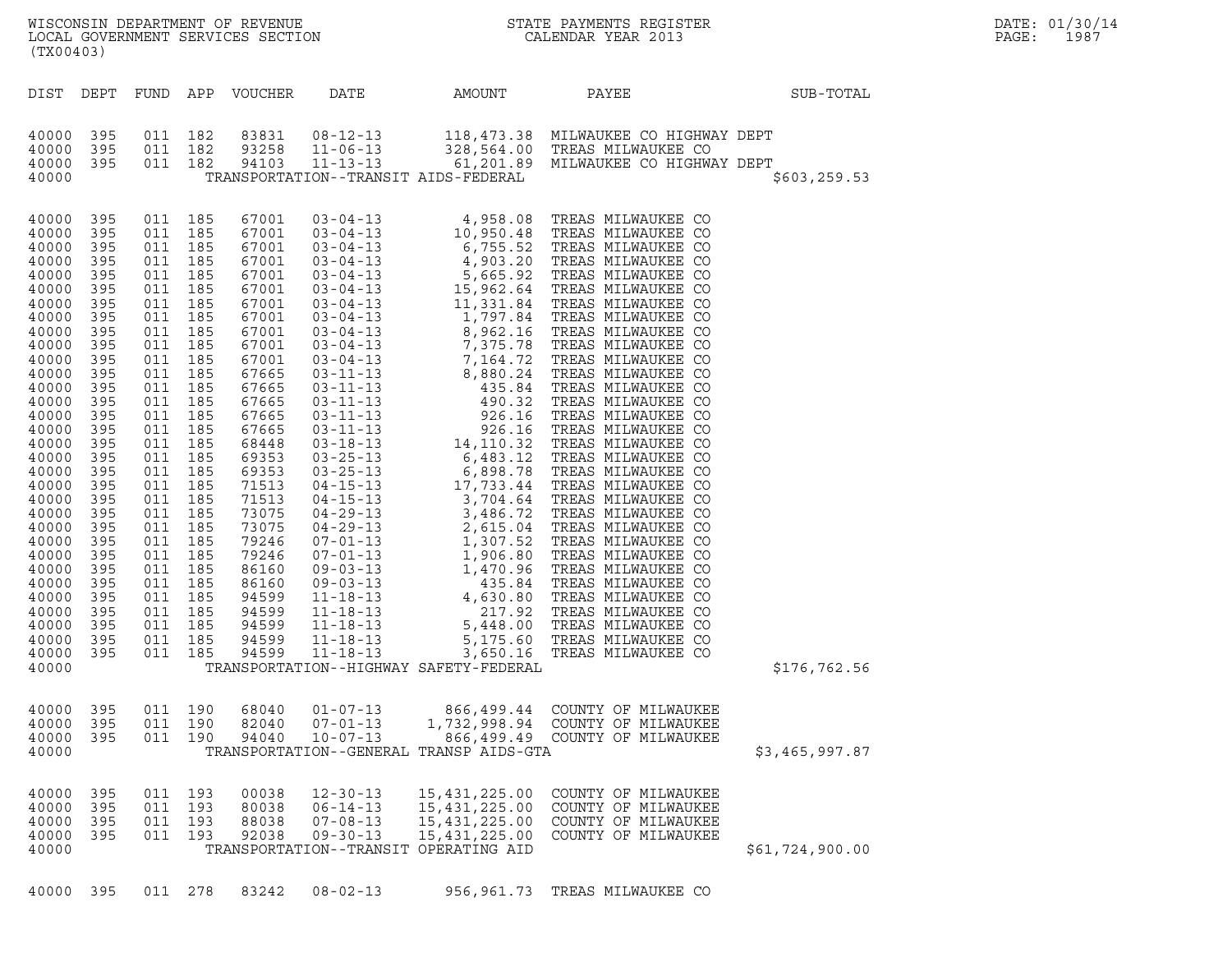|       | DATE: 01/30/14 |
|-------|----------------|
| PAGE: | 1988           |

| (TX00403)                                                                                                                                                      |                                                                                                                            |                                                                                                                            |                                                                                                                            | WISCONSIN DEPARTMENT OF REVENUE<br>LOCAL GOVERNMENT SERVICES SECTION                                                                                           |                                                                                                                                                                                                                                                                                                                                  |                                                                                                                                                                                                                                                                                                                                 | STATE PAYMENTS REGISTER<br>CALENDAR YEAR 2013                                                                                                                                                                                                                                                                                        |                                  |                 | DATE: 01/30/14<br>PAGE:<br>1988 |
|----------------------------------------------------------------------------------------------------------------------------------------------------------------|----------------------------------------------------------------------------------------------------------------------------|----------------------------------------------------------------------------------------------------------------------------|----------------------------------------------------------------------------------------------------------------------------|----------------------------------------------------------------------------------------------------------------------------------------------------------------|----------------------------------------------------------------------------------------------------------------------------------------------------------------------------------------------------------------------------------------------------------------------------------------------------------------------------------|---------------------------------------------------------------------------------------------------------------------------------------------------------------------------------------------------------------------------------------------------------------------------------------------------------------------------------|--------------------------------------------------------------------------------------------------------------------------------------------------------------------------------------------------------------------------------------------------------------------------------------------------------------------------------------|----------------------------------|-----------------|---------------------------------|
| DIST                                                                                                                                                           | DEPT                                                                                                                       | FUND                                                                                                                       | APP                                                                                                                        | VOUCHER                                                                                                                                                        | DATE                                                                                                                                                                                                                                                                                                                             | AMOUNT                                                                                                                                                                                                                                                                                                                          | PAYEE                                                                                                                                                                                                                                                                                                                                |                                  | SUB-TOTAL       |                                 |
| 40000 395<br>40000                                                                                                                                             |                                                                                                                            | 011 278                                                                                                                    |                                                                                                                            | 85833                                                                                                                                                          | $08 - 26 - 13$                                                                                                                                                                                                                                                                                                                   | 544,035.52<br>TRANSPORTATION--LRIP/TRIP/MSIP GRANTS                                                                                                                                                                                                                                                                             | TREAS MILWAUKEE CO                                                                                                                                                                                                                                                                                                                   |                                  | \$1,500,997.25  |                                 |
| 40000<br>40000<br>40000<br>40000                                                                                                                               | 395<br>395<br>- 395                                                                                                        | 011<br>011<br>011                                                                                                          | 286<br>286<br>286                                                                                                          | 66321<br>68423<br>68959                                                                                                                                        | $02 - 21 - 13$<br>$03 - 14 - 13$<br>$03 - 18 - 13$                                                                                                                                                                                                                                                                               | TRANSPORTATION--ENHANCEMENT GRANTS--FED                                                                                                                                                                                                                                                                                         | 515,463.60 TREAS MILWAUKEE CO<br>1,427.85 TREAS MILWAUKEE CO<br>100,000.00 TREAS MILWAUKEE CO                                                                                                                                                                                                                                        |                                  | \$616,891.45    |                                 |
| 40000<br>40000<br>40000<br>40000                                                                                                                               | 395<br>395<br>- 395                                                                                                        | 011 568<br>011<br>011 568                                                                                                  | 568                                                                                                                        | 63183<br>73742<br>82374                                                                                                                                        | $01 - 28 - 13$<br>$05 - 06 - 13$<br>$07 - 29 - 13$                                                                                                                                                                                                                                                                               | TRANSPORTATION-PRETRIAL INTOX DRIVER INT                                                                                                                                                                                                                                                                                        | 42,416.17 MILWAUKEE CO<br>59,370.81 MILWAUKEE CO<br>55,146.59 MILWAUKEE CO                                                                                                                                                                                                                                                           | CLERK OF<br>CLERK OF<br>CLERK OF | \$156, 933.57   |                                 |
| 40000<br>40000                                                                                                                                                 | 410                                                                                                                        | 002                                                                                                                        | 116                                                                                                                        | 11357                                                                                                                                                          | $11 - 05 - 13$<br>CORRECTIONS--LOCAL AID                                                                                                                                                                                                                                                                                         |                                                                                                                                                                                                                                                                                                                                 | 86,680.65 TREAS MILWAUKEE CO                                                                                                                                                                                                                                                                                                         |                                  | \$86,680.65     |                                 |
| 40000<br>40000<br>40000<br>40000<br>40000<br>40000<br>40000<br>40000<br>40000<br>40000<br>40000<br>40000<br>40000                                              | 435<br>435<br>435<br>435<br>435<br>435<br>435<br>435<br>435<br>435<br>435<br>435                                           | 005<br>005<br>005<br>005<br>005<br>005<br>005<br>005<br>005<br>005<br>005<br>005                                           | 000<br>000<br>000<br>000<br>000<br>000<br>000<br>000<br>000<br>000<br>000<br>000                                           | 90310<br>90314<br>90318<br>90321<br>90323<br>90325<br>90400<br>90402<br>90403<br>90406<br>90408<br>90411                                                       | $01 - 01 - 13$<br>$02 - 01 - 13$<br>$03 - 01 - 13$<br>$04 - 01 - 13$<br>$05 - 01 - 13$<br>$06 - 01 - 13$<br>$07 - 01 - 13$<br>$08 - 01 - 13$<br>$09 - 01 - 13$<br>$10 - 01 - 13$<br>$11 - 01 - 13$<br>$12 - 01 - 13$<br>HEALTH SERVICES--STATE/FED AIDS                                                                          | 3,252,588.00 MILWAUKEE CO<br>1,425,659.00 MILWAUKEE CO<br>3,887,845.00 MILWAUKEE CO<br>5,887,060.00<br>9,621,706.00 MILWAUKEE CO<br>2,506,829.00 MILWAUKEE CO<br>17,651,202.00 MILWAUKEE CO<br>6,556,122.00 MILWAUKEE CO<br>6,027,620.00 MILWAUKEE CO<br>7,824,430.00 MILWAUKEE CO<br>6,431,369.00 MILWAUKEE CO<br>1,998,058.00 | MILWAUKEE CO<br>MILWAUKEE CO                                                                                                                                                                                                                                                                                                         |                                  | \$73,070,488.00 |                                 |
| 40000<br>40000<br>40000<br>40000<br>40000<br>40000<br>40000<br>40000<br>40000<br>40000<br>40000<br>40000<br>40000<br>40000<br>40000<br>40000<br>40000<br>40000 | 437<br>437<br>437<br>437<br>437<br>437<br>437<br>437<br>437<br>437<br>437<br>437<br>437<br>437<br>437<br>437<br>437<br>437 | 005<br>005<br>005<br>005<br>005<br>005<br>005<br>005<br>005<br>005<br>005<br>005<br>005<br>005<br>005<br>005<br>005<br>005 | 000<br>000<br>000<br>000<br>000<br>000<br>000<br>000<br>000<br>000<br>000<br>000<br>000<br>000<br>000<br>000<br>000<br>000 | 00000<br>00000<br>00000<br>00000<br>00000<br>00000<br>00000<br>00000<br>00000<br>00000<br>00000<br>00000<br>00000<br>00000<br>00000<br>00000<br>00000<br>00000 | $01 - 26 - 13$<br>$02 - 05 - 13$<br>$03 - 30 - 13$<br>$03 - 06 - 13$<br>$04 - 05 - 13$<br>$04 - 10 - 13$<br>$04 - 05 - 13$<br>$05 - 19 - 13$<br>$05 - 30 - 13$<br>$06 - 05 - 13$<br>$07 - 06 - 13$<br>$07 - 05 - 13$<br>$08 - 11 - 13$<br>$08 - 07 - 13$<br>$09 - 30 - 13$<br>$09 - 31 - 13$<br>$10 - 05 - 13$<br>$10 - 08 - 13$ | 516,269.00 MILWAUKEE<br>516,530.00 MILWAUKEE<br>516,268.00<br>459,016.99<br>2,887,643.62<br>516,269.00<br>303, 131. 19<br>167,937.00<br>32,340.00<br>3,783,111.58<br>340,000.00<br>309,590.85<br>1,380,869.00<br>516,268.00<br>2,764,816.00<br>1,988.36                                                                         | 2,827,971.64 MILWAUKEE CHILD SUPPORT<br>298,981.54 MILWAUKEE CO<br>MILWAUKEE<br>MILWAUKEE CHILD SUPPORT<br>MILWAUKEE CHILD SUPPORT<br>MILWAUKEE<br>MILWAUKEE CO<br>MILWAUKEE<br>MILWAUKEE CHILD SUPPORT<br>MILWAUKEE CHILD SUPPORT<br>MILWAUKEE CHILD SUPPORT<br>MILWAUKEE CO<br>MILWAUKEE<br>MILWAUKEE<br>MILWAUKEE<br>MILWAUKEE CO | DA<br>DA<br>DA<br>DA             |                 |                                 |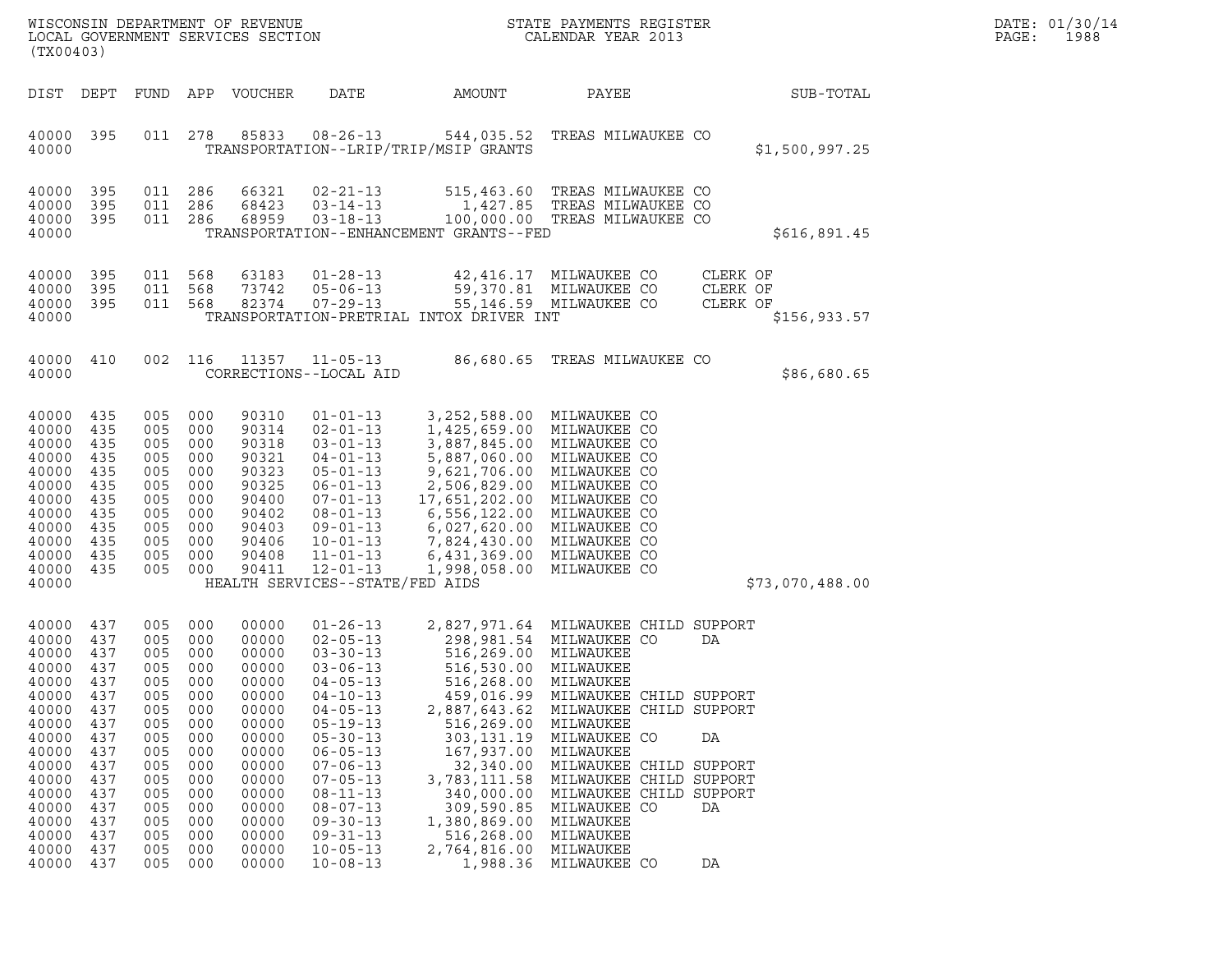| (TX00403)                                                                                       |                                                                    |                                                                    |                                                                    | WISCONSIN DEPARTMENT OF REVENUE<br>LOCAL GOVERNMENT SERVICES SECTION                   |                                                                                                                                                                                   |                                                                                                                                                          | STATE PAYMENTS REGISTER<br>CALENDAR YEAR 2013                                                                                                                                                                                                   |                 | DATE: 01/30/14<br>PAGE:<br>1989 |
|-------------------------------------------------------------------------------------------------|--------------------------------------------------------------------|--------------------------------------------------------------------|--------------------------------------------------------------------|----------------------------------------------------------------------------------------|-----------------------------------------------------------------------------------------------------------------------------------------------------------------------------------|----------------------------------------------------------------------------------------------------------------------------------------------------------|-------------------------------------------------------------------------------------------------------------------------------------------------------------------------------------------------------------------------------------------------|-----------------|---------------------------------|
| DIST DEPT                                                                                       |                                                                    | FUND                                                               |                                                                    | APP VOUCHER                                                                            | DATE                                                                                                                                                                              | AMOUNT                                                                                                                                                   | PAYEE                                                                                                                                                                                                                                           | SUB-TOTAL       |                                 |
| 40000 437<br>40000<br>40000<br>40000                                                            | 437<br>437                                                         | 005<br>005<br>005 000                                              | 000<br>000                                                         | 00000<br>00000<br>00000                                                                | $10 - 05 - 13$<br>$10 - 30 - 13$<br>$11 - 05 - 13$                                                                                                                                | CHILDREN & FAMILIES--STATE/FEDERAL AIDS                                                                                                                  | 4,753,458.18 MILWAUKEE CHILD SUPPORT<br>1,362,541.84 MILWAUKEE CHILD SUPPORT<br>312,876.56 MILWAUKEE CO<br>DA                                                                                                                                   | \$24,567,878.35 |                                 |
| 40000 455<br>40000                                                                              |                                                                    | 002 221                                                            |                                                                    | 04848                                                                                  | $07 - 30 - 13$                                                                                                                                                                    | 41,680.00<br>JUSTICE--LAW ENFORCEMENT SERVICES AID                                                                                                       | TREAS MILWAUKEE CNTY                                                                                                                                                                                                                            | \$41,680.00     |                                 |
| 40000 455<br>40000                                                                              |                                                                    | 002 225                                                            |                                                                    | 02528                                                                                  | $02 - 15 - 13$                                                                                                                                                                    | 222,218.00<br>JUSTICE--LAW ENFORCEMENT--DRUG CRIMES                                                                                                      | TREAS MILWAUKEE CO                                                                                                                                                                                                                              | \$222,218.00    |                                 |
| 40000 455<br>40000<br>40000<br>40000<br>40000<br>40000<br>40000<br>40000<br>40000               | 455<br>455<br>455<br>455<br>455<br>455<br>455                      | 002<br>002<br>002<br>002<br>002<br>002<br>002<br>002 231           | 231<br>231<br>231<br>231<br>231<br>231<br>231                      | 00010<br>00417<br>00418<br>00419<br>00650<br>00678<br>00730<br>00822                   | $08 - 28 - 13$<br>$02 - 12 - 13$<br>$02 - 12 - 13$<br>$02 - 12 - 13$<br>$12 - 13 - 13$<br>$02 - 20 - 13$<br>$04 - 23 - 13$<br>$07 - 18 - 13$<br>JUSTICE--LAW ENFORCEMENT TRAINING | 1,600.00<br>105,920.00<br>11,645.00<br>3,200.00                                                                                                          | 22,605.00 TREAS MILWAUKEE CNTY<br>TREAS MILWAUKEE CO<br>8,160.00 TREAS MILWAUKEE CNTY<br>TREAS MILWAUKEE CNTY<br>13,015.00 TREAS MILWAUKEE CNTY<br>17,125.00 TREAS MILWAUKEE CNTY<br>TREAS MILWAUKEE CNTY<br>TREAS MILWAUKEE CNTY               | \$183, 270.00   |                                 |
| 40000<br>40000<br>40000<br>40000<br>40000<br>40000<br>40000<br>40000<br>40000<br>40000<br>40000 | 455<br>455<br>455<br>455<br>455<br>455<br>455<br>455<br>455<br>455 | 002<br>002<br>002<br>002<br>002<br>002<br>002<br>002<br>002<br>002 | 251<br>251<br>251<br>251<br>251<br>251<br>251<br>251<br>251<br>251 | 00056<br>00090<br>00133<br>00139<br>00162<br>00342<br>00343<br>00343<br>00344<br>00600 | $09 - 16 - 13$<br>$09 - 17 - 13$<br>$09 - 30 - 13$<br>$09 - 30 - 13$<br>$10 - 01 - 13$<br>$11 - 21 - 13$<br>$11 - 21 - 13$<br>$11 - 21 - 13$<br>$11 - 21 - 13$<br>$12 - 17 - 13$  | 20,173.19<br>23,440.00<br>12,741.00<br>9,500.00<br>28,508.00<br>18,500.00<br>1,214.00<br>32,219.00<br>139,409.85<br>JUSTICE--TRUANCY PROGRAM-GRANT FUNDS | TREAS MILWAUKEE CO<br>2,239.47 TREAS MILWAUKEE CO<br>TREAS MILWAUKEE CNTY<br>TREAS MILWAUKEE CNTY<br>TREAS MILWAUKEE CNTY<br>TREAS MILWAUKEE CNTY<br>TREAS MILWAUKEE CNTY<br>TREAS MILWAUKEE CNTY<br>TREAS MILWAUKEE CNTY<br>TREAS MILWAUKEE CO | \$287,944.51    |                                 |
| 40000 455<br>40000 455<br>40000                                                                 |                                                                    | 002 279<br>002 279                                                 |                                                                    | 00103                                                                                  | $09 - 30 - 13$                                                                                                                                                                    | 106,701.00<br>JUSTICE--TREAT ALTERN TO DETENTION-GRANT                                                                                                   | TREAS MILWAUKEE CNTY                                                                                                                                                                                                                            | \$210,097.00    |                                 |
| 40000<br>40000 455<br>40000<br>40000<br>40000<br>40000                                          | - 455<br>455<br>455<br>455                                         | 002 321<br>002 321<br>002<br>002 321<br>002 321                    | 321                                                                | 01324<br>02422<br>02422<br>02422<br>04023                                              | $11 - 14 - 13$<br>$02 - 07 - 13$<br>$02 - 07 - 13$<br>$02 - 07 - 13$<br>$06 - 10 - 13$<br>JUSTICE--COURT IMPROVEMENT GRANTS                                                       |                                                                                                                                                          | 124,466.56 MILWAUKEE CNTY CLERK OF<br>56,033.44 MILWAUKEE CNTY CLERK OF<br>97,550.00 MILWAUKEE CNTY CLERK OF<br>5,018.34 MILWAUKEE CNTY CLERK OF<br>180,500.00 MILWAUKEE CNTY CLERK OF                                                          | \$463,568.34    |                                 |
| 40000 455<br>40000                                                                              |                                                                    | 002 503                                                            |                                                                    | 00040                                                                                  | $03 - 12 - 13$                                                                                                                                                                    | JUSTICE--VICTIM/WITNESS SERVICES AID                                                                                                                     | 135,231.38 TREAS MILWAUKEE CO                                                                                                                                                                                                                   | \$135,231.38    |                                 |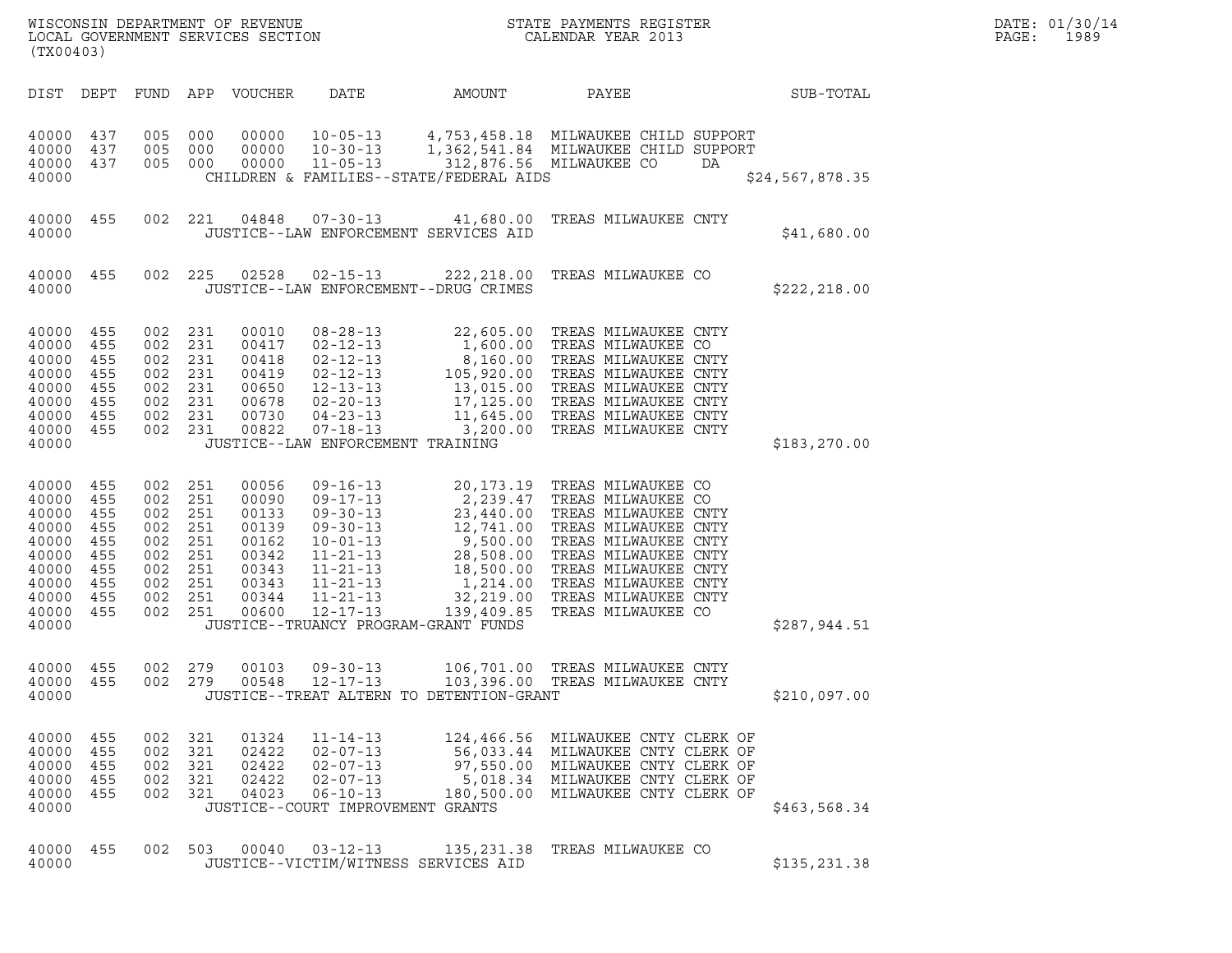| (TX00403)                                                            |                                               |                                 |                                                                           | WISCONSIN DEPARTMENT OF REVENUE<br>LOCAL GOVERNMENT SERVICES SECTION |                                                                                                                                                          |                                                                                                                                     | STATE PAYMENTS REGISTER<br>CALENDAR YEAR 2013                                                                                                                                            |              | DATE: 01/30/14<br>1990<br>PAGE: |
|----------------------------------------------------------------------|-----------------------------------------------|---------------------------------|---------------------------------------------------------------------------|----------------------------------------------------------------------|----------------------------------------------------------------------------------------------------------------------------------------------------------|-------------------------------------------------------------------------------------------------------------------------------------|------------------------------------------------------------------------------------------------------------------------------------------------------------------------------------------|--------------|---------------------------------|
| DIST DEPT                                                            |                                               |                                 |                                                                           | FUND APP VOUCHER                                                     | DATE                                                                                                                                                     | AMOUNT                                                                                                                              | PAYEE                                                                                                                                                                                    | SUB-TOTAL    |                                 |
| 40000 455<br>40000                                                   |                                               | 002                             | 532                                                                       |                                                                      | 04775 07-30-13                                                                                                                                           | JUSTICE--VICTIM/WITNESS ASSISTANCE SERV                                                                                             | 575,839.57 TREAS MILWAUKEE CO                                                                                                                                                            | \$575,839.57 |                                 |
| 40000 455<br>40000                                                   |                                               |                                 | 002 539                                                                   | 00041                                                                | $03 - 12 - 13$<br>JUSTICE--VICTIM/WITNESS SERVICES                                                                                                       |                                                                                                                                     | 405,325.91 TREAS MILWAUKEE CO                                                                                                                                                            | \$405,325.91 |                                 |
| 40000<br>40000<br>40000<br>40000<br>40000<br>40000<br>40000<br>40000 | 455<br>455<br>455<br>455<br>455<br>455<br>455 |                                 | 002 542<br>002 542<br>002 542<br>002 542<br>002 542<br>002 542<br>002 542 | 00016<br>00077<br>00237<br>00364<br>00512<br>00537<br>00537          | $08 - 21 - 13$<br>$08 - 20 - 13$<br>$11 - 22 - 13$<br>$02 - 15 - 13$<br>$05 - 14 - 13$<br>$12 - 03 - 13$<br>$12 - 03 - 13$<br>JUSTICE--VICTIM ASSISTANCE | 68,876.00 TREAS MILWAUKEE CO<br>71,772.00 IKEAS HILMAUKEE CO<br>65,369.00 TREAS MILWAUKEE CO<br>700 TREAS MILWAUKEE CN<br>80,197.42 | 36,469.07 TREAS MILWAUKEE CNTY<br>56,242.00 TREAS MILWAUKEE CO<br>TREAS MILWAUKEE CNTY<br>290.95 TREAS MILWAUKEE CNTY                                                                    | \$379,216.44 |                                 |
| 40000<br>40000<br>40000<br>40000<br>40000                            | 465<br>465<br>465<br>465                      |                                 | 002 305<br>002 305<br>002 305<br>002 305                                  | 00545<br>00639<br>00807<br>00818                                     | $02 - 28 - 13$<br>$05 - 16 - 13$<br>09-26-13                                                                                                             | 10-30-13 1,005.99 TREAS MILWAUKEE CO<br>MILITARY AFFAIRS-EMER MGMT-DISASTER RECO                                                    | 1,098.75 TREAS MILWAUKEE CO<br>763.77 TREAS MILWAUKEE CO<br>94.86 TREAS MILWAUKEE CO                                                                                                     | \$2,963.37   |                                 |
| 40000<br>40000<br>40000                                              | 465<br>465                                    | 002                             | 308<br>002 308                                                            | 00608<br>00864                                                       | 03-19-13<br>12-03-13                                                                                                                                     | MILITARY AFFAIRS-EMER MGMT-RESPONSE EQMT                                                                                            | 7,387.00 TREAS MILWAUKEE CO<br>9,560.00 TREAS MILWAUKEE CO                                                                                                                               | \$16,947.00  |                                 |
| 40000 465<br>40000<br>40000                                          | 465                                           |                                 | 002 337<br>002 337                                                        | 00421<br>00690                                                       | $02 - 01 - 13$<br>$06 - 28 - 13$                                                                                                                         | MILITARY AFFAIRS-EMERGENCY MGMT PLANNING                                                                                            | 56,921.00 TREAS MILWAUKEE CO<br>70,013.00 TREAS MILWAUKEE CO                                                                                                                             | \$126,934.00 |                                 |
| 40000<br>40000<br>40000<br>40000<br>40000<br>40000<br>40000          | 465<br>465<br>465<br>465<br>465<br>465        | 002<br>002<br>002               | 002 342<br>002 342<br>342<br>002 342<br>342<br>342                        | 00377<br>00545<br>00639<br>00761<br>00807<br>00818                   | $01 - 30 - 13$<br>$02 - 28 - 13$<br>$05 - 16 - 13$<br>$08 - 14 - 13$<br>$09 - 26 - 13$<br>$10 - 30 - 13$                                                 | MILITARY AFFAIRS-EMERGENCY MGMT-FED FUND                                                                                            | 194,600.62 TREAS MILWAUKEE CO<br>6,592.50 TREAS MILWAUKEE CO<br>4,582.64 TREAS MILWAUKEE CO<br>161,240.09 TREAS MILWAUKEE CO<br>569.18 TREAS MILWAUKEE CO<br>6,035.91 TREAS MILWAUKEE CO | \$373,620.94 |                                 |
| 40000<br>40000<br>40000<br>40000<br>40000<br>40000<br>40000          | 465<br>465<br>465<br>465<br>465<br>465        | 002<br>002<br>002<br>002<br>002 | 002 350<br>350<br>350<br>350<br>350<br>350                                | 00085<br>00086<br>00087<br>00418<br>00421<br>00462                   | $08 - 28 - 13$<br>$08 - 29 - 13$<br>$08 - 28 - 13$<br>$11 - 18 - 13$<br>$11 - 18 - 13$<br>$12 - 05 - 13$                                                 | 9,287.00<br>4,332.67<br>35, 215.43<br>17,106.75<br>45,850.00<br>14, 144. 20<br>MILITARY AFFAIRS--HOMELAND SEC GRANT                 | TREAS MILWAUKEE CNTY<br>TREAS MILWAUKEE CNTY<br>TREAS MILWAUKEE CNTY<br>TREAS MILWAUKEE CNTY<br>TREAS MILWAUKEE CNTY<br>TREAS MILWAUKEE CNTY                                             | \$125,936.05 |                                 |
| 40000                                                                | 465                                           |                                 | 072 364                                                                   | 00421                                                                | $02 - 01 - 13$                                                                                                                                           | 1,512.00                                                                                                                            | TREAS MILWAUKEE CO                                                                                                                                                                       |              |                                 |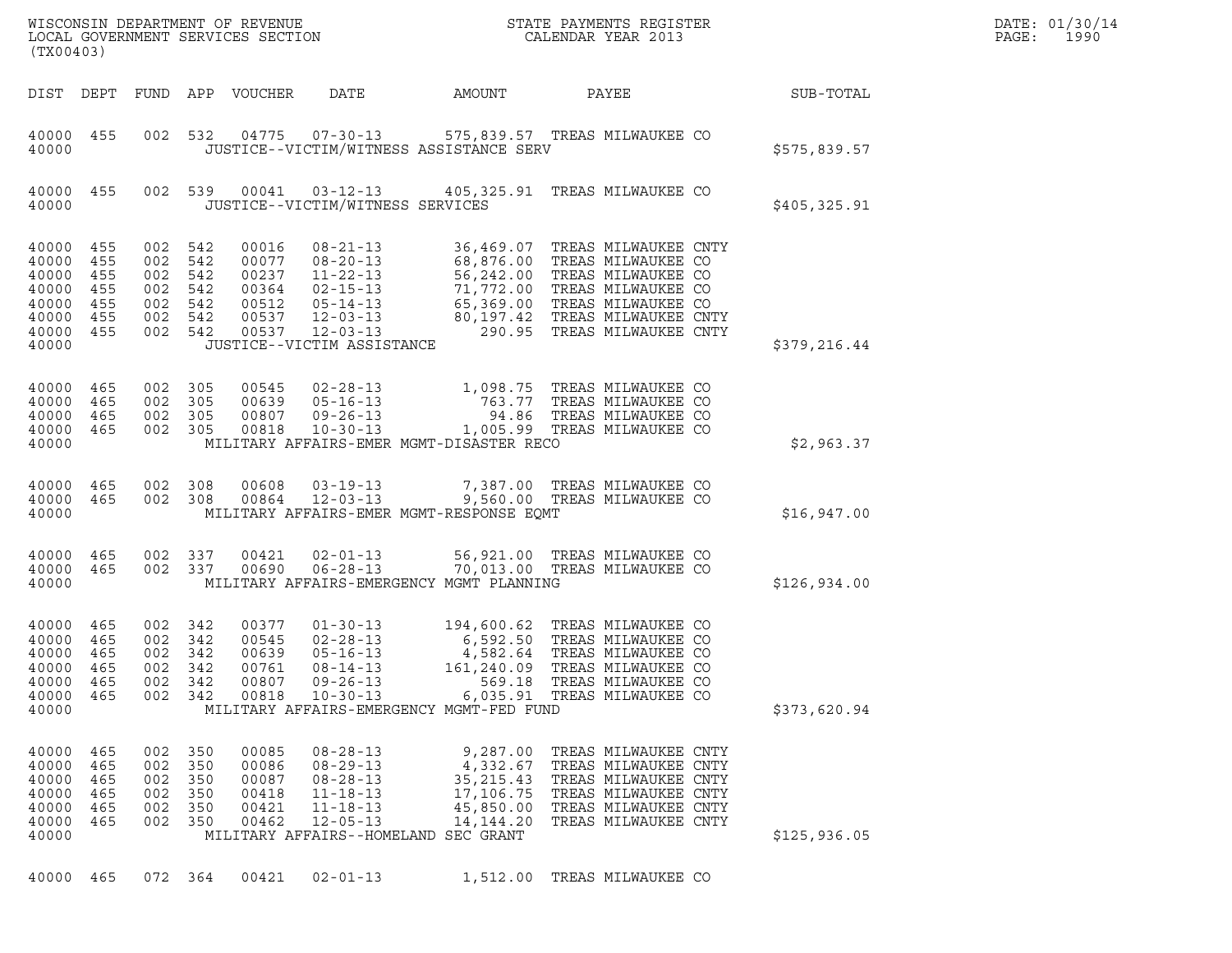| DATE: | 01/30/14 |
|-------|----------|
| PAGE: | 1991     |

| (TX00403)                                                                                                                                                                        |                                                                                                                                   |                                                                                                                                   |                                                                                                                                   | LOCAL GOVERNMENT SERVICES SECTION                                                                                                                                       |                                                                                                                                                                                                                                                                                |                                                                                                                                                         | ${\tt WISCONSIM} \begin{tabular}{l} DEPARTMENT OF REVIEW \\ LOCAL GOVERNMENT SERVICES SECTION \\ \end{tabular} \begin{tabular}{l} \multicolumn{2}{c}{\textbf{S}} \\ \multicolumn{2}{c}{\textbf{S}} \\ \multicolumn{2}{c}{\textbf{S}} \\ \multicolumn{2}{c}{\textbf{A}} \\ \multicolumn{2}{c}{\textbf{A}} \\ \multicolumn{2}{c}{\textbf{A}} \\ \multicolumn{2}{c}{\textbf{A}} \\ \multicolumn{2}{c}{\textbf{A}} \\ \multicolumn{2}{c}{\textbf{A}} \\ \multicolumn{2}{c}{\textbf{A}} \\ \multicolumn{2}{c}{\textbf{A$                                     |                | DATE: 01/30/14<br>PAGE:<br>1991 |
|----------------------------------------------------------------------------------------------------------------------------------------------------------------------------------|-----------------------------------------------------------------------------------------------------------------------------------|-----------------------------------------------------------------------------------------------------------------------------------|-----------------------------------------------------------------------------------------------------------------------------------|-------------------------------------------------------------------------------------------------------------------------------------------------------------------------|--------------------------------------------------------------------------------------------------------------------------------------------------------------------------------------------------------------------------------------------------------------------------------|---------------------------------------------------------------------------------------------------------------------------------------------------------|---------------------------------------------------------------------------------------------------------------------------------------------------------------------------------------------------------------------------------------------------------------------------------------------------------------------------------------------------------------------------------------------------------------------------------------------------------------------------------------------------------------------------------------------------------|----------------|---------------------------------|
| DIST DEPT                                                                                                                                                                        |                                                                                                                                   |                                                                                                                                   |                                                                                                                                   | FUND APP VOUCHER                                                                                                                                                        | DATE                                                                                                                                                                                                                                                                           | <b>AMOUNT</b>                                                                                                                                           | PAYEE                                                                                                                                                                                                                                                                                                                                                                                                                                                                                                                                                   | SUB-TOTAL      |                                 |
| 40000                                                                                                                                                                            |                                                                                                                                   |                                                                                                                                   |                                                                                                                                   |                                                                                                                                                                         | MILITARY AFFAIRS-EMER MGMT-PLANNING AID                                                                                                                                                                                                                                        |                                                                                                                                                         |                                                                                                                                                                                                                                                                                                                                                                                                                                                                                                                                                         | \$1,512.00     |                                 |
| 40000<br>40000 475<br>40000                                                                                                                                                      | 475                                                                                                                               |                                                                                                                                   | 002 133<br>002 133                                                                                                                | 00011                                                                                                                                                                   | $08 - 26 - 13$<br>DOA--DISTRICT ATTORNEY SALARY & BENEFITS                                                                                                                                                                                                                     |                                                                                                                                                         | 166,176.14 TREAS MILWAUKEE CNTY<br>00119  02-25-13  138, 111.51  TREAS MILWAUKEE CO                                                                                                                                                                                                                                                                                                                                                                                                                                                                     | \$304,287.65   |                                 |
| 40000<br>40000                                                                                                                                                                   | 485                                                                                                                               |                                                                                                                                   | 002 127                                                                                                                           |                                                                                                                                                                         | VETERANS AFFAIRS GRANTS                                                                                                                                                                                                                                                        |                                                                                                                                                         | 05223  06-06-13  1,300.00  TREAS MILWAUKEE CO                                                                                                                                                                                                                                                                                                                                                                                                                                                                                                           | \$1,300.00     |                                 |
| 40000<br>40000                                                                                                                                                                   | 485                                                                                                                               | 082                                                                                                                               | 267                                                                                                                               | 05223                                                                                                                                                                   | VETERANS AFFAIRS--GRANTS TO COUNTIES                                                                                                                                                                                                                                           |                                                                                                                                                         | 06-06-13 5,850.00 TREAS MILWAUKEE CO                                                                                                                                                                                                                                                                                                                                                                                                                                                                                                                    | \$5,850.00     |                                 |
| 40000<br>40000                                                                                                                                                                   | 485                                                                                                                               |                                                                                                                                   | 083 370                                                                                                                           | 05223                                                                                                                                                                   | $06 - 06 - 13$ 5,850.00<br>VETERANS AFFAIRS--GRANTS TO COUNTIES                                                                                                                                                                                                                |                                                                                                                                                         | TREAS MILWAUKEE CO                                                                                                                                                                                                                                                                                                                                                                                                                                                                                                                                      | \$5,850.00     |                                 |
| 40000<br>40000                                                                                                                                                                   | 505                                                                                                                               | 002                                                                                                                               | 116                                                                                                                               | 01364                                                                                                                                                                   | $09 - 10 - 13$<br>DOA--LAND INFORMATION BOARD GRANTS                                                                                                                                                                                                                           | 300.00                                                                                                                                                  | TREAS MILWAUKEE CO                                                                                                                                                                                                                                                                                                                                                                                                                                                                                                                                      | \$300.00       |                                 |
| 40000<br>40000                                                                                                                                                                   | 505                                                                                                                               |                                                                                                                                   | 002 142                                                                                                                           |                                                                                                                                                                         | DOA--FEDERAL ENERGY GRANTS                                                                                                                                                                                                                                                     |                                                                                                                                                         | 02044  10-10-13  12,075.00 TREAS MILWAUKEE CO                                                                                                                                                                                                                                                                                                                                                                                                                                                                                                           | \$12,075.00    |                                 |
| 40000<br>40000<br>40000<br>40000<br>40000<br>40000<br>40000<br>40000<br>40000<br>40000<br>40000<br>40000<br>40000<br>40000<br>40000<br>40000<br>40000<br>40000<br>40000<br>40000 | 505<br>505<br>505<br>505<br>505<br>505<br>505<br>505<br>505<br>505<br>505<br>505<br>505<br>505<br>505<br>505<br>505<br>505<br>505 | 002<br>002<br>002<br>002<br>002<br>002<br>002<br>002<br>002<br>002<br>002<br>002<br>002<br>002<br>002<br>002<br>002<br>002<br>002 | 155<br>155<br>155<br>155<br>155<br>155<br>155<br>155<br>155<br>155<br>155<br>155<br>155<br>155<br>155<br>155<br>155<br>155<br>155 | 60076<br>60076<br>60232<br>60232<br>60344<br>60344<br>60383<br>60389<br>60389<br>60430<br>60430<br>60559<br>60559<br>60611<br>60611<br>60749<br>60749<br>60781<br>60781 | $01 - 09 - 13$<br>$01 - 09 - 13$<br>$01 - 09 - 13$<br>$01 - 30 - 13$<br>$01 - 30 - 13$<br>$03 - 26 - 13$<br>$03 - 26 - 13$<br>$04 - 09 - 13$<br>$04 - 09 - 13$<br>$06 - 07 - 13$<br>$06 - 07 - 13$<br>$06 - 26 - 13$<br>$06 - 26 - 13$<br>DOA-HOUSING ASSISTANCE-FEDERAL FUNDS | 2,535.29<br>2,886.47<br>49,605.65<br>62,726.62<br>3,556.68<br>1,799.89<br>66,766.86<br>53,267.94<br>76,460.12<br>158,918.39<br>216,764.71<br>205,700.95 | 08-26-13 33,003.95 TREAS MILWAUKEE CO<br>08-26-13<br>11-07-13<br>11-07-13<br>12,705.31 TREAS MILWAUKEE CO<br>11-07-13<br>152,720.37 TREAS MILWAUKEE CO<br>12-27-13<br>152,720.37 TREAS MILWAUKEE CO<br>12-27-13<br>152,720.37 TREAS MILWAUKEE CO<br>TREAS MILWAUKEE CO<br>TREAS MILWAUKEE CO<br>4,089.40 TREAS MILWAUKEE CO<br>TREAS MILWAUKEE CO<br>TREAS MILWAUKEE CO<br>TREAS MILWAUKEE CO<br>TREAS MILWAUKEE CO<br>TREAS MILWAUKEE CO<br>TREAS MILWAUKEE CO<br>TREAS MILWAUKEE CO<br>TREAS MILWAUKEE CO<br>TREAS MILWAUKEE CO<br>TREAS MILWAUKEE CO | \$1,472,951.29 |                                 |
| 40000<br>40000<br>40000                                                                                                                                                          | 505<br>505<br>505                                                                                                                 | 002<br>002<br>002                                                                                                                 | 635<br>635<br>635                                                                                                                 | 05099<br>09845<br>11125                                                                                                                                                 | $01 - 07 - 13$<br>$05 - 13 - 13$<br>$06 - 24 - 13$                                                                                                                                                                                                                             | 75,735.97<br>98,252.21<br>115,120.17                                                                                                                    | TREAS MILWAUKEE CNTY<br>TREAS MILWAUKEE CNTY<br>TREAS MILWAUKEE CNTY                                                                                                                                                                                                                                                                                                                                                                                                                                                                                    |                |                                 |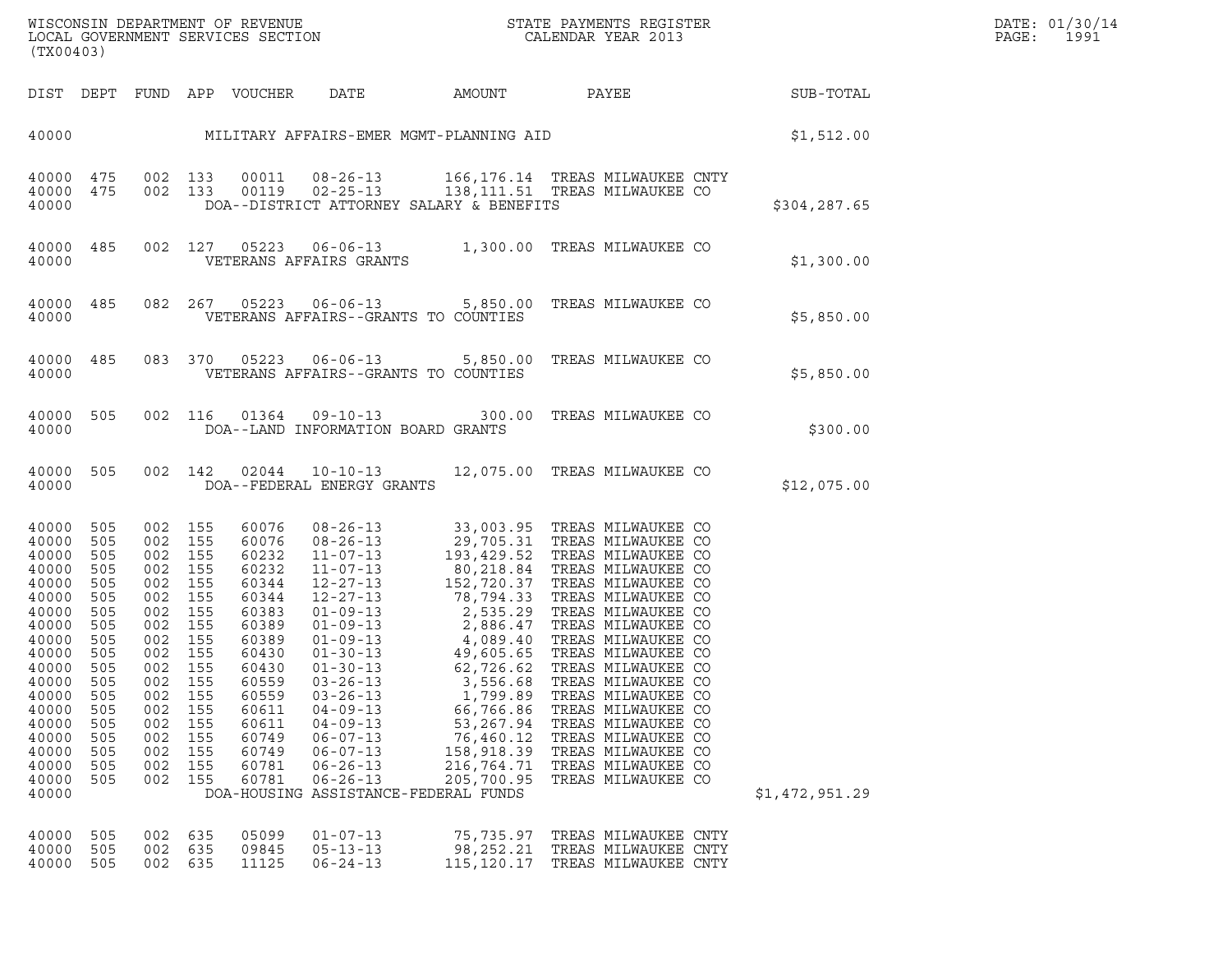| (TX00403)                                                                                                                                                      |                                                                                                                     |                                                                                                                     |                                                                                                                     |                                                                                                                                                       |                                                                                                                                                                                                                                                                                                                |                                                                                                                                                       |                                                                                                                                                                                                                                                                                                                                                                                                                                                                                                                                                 |              |
|----------------------------------------------------------------------------------------------------------------------------------------------------------------|---------------------------------------------------------------------------------------------------------------------|---------------------------------------------------------------------------------------------------------------------|---------------------------------------------------------------------------------------------------------------------|-------------------------------------------------------------------------------------------------------------------------------------------------------|----------------------------------------------------------------------------------------------------------------------------------------------------------------------------------------------------------------------------------------------------------------------------------------------------------------|-------------------------------------------------------------------------------------------------------------------------------------------------------|-------------------------------------------------------------------------------------------------------------------------------------------------------------------------------------------------------------------------------------------------------------------------------------------------------------------------------------------------------------------------------------------------------------------------------------------------------------------------------------------------------------------------------------------------|--------------|
| DIST                                                                                                                                                           | DEPT                                                                                                                | FUND                                                                                                                | APP                                                                                                                 | <b>VOUCHER</b>                                                                                                                                        | DATE                                                                                                                                                                                                                                                                                                           | AMOUNT                                                                                                                                                | PAYEE                                                                                                                                                                                                                                                                                                                                                                                                                                                                                                                                           | SUB-TOTAL    |
| 40000                                                                                                                                                          |                                                                                                                     | \$289,108.35                                                                                                        |                                                                                                                     |                                                                                                                                                       |                                                                                                                                                                                                                                                                                                                |                                                                                                                                                       |                                                                                                                                                                                                                                                                                                                                                                                                                                                                                                                                                 |              |
| 40000<br>40000<br>40000<br>40000<br>40000<br>40000<br>40000<br>40000<br>40000<br>40000<br>40000<br>40000<br>40000<br>40000<br>40000<br>40000<br>40000<br>40000 | 505<br>505<br>505<br>505<br>505<br>505<br>505<br>505<br>505<br>505<br>505<br>505<br>505<br>505<br>505<br>505<br>505 | 002<br>002<br>002<br>002<br>002<br>002<br>002<br>002<br>002<br>002<br>002<br>002<br>002<br>002<br>002<br>002<br>002 | 643<br>643<br>643<br>643<br>643<br>643<br>643<br>643<br>643<br>643<br>643<br>643<br>643<br>643<br>643<br>643<br>643 | 05100<br>06115<br>06117<br>06145<br>07433<br>07536<br>07687<br>07688<br>07933<br>07934<br>09387<br>10436<br>10436<br>10844<br>10846<br>10847<br>10989 | $01 - 07 - 13$<br>$01 - 23 - 13$<br>$01 - 22 - 13$<br>$01 - 23 - 13$<br>$02 - 27 - 13$<br>$03 - 06 - 13$<br>$03 - 07 - 13$<br>$03 - 07 - 13$<br>$03 - 25 - 13$<br>$03 - 25 - 13$<br>$05 - 06 - 13$<br>$06 - 06 - 13$<br>$06 - 06 - 13$<br>$06 - 18 - 13$<br>$06 - 18 - 13$<br>$06 - 18 - 13$<br>$06 - 21 - 13$ | 136,347.32<br>127, 223.52<br>83.31<br>38,301.36<br>33,518.00<br>24,700.00<br>21,250.32<br>22,378.56<br>DOA--JUSTICE ASSISTANCE FEDERAL FUNDS          | TREAS MILWAUKEE CO<br>23,729.00 TREAS MILWAUKEE CNTY<br>11,005.00 TREAS MILWAUKEE CNTY<br>27,437.00 TREAS MILWAUKEE CNTY<br>77,192.00 TREAS MILWAUKEE CNTY<br>TREAS MILWAUKEE CO<br>TREAS MILWAUKEE CNTY<br>TREAS MILWAUKEE CNTY<br>TREAS MILWAUKEE CNTY<br>TREAS MILWAUKEE CNTY<br>TREAS MILWAUKEE CNTY<br>21, 230.32 IREAS MILWAUREE CNIY<br>16, 645.64 TREAS MILWAUKEE CNTY<br>18, 248.56 TREAS MILWAUKEE CNTY<br>30, 866.00 TREAS MILWAUKEE CNTY<br>1, 500.00 TREAS MILWAUKEE CNTY<br>11, 039.00 TREAS MILWAUKEE CNTY<br>TREAS MILWAUKEE CO | \$621,464.59 |
| 40000<br>40000<br>40000<br>40000<br>40000<br>40000<br>40000<br>40000                                                                                           | 505<br>505<br>505<br>505<br>505<br>505<br>505                                                                       | 002<br>002<br>002<br>002<br>002<br>002<br>002                                                                       | 645<br>645<br>645<br>645<br>645<br>645<br>645                                                                       | 06778<br>06960<br>07091<br>09962<br>11163<br>11170<br>11189                                                                                           | $02 - 20 - 13$<br>$02 - 20 - 13$<br>$02 - 26 - 13$<br>$05 - 15 - 13$<br>$07 - 05 - 13$<br>$07 - 05 - 13$<br>$07 - 05 - 13$                                                                                                                                                                                     | 34,127.50<br>DOA-JUSTICE ASSISTANCE-AID TO NON-PROFIT                                                                                                 | TREAS MILWAUKEE CNTY<br>34, 127.30 IREAS MILMAUKEE CNIT<br>20, 702.00 TREAS MILMAUKEE CNTY<br>98, 882.75 TREAS MILMAUKEE CO<br>3, 599.77 TREAS MILMAUKEE CNTY<br>12, 458.65 TREAS MILMAUKEE CNTY<br>20, 000.00 TREAS MILMAUKEE CNTY<br>1,942.92 TREAS MILWAUKEE CNTY                                                                                                                                                                                                                                                                            | \$191,713.59 |
| 40000<br>40000<br>40000<br>40000                                                                                                                               | 505<br>505<br>505                                                                                                   | 002<br>002<br>002                                                                                                   | 650<br>650<br>650                                                                                                   | 06486<br>09128<br>10565                                                                                                                               | $01 - 29 - 13$<br>$05 - 06 - 13$<br>$06 - 07 - 13$                                                                                                                                                                                                                                                             | 16,661.69<br>DOA--JUSTICE-ASSISTANCE-FEDERAL ARRA FDS                                                                                                 | TREAS MILWAUKEE CO<br>46,520.26 TREAS MILWAUKEE CNTY<br>12,220.00 TREAS MILWAUKEE CNTY                                                                                                                                                                                                                                                                                                                                                                                                                                                          | \$75,401.95  |
| 40000<br>40000<br>40000<br>40000<br>40000<br>40000<br>40000<br>40000<br>40000<br>40000<br>40000<br>40000<br>40000<br>40000                                     | 505<br>505<br>505<br>505<br>505<br>505<br>505<br>505<br>505<br>505<br>505<br>505<br>505<br>505                      | 035<br>035<br>035<br>035<br>035<br>035<br>035<br>035<br>035<br>035<br>035<br>035<br>035<br>035                      | 371<br>371<br>371<br>371<br>371<br>371<br>371<br>371<br>371<br>371<br>371<br>371<br>371<br>371                      | 60076<br>60076<br>60076<br>60232<br>60232<br>60232<br>60344<br>60344<br>60344<br>60383<br>60383<br>60389<br>60389<br>60389                            | $08 - 26 - 13$<br>$08 - 26 - 13$<br>$08 - 26 - 13$<br>$11 - 07 - 13$<br>$11 - 07 - 13$<br>$11 - 07 - 13$<br>$12 - 27 - 13$<br>$12 - 27 - 13$<br>$12 - 27 - 13$<br>$01 - 09 - 13$<br>$01 - 09 - 13$<br>$01 - 09 - 13$<br>$01 - 09 - 13$<br>$01 - 09 - 13$                                                       | 10,059.10<br>64,350.42<br>133, 154.45<br>84,008.14<br>34,420.85<br>54, 518.40<br>97, 973.34<br>1,600.42<br>2,518.40<br>1,776.31<br>2,815.03<br>987.78 | TREAS MILWAUKEE CO<br>20,448.43 TREAS MILWAUKEE CO<br>12,902.61 TREAS MILWAUKEE CO<br>TREAS MILWAUKEE CO<br>TREAS MILWAUKEE CO<br>TREAS MILWAUKEE CO<br>TREAS MILWAUKEE CO<br>TREAS MILWAUKEE CO<br>TREAS MILWAUKEE CO<br>TREAS MILWAUKEE CO<br>TREAS MILWAUKEE CO<br>TREAS MILWAUKEE CO<br>TREAS MILWAUKEE CO<br>TREAS MILWAUKEE CO                                                                                                                                                                                                            |              |

(TX00403)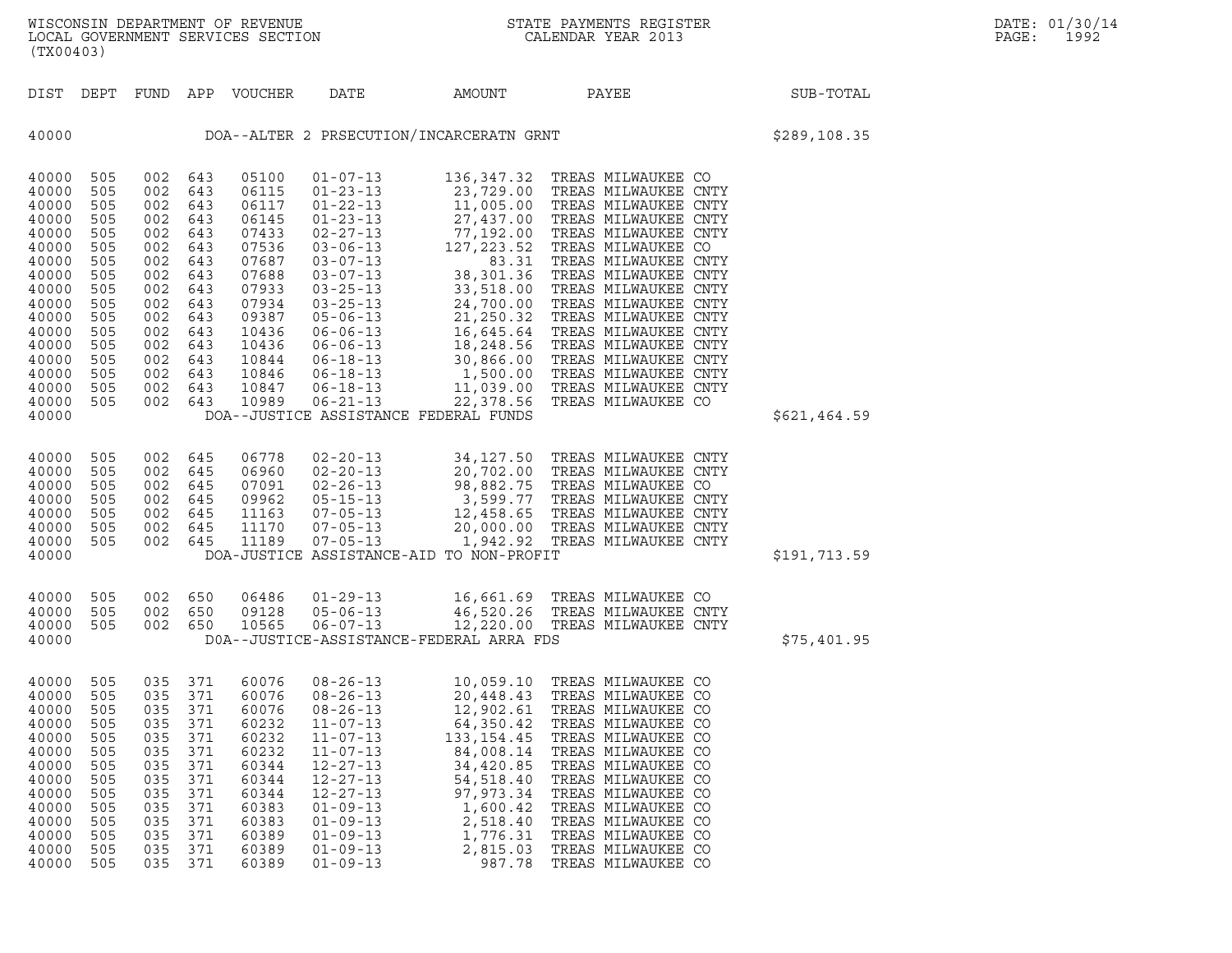DIST DEPT FUND APP VOUCHER DATE AMOUNT PAYEE SUB-TOTAL DIST DEPT FUND APP VOUCHER DATE AMOUNT PAYEE<br>40000 505 035 371 60430 01-30-13 27,243.32 TREAS MILWAUKEE CO<br>40000 505 035 371 60430 01-30-13 43,180.06 TREAS MILWAUKEE CO 40000 505 035 371 60430 01-30-13 27,243.32 TREAS\_MILWAUKEE\_CO<br>40000 505 035 371 60430 01-30-13 43,180.06 TREAS\_MILWAUKEE\_CO<br>40000 505 035 371 60430 01-30-13 68,812.43 TREAS\_MILWAUKEE\_CO 40000 505 035 371 60430 01-30-13 27,243.32 TREAS MILWAUKEE CO<br>40000 505 035 371 60430 01-30-13 43,180.06 TREAS MILWAUKEE CO<br>40000 505 035 371 60430 01-30-13 68,812.43 TREAS MILWAUKEE CO<br>40000 505 035 371 60559 03-26-13 782 40000 505 035 371 60430 01-30-13 27,243.32 TREAS MILWAUKEE CO<br>40000 505 035 371 60430 01-30-13 43,180.06 TREAS MILWAUKEE CO<br>40000 505 035 371 60430 01-30-13 68,812.43 TREAS MILWAUKEE CO<br>40000 505 035 371 60559 03-26-13 1.2 40000 505 035 371 60430 01-30-13 43,180.06 TREAS MILWAUKEE CO<br>40000 505 035 371 60430 01-30-13 68,812.43 TREAS MILWAUKEE CO<br>40000 505 035 371 60559 03-26-13 7,238.94 TREAS MILWAUKEE CO<br>40000 505 035 371 60559 03-26-13 1,21 40000 505 035 371 60430 01-30-13 68,812.43 TREAS MILWAUKEE CO<br>40000 505 035 371 60559 03-26-13 1,238.94 TREAS MILWAUKEE CO<br>40000 505 035 371 60559 03-26-13 1,217.14 TREAS MILWAUKEE CO<br>40000 505 035 371 60659 03-26-13 1,217 40000 505 035 371 60611 04-09-13 25,445.18 TREAS MILWAUKEE CO 40000 505 035 371 60559 03-26-13 1,238.94 TREAS MILWAUKEE CO<br>40000 505 035 371 60559 03-26-13 1,217.14 TREAS MILWAUKEE CO<br>40000 505 035 371 60611 04-09-13 25,445.18 TREAS MILWAUKEE CO<br>40000 505 035 371 60611 04-09-13 45,96 40000 505 035 371 60559 03-26-13 1,217.14 TREAS MILWAUKEE CO<br>40000 505 035 371 60611 04-09-13 25,445.18 TREAS MILWAUKEE CO<br>40000 505 035 371 60611 04-09-13 28,997.56 TREAS MILWAUKEE CO<br>40000 505 035 371 60611 04-09-13 45,9 40000 505 035 371 60611 04-09-13 25,445.18 TREAS MILWAUKEE CO<br>40000 505 035 371 60611 04-09-13 28,997.56 TREAS MILWAUKEE CO<br>40000 505 035 371 60611 04-09-13 45,961.43 TREAS MILWAUKEE CO<br>40000 505 035 371 60749 06-07-13 52, 40000 505 035 371 60611 04-09-13 28,997.56 TREAS MILWAUKEE CO<br>40000 505 035 371 60611 04-09-13 45,961.43 TREAS MILWAUKEE CO<br>40000 505 035 371 60749 06-07-13 33,045.34 TREAS MILWAUKEE CO<br>40000 505 035 371 60749 06-07-13 52, 40000 505 035 371 60611 04-09-13 45,961.43 TREAS MILWAUKEE CO<br>40000 505 035 371 60749 06-07-13 33,045.34 TREAS MILWAUKEE CO<br>40000 505 035 371 60749 06-07-13 52,377.11 TREAS MILWAUKEE CO<br>40000 505 035 371 60749 06-07-13 97, 40000 505 035 371 60749 06-07-13 33,045.34 TREAS MILWAUKEE CO<br>40000 505 035 371 60749 06-07-13 52,377.11 TREAS MILWAUKEE CO<br>40000 505 035 371 60749 06-07-13 97,956.02 TREAS MILWAUKEE CO<br>40000 505 035 371 60781 06-26-13 89, 40000 505 035 371 60749 06-07-13 52,377.11 TREAS MILWAUKEE CO<br>40000 505 035 371 60749 06-07-13 97,956.02 TREAS MILWAUKEE CO<br>40000 505 035 371 60781 06-26-13 89,336.84 TREAS MILWAUKEE CO<br>40000 505 035 371 60781 06-26-13 141 40000 505 035 371 60749 06-07-13 97,956.02 TREAS MILWAUKEE CO<br>40000 505 035 371 60781 06-26-13 89,336.84 TREAS MILWAUKEE CO<br>40000 505 035 371 60781 06-26-13 141,602.15 TREAS MILWAUKEE CO<br>40000 505 035 371 60781 06-26-13 21 40000 505 035 371 60781 06-26-13 89,336.84 TREAS-MILWAUKEE-CO<br>40000 505 035 371 60781 06-26-13 141,602.15 TREAS-MILWAUKEE-CO<br>40000 505 035 371 60781 06-26-13 21,207.41 TREAS-MILWAUKEE-CO \$1,199,936.64 40000 835 002 105 43959 07-22-13 292,659.05 TREAS MILWAUKEE CO 40000 835 002 105 81062 11-18-13 30,826,092.08 TREAS MILWAUKEE CO <sup>40000</sup> REVENUE--STATE SHARED REVENUES \$31,118,751.13 40000 835 002 109 01040 07-22-13 3,576,531.00 TREAS MILWAUKEE CO <sup>40000</sup> REVENUE--EXEMPT COMPUTER AID \$3,576,531.00 40000 REVENUE--EXEMPT COMPUTER AID<br>40000 15TRICT TOTAL APPROPRIATIONS \$211,965,381.77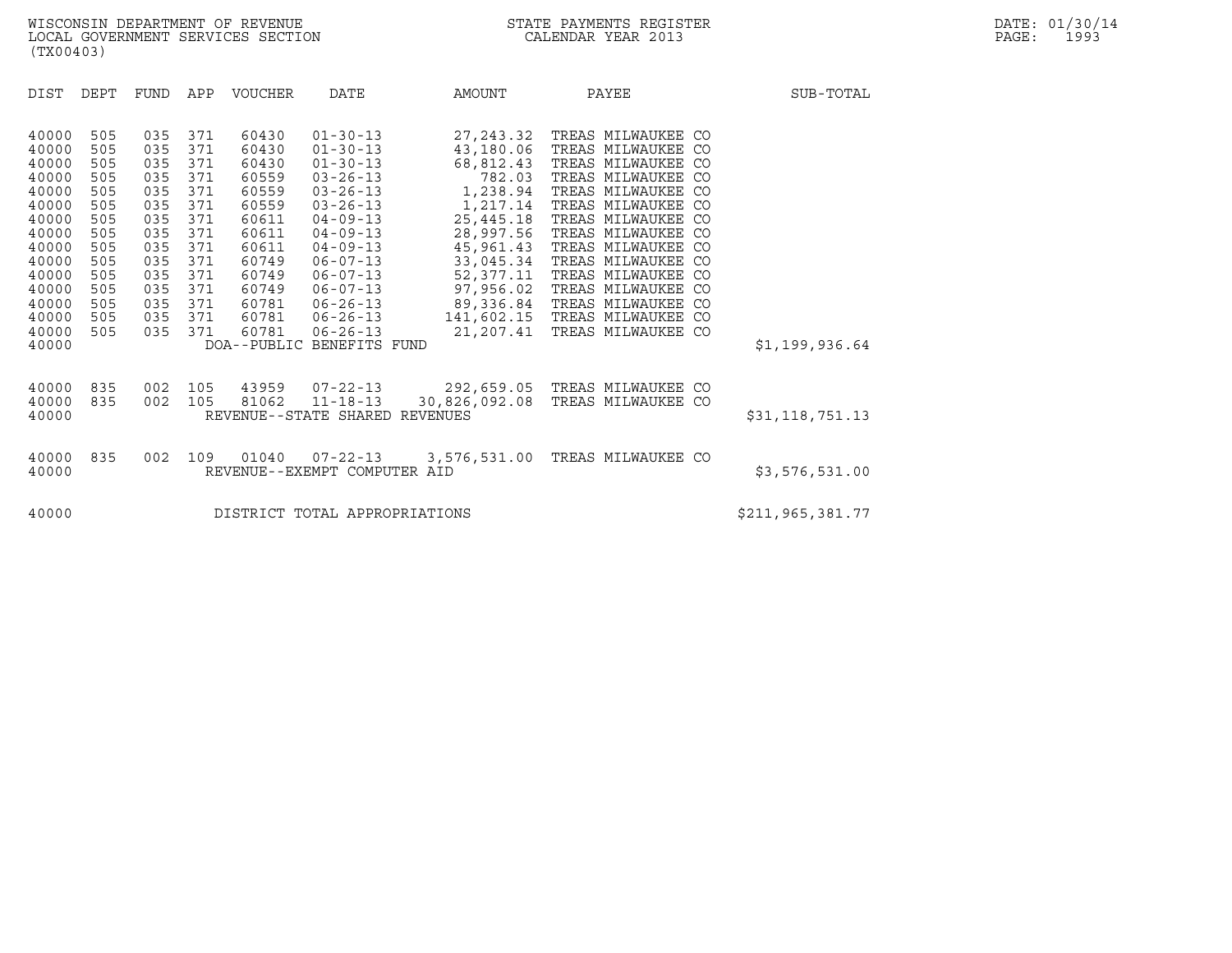| (TX00403)                                         |                   |                               |                       |                                  |                                                                      |                                          |                                                                                                                                                                                |                | DATE: 01/30/14<br>$\mathtt{PAGE}$ :<br>1994 |
|---------------------------------------------------|-------------------|-------------------------------|-----------------------|----------------------------------|----------------------------------------------------------------------|------------------------------------------|--------------------------------------------------------------------------------------------------------------------------------------------------------------------------------|----------------|---------------------------------------------|
|                                                   |                   |                               |                       | DIST DEPT FUND APP VOUCHER       | DATE                                                                 | AMOUNT                                   | PAYEE                                                                                                                                                                          | SUB-TOTAL      |                                             |
| 40106 165<br>40106                                |                   |                               | 002 225               |                                  |                                                                      | SAFETY/PROF SERV--FIRE INSURANCE DUES    | 01004  07-03-13  17,809.17  TREAS VIL BAYSIDE                                                                                                                                  | \$17,809.17    |                                             |
| 40106 370<br>40106                                |                   |                               |                       | 012 580 00142                    |                                                                      | NAT RESOURCES-WILDLIFE ABATEMENT/CONTROL | 08-05-13 1,655.50 TREAS VIL BAYSIDE                                                                                                                                            | \$1,655.50     |                                             |
| 40106                                             | 40106 370         |                               | 074 670               |                                  | NAT RESOURCES--RU RECYCLING GRANT                                    |                                          | 40835  05-20-13  25,764.61  TREAS VIL BAYSIDE                                                                                                                                  | \$25,764.61    |                                             |
| 40106<br>40106<br>40106 395<br>40106 395<br>40106 | 395<br>395        | 011 162<br>011 162            | 011 162<br>011 162    | 98056                            | 10-07-13                                                             | TRANSPORTATION--CONNECTING HIGHWAY AIDS  | 72056  01-07-13  4,138.61  VILLAGE OF BAYSIDE<br>78056  04-01-13  4,138.61  VILLAGE OF BAYSIDE<br>86056  07-01-13  4,138.61  VILLAGE OF BAYSIDE<br>4,138.64 VILLAGE OF BAYSIDE | \$16,554.47    |                                             |
| 40106 395<br>40106                                |                   |                               | 011 185               | 72329                            | $04 - 22 - 13$                                                       | TRANSPORTATION--HIGHWAY SAFETY-FEDERAL   | 4,000.00 TREAS VIL BAYSIDE                                                                                                                                                     | \$4,000.00     |                                             |
| 40106<br>40106 395<br>40106<br>40106 395<br>40106 | 395<br>395        | 011 191<br>011 191<br>011 191 | 011 191               | 85005<br>97005                   | $07 - 01 - 13$<br>$10 - 07 - 13$                                     | TRANSPORTATION--GENERAL TRANSP AIDS-GTA  | 71005  01-07-13  82,410.93  VILLAGE OF BAYSIDE<br>77005  04-01-13  82,410.93  VILLAGE OF BAYSIDE<br>82,410.93 VILLAGE OF BAYSIDE<br>82,410.96 VILLAGE OF BAYSIDE               | \$329,643.75   |                                             |
| 40106 455<br>40106                                |                   |                               | 002 231               | 00154                            | $02 - 06 - 13$<br>JUSTICE--LAW ENFORCEMENT TRAINING                  |                                          | 2,080.00 TREAS VIL BAYSIDE                                                                                                                                                     | \$2,080.00     |                                             |
| 40106 835<br>40106 835<br>40106                   |                   | 002 105                       | 002 105               | 43940<br>81043                   | $07 - 22 - 13$<br>$11 - 18 - 13$<br>REVENUE--STATE SHARED REVENUES   |                                          | 106,573.39 TREAS VIL BAYSIDE<br>51,292.25 TREAS VIL BAYSIDE                                                                                                                    | \$157,865.64   |                                             |
| 40106<br>40106                                    | 835               | 002 109                       |                       |                                  | 02909  07-22-13<br>REVENUE--EXEMPT COMPUTER AID                      |                                          | 18,796.00 TREAS VIL BAYSIDE                                                                                                                                                    | \$18,796.00    |                                             |
| 40106<br>40106<br>40106<br>40106 835<br>40106     | 835<br>835<br>835 | 002<br>002 302<br>002         | 302<br>302<br>002 302 | 10059<br>10086<br>11059<br>11086 | $07 - 22 - 13$<br>$07 - 22 - 13$<br>$07 - 22 - 13$<br>$07 - 22 - 13$ | REVENUE-FIRST DOLLAR/SCHOOL LEVY CREDITS | 1, 133, 822.74 TREAS VIL BAYSIDE<br>48,223.39 TREAS VIL BAYSIDE<br>130,050.28 TREAS VIL BAYSIDE<br>3,233.80 TREAS VIL BAYSIDE                                                  | \$1,315,330.21 |                                             |
| 40106<br>40106<br>40106                           | 835<br>835        | 021 363                       | 021 363               | 37198<br>37225                   | $03 - 25 - 13$<br>$03 - 25 - 13$<br>REVENUE--LOTTERY CREDIT -        |                                          | 158,279.56 TREAS VIL BAYSIDE<br>4,270.32 TREAS VIL BAYSIDE                                                                                                                     | \$162, 549.88  |                                             |
| 40106                                             |                   |                               |                       |                                  | DISTRICT TOTAL APPROPRIATIONS                                        |                                          |                                                                                                                                                                                | \$2,052,049.23 |                                             |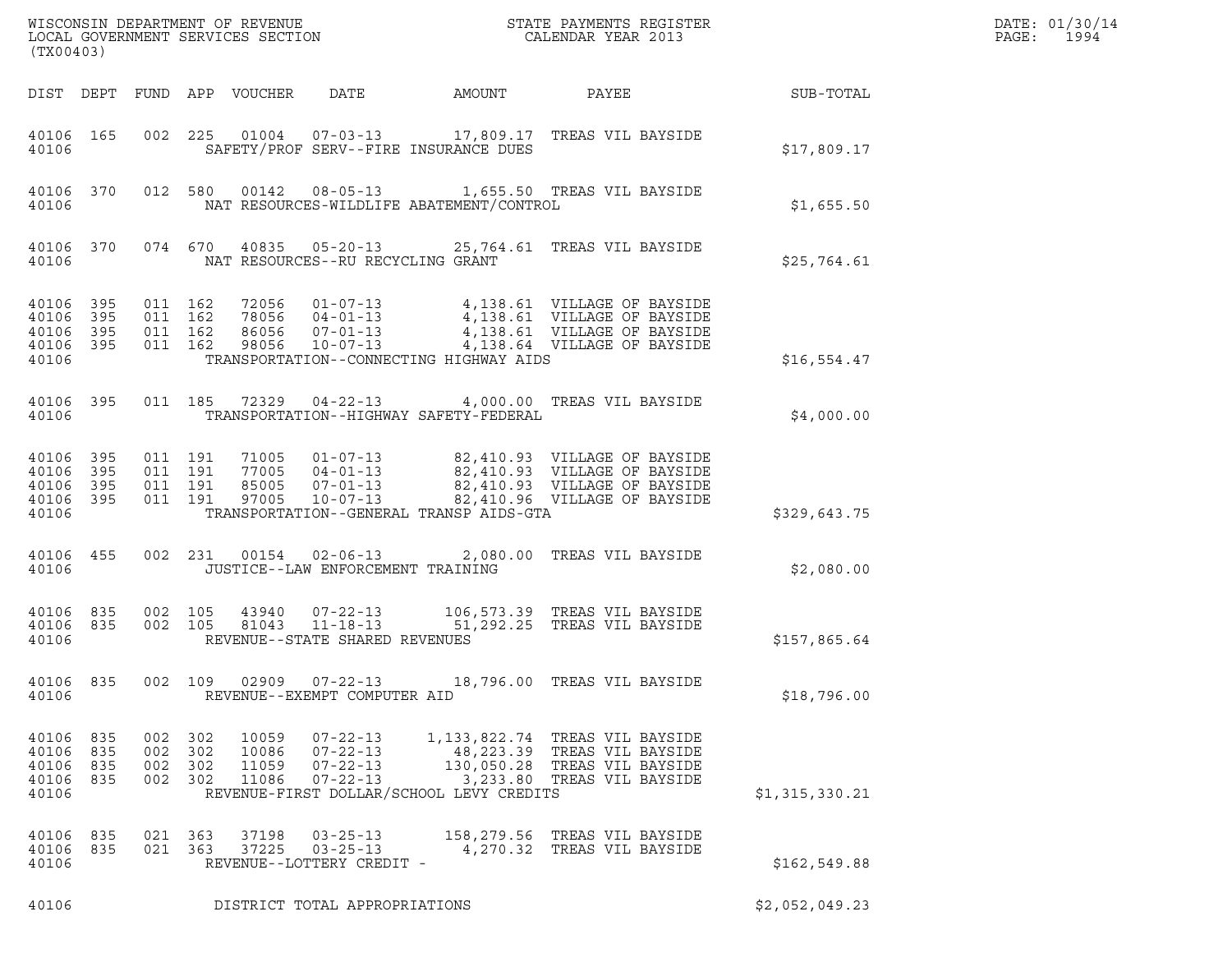| DATE: | 01/30/14 |
|-------|----------|
| PAGE: | 1995     |

| (TX00403)                                                 |           |            |                                          |                            |                                                                    |                                          |                                                                                                                                                                                                               |                | DATE: 01/30/14<br>PAGE:<br>1995 |
|-----------------------------------------------------------|-----------|------------|------------------------------------------|----------------------------|--------------------------------------------------------------------|------------------------------------------|---------------------------------------------------------------------------------------------------------------------------------------------------------------------------------------------------------------|----------------|---------------------------------|
|                                                           |           |            |                                          | DIST DEPT FUND APP VOUCHER | DATE                                                               | AMOUNT                                   | PAYEE SUB-TOTAL                                                                                                                                                                                               |                |                                 |
| 40107                                                     | 40107 165 |            |                                          |                            |                                                                    | SAFETY/PROF SERV--FIRE INSURANCE DUES    | 002 225 01005 07-03-13 32,738.80 TREAS VIL BROWN DEER                                                                                                                                                         | \$32,738.80    |                                 |
| 40107                                                     | 40107 370 |            |                                          |                            | NAT RESOURCES--RU RECYCLING GRANT                                  |                                          | 074 670 40836 05-20-13 43,825.97 TREAS VIL BROWN DEER                                                                                                                                                         | \$43,825.97    |                                 |
| 40107 395<br>40107<br>40107 395<br>40107 395<br>40107     | 395       |            | 011 191<br>011 191<br>011 191<br>011 191 |                            |                                                                    | TRANSPORTATION--GENERAL TRANSP AIDS-GTA  | 71006  01-07-13  99,915.27  VILLAGE OF BROWN DEER<br>77006 04-01-13 99,915.27 VILLAGE OF BROWN DEER<br>85006 07-01-13 99,915.27 VILLAGE OF BROWN DEER<br>97006 10-07-13 99,915.29 VILLAGE OF BROWN DEER       | \$399,661.10   |                                 |
| 40107                                                     | 40107 395 |            |                                          |                            |                                                                    | TRANSPORTATION--LRIP/TRIP/MSIP GRANTS    | 011  278  92604  10-29-13  61,737.13  TREAS VIL BROWN DEER                                                                                                                                                    | \$61,737.13    |                                 |
| 40107 435<br>40107 435<br>40107 435<br>40107 435<br>40107 |           |            | 005 000<br>005 000<br>005 000<br>005 000 |                            | HEALTH SERVICES--STATE/FED AIDS                                    |                                          | 90310  01-01-13  733.00  VILLAGE OF BROWN DEER<br>90321  04-01-13  7,909.00  VILLAGE OF BROWN DEER<br>90323  05-01-13  120,965.00  VILLAGE OF BROWN DEER<br>90403  09-01-13  30,180.00  VILLAGE OF BROWN DEER | \$159,787.00   |                                 |
| 40107                                                     | 40107 435 |            | 005 162                                  |                            |                                                                    | HS--AMBULANCE FUNDING ASSISTANCE GRANTS  | 01HSD  09-03-13  9,492.58  VILLAGE BROWN DEER                                                                                                                                                                 | \$9,492.58     |                                 |
| 40107                                                     | 40107 435 |            | 005 163                                  |                            |                                                                    | HS--PREPAID MEDICAL TRANSPORT REIMBURSE  | 01LGS  11-18-13  79,000.00  NORTH SHORE FIRE DEPT                                                                                                                                                             | \$79,000.00    |                                 |
| 40107 455<br>40107                                        | 40107 455 |            | 002 231<br>002 231                       |                            | JUSTICE--LAW ENFORCEMENT TRAINING                                  |                                          | 00060  01-09-13  160.00 TREAS VIL BROWN DEER<br>00183  02-06-13  4,800.00 TREAS VIL BROWN DEER                                                                                                                | \$4,960.00     |                                 |
| 40107 835<br>40107 835<br>40107                           |           | 002<br>002 | 105<br>105                               | 43941<br>81044             | $07 - 22 - 13$<br>$11 - 18 - 13$<br>REVENUE--STATE SHARED REVENUES |                                          | 265,372.69 TREAS VIL BROWN DEER<br>81,616.92 TREAS VIL BROWN DEER                                                                                                                                             | \$346,989.61   |                                 |
| 40107 835<br>40107 835<br>40107                           |           | 002        | 109<br>002 109                           | 02910<br>05201             | $07 - 22 - 13$<br>$07 - 22 - 13$<br>REVENUE--EXEMPT COMPUTER AID   |                                          | 547,708.00 TREAS VIL BROWN DEER<br>5,663.00 TREAS VIL BROWN DEER                                                                                                                                              | \$553,371.00   |                                 |
| 40107 835<br>40107 835<br>40107                           |           |            | 002 302<br>002 302                       | 10060<br>11060             | $07 - 22 - 13$<br>$07 - 22 - 13$                                   | REVENUE-FIRST DOLLAR/SCHOOL LEVY CREDITS | 2,145,004.53 TREAS VIL BROWN DEER<br>405,594.84 TREAS VIL BROWN DEER                                                                                                                                          | \$2,550,599.37 |                                 |

40107 835 021 363 37199 03-25-13 480,202.20 TREAS VIL BROWN DEER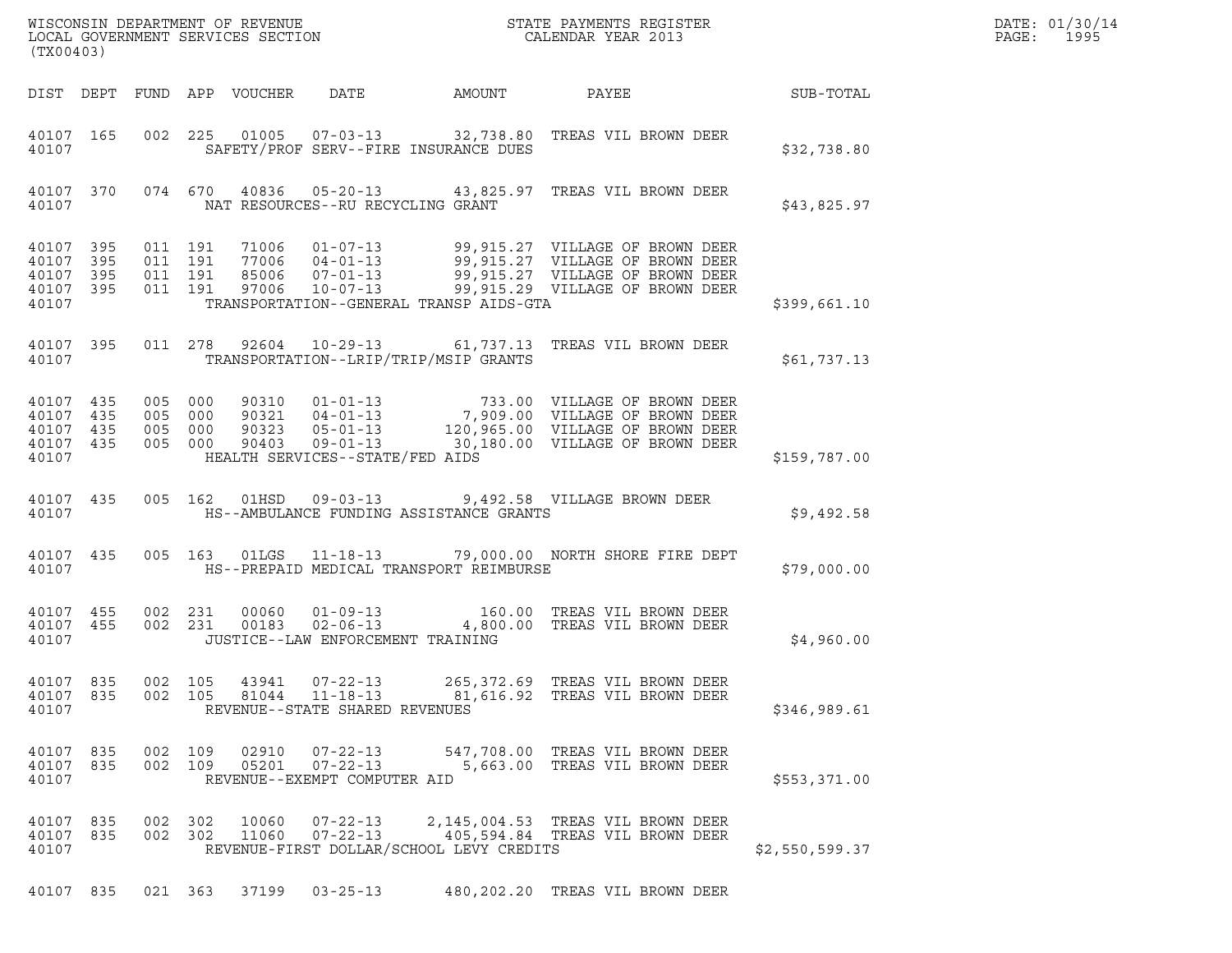| (TX00403) |      |      |     | WISCONSIN DEPARTMENT OF REVENUE<br>LOCAL GOVERNMENT SERVICES SECTION |                               |        | STATE PAYMENTS REGISTER<br>CALENDAR YEAR 2013 |                | PAGE: | DATE: 01/30/14<br>1996 |
|-----------|------|------|-----|----------------------------------------------------------------------|-------------------------------|--------|-----------------------------------------------|----------------|-------|------------------------|
| DIST      | DEPT | FUND | APP | VOUCHER                                                              | DATE                          | AMOUNT | PAYEE                                         | SUB-TOTAL      |       |                        |
| 40107     |      |      |     |                                                                      | REVENUE--LOTTERY CREDIT -     |        |                                               | \$480,202.20   |       |                        |
| 40107     |      |      |     |                                                                      | DISTRICT TOTAL APPROPRIATIONS |        |                                               | \$4,722,364.76 |       |                        |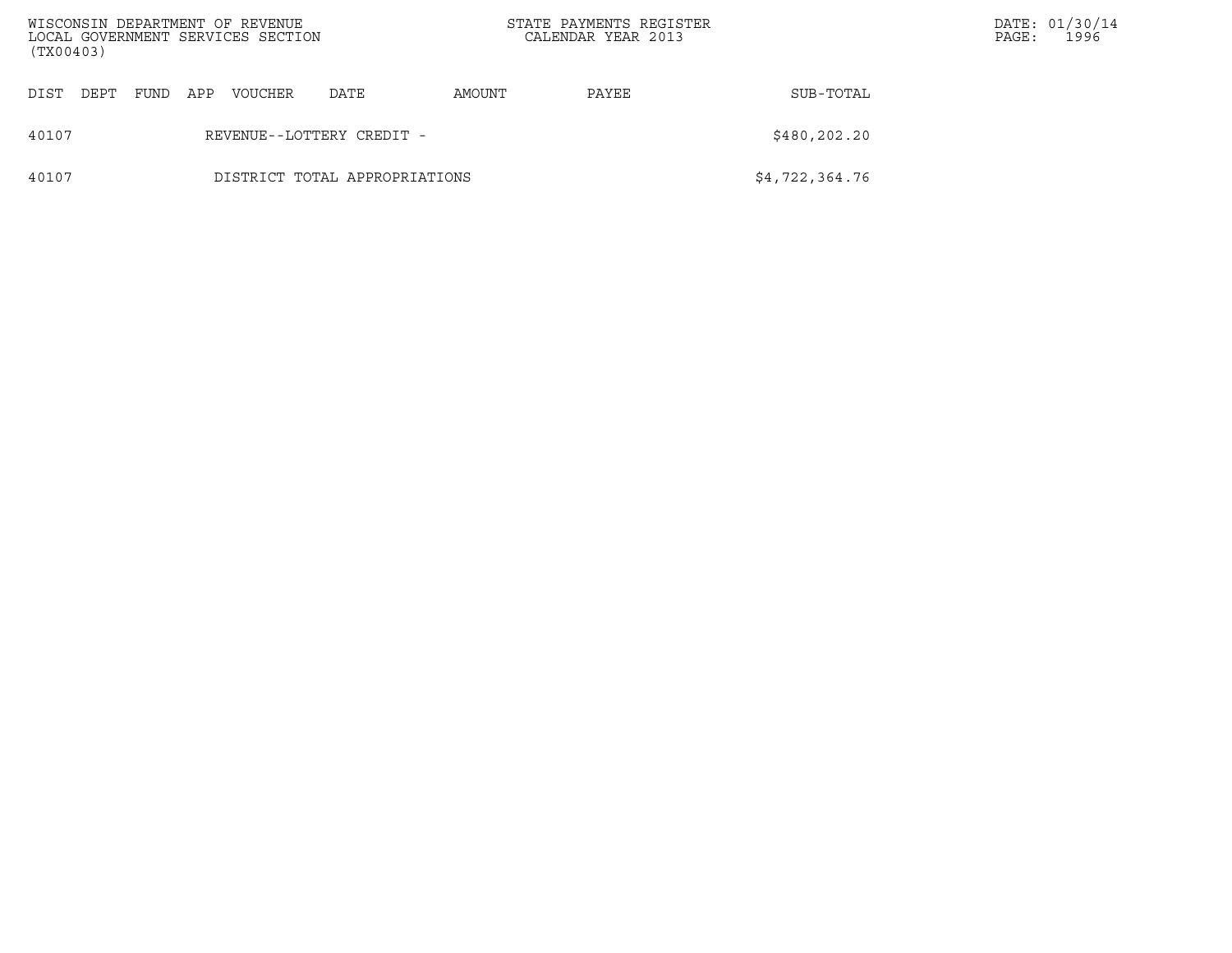| DATE: | 01/30/14 |
|-------|----------|
| PAGE: | 1997     |

| (TX00403)                                                                                                                                                                                                                                                                                                                                                               |                |
|-------------------------------------------------------------------------------------------------------------------------------------------------------------------------------------------------------------------------------------------------------------------------------------------------------------------------------------------------------------------------|----------------|
| DIST DEPT FUND APP VOUCHER DATE<br>AMOUNT<br>PAYEE SUB-TOTAL                                                                                                                                                                                                                                                                                                            |                |
| 002 225 01006 07-03-13 30,628.25 TREAS VIL FOX POINT<br>40126 165<br>40126<br>SAFETY/PROF SERV--FIRE INSURANCE DUES                                                                                                                                                                                                                                                     | \$30,628.25    |
| 40126 370 074 670 40837 05-20-13 58,649.54 TREAS VIL FOX POINT<br>NAT RESOURCES--RU RECYCLING GRANT<br>40126                                                                                                                                                                                                                                                            | \$58,649.54    |
| 72057  01-07-13  8,403.60  VILLAGE OF FOX POINT<br>78057  04-01-13  8,403.60  VILLAGE OF FOX POINT<br>86057  07-01-13  8,403.60  VILLAGE OF FOX POINT<br>98057  10-07-13  8,403.62  VILLAGE OF FOX POINT<br>40126 395<br>011 162<br>40126<br>011 162<br>395<br>40126<br>395<br>011 162<br>40126 395<br>011 162<br>40126<br>TRANSPORTATION--CONNECTING HIGHWAY AIDS      | \$33,614.42    |
| 011 185 75881 05-28-13 4,000.00 TREAS VIL FOX POINT<br>40126 395<br>40126<br>TRANSPORTATION--HIGHWAY SAFETY-FEDERAL                                                                                                                                                                                                                                                     | \$4,000.00     |
| 71007  01-07-13  113,869.71  VILLAGE OF FOX POINT<br>77007  04-01-13  113,869.71  VILLAGE OF FOX POINT<br>85007  07-01-13  113,869.71  VILLAGE OF FOX POINT<br>97007  10-07-13  113,869.71  VILLAGE OF FOX POINT<br>40126 395<br>011 191<br>40126 395<br>011 191<br>40126<br>395<br>011 191<br>011 191<br>40126 395<br>TRANSPORTATION--GENERAL TRANSP AIDS-GTA<br>40126 | \$455,478.84   |
| 40126 395<br>011  278  66396  02-22-13  37,277.26  TREAS VIL FOX POINT<br>TRANSPORTATION--LRIP/TRIP/MSIP GRANTS<br>40126                                                                                                                                                                                                                                                | \$37,277.26    |
| 002 231 00279 02-08-13 2,720.00 TREAS VIL FOX POINT<br>40126 455<br>40126<br>JUSTICE--LAW ENFORCEMENT TRAINING                                                                                                                                                                                                                                                          | \$2,720.00     |
| 40126 505<br>002 650 06473 01-29-13 7,273.48 TREAS VIL FOX POINT<br>DOA--JUSTICE-ASSISTANCE-FEDERAL ARRA FDS<br>40126                                                                                                                                                                                                                                                   | \$7,273.48     |
| 40126 835<br>002 105 43942 07-22-13<br>136,694.81 TREAS VIL FOX POINT<br>40126 835<br>002 105 81045 11-18-13 80,282.24 TREAS VIL FOX POINT<br>40126<br>REVENUE--STATE SHARED REVENUES                                                                                                                                                                                   | \$216,977.05   |
| 40126 835<br>002 109 02911 07-22-13<br>7,673.00 TREAS VIL FOX POINT<br>40126<br>REVENUE--EXEMPT COMPUTER AID                                                                                                                                                                                                                                                            | \$7,673.00     |
| 40126 835<br>002 302<br>10061<br>07-22-13<br>2,057,317.54 TREAS VIL FOX POINT<br>002 302<br>40126 835<br>11061<br>$07 - 22 - 13$<br>212,664.18 TREAS VIL FOX POINT<br>REVENUE-FIRST DOLLAR/SCHOOL LEVY CREDITS<br>40126                                                                                                                                                 | \$2,269,981.72 |
| 40126 835 021 363 37200 03-25-13<br>262,123.28 TREAS VIL FOX POINT                                                                                                                                                                                                                                                                                                      |                |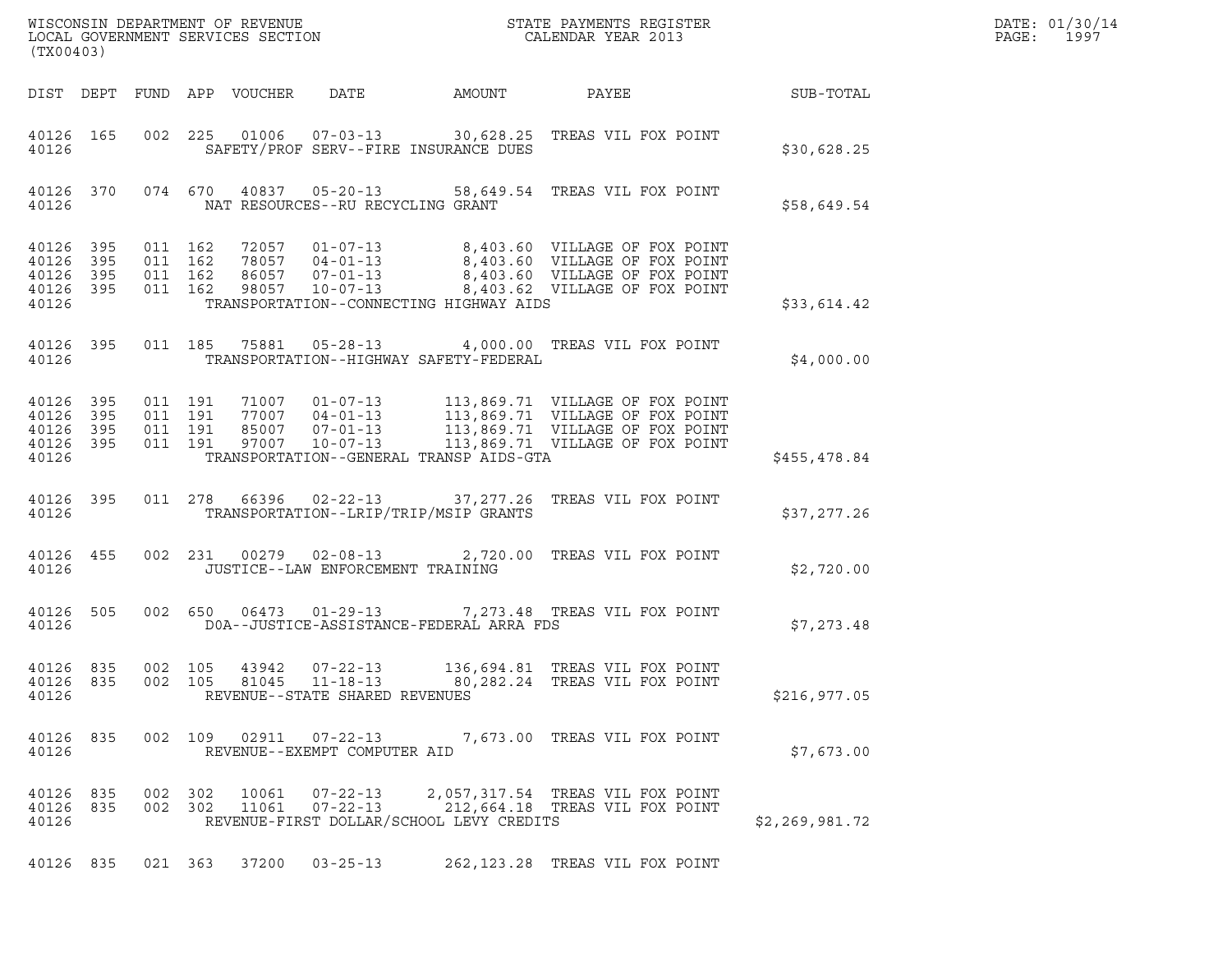| (TX00403) |      |      |     | WISCONSIN DEPARTMENT OF REVENUE<br>LOCAL GOVERNMENT SERVICES SECTION |                               |        | STATE PAYMENTS REGISTER<br>CALENDAR YEAR 2013 |                | PAGE: | DATE: 01/30/14<br>1998 |
|-----------|------|------|-----|----------------------------------------------------------------------|-------------------------------|--------|-----------------------------------------------|----------------|-------|------------------------|
| DIST      | DEPT | FUND | APP | VOUCHER                                                              | DATE                          | AMOUNT | PAYEE                                         | SUB-TOTAL      |       |                        |
| 40126     |      |      |     |                                                                      | REVENUE--LOTTERY CREDIT -     |        |                                               | \$262, 123.28  |       |                        |
| 40126     |      |      |     |                                                                      | DISTRICT TOTAL APPROPRIATIONS |        |                                               | \$3,386,396.84 |       |                        |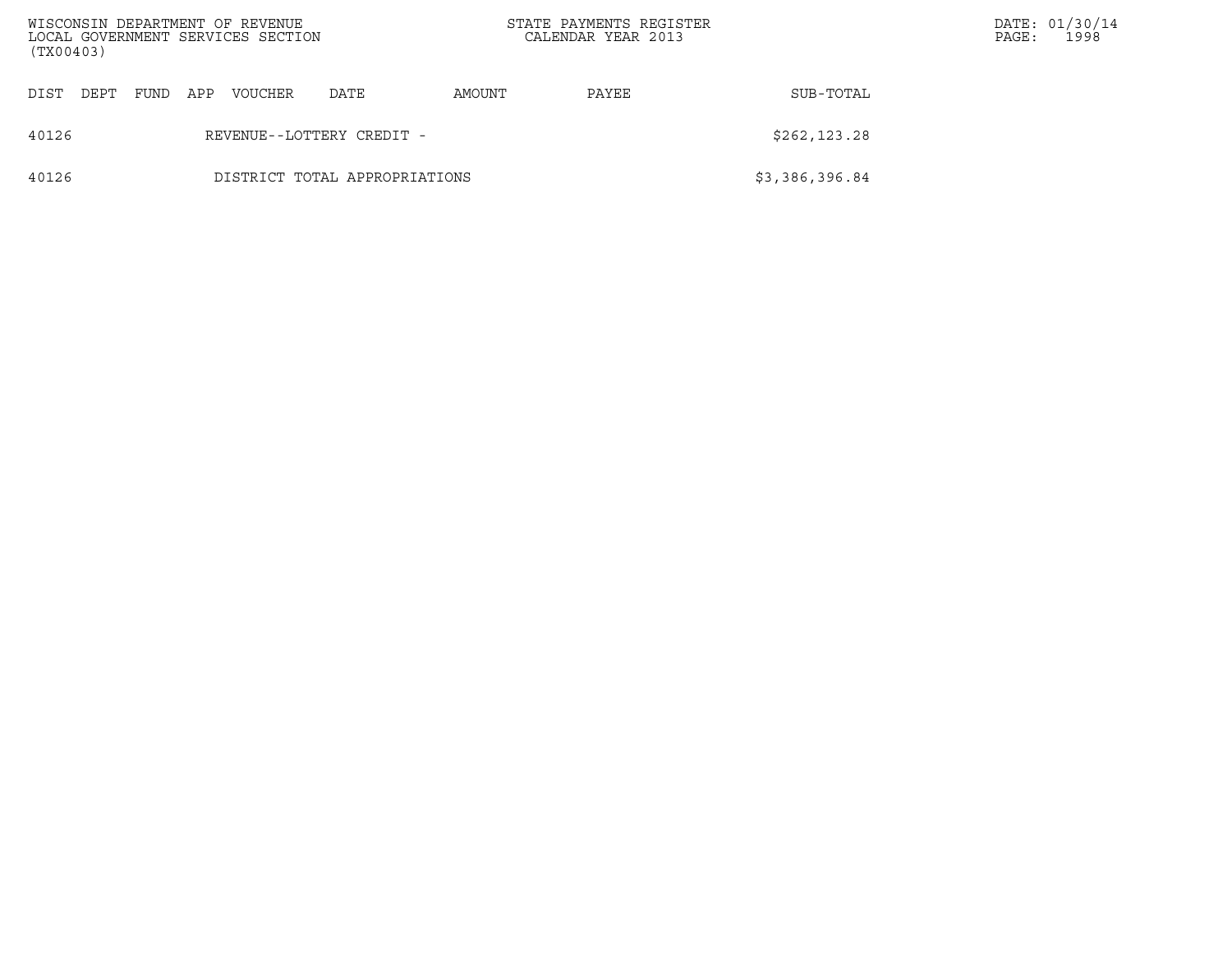| DATE: | 01/30/14 |
|-------|----------|
| PAGE: | 1999     |

| (TX00403)                                                                                                                                                         |                                                                                         |                                                                                                                                                                              |                       |                                                                                                                                              |                                                                                                                           |                                         | ${\tt WISCONSIM} \begin{tabular}{l} DEPARTMENT OF REVIEW \\ LOCAL BONERNMENT SERVICES SECTION \\ \end{tabular} \begin{tabular}{l} \multicolumn{2}{c}{\textbf{S}} \\ \multicolumn{2}{c}{\textbf{S}} \\ \multicolumn{2}{c}{\textbf{S}} \\ \multicolumn{2}{c}{\textbf{N}} \\ \multicolumn{2}{c}{\textbf{S}} \\ \multicolumn{2}{c}{\textbf{S}} \\ \multicolumn{2}{c}{\textbf{S}} \\ \multicolumn{2}{c}{\textbf{S}} \\ \multicolumn{2}{c}{\textbf{S}} \\ \multicolumn{2}{c}{\textbf{S}} \\ \multicolumn{2}{c}{\textbf{S$ |              | DATE: 01/30/14<br>PAGE:<br>1999 |
|-------------------------------------------------------------------------------------------------------------------------------------------------------------------|-----------------------------------------------------------------------------------------|------------------------------------------------------------------------------------------------------------------------------------------------------------------------------|-----------------------|----------------------------------------------------------------------------------------------------------------------------------------------|---------------------------------------------------------------------------------------------------------------------------|-----------------------------------------|---------------------------------------------------------------------------------------------------------------------------------------------------------------------------------------------------------------------------------------------------------------------------------------------------------------------------------------------------------------------------------------------------------------------------------------------------------------------------------------------------------------------|--------------|---------------------------------|
|                                                                                                                                                                   |                                                                                         |                                                                                                                                                                              |                       | DIST DEPT FUND APP VOUCHER                                                                                                                   | DATE                                                                                                                      | AMOUNT                                  | PAYEE                                                                                                                                                                                                                                                                                                                                                                                                                                                                                                               | SUB-TOTAL    |                                 |
| 40131 165<br>40131                                                                                                                                                |                                                                                         | 002 225                                                                                                                                                                      |                       |                                                                                                                                              |                                                                                                                           | SAFETY/PROF SERV--FIRE INSURANCE DUES   | 01007  07-03-13  46,337.08  TREAS VIL GREENDALE                                                                                                                                                                                                                                                                                                                                                                                                                                                                     | \$46,337.08  |                                 |
| 40131                                                                                                                                                             | 40131 370                                                                               |                                                                                                                                                                              |                       |                                                                                                                                              | NAT RESOURCES--RU RECYCLING GRANT                                                                                         |                                         | 074 670 40838 05-20-13 54,692.57 TREAS VIL GREENDALE                                                                                                                                                                                                                                                                                                                                                                                                                                                                | \$54,692.57  |                                 |
| 40131 395<br>40131<br>40131<br>40131<br>40131<br>40131<br>40131<br>40131<br>40131<br>40131<br>40131<br>40131<br>40131<br>40131<br>40131 395<br>40131 395<br>40131 | 395<br>395<br>395<br>395<br>395<br>395<br>395<br>395<br>395<br>395<br>395<br>395<br>395 | 011 185<br>011 185<br>011 185<br>011 185<br>011 185<br>011 185<br>011 185<br>011 185<br>011 185<br>011 185<br>011 185<br>011 185<br>011 185<br>011 185<br>011 185<br>011 185 |                       | 63070<br>63070<br>63070<br>63070<br>68449<br>70218<br>71514<br>72330<br>72330<br>77002<br>80641<br>82325<br>86161<br>92060<br>92060<br>94600 |                                                                                                                           | TRANSPORTATION--HIGHWAY SAFETY-FEDERAL  |                                                                                                                                                                                                                                                                                                                                                                                                                                                                                                                     | \$24, 286.54 |                                 |
| 40131<br>40131 395<br>40131 395<br>40131 395<br>40131                                                                                                             | 395                                                                                     | 011 191<br>011 191<br>011 191<br>011 191                                                                                                                                     |                       | 71008<br>77008<br>85008<br>97008                                                                                                             | $10 - 07 - 13$                                                                                                            | TRANSPORTATION--GENERAL TRANSP AIDS-GTA | 01-07-13 111,882.79 VILLAGE OF GREENDALE<br>04-01-13 111,882.79 VILLAGE OF GREENDALE<br>07-01-13 111,882.79 VILLAGE OF GREENDALE<br>10-07-13 111,882.80 VILLAGE OF GREENDALE                                                                                                                                                                                                                                                                                                                                        | \$447,531.17 |                                 |
| 40131                                                                                                                                                             | 40131 395                                                                               |                                                                                                                                                                              |                       | 011 278 74502                                                                                                                                |                                                                                                                           | TRANSPORTATION--LRIP/TRIP/MSIP GRANTS   | 05-09-13 62,137.67 TREAS VIL GREENDALE                                                                                                                                                                                                                                                                                                                                                                                                                                                                              | \$62,137.67  |                                 |
| 40131 435<br>40131 435<br>40131 435<br>40131 435<br>40131 435<br>40131                                                                                            |                                                                                         | 005 000<br>005<br>005 000<br>005                                                                                                                                             | 000<br>000<br>005 000 | 90314<br>90318<br>90321<br>90406<br>90408                                                                                                    | $02 - 01 - 13$<br>$03 - 01 - 13$<br>$04 - 01 - 13$<br>$10 - 01 - 13$<br>$11 - 01 - 13$<br>HEALTH SERVICES--STATE/FED AIDS |                                         | 1,184.00 VILLAGE OF GREENDALE<br>844.00 VILLAGE OF GREENDALE<br>25,356.00 VILLAGE OF GREENDALE<br>21,322.00 VILLAGE OF GREENDALE<br>1,590.00 VILLAGE OF GREENDALE                                                                                                                                                                                                                                                                                                                                                   | \$50,296.00  |                                 |
| 40131 435<br>40131                                                                                                                                                |                                                                                         |                                                                                                                                                                              |                       |                                                                                                                                              |                                                                                                                           | HS--AMBULANCE FUNDING ASSISTANCE GRANTS | 005  162  01HSD  09-03-13  5,851.19  VILLAGE GREENDALE                                                                                                                                                                                                                                                                                                                                                                                                                                                              | \$5,851.19   |                                 |
| 40131 435<br>40131                                                                                                                                                |                                                                                         |                                                                                                                                                                              |                       |                                                                                                                                              |                                                                                                                           | HS--PREPAID MEDICAL TRANSPORT REIMBURSE | 005  163  01LGS  11-18-13  9,400.00  VILLAGE OF GREENDALE                                                                                                                                                                                                                                                                                                                                                                                                                                                           | \$9,400.00   |                                 |

40131 455 002 231 00307 02-08-13 4,480.00 TREAS VIL GREENDALE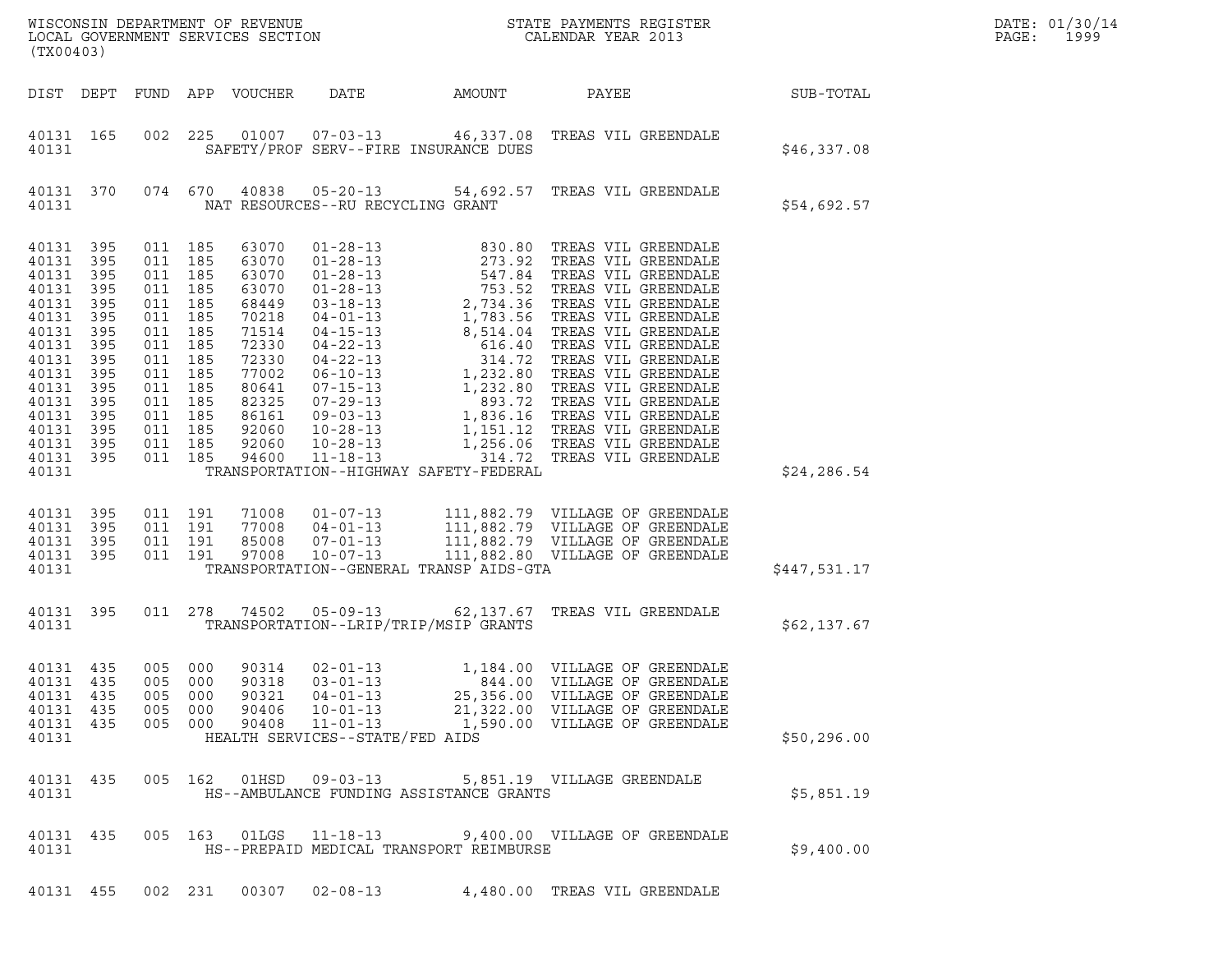| (TX00403)                       |  |                    | WISCONSIN DEPARTMENT OF REVENUE<br>LOCAL GOVERNMENT SERVICES SECTION |                                          |        | STATE PAYMENTS REGISTER<br>CALENDAR YEAR 2013                                                          |                | DATE: 01/30/14<br>PAGE:<br>2000 |
|---------------------------------|--|--------------------|----------------------------------------------------------------------|------------------------------------------|--------|--------------------------------------------------------------------------------------------------------|----------------|---------------------------------|
|                                 |  |                    | DIST DEPT FUND APP VOUCHER                                           | DATE                                     | AMOUNT | PAYEE                                                                                                  | SUB-TOTAL      |                                 |
| 40131                           |  |                    |                                                                      | JUSTICE--LAW ENFORCEMENT TRAINING        |        |                                                                                                        | \$4.480.00     |                                 |
| 40131 505<br>40131              |  |                    |                                                                      | DOA-JUSTICE ASSISTANCE-AID TO NON-PROFIT |        | 002 645 06274 01-28-13 11,318.00 TREAS VIL GREENDALE                                                   | \$11,318.00    |                                 |
| 40131 835<br>40131 835<br>40131 |  | 002 105<br>002 105 |                                                                      | REVENUE--STATE SHARED REVENUES           |        |                                                                                                        | \$452,795.76   |                                 |
| 40131 835<br>40131 835<br>40131 |  | 002 109<br>002 109 |                                                                      | REVENUE--EXEMPT COMPUTER AID             |        |                                                                                                        | \$31,528.00    |                                 |
| 40131 835<br>40131 835<br>40131 |  | 002 302<br>002 302 |                                                                      | REVENUE-FIRST DOLLAR/SCHOOL LEVY CREDITS |        | 10062  07-22-13  2,569,798.91  TREAS VIL GREENDALE<br>11062  07-22-13  362,607.84  TREAS VIL GREENDALE | \$2,932,406.75 |                                 |
| 40131 835<br>40131              |  |                    |                                                                      | DOA-PAYMENT FOR MUNICIPAL SERVICES AID   |        | 002 501 00002 02-01-13 4,077.41 TREAS VIL GREENDALE                                                    | \$4,077.41     |                                 |
| 40131 835<br>40131              |  |                    |                                                                      | REVENUE--LOTTERY CREDIT -                |        | 021  363  37201  03-25-13  460,426.81  TREAS VIL GREENDALE                                             | \$460,426.81   |                                 |
| 40131                           |  |                    |                                                                      | DISTRICT TOTAL APPROPRIATIONS            |        |                                                                                                        | \$4,597,564.95 |                                 |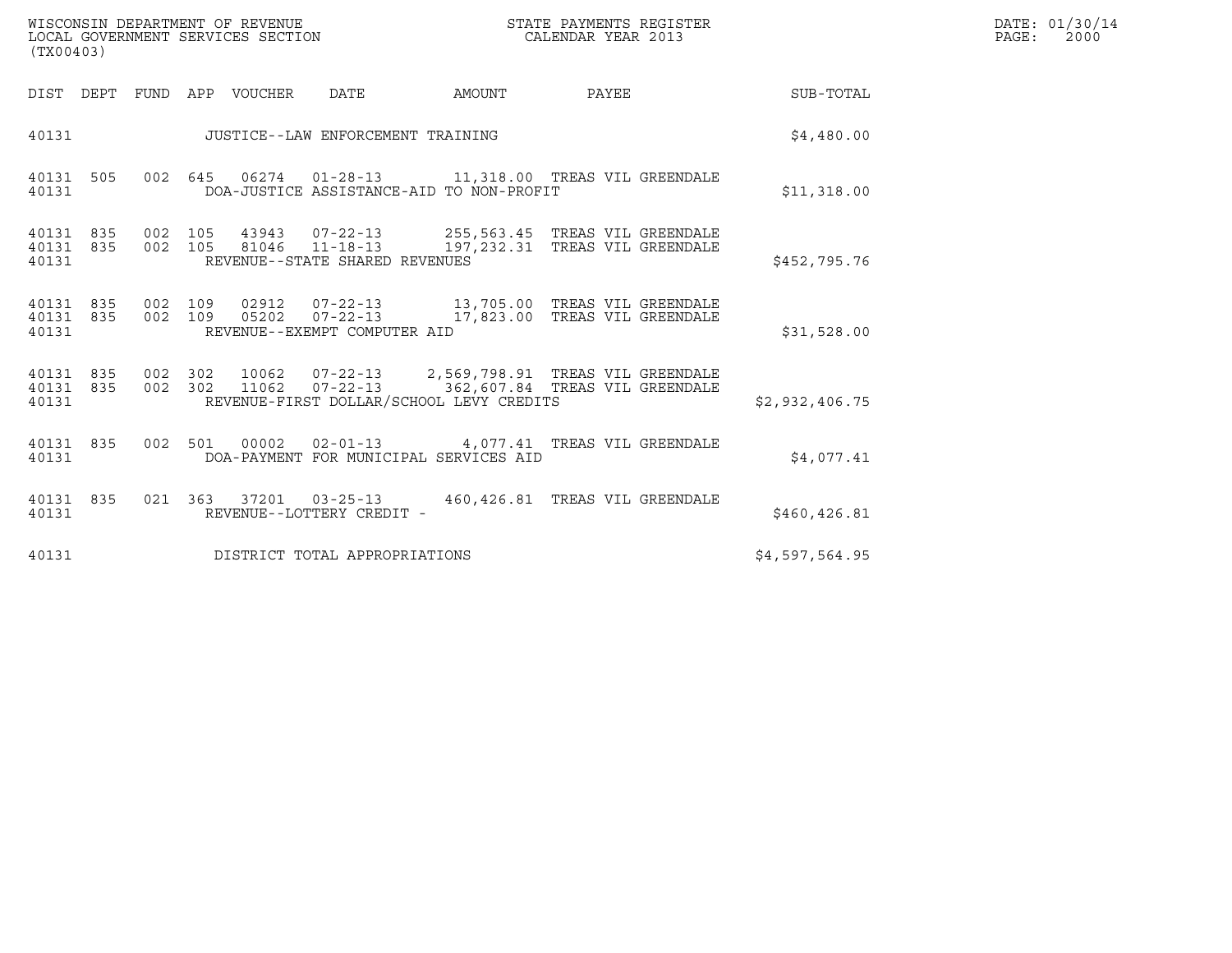| (TX00403)                                                                                                                                                                                                                |                                                                                                                                                        |                                                                                                                                                                                                                                                           |                                                   |                                                                                                                                                                                                             |                                                                                                                                              |                                         | WISCONSIN DEPARTMENT OF REVENUE<br>LOCAL GOVERNMENT SERVICES SECTION<br>CALENDAR YEAR 2013                                                                                                                                                                                                  |              | DATE: 01/30/14<br>PAGE:<br>2001 |
|--------------------------------------------------------------------------------------------------------------------------------------------------------------------------------------------------------------------------|--------------------------------------------------------------------------------------------------------------------------------------------------------|-----------------------------------------------------------------------------------------------------------------------------------------------------------------------------------------------------------------------------------------------------------|---------------------------------------------------|-------------------------------------------------------------------------------------------------------------------------------------------------------------------------------------------------------------|----------------------------------------------------------------------------------------------------------------------------------------------|-----------------------------------------|---------------------------------------------------------------------------------------------------------------------------------------------------------------------------------------------------------------------------------------------------------------------------------------------|--------------|---------------------------------|
| DIST DEPT                                                                                                                                                                                                                |                                                                                                                                                        |                                                                                                                                                                                                                                                           |                                                   | FUND APP VOUCHER                                                                                                                                                                                            | DATE                                                                                                                                         | AMOUNT                                  | PAYEE                                                                                                                                                                                                                                                                                       | SUB-TOTAL    |                                 |
| 40136 165<br>40136                                                                                                                                                                                                       |                                                                                                                                                        | 002                                                                                                                                                                                                                                                       | 225                                               |                                                                                                                                                                                                             |                                                                                                                                              | SAFETY/PROF SERV--FIRE INSURANCE DUES   | 01008  07-03-13  22,388.31  TREAS VIL HALES CORNERS                                                                                                                                                                                                                                         | \$22,388.31  |                                 |
| 40136 370<br>40136                                                                                                                                                                                                       |                                                                                                                                                        | 074 670                                                                                                                                                                                                                                                   |                                                   |                                                                                                                                                                                                             | NAT RESOURCES--RU RECYCLING GRANT                                                                                                            |                                         | 40839  05-20-13  20,035.09  TREAS VIL HALES CORNERS                                                                                                                                                                                                                                         | \$20,035.09  |                                 |
| 40136<br>40136<br>40136<br>40136<br>40136<br>40136<br>40136<br>40136<br>40136<br>40136<br>40136<br>40136<br>40136<br>40136<br>40136<br>40136<br>40136<br>40136<br>40136<br>40136<br>40136<br>40136<br>40136 395<br>40136 | 395<br>395<br>395<br>395<br>395<br>395<br>395<br>395<br>395<br>395<br>395<br>395<br>395<br>395<br>395<br>395<br>395<br>395<br>395<br>395<br>395<br>395 | 011 185<br>011 185<br>011 185<br>011 185<br>011 185<br>011 185<br>011 185<br>011 185<br>011 185<br>011 185<br>011 185<br>011 185<br>011 185<br>011 185<br>011 185<br>011 185<br>011 185<br>011 185<br>011 185<br>011 185<br>011 185<br>011 185<br>011 185 |                                                   | 61737<br>61737<br>61737<br>64519<br>64519<br>67002<br>67002<br>68450<br>70840<br>70840<br>70840<br>70840<br>77003<br>77003<br>77003<br>77003<br>92061<br>92061<br>92061<br>94601<br>94601<br>95208<br>96426 | 12-09-13                                                                                                                                     | TRANSPORTATION--HIGHWAY SAFETY-FEDERAL  |                                                                                                                                                                                                                                                                                             | \$21,064.62  |                                 |
| 40136<br>40136<br>40136<br>40136<br>40136                                                                                                                                                                                | 395<br>395<br>395<br>395                                                                                                                               | 011 191<br>011 191<br>011 191<br>011 191                                                                                                                                                                                                                  |                                                   | 71009<br>77009<br>85009<br>97009                                                                                                                                                                            | $01 - 07 - 13$<br>$04 - 01 - 13$<br>$07 - 01 - 13$<br>$10 - 07 - 13$                                                                         | TRANSPORTATION--GENERAL TRANSP AIDS-GTA | 108,087.86 VILLAGE OF HALES CORNERS<br>108,087.86 VILLAGE OF HALES CORNERS<br>108,087.86 VILLAGE OF HALES CORNERS<br>108,087.86 VILLAGE OF HALES CORNERS                                                                                                                                    | \$432,351.44 |                                 |
| 40136                                                                                                                                                                                                                    | 40136 395                                                                                                                                              |                                                                                                                                                                                                                                                           |                                                   |                                                                                                                                                                                                             |                                                                                                                                              | TRANSPORTATION--LRIP/TRIP/MSIP GRANTS   | 011  278  65454  02-14-13  37,277.26  TREAS VIL HALES CORNERS                                                                                                                                                                                                                               | \$37,277.26  |                                 |
| 40136 435<br>40136 435<br>40136<br>40136<br>40136<br>40136 435<br>40136<br>40136 435                                                                                                                                     | 435<br>435<br>435<br>435                                                                                                                               | 005 000<br>005<br>005<br>005<br>005<br>005<br>005                                                                                                                                                                                                         | 000<br>000<br>000<br>000<br>000<br>000<br>005 000 | 90310<br>90314<br>90318<br>90321<br>90325<br>90402<br>90403<br>90406                                                                                                                                        | $01 - 01 - 13$<br>$02 - 01 - 13$<br>$03 - 01 - 13$<br>$04 - 01 - 13$<br>$06 - 01 - 13$<br>$08 - 01 - 13$<br>$09 - 01 - 13$<br>$10 - 01 - 13$ |                                         | 15,424.00 VILLAGE OF HALES CORNERS<br>209.00 VILLAGE OF HALES CORNERS<br>8,080.00 VILLAGE OF HALES CORNERS<br>500.00 VILLAGE OF HALES CORNERS<br>500.00 VILLAGE OF HALES CORNERS<br>882.00 VILLAGE OF HALES CORNERS<br>525.00 VILLAGE OF HALES CORNERS<br>7,440.00 VILLAGE OF HALES CORNERS |              |                                 |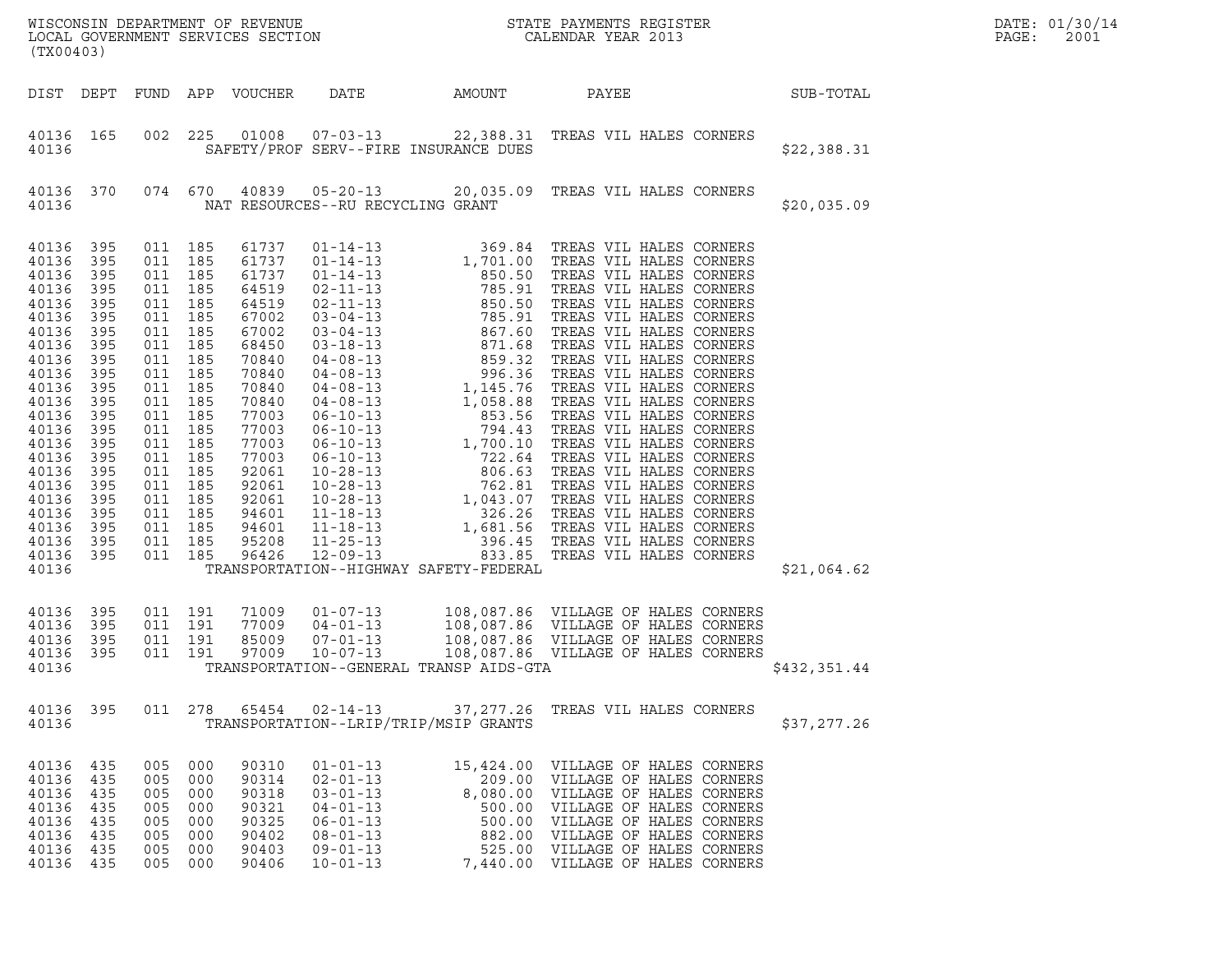| (TX00403)                       |         |                                 | WISCONSIN DEPARTMENT OF REVENUE<br>LOCAL GOVERNMENT SERVICES SECTION |                                          | STATE PAYMENTS REGISTER<br>CALENDAR YEAR 2013                                                                                             |                | DATE: 01/30/14<br>2002<br>PAGE: |
|---------------------------------|---------|---------------------------------|----------------------------------------------------------------------|------------------------------------------|-------------------------------------------------------------------------------------------------------------------------------------------|----------------|---------------------------------|
|                                 |         | DIST DEPT FUND APP VOUCHER DATE |                                                                      | <b>AMOUNT</b>                            | <b>PAYEE</b>                                                                                                                              | SUB-TOTAL      |                                 |
|                                 |         |                                 | 40136 HEALTH SERVICES--STATE/FED AIDS                                |                                          |                                                                                                                                           | \$33,560.00    |                                 |
| 40136 435<br>40136              |         |                                 |                                                                      | HS--AMBULANCE FUNDING ASSISTANCE GRANTS  | 005 162 01HSD 09-03-13 5,194.82 VILLAGE HALES CORNER                                                                                      | \$5,194.82     |                                 |
| 40136                           |         |                                 |                                                                      | HS--PREPAID MEDICAL TRANSPORT REIMBURSE  | 40136 435 005 163 01LGS 11-18-13 5,100.00 VILLAGE OF HALES CORNER                                                                         | \$5,100.00     |                                 |
| 40136 455<br>40136              |         |                                 | JUSTICE--LAW ENFORCEMENT TRAINING                                    |                                          | 002 231 00310 02-08-13 1,600.00 TREAS VIL HALES CORNERS                                                                                   | \$1,600.00     |                                 |
| 40136 505<br>40136              |         |                                 |                                                                      | DOA--JUSTICE-ASSISTANCE-FEDERAL ARRA FDS | 002 650 07406 03-06-13 10,000.00 TREAS VIL HALES CORNERS                                                                                  | \$10,000.00    |                                 |
| 40136                           |         |                                 | REVENUE--STATE SHARED REVENUES                                       |                                          | 40136 835 002 105 43944 07-22-13 147,117.66 TREAS VIL HALES CORNERS<br>40136 835 002 105 81047 11-18-13 84,831.49 TREAS VIL HALES CORNERS | \$231,949.15   |                                 |
| 40136                           |         |                                 | REVENUE--EXEMPT COMPUTER AID                                         |                                          | 40136 835 002 109 02913 07-22-13 10,137.00 TREAS VIL HALES CORNERS<br>40136 835 002 109 05203 07-22-13 708.00 TREAS VIL HALES CORNERS     | \$10,845.00    |                                 |
| 40136 835<br>40136 835<br>40136 | 002 302 | 10063                           |                                                                      | REVENUE-FIRST DOLLAR/SCHOOL LEVY CREDITS | 07-22-13 1,031,940.39 TREAS VIL HALES CORNERS<br>002 302 11063 07-22-13 150,445.75 TREAS VIL HALES CORNERS                                | \$1,182,386.14 |                                 |
| 40136 835<br>40136              |         |                                 | REVENUE--LOTTERY CREDIT -                                            |                                          | 021  363  37202  03-25-13   168,412.86  TREAS VIL HALES CORNERS                                                                           | \$168,412.86   |                                 |
| 40136                           |         |                                 | DISTRICT TOTAL APPROPRIATIONS                                        |                                          |                                                                                                                                           | \$2,182,164.69 |                                 |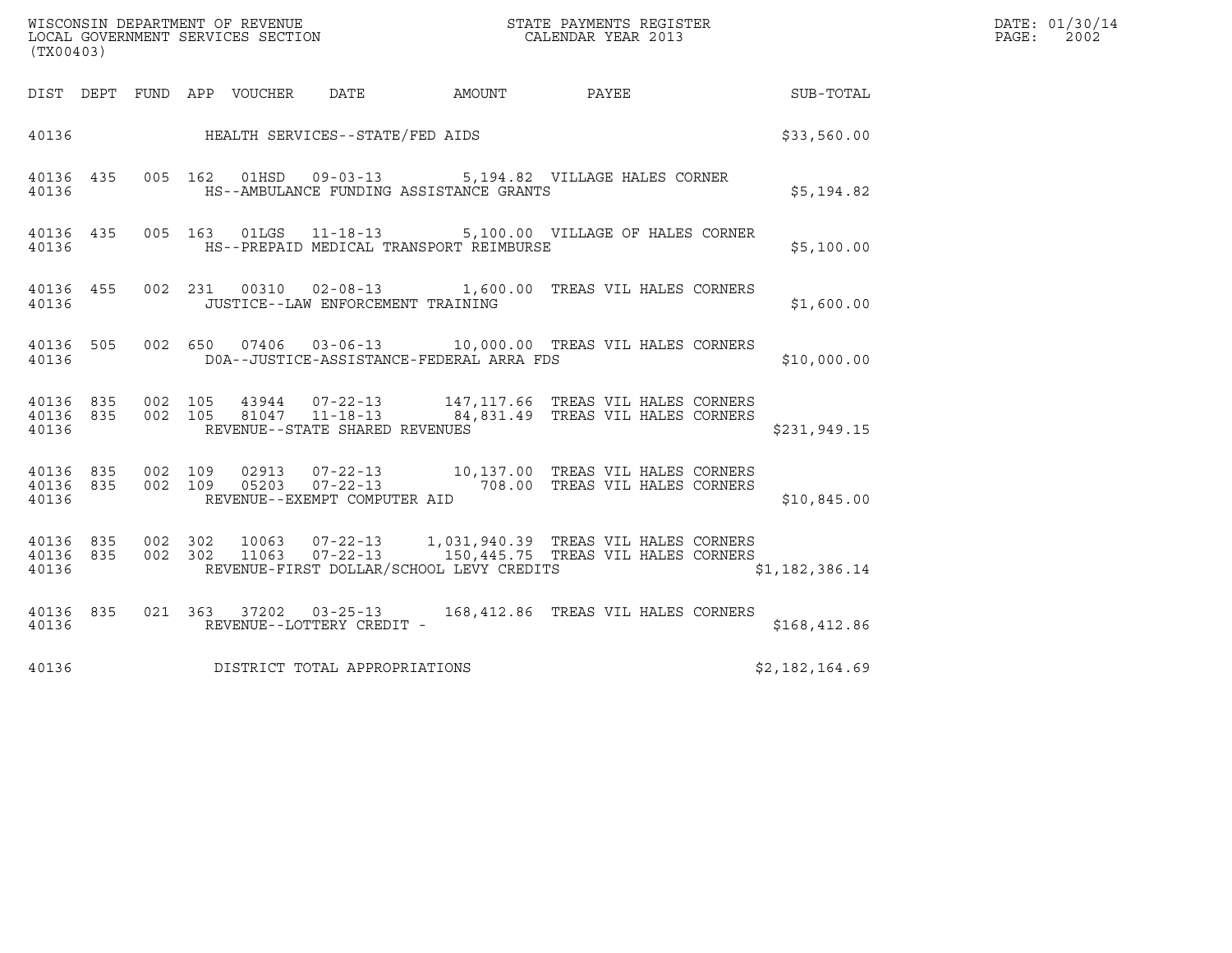| (TX00403)                                                                                                                                                                        |                                                                                                                            |                                                                                                                                                                       |                                                                    | LOCAL GOVERNMENT SERVICES SECTION                                                                                                                                       |                                                                    | DATE: 01/30/14<br>PAGE:<br>2003          |                                                                                                                                              |               |  |
|----------------------------------------------------------------------------------------------------------------------------------------------------------------------------------|----------------------------------------------------------------------------------------------------------------------------|-----------------------------------------------------------------------------------------------------------------------------------------------------------------------|--------------------------------------------------------------------|-------------------------------------------------------------------------------------------------------------------------------------------------------------------------|--------------------------------------------------------------------|------------------------------------------|----------------------------------------------------------------------------------------------------------------------------------------------|---------------|--|
|                                                                                                                                                                                  |                                                                                                                            |                                                                                                                                                                       |                                                                    | DIST DEPT FUND APP VOUCHER                                                                                                                                              | DATE                                                               | AMOUNT                                   | PAYEE                                                                                                                                        | SUB-TOTAL     |  |
| 40176 165<br>40176                                                                                                                                                               |                                                                                                                            | 002                                                                                                                                                                   | 225                                                                |                                                                                                                                                                         |                                                                    | SAFETY/PROF SERV--FIRE INSURANCE DUES    | 01009  07-03-13  13,474.39  TREAS VIL RIVER HILLS                                                                                            | \$13,474.39   |  |
| 40176 370<br>40176                                                                                                                                                               |                                                                                                                            |                                                                                                                                                                       | 012 580                                                            |                                                                                                                                                                         |                                                                    | NAT RESOURCES-WILDLIFE ABATEMENT/CONTROL | 03650  07-15-13  2,500.00  TREAS VIL RIVER HILLS                                                                                             | \$2,500.00    |  |
| 40176 370<br>40176                                                                                                                                                               |                                                                                                                            |                                                                                                                                                                       | 074 670                                                            | 40840                                                                                                                                                                   | NAT RESOURCES--RU RECYCLING GRANT                                  |                                          |                                                                                                                                              | \$10,861.85   |  |
| 40176<br>40176<br>40176<br>40176<br>40176<br>40176<br>40176<br>40176<br>40176<br>40176<br>40176<br>40176<br>40176<br>40176<br>40176<br>40176<br>40176<br>40176<br>40176<br>40176 | 395<br>395<br>395<br>395<br>395<br>395<br>395<br>395<br>395<br>395<br>395<br>395<br>395<br>395<br>395<br>395<br>395<br>395 | 011 185<br>011<br>011 185<br>011<br>011 185<br>011<br>011<br>011<br>011<br>011<br>011<br>011<br>011 185<br>011<br>011 185<br>011 185<br>011 185<br>011 185<br>011 191 | 185<br>185<br>185<br>185<br>185<br>185<br>185<br>185<br>185<br>185 | 62498<br>64520<br>64520<br>64520<br>64520<br>67666<br>67666<br>69354<br>69354<br>73743<br>73743<br>77656<br>77656<br>94602<br>94602<br>94602<br>94602<br>95160<br>71010 | $01 - 07 - 13$                                                     | TRANSPORTATION--HIGHWAY SAFETY-FEDERAL   |                                                                                                                                              | \$15,464.50   |  |
| 40176<br>40176<br>40176<br>40176                                                                                                                                                 | 395<br>395<br>395<br>395                                                                                                   | 011 191<br>011 191                                                                                                                                                    | 011 191                                                            | 77010<br>85010<br>97010                                                                                                                                                 | $04 - 01 - 13$<br>$07 - 01 - 13$<br>$10 - 07 - 13$                 | TRANSPORTATION--GENERAL TRANSP AIDS-GTA  | 58,813.50 VILLAGE OF RIVER HILLS<br>58,813.50 VILLAGE OF RIVER HILLS<br>58,813.50 VILLAGE OF RIVER HILLS<br>58,813.52 VILLAGE OF RIVER HILLS | \$235, 254.02 |  |
| 40176 455<br>40176                                                                                                                                                               |                                                                                                                            |                                                                                                                                                                       |                                                                    | 002 231 00522                                                                                                                                                           | $02 - 13 - 13$<br>JUSTICE--LAW ENFORCEMENT TRAINING                |                                          | 1,920.00 TREAS VIL RIVER HILLS                                                                                                               | \$1,920.00    |  |
| 40176 835<br>40176 835<br>40176                                                                                                                                                  |                                                                                                                            | 002 105                                                                                                                                                               | 002 105                                                            | 43945<br>81048                                                                                                                                                          | $07 - 22 - 13$<br>$11 - 18 - 13$<br>REVENUE--STATE SHARED REVENUES |                                          | 31,953.62 TREAS VIL RIVER HILLS<br>17,525.34 TREAS VIL RIVER HILLS                                                                           | \$49,478.96   |  |
| 40176 835<br>40176                                                                                                                                                               |                                                                                                                            |                                                                                                                                                                       | 002 109                                                            |                                                                                                                                                                         | REVENUE--EXEMPT COMPUTER AID                                       |                                          | 124.00 TREAS VIL RIVER HILLS                                                                                                                 | \$124.00      |  |
| 40176 835                                                                                                                                                                        |                                                                                                                            |                                                                                                                                                                       |                                                                    |                                                                                                                                                                         |                                                                    |                                          | 002 302 10064 07-22-13 893,075.51 TREAS VIL RIVER HILLS                                                                                      |               |  |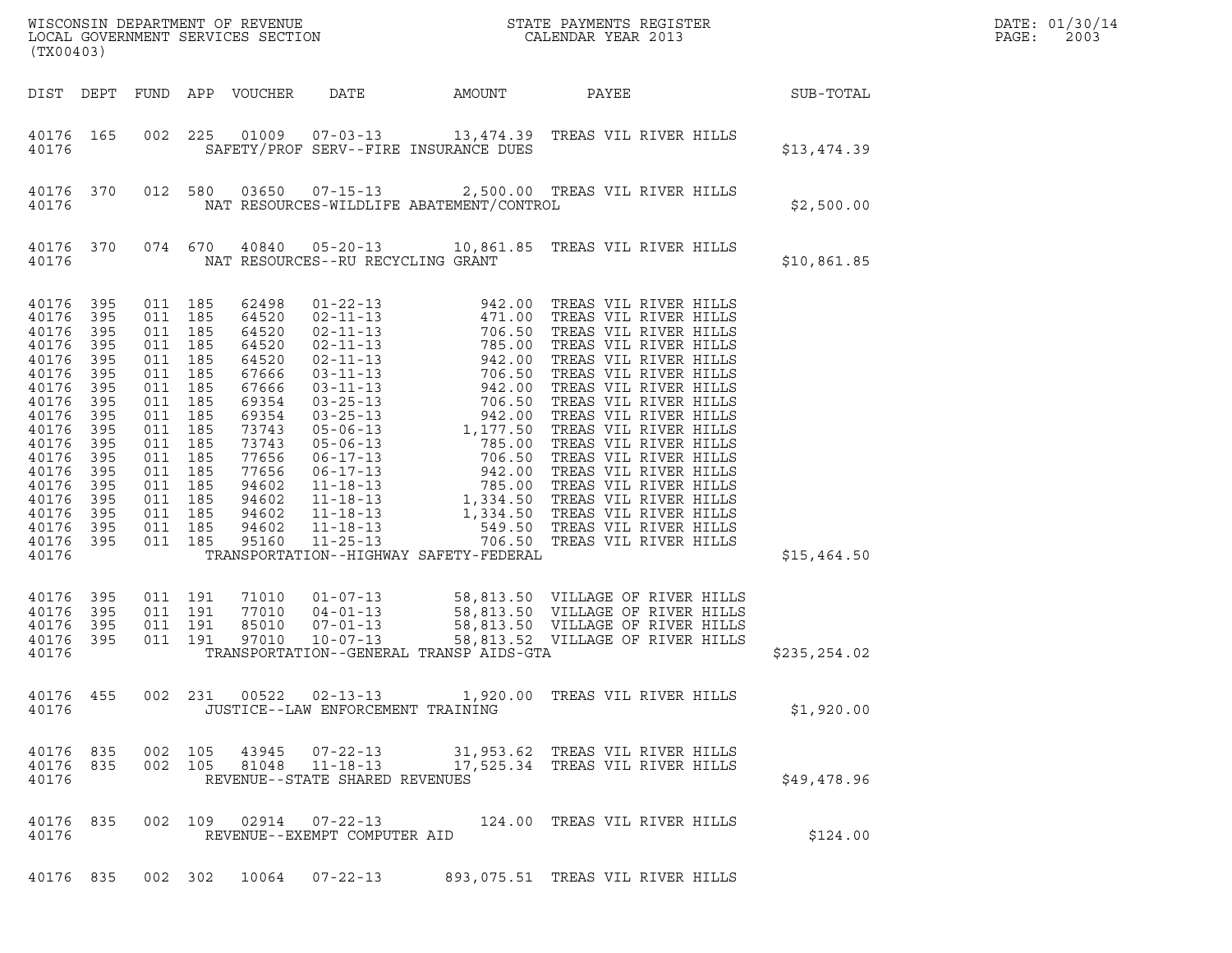| WISCONSIN DEPARTMENT OF REVENUE<br>LOCAL GOVERNMENT SERVICES SECTION<br>(TX00403) |             |                |                                                            |           | STATE PAYMENTS REGISTER<br>CALENDAR YEAR 2013 |                | DATE: 01/30/14<br>PAGE:<br>2004 |
|-----------------------------------------------------------------------------------|-------------|----------------|------------------------------------------------------------|-----------|-----------------------------------------------|----------------|---------------------------------|
| DEPT<br>DIST                                                                      | APP<br>FUND | <b>VOUCHER</b> | DATE                                                       | AMOUNT    | PAYEE                                         | SUB-TOTAL      |                                 |
| 835<br>40176<br>40176                                                             | 002<br>302  | 11064          | $07 - 22 - 13$<br>REVENUE-FIRST DOLLAR/SCHOOL LEVY CREDITS |           | 50,082.59 TREAS VIL RIVER HILLS               | \$943,158.10   |                                 |
| 835<br>40176<br>40176                                                             | 363<br>021  | 37203          | $03 - 25 - 13$<br>REVENUE--LOTTERY CREDIT -                | 59,759.60 | TREAS VIL RIVER HILLS                         | \$59,759.60    |                                 |
| 40176                                                                             |             |                | DISTRICT TOTAL APPROPRIATIONS                              |           |                                               | \$1,331,995.42 |                                 |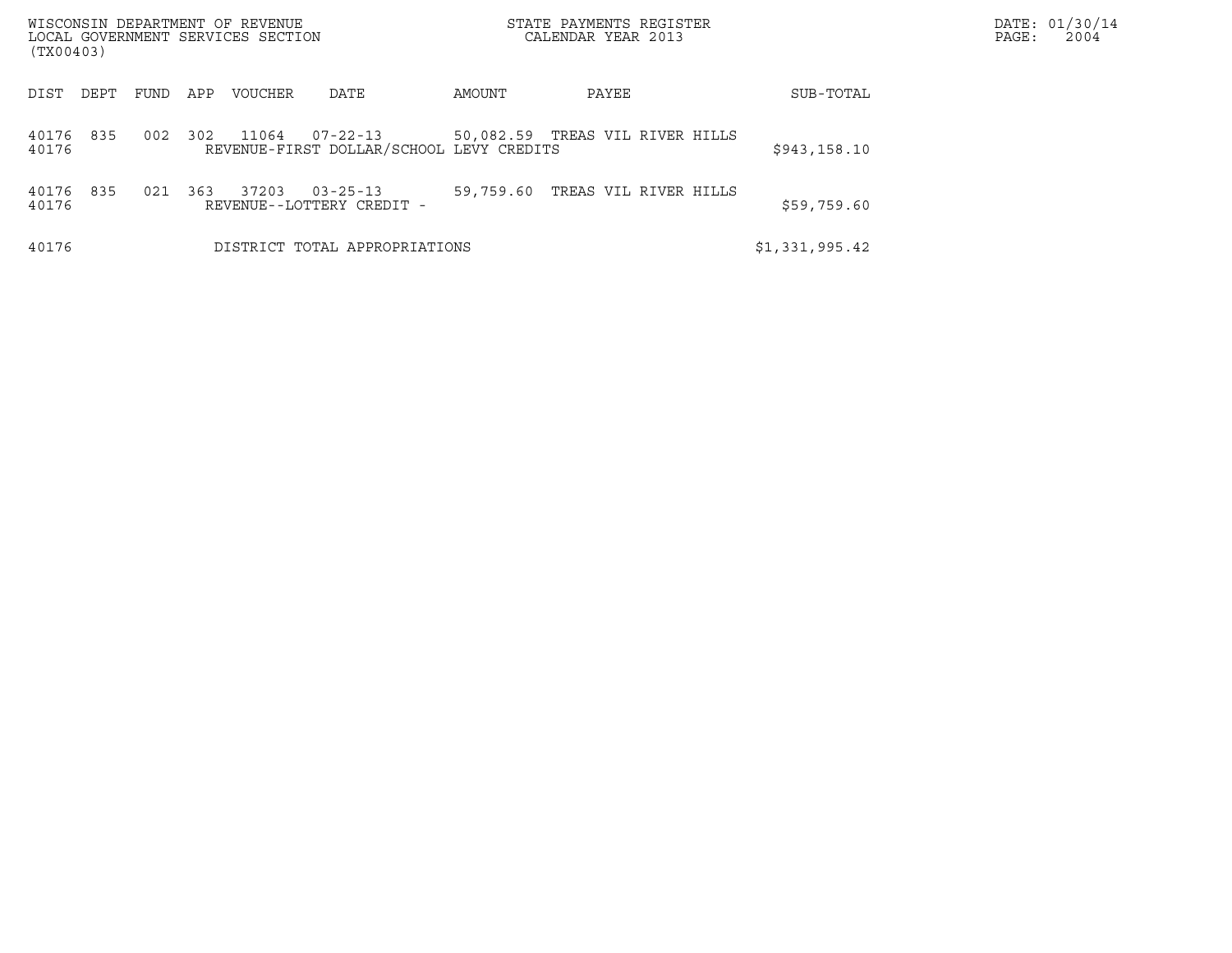| DATE: | 01/30/14 |
|-------|----------|
| PAGE: | 2005     |

|                                              |                        |                    |                               |                            |                                                                      |                                          | ${\tt WISCO} {\tt NSM} {\tt NEMR} {\tt NEMR} {\tt NEMR} {\tt NEMR} {\tt NEMR} {\tt NEMR} {\tt NEMR} {\tt NEMR} {\tt NEMR} {\tt NEMR} {\tt NEMR} {\tt NEMR} {\tt NEMR} {\tt NEMR} {\tt NEMR} {\tt NEMR} {\tt NEMR} {\tt NEMR} {\tt NEMR} {\tt NEMR} {\tt NEMR} {\tt NEMR} {\tt NEMR} {\tt NEMR} {\tt NEMR} {\tt NEMR} {\tt NEMR} {\tt NEMR} {\tt NEMR} {\tt NEMR} {\tt NEMR} {\tt NEMR} {\tt NEMR} {\tt NEMR} {\tt NEMR}$ |                | DATE: 01/30/14 |
|----------------------------------------------|------------------------|--------------------|-------------------------------|----------------------------|----------------------------------------------------------------------|------------------------------------------|--------------------------------------------------------------------------------------------------------------------------------------------------------------------------------------------------------------------------------------------------------------------------------------------------------------------------------------------------------------------------------------------------------------------------|----------------|----------------|
| (TX00403)                                    |                        |                    |                               |                            |                                                                      |                                          |                                                                                                                                                                                                                                                                                                                                                                                                                          |                | PAGE:<br>2005  |
|                                              |                        |                    |                               | DIST DEPT FUND APP VOUCHER | DATE                                                                 | AMOUNT                                   | PAYEE                                                                                                                                                                                                                                                                                                                                                                                                                    | SUB-TOTAL      |                |
| 40181 165<br>40181                           |                        |                    | 002 225                       |                            |                                                                      | SAFETY/PROF SERV--FIRE INSURANCE DUES    | 01010  07-03-13  46,292.04  TREAS VIL SHOREWOOD                                                                                                                                                                                                                                                                                                                                                                          | \$46, 292.04   |                |
| 40181                                        | 40181 370              |                    | 074 670                       |                            | NAT RESOURCES--RU RECYCLING GRANT                                    |                                          | 40841  05-20-13  52,883.59  TREAS VIL SHOREWOOD                                                                                                                                                                                                                                                                                                                                                                          | \$52,883.59    |                |
| 40181 395<br>40181<br>40181 395              | 395                    | 011 162            | 011 162<br>011 162            | 72058                      |                                                                      |                                          | 01-07-13 10,922.46 VILLAGE OF SHOREWOOD<br>78058 04-01-13 10,922.46 VILLAGE OF SHOREWOOD<br>86058 07-01-13 10,922.46 VILLAGE OF SHOREWOOD<br>98058 10-07-13 10,922.49 VILLAGE OF SHOREWOOD                                                                                                                                                                                                                               |                |                |
| 40181 395<br>40181                           |                        |                    | 011 162                       | 98058                      | $10 - 07 - 13$                                                       | TRANSPORTATION--CONNECTING HIGHWAY AIDS  | 10,922.49 VILLAGE OF SHOREWOOD                                                                                                                                                                                                                                                                                                                                                                                           | \$43,689.87    |                |
| 40181 395<br>40181 395<br>40181 395<br>40181 |                        |                    | 011 185<br>011 185<br>011 185 |                            | 79247       07-01-13<br>79247       07-01-13                         | TRANSPORTATION--HIGHWAY SAFETY-FEDERAL   | 403.68   TREAS  VIL  SHOREWOOD<br>605.52   TREAS  VIL  SHOREWOOD<br>84658  08-19-13  4,000.00 TREAS VIL SHOREWOOD                                                                                                                                                                                                                                                                                                        | \$5,009.20     |                |
| 40181<br>40181 395<br>40181 395              | 395                    |                    | 011 191<br>011 191<br>011 191 |                            | 71011 01-07-13<br>77011 04-01-13<br>85011 07-01-13<br>97011 10-07-13 |                                          | 161,094.87 VILLAGE OF SHOREWOOD<br>161,094.87 VILLAGE OF SHOREWOOD<br>161,094.87 VILLAGE OF SHOREWOOD                                                                                                                                                                                                                                                                                                                    |                |                |
| 40181 395<br>40181                           |                        |                    | 011 191                       |                            |                                                                      | TRANSPORTATION--GENERAL TRANSP AIDS-GTA  | 161,094.90 VILLAGE OF SHOREWOOD                                                                                                                                                                                                                                                                                                                                                                                          | \$644,379.51   |                |
| 40181                                        | 40181 395              |                    |                               |                            | 011 278 67497 03-05-13                                               | TRANSPORTATION--LRIP/TRIP/MSIP GRANTS    | 40,275.00 TREAS VIL SHOREWOOD                                                                                                                                                                                                                                                                                                                                                                                            | \$40, 275.00   |                |
| 40181                                        | 40181 455<br>40181 455 | 002 231            | 002 231                       |                            | JUSTICE--LAW ENFORCEMENT TRAINING                                    |                                          |                                                                                                                                                                                                                                                                                                                                                                                                                          | \$4,000.00     |                |
| 40181 835<br>40181 835<br>40181              |                        | 002 105<br>002 105 |                               | 43946<br>81049             | $07 - 22 - 13$<br>$11 - 18 - 13$<br>REVENUE--STATE SHARED REVENUES   |                                          | 240,509.23 TREAS VIL SHOREWOOD<br>216,320.67 TREAS VIL SHOREWOOD                                                                                                                                                                                                                                                                                                                                                         | \$456,829.90   |                |
| 40181 835<br>40181                           | 40181 835              | 002 109            | 002 109                       |                            | REVENUE--EXEMPT COMPUTER AID                                         |                                          | 2,321.00 TREAS VIL SHOREWOOD<br>05204  07-22-13  36,214.00 TREAS VIL SHOREWOOD                                                                                                                                                                                                                                                                                                                                           | \$38,535.00    |                |
| 40181 835<br>40181 835<br>40181              |                        |                    | 002 302<br>002 302            | 10065<br>11065             | $07 - 22 - 13$<br>$07 - 22 - 13$                                     | REVENUE-FIRST DOLLAR/SCHOOL LEVY CREDITS | 2,916,607.99 TREAS VIL SHOREWOOD<br>353,031.68 TREAS VIL SHOREWOOD                                                                                                                                                                                                                                                                                                                                                       | \$3,269,639.67 |                |
|                                              | 40181 835              |                    |                               |                            | 021 363 37204 03-25-13                                               |                                          | 363,874.23 TREAS VIL SHOREWOOD                                                                                                                                                                                                                                                                                                                                                                                           |                |                |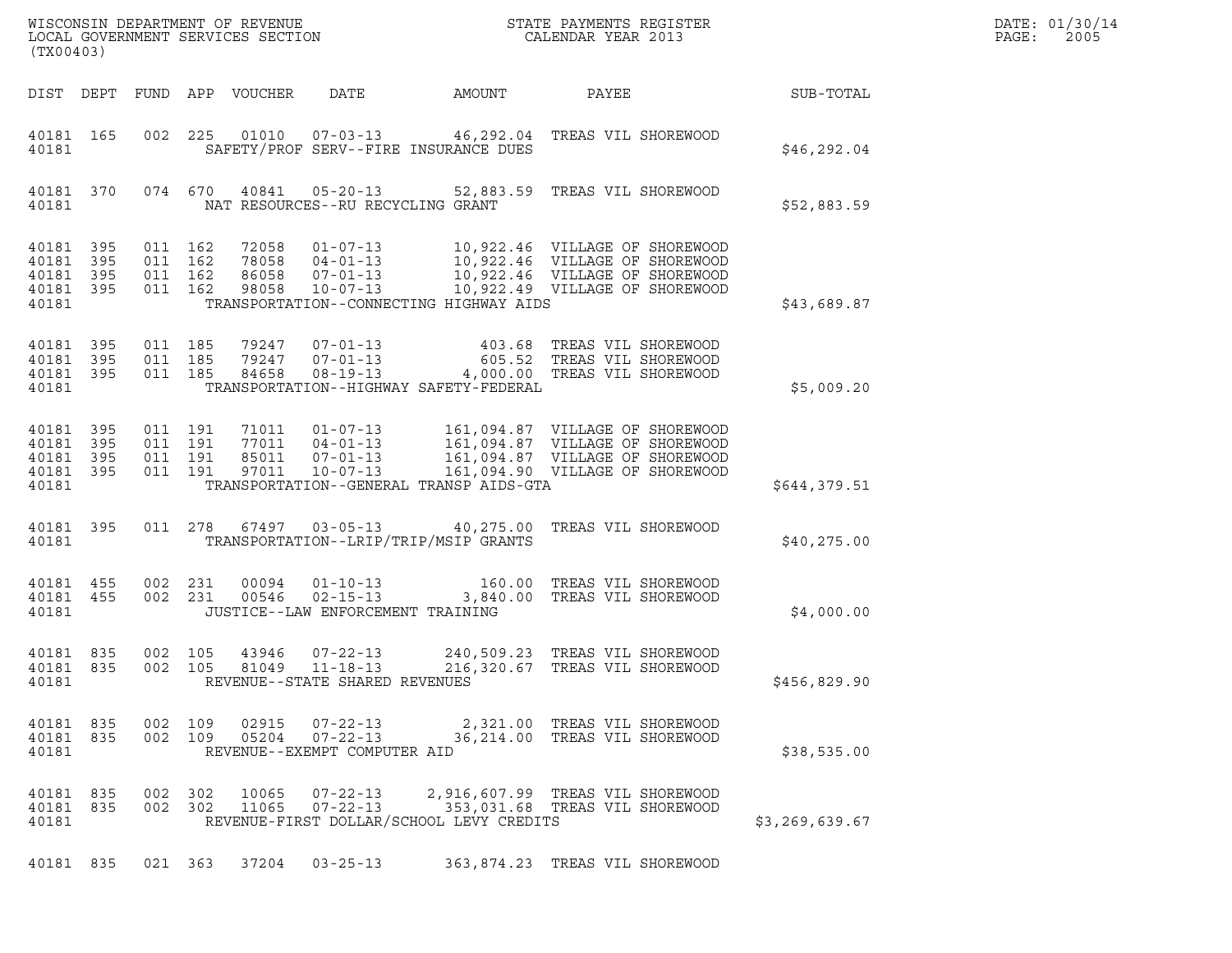| (TX00403) |      |      |     | WISCONSIN DEPARTMENT OF REVENUE<br>LOCAL GOVERNMENT SERVICES SECTION |                               |        | STATE PAYMENTS REGISTER<br>CALENDAR YEAR 2013 |                | PAGE: | DATE: 01/30/14<br>2006 |
|-----------|------|------|-----|----------------------------------------------------------------------|-------------------------------|--------|-----------------------------------------------|----------------|-------|------------------------|
| DIST      | DEPT | FUND | APP | VOUCHER                                                              | DATE                          | AMOUNT | PAYEE                                         | SUB-TOTAL      |       |                        |
| 40181     |      |      |     |                                                                      | REVENUE--LOTTERY CREDIT -     |        |                                               | \$363,874.23   |       |                        |
| 40181     |      |      |     |                                                                      | DISTRICT TOTAL APPROPRIATIONS |        |                                               | \$4,965,408.01 |       |                        |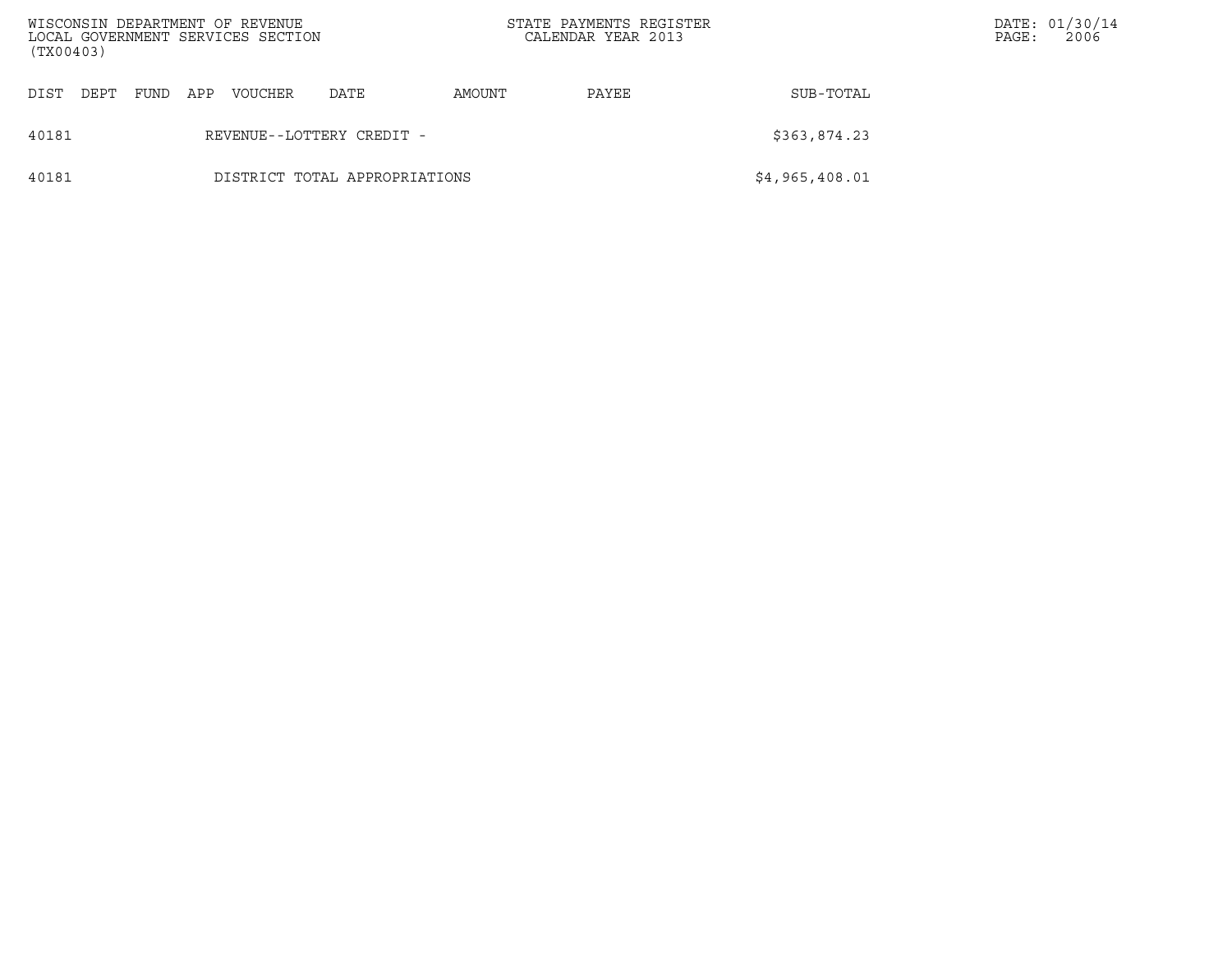| (TX00403)                                                                                                                                                                                                                                                                                                                            |                                                        |                                                                                                                                                                                                                                                                                                       |         |                                                                                                                                                                                                                                                 |                                                                      |                                         |                                                                                                                                                                                          |              | DATE: 01/30/14<br>PAGE:<br>2007 |
|--------------------------------------------------------------------------------------------------------------------------------------------------------------------------------------------------------------------------------------------------------------------------------------------------------------------------------------|--------------------------------------------------------|-------------------------------------------------------------------------------------------------------------------------------------------------------------------------------------------------------------------------------------------------------------------------------------------------------|---------|-------------------------------------------------------------------------------------------------------------------------------------------------------------------------------------------------------------------------------------------------|----------------------------------------------------------------------|-----------------------------------------|------------------------------------------------------------------------------------------------------------------------------------------------------------------------------------------|--------------|---------------------------------|
| DIST DEPT                                                                                                                                                                                                                                                                                                                            |                                                        |                                                                                                                                                                                                                                                                                                       |         | FUND APP VOUCHER                                                                                                                                                                                                                                | DATE                                                                 | AMOUNT                                  | SUB-TOTAL<br><b>PAYEE</b>                                                                                                                                                                |              |                                 |
| 40191 165<br>40191                                                                                                                                                                                                                                                                                                                   |                                                        | 002 225                                                                                                                                                                                                                                                                                               |         |                                                                                                                                                                                                                                                 |                                                                      | SAFETY/PROF SERV--FIRE INSURANCE DUES   | 01011  07-03-13  12,129.74  TREAS VIL WEST MILWAUKEE                                                                                                                                     | \$12,129.74  |                                 |
| 40191 370<br>40191                                                                                                                                                                                                                                                                                                                   |                                                        |                                                                                                                                                                                                                                                                                                       |         |                                                                                                                                                                                                                                                 | NAT RESOURCES--RU RECYCLING GRANT                                    |                                         | 074 670 40842 05-20-13 15,064.34 TREAS VIL WEST MILWAUKEE                                                                                                                                | \$15,064.34  |                                 |
| 40191 395<br>40191<br>40191 395<br>40191 395<br>40191                                                                                                                                                                                                                                                                                | 395                                                    | 011 162<br>011 162<br>011 162<br>011 162                                                                                                                                                                                                                                                              |         | 72059<br>78059<br>86059<br>98059                                                                                                                                                                                                                |                                                                      | TRANSPORTATION--CONNECTING HIGHWAY AIDS | 01-07-13 5,970.98 VILLAGE OF WEST MILWAUKEE<br>04-01-13 5,970.98 VILLAGE OF WEST MILWAUKEE<br>07-01-13 5,970.98 VILLAGE OF WEST MILWAUKEE<br>10-07-13 5,970.99 VILLAGE OF WEST MILWAUKEE | \$23,883.93  |                                 |
| 40191 395<br>40191 395<br>40191 395<br>40191 395<br>40191<br>40191 395<br>40191 395<br>40191 395<br>40191<br>40191 395<br>40191 395<br>40191 395<br>40191<br>40191 395<br>40191<br>40191 395<br>40191<br>40191 395<br>40191<br>40191 395<br>40191<br>40191 395<br>40191<br>40191 395<br>40191 395<br>40191 395<br>40191 395<br>40191 | 395<br>395<br>395<br>395<br>- 395<br>395<br>395<br>395 | 011 185<br>011 185<br>011 185<br>011 185<br>011 185<br>011 185<br>011 185<br>011 185<br>011 185<br>011 185<br>011 185<br>011 185<br>011 185<br>011 185<br>011 185<br>011 185<br>011 185<br>011 185<br>011 185<br>011 185<br>011 185<br>011 185<br>011 185<br>011 185<br>011 185<br>011 185<br>011 185 |         | 62499<br>62499<br>62499<br>62499<br>62499<br>68451<br>68451<br>68451<br>68451<br>70219<br>70219<br>70219<br>73744<br>73744<br>74399<br>77657<br>77657<br>77657<br>82326<br>86588<br>89030<br>89030<br>89030<br>89030<br>92062<br>93716<br>93716 | $10 - 28 - 13$<br>$11 - 12 - 13$<br>$11 - 12 - 13$                   | TRANSPORTATION--HIGHWAY SAFETY-FEDERAL  | 1,474.08 TREAS VIL WEST MILWAUKEE<br>491.36 TREAS VIL WEST MILWAUKEE<br>4,815.04 TREAS VIL WEST MILWAUKEE                                                                                | \$30,341.28  |                                 |
| 40191 395<br>40191 395<br>40191 395<br>40191 395<br>40191                                                                                                                                                                                                                                                                            |                                                        | 011 191<br>011 191<br>011 191<br>011 191                                                                                                                                                                                                                                                              |         | 71012<br>77012<br>85012<br>97012                                                                                                                                                                                                                | $01 - 07 - 13$<br>$04 - 01 - 13$<br>$07 - 01 - 13$<br>$10 - 07 - 13$ | TRANSPORTATION--GENERAL TRANSP AIDS-GTA | 92,765.69 VILLAGE OF WEST MILWAUKEE<br>92,765.69 VILLAGE OF WEST MILWAUKEE<br>92,765.69 VILLAGE OF WEST MILWAUKEE<br>92,765.69 VILLAGE OF WEST MILWAUKEE                                 | \$371,062.76 |                                 |
| 40191 455                                                                                                                                                                                                                                                                                                                            |                                                        |                                                                                                                                                                                                                                                                                                       | 002 231 | 00639                                                                                                                                                                                                                                           | $02 - 19 - 13$                                                       |                                         | 2,400.00 TREAS VIL WEST MILWAUKEE                                                                                                                                                        |              |                                 |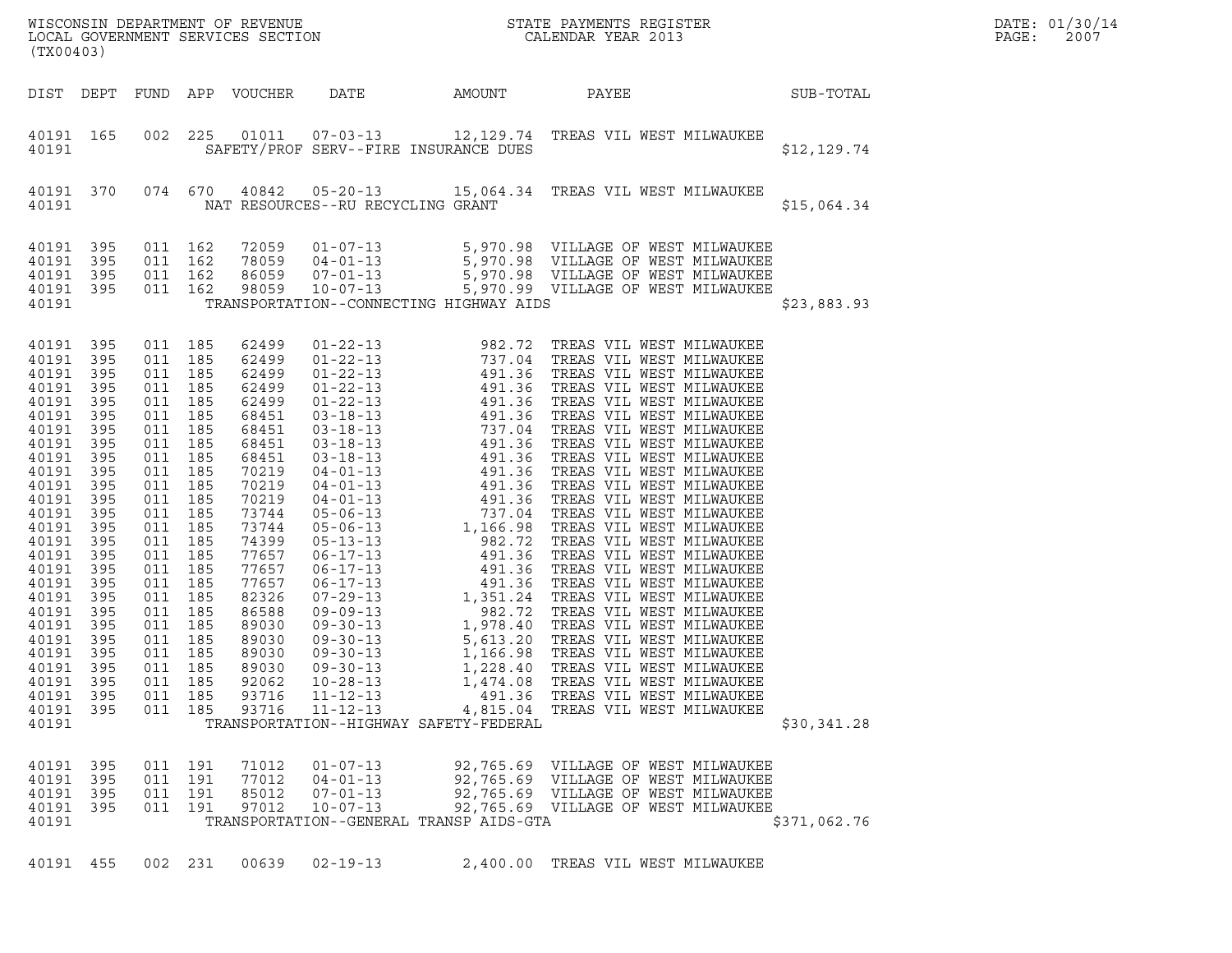| DATE: | 01/30/14 |
|-------|----------|
| PAGE: | 2008     |

| WISCONSIN DEPARTMENT OF REVENUE<br>LOCAL GOVERNMENT SERVICES SECTION<br>(TX00403) |                |            |                |                                                                    |        | STATE PAYMENTS REGISTER<br>CALENDAR YEAR 2013                                               |                | DATE: 01/30/14<br>$\mathtt{PAGE}$ :<br>2008 |
|-----------------------------------------------------------------------------------|----------------|------------|----------------|--------------------------------------------------------------------|--------|---------------------------------------------------------------------------------------------|----------------|---------------------------------------------|
| DIST<br>DEPT                                                                      | FUND           |            | APP VOUCHER    | <b>DATE</b>                                                        | AMOUNT | PAYEE                                                                                       | SUB-TOTAL      |                                             |
| 40191                                                                             |                |            |                | JUSTICE--LAW ENFORCEMENT TRAINING                                  |        |                                                                                             | \$2,400.00     |                                             |
| 40191<br>835<br>40191<br>835<br>40191                                             | 002<br>002 105 | 105        | 81050          | 43947 07-22-13<br>$11 - 18 - 13$<br>REVENUE--STATE SHARED REVENUES |        | 325,290.80 TREAS VIL WEST MILWAUKEE<br>623,823.00 TREAS VIL WEST MILWAUKEE                  | \$949,113.80   |                                             |
| 40191<br>835<br>40191 835<br>40191                                                | 002<br>002     | 109<br>109 | 02916<br>05205 | $07 - 22 - 13$<br>$07 - 22 - 13$<br>REVENUE--EXEMPT COMPUTER AID   |        | 70,525.00 TREAS VIL WEST MILWAUKEE<br>14,630.00 TREAS VIL WEST MILWAUKEE                    | \$85,155.00    |                                             |
| 40191<br>835<br>40191<br>835<br>40191                                             | 002<br>002 302 | 302        | 11066          | $07 - 22 - 13$<br>REVENUE-FIRST DOLLAR/SCHOOL LEVY CREDITS         |        | 10066  07-22-13  494,579.94  TREAS VIL WEST MILWAUKEE<br>74,010.88 TREAS VIL WEST MILWAUKEE | \$568,590.82   |                                             |
| 40191<br>835<br>40191                                                             | 021            | 363        |                | 37205 03-25-13<br>REVENUE--LOTTERY CREDIT -                        |        | 60,534.96 TREAS VIL WEST MILWAUKEE                                                          | \$60,534.96    |                                             |
| 40191                                                                             |                |            |                | DISTRICT TOTAL APPROPRIATIONS                                      |        |                                                                                             | \$2,118,276.63 |                                             |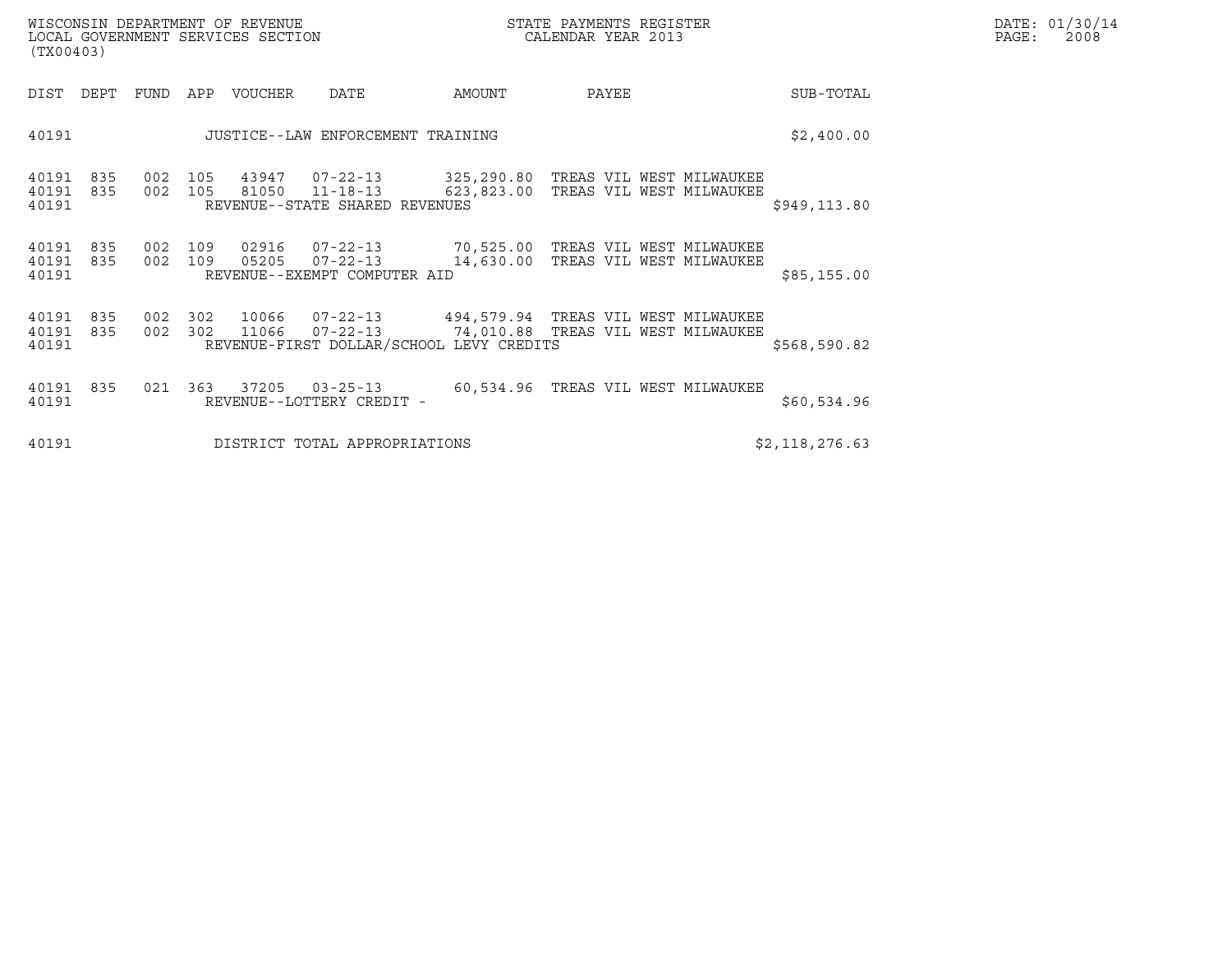| (TX00403)                                                  |                   |                                             |            |                                           |                                                                                                                                                     |                                                                                                                                                                                                                                                                           |       |                                                                         |                | DATE: 01/30/14<br>PAGE:<br>2009 |
|------------------------------------------------------------|-------------------|---------------------------------------------|------------|-------------------------------------------|-----------------------------------------------------------------------------------------------------------------------------------------------------|---------------------------------------------------------------------------------------------------------------------------------------------------------------------------------------------------------------------------------------------------------------------------|-------|-------------------------------------------------------------------------|----------------|---------------------------------|
|                                                            |                   |                                             |            | DIST DEPT FUND APP VOUCHER                | DATE                                                                                                                                                | AMOUNT                                                                                                                                                                                                                                                                    | PAYEE |                                                                         | SUB-TOTAL      |                                 |
| 40192 165<br>40192                                         |                   | 002 225                                     |            |                                           |                                                                                                                                                     | 01012  07-03-13  63,541.63  TREAS VIL WHITEFISH BAY<br>SAFETY/PROF SERV--FIRE INSURANCE DUES                                                                                                                                                                              |       |                                                                         | \$63,541.63    |                                 |
| 40192                                                      | 40192 370         |                                             | 074 670    |                                           |                                                                                                                                                     | 40843  05-20-13  64,046.40  TREAS VIL WHITEFISH BAY<br>NAT RESOURCES--RU RECYCLING GRANT                                                                                                                                                                                  |       |                                                                         | \$64,046.40    |                                 |
| 40192 395<br>40192<br>40192<br>40192 395<br>40192          | 395<br>395        | 011 162<br>011 162<br>011 162<br>011 162    |            | 72060<br>78060<br>86060<br>98060          | $10 - 07 - 13$                                                                                                                                      | 01-07-13 10,853.71 VILLAGE OF WHITEFISH BAY<br>04-01-13 10,853.71 VILLAGE OF WHITEFISH BAY<br>07-01-13 10,853.71 VILLAGE OF WHITEFISH BAY<br>10-07-13 10,853.72 VILLAGE OF WHITEFISH BAY<br>10,853.72 VILLAGE OF WHITEFISH BAY<br>TRANSPORTATION--CONNECTING HIGHWAY AIDS |       |                                                                         | \$43,414.85    |                                 |
| 40192<br>40192<br>40192<br>40192 395<br>40192              | 395<br>395<br>395 | 011 191<br>011 191<br>011 191<br>011 191    |            |                                           | $01 - 07 - 13$<br>$\begin{array}{cccc} 71013 & 01 - 07 - 13 \\ 77013 & 04 - 01 - 13 \\ 85013 & 07 - 01 - 13 \\ 97013 & 10 - 07 - 13 \\ \end{array}$ | 181,590.92 VILLAGE OF WHITEFISH BAY<br>181,590.92 VILLAGE OF WHITEFISH BAY<br>181,590.92 VILLAGE OF WHITEFISH BAY<br>181,590.93 VILLAGE OF WHITEFISH BAY<br>TRANSPORTATION--GENERAL TRANSP AIDS-GTA                                                                       |       |                                                                         | \$726, 363.69  |                                 |
| 40192                                                      | 40192 455         |                                             | 002 231    |                                           | 00644  02-19-13                                                                                                                                     | JUSTICE--LAW ENFORCEMENT TRAINING                                                                                                                                                                                                                                         |       | 3,680.00 TREAS VIL WHITEFISH BAY                                        | \$3,680.00     |                                 |
| 40192 465<br>40192 465<br>40192 465<br>40192               |                   | 002 305<br>002 305<br>002 305               |            | 00722<br>00800<br>00820                   | $08 - 23 - 13$<br>11-06-13                                                                                                                          | 08-09-13 24,896.09 TREAS VIL WHITEFISH BAY<br>45,742.24 TREAS VIL WHITEFISH BAY<br>MILITARY AFFAIRS-EMER MGMT-DISASTER RECO                                                                                                                                               |       | 61,123.79 TREAS VIL WHITEFISH BAY                                       | \$131,762.12   |                                 |
| 40192 465<br>40192<br>40192<br>40192<br>40192 465<br>40192 | 465<br>465<br>465 | 002 342<br>002<br>002 342<br>002<br>002 342 | 342<br>342 | 00722<br>00800<br>00800<br>00820<br>00820 | $08 - 09 - 13$<br>$11 - 06 - 13$                                                                                                                    | 149,376.57 TREAS VIL WHITEFISH BAY<br>08-23-13 1,895.20 TREAS VIL WHITEFISH BAY<br>08-23-13 274,453.47 TREAS VIL WHITEFISH BAY<br>11-06-13 366,742.72 TREAS VIL WHITEFISH BAY<br>MILITARY AFFAIRS-EMERGENCY MGMT-FED FUND                                                 |       | 2,738.86 TREAS VIL WHITEFISH BAY                                        | \$795, 206.82  |                                 |
| 40192 835<br>40192 835<br>40192                            |                   | 002 105<br>002 105                          |            | 43948<br>81051                            | $07 - 22 - 13$<br>$11 - 18 - 13$<br>REVENUE--STATE SHARED REVENUES                                                                                  |                                                                                                                                                                                                                                                                           |       | 85,496.43 TREAS VIL WHITEFISH BAY<br>149,671.04 TREAS VIL WHITEFISH BAY | \$235,167.47   |                                 |
| 40192 835<br>40192 835<br>40192                            |                   | 002 109<br>002 109                          |            | 02917<br>05206                            | $07 - 22 - 13$<br>$07 - 22 - 13$<br>REVENUE--EXEMPT COMPUTER AID                                                                                    |                                                                                                                                                                                                                                                                           |       | 1,073.00 TREAS VIL WHITEFISH BAY<br>16,099.00 TREAS VIL WHITEFISH BAY   | \$17,172.00    |                                 |
| 40192 835<br>40192 835<br>40192                            |                   | 002 302<br>002 302                          |            | 10067<br>11067                            | 07-22-13<br>$07 - 22 - 13$                                                                                                                          | 3,373,272.09 TREAS VIL WHITEFISH BAY<br>REVENUE-FIRST DOLLAR/SCHOOL LEVY CREDITS                                                                                                                                                                                          |       | 357,745.52 TREAS VIL WHITEFISH BAY                                      | \$3,731,017.61 |                                 |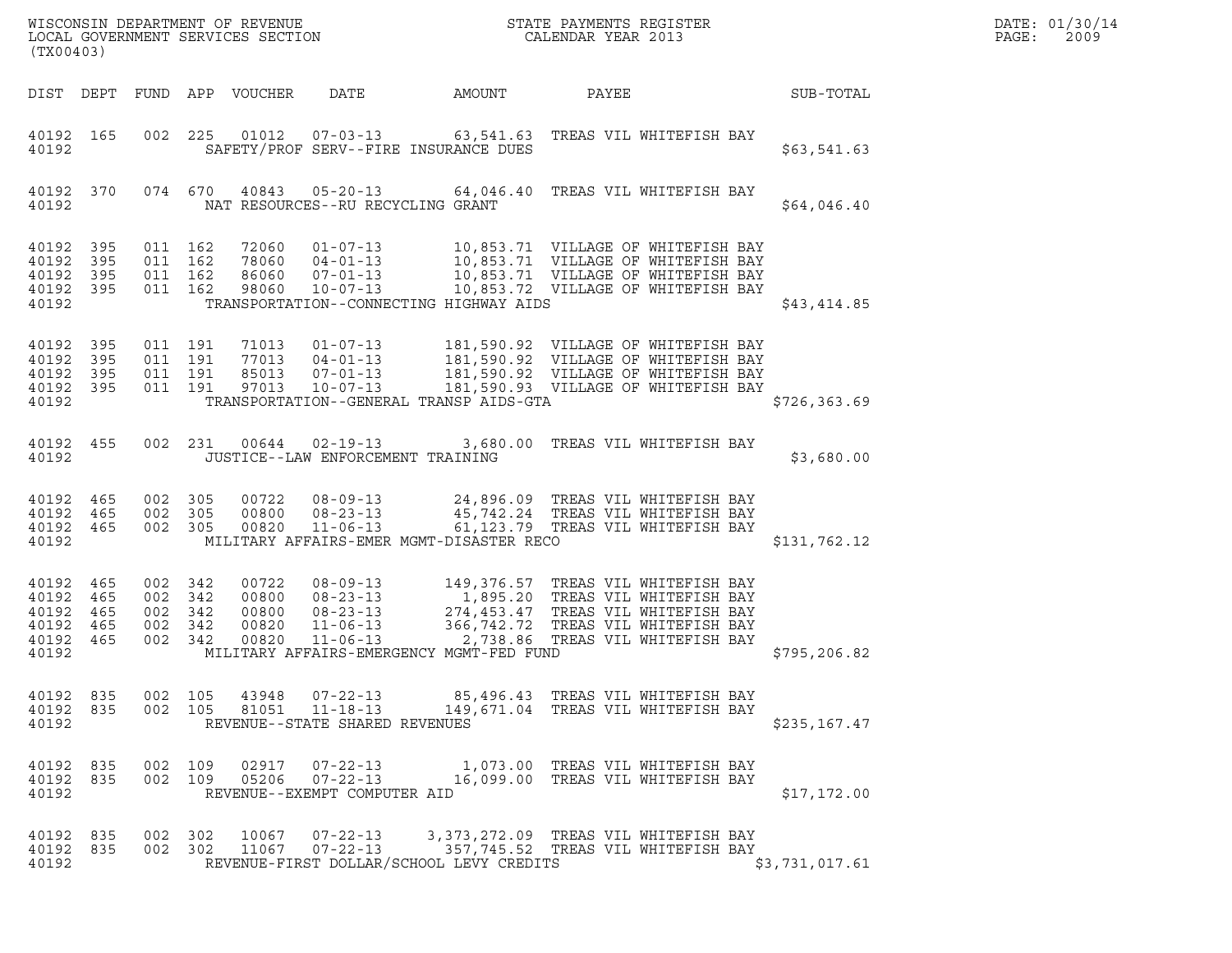|                    |      |      |     | WISCONSIN DEPARTMENT OF REVENUE<br>LOCAL GOVERNMENT SERVICES SECTION |                                             |            | STATE PAYMENTS REGISTER<br>CALENDAR YEAR 2013 |                | DATE: 01/30/14<br>2010<br>PAGE: |  |
|--------------------|------|------|-----|----------------------------------------------------------------------|---------------------------------------------|------------|-----------------------------------------------|----------------|---------------------------------|--|
| (TX00403)          |      |      |     |                                                                      |                                             |            |                                               |                |                                 |  |
| DIST               | DEPT | FUND | APP | VOUCHER                                                              | DATE                                        | AMOUNT     | PAYEE                                         | SUB-TOTAL      |                                 |  |
| 40192 835<br>40192 |      | 021  | 363 | 37206                                                                | $03 - 25 - 13$<br>REVENUE--LOTTERY CREDIT - | 459,717.72 | TREAS VIL WHITEFISH BAY                       | \$459,717.72   |                                 |  |
| 40192              |      |      |     |                                                                      | DISTRICT TOTAL APPROPRIATIONS               |            |                                               | \$6,271,090.31 |                                 |  |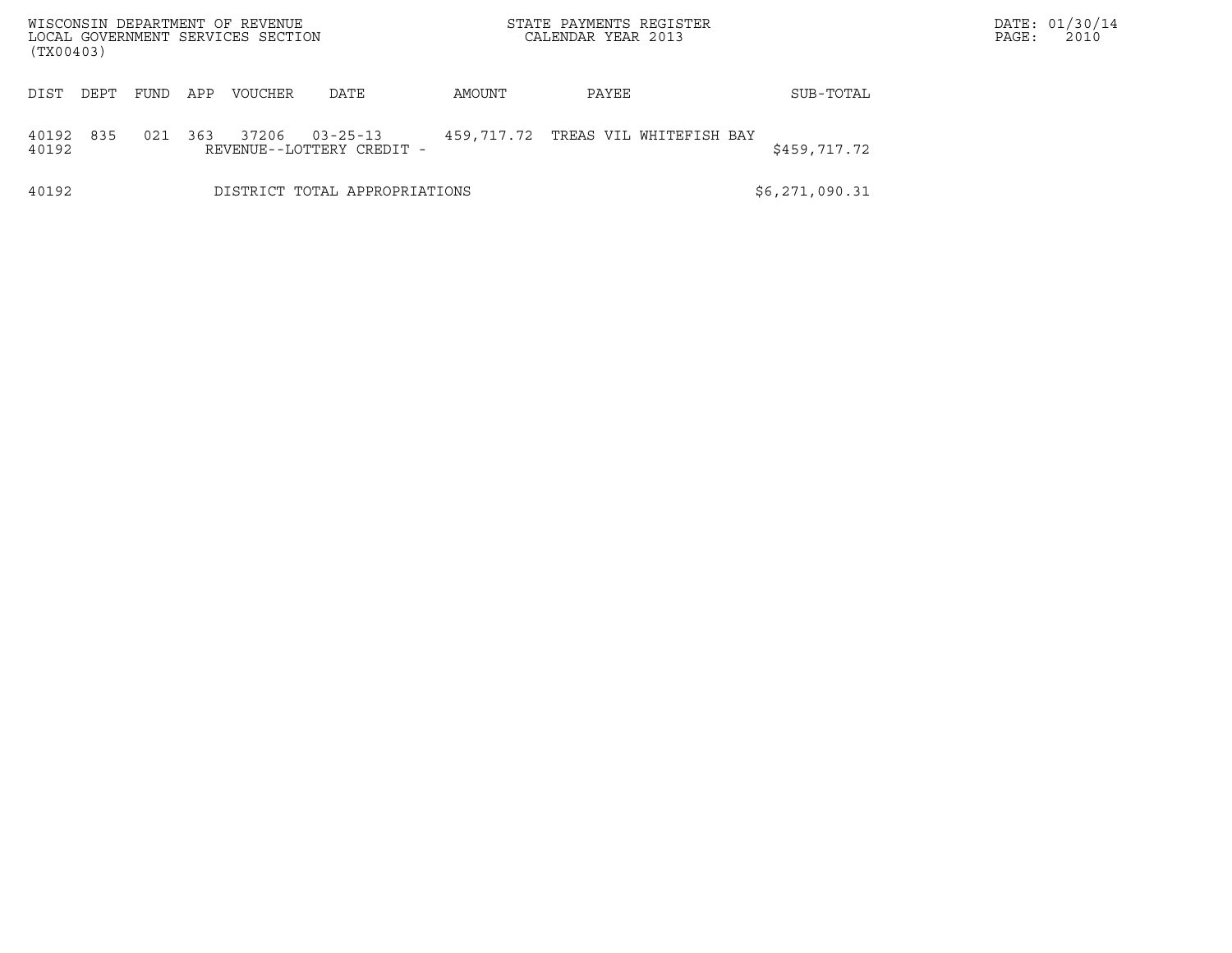| (TX00403)                                                                                                                                                                                                                                                                                                                                                                                                                                                                                 |                                                                                         |                                                                                                                                                                                                                                                                                    |                                                                                                                                                                                                                                                                            |                                                                                                                                                                                                                                                                            |                                                                                                                                                           |                                                                                                                                                                                                                                                                                                                                  |                 | DATE: 01/30/14<br>PAGE:<br>2011 |
|-------------------------------------------------------------------------------------------------------------------------------------------------------------------------------------------------------------------------------------------------------------------------------------------------------------------------------------------------------------------------------------------------------------------------------------------------------------------------------------------|-----------------------------------------------------------------------------------------|------------------------------------------------------------------------------------------------------------------------------------------------------------------------------------------------------------------------------------------------------------------------------------|----------------------------------------------------------------------------------------------------------------------------------------------------------------------------------------------------------------------------------------------------------------------------|----------------------------------------------------------------------------------------------------------------------------------------------------------------------------------------------------------------------------------------------------------------------------|-----------------------------------------------------------------------------------------------------------------------------------------------------------|----------------------------------------------------------------------------------------------------------------------------------------------------------------------------------------------------------------------------------------------------------------------------------------------------------------------------------|-----------------|---------------------------------|
| DIST DEPT FUND APP VOUCHER                                                                                                                                                                                                                                                                                                                                                                                                                                                                |                                                                                         |                                                                                                                                                                                                                                                                                    |                                                                                                                                                                                                                                                                            | DATE                                                                                                                                                                                                                                                                       | AMOUNT                                                                                                                                                    |                                                                                                                                                                                                                                                                                                                                  | PAYEE SUB-TOTAL |                                 |
| 40211 165<br>40211                                                                                                                                                                                                                                                                                                                                                                                                                                                                        |                                                                                         |                                                                                                                                                                                                                                                                                    |                                                                                                                                                                                                                                                                            |                                                                                                                                                                                                                                                                            | SAFETY/PROF SERV--FIRE INSURANCE DUES                                                                                                                     | 002 225 01013 07-03-13 40,095.97 TREAS CITY CUDAHY                                                                                                                                                                                                                                                                               | \$40,095.97     |                                 |
| 40211 370<br>40211                                                                                                                                                                                                                                                                                                                                                                                                                                                                        |                                                                                         |                                                                                                                                                                                                                                                                                    |                                                                                                                                                                                                                                                                            |                                                                                                                                                                                                                                                                            | NAT RESOURCES--WATER QUALITY PROGRAMS                                                                                                                     | 002 685 00172 05-21-13 194,243.59 TREAS CITY CUDAHY                                                                                                                                                                                                                                                                              | \$194,243.59    |                                 |
| 40211 370<br>40211                                                                                                                                                                                                                                                                                                                                                                                                                                                                        |                                                                                         |                                                                                                                                                                                                                                                                                    |                                                                                                                                                                                                                                                                            |                                                                                                                                                                                                                                                                            | NAT RESOURCES--URBAN FORESTRY GRANTS                                                                                                                      | 012 587 02957 04-29-13 14,943.00 TREAS CITY CUDAHY                                                                                                                                                                                                                                                                               | \$14,943.00     |                                 |
| 40211 370<br>40211                                                                                                                                                                                                                                                                                                                                                                                                                                                                        |                                                                                         |                                                                                                                                                                                                                                                                                    |                                                                                                                                                                                                                                                                            | NAT RESOURCES--RU RECYCLING GRANT                                                                                                                                                                                                                                          |                                                                                                                                                           | 074 670 40844 05-20-13 67,171.74 TREAS CITY CUDAHY                                                                                                                                                                                                                                                                               | \$67,171.74     |                                 |
| 40211 395<br>40211<br>395<br>40211<br>395<br>40211 395<br>40211                                                                                                                                                                                                                                                                                                                                                                                                                           |                                                                                         | 011 162<br>011 162<br>011 162<br>011 162                                                                                                                                                                                                                                           |                                                                                                                                                                                                                                                                            |                                                                                                                                                                                                                                                                            | TRANSPORTATION--CONNECTING HIGHWAY AIDS                                                                                                                   |                                                                                                                                                                                                                                                                                                                                  | \$79,312.78     |                                 |
| 40211<br>395<br>40211<br>395<br>40211<br>395<br>395<br>40211<br>40211<br>395<br>40211<br>395<br>40211<br>395<br>40211<br>395<br>40211<br>395<br>40211<br>395<br>40211<br>395<br>40211<br>395<br>40211<br>395<br>40211<br>395<br>40211<br>395<br>40211 395<br>40211<br>395<br>40211<br>395<br>40211<br>395<br>40211<br>395<br>40211<br>395<br>40211<br>395<br>40211<br>395<br>40211<br>395<br>40211<br>395<br>40211<br>395<br>40211<br>395<br>40211<br>395<br>40211<br>395<br>40211<br>395 | 011<br>011<br>011<br>011<br>011<br>011<br>011<br>011<br>011<br>011<br>011<br>011<br>011 | 011 185<br>011 185<br>011 185<br>011 185<br>011 185<br>011 185<br>011 185<br>011 185<br>011 185<br>011 185<br>011 185<br>011 185<br>011 185<br>011 185<br>011 185<br>011 185<br>185<br>185<br>185<br>185<br>185<br>185<br>185<br>185<br>185<br>185<br>185<br>185<br>185<br>011 185 | 63792<br>63792<br>67003<br>67003<br>67003<br>67003<br>67003<br>67667<br>68452<br>68452<br>69355<br>69355<br>70841<br>70841<br>71515<br>71515<br>76368<br>76368<br>76368<br>80642<br>80642<br>84659<br>84659<br>90528<br>90528<br>92063<br>93717<br>93717<br>95209<br>95209 | $04 - 15 - 13$<br>$06 - 03 - 13$<br>$06 - 03 - 13$<br>$06 - 03 - 13$<br>$07 - 15 - 13$<br>$07 - 15 - 13$<br>$08 - 19 - 13$<br>$08 - 19 - 13$<br>$10 - 15 - 13$<br>$10 - 15 - 13$<br>$10 - 28 - 13$<br>$11 - 12 - 13$<br>$11 - 12 - 13$<br>$11 - 25 - 13$<br>$11 - 25 - 13$ | 308.24<br>2,067.11<br>5,618.44<br>1,216.46<br>652.76<br>3,420.44<br>4,233.94<br>3,005.73<br>664.88<br>1,033.56<br>3,309.33<br>3,701.10<br>398.94<br>92.16 | 1,103.30 TREAS CITY CUDAHY<br>TREAS CITY CUDAHY<br>TREAS CITY CUDAHY<br>TREAS CITY CUDAHY<br>TREAS CITY CUDAHY<br>TREAS CITY CUDAHY<br>TREAS CITY CUDAHY<br>TREAS CITY CUDAHY<br>TREAS CITY CUDAHY<br>TREAS CITY CUDAHY<br>TREAS CITY CUDAHY<br>TREAS CITY CUDAHY<br>TREAS CITY CUDAHY<br>TREAS CITY CUDAHY<br>TREAS CITY CUDAHY |                 |                                 |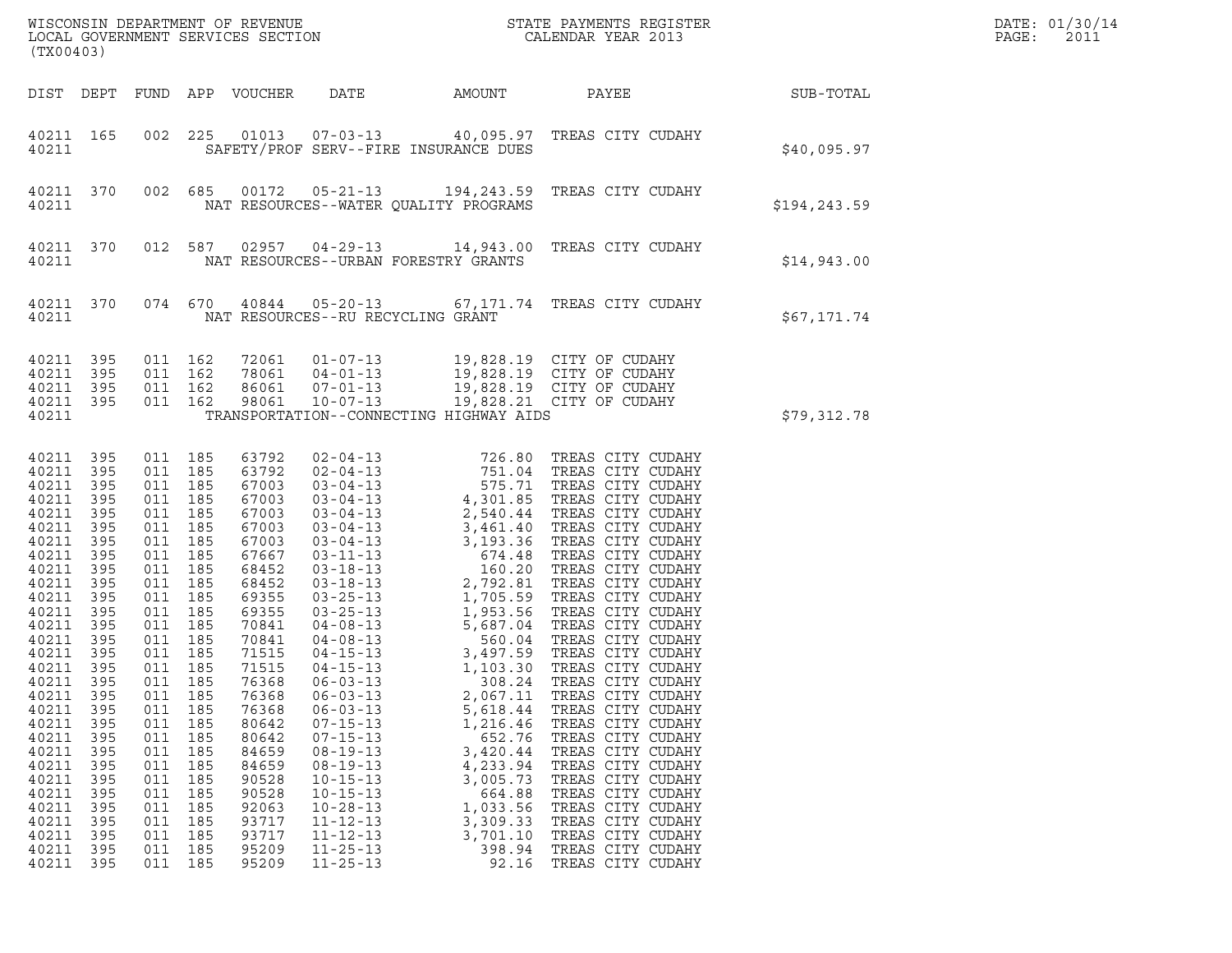| WISCONSIN DEPARTMENT OF REVENUE<br>LOCAL GOVERNMENT SERVICES SECTION<br>(TX00403) | STATE PAYMENTS REGISTER<br>CALENDAR YEAR 2013 | DATE: 01/30/14<br>PAGE:<br>2012 |
|-----------------------------------------------------------------------------------|-----------------------------------------------|---------------------------------|

| (TX00403)                                                                                                         |                                                                                  |                                                                                  |                                                                                  |                                                                                                          |                                                                                                                                                                                                                                                   |                                                   |                                                                                                                                                                                                                                                                                                                                    |                |
|-------------------------------------------------------------------------------------------------------------------|----------------------------------------------------------------------------------|----------------------------------------------------------------------------------|----------------------------------------------------------------------------------|----------------------------------------------------------------------------------------------------------|---------------------------------------------------------------------------------------------------------------------------------------------------------------------------------------------------------------------------------------------------|---------------------------------------------------|------------------------------------------------------------------------------------------------------------------------------------------------------------------------------------------------------------------------------------------------------------------------------------------------------------------------------------|----------------|
| DIST                                                                                                              | DEPT                                                                             | FUND                                                                             | APP                                                                              | <b>VOUCHER</b>                                                                                           | DATE                                                                                                                                                                                                                                              | AMOUNT                                            | PAYEE                                                                                                                                                                                                                                                                                                                              | SUB-TOTAL      |
| 40211<br>40211                                                                                                    | 395                                                                              | 011                                                                              | 185                                                                              | 96427                                                                                                    | $12 - 09 - 13$                                                                                                                                                                                                                                    | 344.56<br>TRANSPORTATION--HIGHWAY SAFETY-FEDERAL  | TREAS CITY CUDAHY                                                                                                                                                                                                                                                                                                                  | \$63,752.86    |
| 40211<br>40211<br>40211<br>40211<br>40211                                                                         | 395<br>395<br>395<br>395                                                         | 011<br>011<br>011<br>011                                                         | 191<br>191<br>191<br>191                                                         | 71014<br>77014<br>85014<br>97014                                                                         | $01 - 07 - 13$<br>$04 - 01 - 13$<br>$07 - 01 - 13$<br>$10 - 07 - 13$                                                                                                                                                                              | TRANSPORTATION--GENERAL TRANSP AIDS-GTA           | 219,189.41 CITY OF CUDAHY<br>219,189.41 CITY OF CUDAHY<br>219,189.41 CITY OF CUDAHY<br>219,189.42 CITY OF CUDAHY                                                                                                                                                                                                                   | \$876,757.65   |
| 40211<br>40211<br>40211<br>40211<br>40211<br>40211<br>40211<br>40211<br>40211<br>40211<br>40211<br>40211<br>40211 | 435<br>435<br>435<br>435<br>435<br>435<br>435<br>435<br>435<br>435<br>435<br>435 | 005<br>005<br>005<br>005<br>005<br>005<br>005<br>005<br>005<br>005<br>005<br>005 | 000<br>000<br>000<br>000<br>000<br>000<br>000<br>000<br>000<br>000<br>000<br>000 | 90310<br>90314<br>90318<br>90321<br>90323<br>90325<br>90400<br>90402<br>90403<br>90406<br>90408<br>90411 | $01 - 01 - 13$<br>$02 - 01 - 13$<br>$03 - 01 - 13$<br>$04 - 01 - 13$<br>$05 - 01 - 13$<br>$06 - 01 - 13$<br>$07 - 01 - 13$<br>$08 - 01 - 13$<br>09-01-13<br>$10 - 01 - 13$<br>$11 - 01 - 13$<br>$12 - 01 - 13$<br>HEALTH SERVICES--STATE/FED AIDS | 44,195.00                                         | 46,701.00 CITY OF CUDAHY<br>58,846.00 CITY OF CUDAHY<br>49,204.00 CITY OF CUDAHY<br>44,361.00 CITY OF CUDAHY<br>40,238.00 CITY OF CUDAHY<br>41,121.00 CITY OF CUDAHY<br>41,698.00 CITY OF CUDAHY<br>48,792.00 CITY OF CUDAHY<br>11,074.00 CITY OF CUDAHY<br>93,072.00 CITY OF CUDAHY<br>44,939.00 CITY OF CUDAHY<br>CITY OF CUDAHY | \$564,241.00   |
| 40211<br>40211                                                                                                    | 435                                                                              | 005                                                                              | 162                                                                              | 01HSD                                                                                                    | $09 - 03 - 13$                                                                                                                                                                                                                                    | HS--AMBULANCE FUNDING ASSISTANCE GRANTS           | 6,249.26 CITY CUDAHY                                                                                                                                                                                                                                                                                                               | \$6, 249.26    |
| 40211<br>40211                                                                                                    | 435                                                                              | 005                                                                              | 163                                                                              | 01LGS                                                                                                    | $11 - 18 - 13$                                                                                                                                                                                                                                    | HS--PREPAID MEDICAL TRANSPORT REIMBURSE           | 29,100.00 CITY OF CUDAHY TREASURER                                                                                                                                                                                                                                                                                                 | \$29,100.00    |
| 40211<br>40211                                                                                                    | 437                                                                              | 005                                                                              | 000                                                                              | 00000                                                                                                    | $07 - 22 - 13$                                                                                                                                                                                                                                    | 576.98<br>CHILDREN & FAMILIES--STATE/FEDERAL AIDS | CUDAHY HEALTH DEPARTMENT                                                                                                                                                                                                                                                                                                           | \$576.98       |
| 40211<br>40211<br>40211                                                                                           | 455<br>455                                                                       | 002<br>002                                                                       | 231<br>231                                                                       | 00224<br>00768                                                                                           | $02 - 07 - 13$<br>$05 - 17 - 13$<br>JUSTICE--LAW ENFORCEMENT TRAINING                                                                                                                                                                             | 5,280.00<br>4,460.55                              | TREAS CITY CUDAHY<br>TREAS CITY CUDAHY                                                                                                                                                                                                                                                                                             | \$9,740.55     |
| 40211<br>40211<br>40211                                                                                           | 835<br>835                                                                       | 002<br>002                                                                       | 105<br>105                                                                       | 43949<br>81052                                                                                           | $07 - 22 - 13$<br>REVENUE--STATE SHARED REVENUES                                                                                                                                                                                                  | 766,410.94                                        | TREAS CITY CUDAHY<br>11-18-13 2,852,475.65 TREAS CITY CUDAHY                                                                                                                                                                                                                                                                       | \$3,618,886.59 |
| 40211<br>40211<br>40211                                                                                           | 835<br>835                                                                       | 002<br>002                                                                       | 109<br>109                                                                       | 02918<br>05207                                                                                           | $07 - 22 - 13$<br>$07 - 22 - 13$<br>REVENUE--EXEMPT COMPUTER AID                                                                                                                                                                                  | 34,465.00                                         | 23, 265.00 TREAS CITY CUDAHY<br>TREAS CITY CUDAHY                                                                                                                                                                                                                                                                                  | \$57,730.00    |

40211 835 002 302 10068 07-22-13 1,811,488.89 TREAS CITY CUDAHY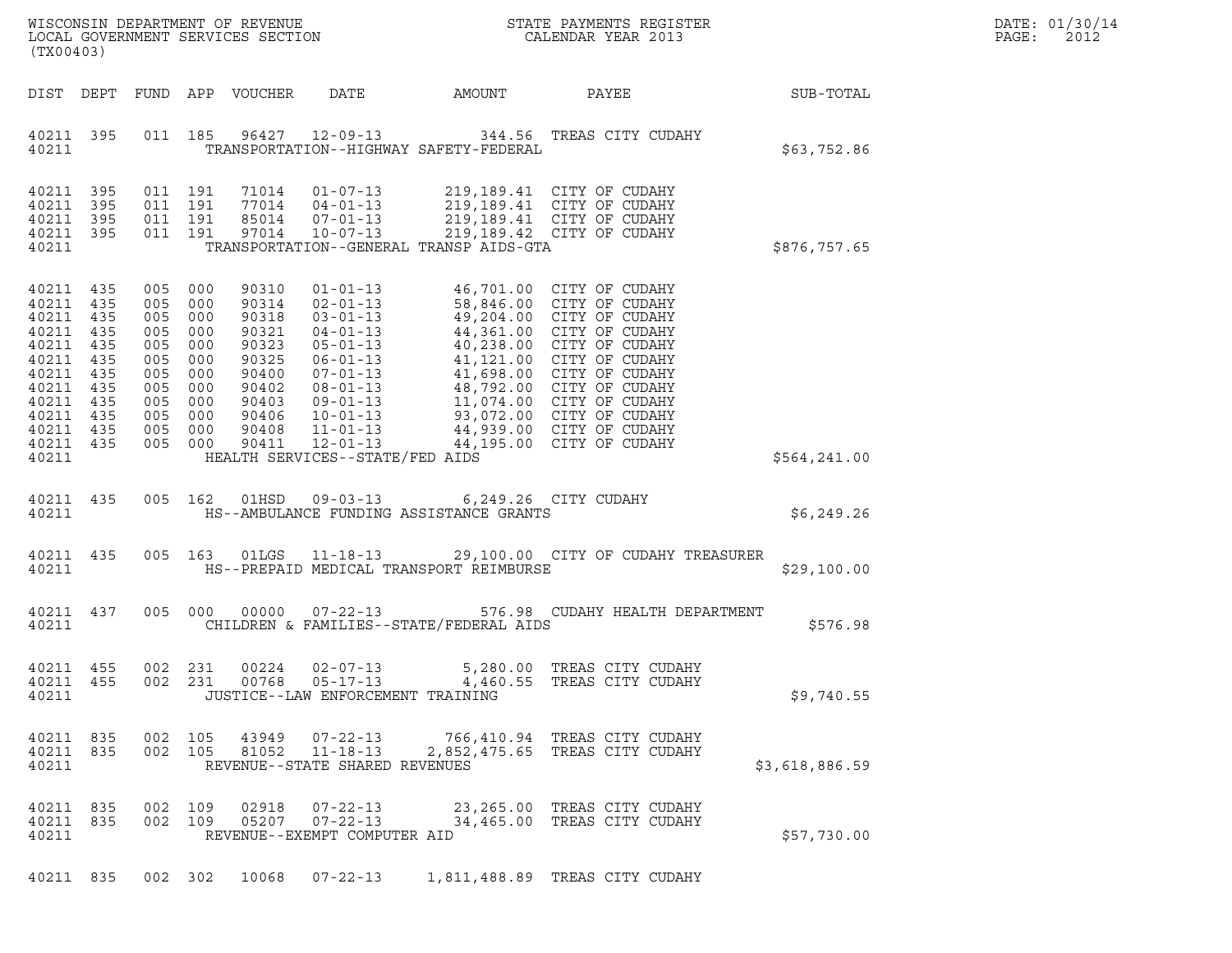| (TX00403)                             | WISCONSIN DEPARTMENT OF REVENUE<br>LOCAL GOVERNMENT SERVICES SECTION |            |                |                                                               |                                          | STATE PAYMENTS REGISTER<br>CALENDAR YEAR 2013 |                | DATE: 01/30/14<br>PAGE:<br>2013 |
|---------------------------------------|----------------------------------------------------------------------|------------|----------------|---------------------------------------------------------------|------------------------------------------|-----------------------------------------------|----------------|---------------------------------|
| DEPT<br>DIST                          | FUND                                                                 | APP        | <b>VOUCHER</b> | DATE                                                          | AMOUNT                                   | PAYEE                                         | SUB-TOTAL      |                                 |
| 40211 835<br>40211                    | 002                                                                  | 302        | 11068          | 07-22-13                                                      | REVENUE-FIRST DOLLAR/SCHOOL LEVY CREDITS | 437,825.25 TREAS CITY CUDAHY                  | \$2,249,314.14 |                                 |
| 835<br>40211<br>40211<br>835<br>40211 | 021<br>021                                                           | 363<br>363 | 35761<br>37207 | $03 - 25 - 13$<br>$03 - 25 - 13$<br>REVENUE--LOTTERY CREDIT - | 9,427.00<br>447,750.22                   | TREAS CITY CUDAHY<br>TREAS CITY CUDAHY        | \$457,177.22   |                                 |
| 40211                                 |                                                                      |            |                | DISTRICT TOTAL APPROPRIATIONS                                 |                                          |                                               | \$8,329,293.33 |                                 |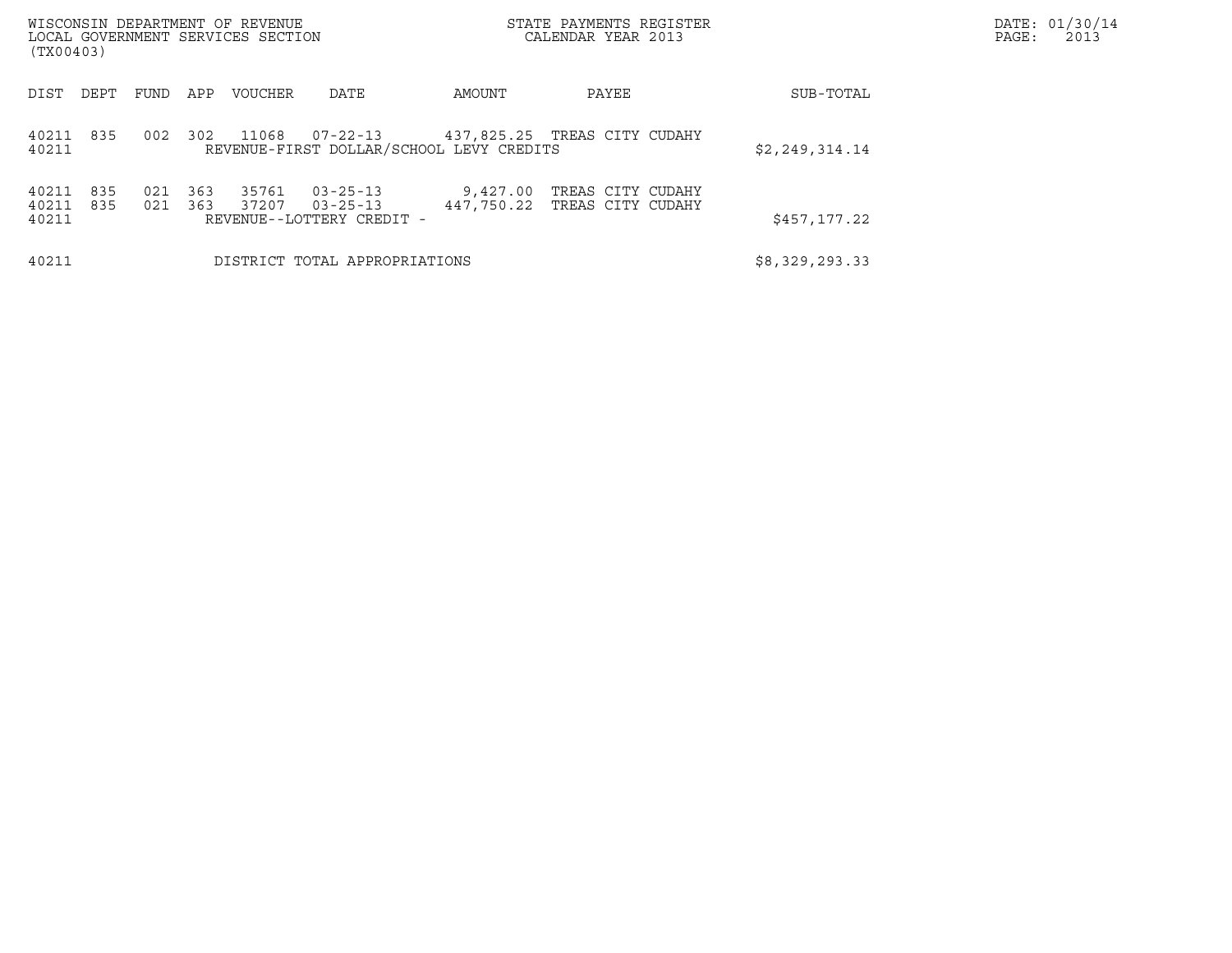|       | DATE: 01/30/14 |
|-------|----------------|
| PAGE: | 2014           |

| WISCONSIN DEPARTMENT OF REVENUE<br>LOCAL GOVERNMENT SERVICES SECTION<br>CALENDAR YEAR 2013<br>(TX00403)                                                                                                                                                                                               |                                                                                                                                                                                                                                       |                                                                                                                                                                                                                                                                                                 |                                                                                                                            |                                                                                                                                                                                                                                                                                                       |                                                                                                                                                                                                                                                          |                                                                                                                                                                                                                                                                                                                                                                                                                            |                                                                                                                                                                                                                                                                                                                                | DATE: 01/30/14<br>PAGE:<br>2014 |  |
|-------------------------------------------------------------------------------------------------------------------------------------------------------------------------------------------------------------------------------------------------------------------------------------------------------|---------------------------------------------------------------------------------------------------------------------------------------------------------------------------------------------------------------------------------------|-------------------------------------------------------------------------------------------------------------------------------------------------------------------------------------------------------------------------------------------------------------------------------------------------|----------------------------------------------------------------------------------------------------------------------------|-------------------------------------------------------------------------------------------------------------------------------------------------------------------------------------------------------------------------------------------------------------------------------------------------------|----------------------------------------------------------------------------------------------------------------------------------------------------------------------------------------------------------------------------------------------------------|----------------------------------------------------------------------------------------------------------------------------------------------------------------------------------------------------------------------------------------------------------------------------------------------------------------------------------------------------------------------------------------------------------------------------|--------------------------------------------------------------------------------------------------------------------------------------------------------------------------------------------------------------------------------------------------------------------------------------------------------------------------------|---------------------------------|--|
|                                                                                                                                                                                                                                                                                                       |                                                                                                                                                                                                                                       |                                                                                                                                                                                                                                                                                                 |                                                                                                                            | DIST DEPT FUND APP VOUCHER                                                                                                                                                                                                                                                                            | DATE                                                                                                                                                                                                                                                     | AMOUNT                                                                                                                                                                                                                                                                                                                                                                                                                     | PAYEE                                                                                                                                                                                                                                                                                                                          | <b>SUB-TOTAL</b>                |  |
| 40226 165<br>40226                                                                                                                                                                                                                                                                                    |                                                                                                                                                                                                                                       | 002 225                                                                                                                                                                                                                                                                                         |                                                                                                                            |                                                                                                                                                                                                                                                                                                       |                                                                                                                                                                                                                                                          | SAFETY/PROF SERV--FIRE INSURANCE DUES                                                                                                                                                                                                                                                                                                                                                                                      |                                                                                                                                                                                                                                                                                                                                | \$119,948.48                    |  |
| 40226<br>40226                                                                                                                                                                                                                                                                                        | 370<br>370                                                                                                                                                                                                                            | 002 503<br>002                                                                                                                                                                                                                                                                                  | 503                                                                                                                        | 15892<br>16338                                                                                                                                                                                                                                                                                        |                                                                                                                                                                                                                                                          | 02-06-13 8,838.47 TREAS CITY FRANKLIN<br>09-06-13 9,403.82 TREAS CITY FRANKLIN                                                                                                                                                                                                                                                                                                                                             | TOWN SHARE 2076.77                                                                                                                                                                                                                                                                                                             |                                 |  |
| 40226<br>40226 370<br>40226                                                                                                                                                                                                                                                                           | 370                                                                                                                                                                                                                                   | 002<br>002 503                                                                                                                                                                                                                                                                                  | 503                                                                                                                        | 16339<br>16340                                                                                                                                                                                                                                                                                        |                                                                                                                                                                                                                                                          | TOWN SHARE 2076.77<br>09-09-13 8,814.22 TREAS CITY FRANKLIN<br>09-11-13 8,429.88 TREAS CITY FRANKLIN<br>NAT RESOURCES--AIDS IN LIEU OF TAXES                                                                                                                                                                                                                                                                               |                                                                                                                                                                                                                                                                                                                                | \$35,486.39                     |  |
| 40226                                                                                                                                                                                                                                                                                                 | 40226 370                                                                                                                                                                                                                             |                                                                                                                                                                                                                                                                                                 | 074 670                                                                                                                    |                                                                                                                                                                                                                                                                                                       | NAT RESOURCES--RU RECYCLING GRANT                                                                                                                                                                                                                        | 40845  05-20-13  59,954.79  TREAS CITY FRANKLIN                                                                                                                                                                                                                                                                                                                                                                            |                                                                                                                                                                                                                                                                                                                                | \$59,954.79                     |  |
| 40226                                                                                                                                                                                                                                                                                                 | 40226 370                                                                                                                                                                                                                             |                                                                                                                                                                                                                                                                                                 |                                                                                                                            |                                                                                                                                                                                                                                                                                                       |                                                                                                                                                                                                                                                          | 074 673 40845 05-20-13 9,312.47 TREAS CITY FRANKLIN<br>NAT RESOURCES--RU CONSOLIDATED GRANT                                                                                                                                                                                                                                                                                                                                |                                                                                                                                                                                                                                                                                                                                | \$9,312.47                      |  |
| 40226<br>40226<br>40226<br>40226<br>40226<br>40226<br>40226<br>40226<br>40226<br>40226<br>40226<br>40226<br>40226<br>40226<br>40226<br>40226<br>40226<br>40226<br>40226<br>40226<br>40226<br>40226<br>40226<br>40226<br>40226<br>40226<br>40226<br>40226<br>40226<br>40226<br>40226<br>40226<br>40226 | 395<br>395<br>395<br>395<br>395<br>395<br>395<br>395<br>395<br>395<br>395<br>395<br>395<br>395<br>395<br>395<br>395<br>395<br>- 395<br>395<br>395<br>395<br>395<br>395<br>395<br>395<br>395<br>395<br>395<br>395<br>395<br>395<br>395 | 011 185<br>011 185<br>011 185<br>011 185<br>011 185<br>011<br>011 185<br>011 185<br>011 185<br>011<br>011 185<br>011<br>011 185<br>011<br>011 185<br>011 185<br>011 185<br>011 185<br>011 185<br>011<br>011<br>011<br>011<br>011<br>011<br>011<br>011<br>011<br>011<br>011<br>011<br>011<br>011 | 185<br>185<br>185<br>185<br>185<br>185<br>185<br>185<br>185<br>185<br>185<br>185<br>185<br>185<br>185<br>185<br>185<br>185 | 61738<br>61738<br>61738<br>61738<br>61738<br>61738<br>61738<br>61738<br>67004<br>67004<br>67004<br>67004<br>67004<br>67004<br>67668<br>67668<br>70220<br>70220<br>70220<br>70220<br>71516<br>71516<br>72331<br>72331<br>76369<br>76369<br>76369<br>76369<br>80643<br>80643<br>82327<br>82327<br>85539 | $04 - 01 - 13$<br>$04 - 15 - 13$<br>$04 - 15 - 13$<br>$04 - 22 - 13$<br>$04 - 22 - 13$<br>$06 - 03 - 13$<br>$06 - 03 - 13$<br>$06 - 03 - 13$<br>$06 - 03 - 13$<br>$07 - 15 - 13$<br>$07 - 15 - 13$<br>$07 - 29 - 13$<br>$07 - 29 - 13$<br>$08 - 26 - 13$ | 01-14-13<br>01-14-13<br>01-14-13<br>01-14-13<br>515.05 TREAS CITY FRANKLIN<br>01-14-13<br>530.66 TREAS CITY FRANKLIN<br>01-14-13<br>561.87 TREAS CITY FRANKLIN<br>01-14-13<br>1,404.68 TREAS CITY FRANKLIN<br>01-14-13<br>234.11 TREAS CITY FRANKLIN<br><br>1,092.53<br>2,178.81<br>1,904.12<br>1,420.28<br>452.62<br>1,342.25<br>1,779.26<br>421.40<br>546.26<br>2,169.44<br>1,279.82<br>1,763.65<br>1,248.60<br>1,467.11 | TREAS CITY FRANKLIN<br>TREAS CITY FRANKLIN<br>TREAS CITY FRANKLIN<br>TREAS CITY FRANKLIN<br>TREAS CITY FRANKLIN<br>TREAS CITY FRANKLIN<br>TREAS CITY FRANKLIN<br>TREAS CITY FRANKLIN<br>TREAS CITY FRANKLIN<br>TREAS CITY FRANKLIN<br>TREAS CITY FRANKLIN<br>TREAS CITY FRANKLIN<br>TREAS CITY FRANKLIN<br>TREAS CITY FRANKLIN |                                 |  |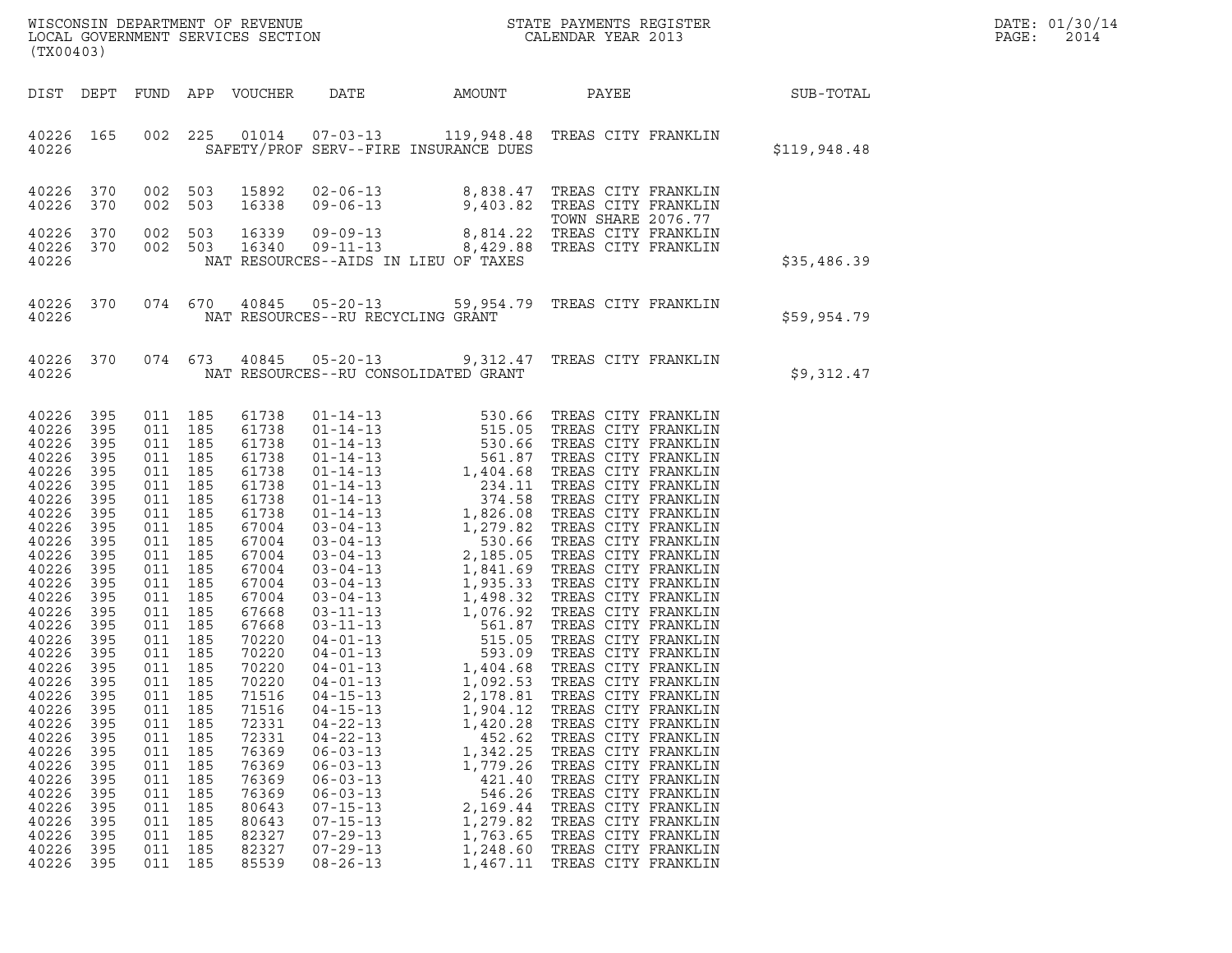| (TX00403)                                                                                                                                                                                                            |                                                                                                                                              |                                                                                                                                                                                                          |                                                                                              |                                                                                                                                                                                                                      |                |
|----------------------------------------------------------------------------------------------------------------------------------------------------------------------------------------------------------------------|----------------------------------------------------------------------------------------------------------------------------------------------|----------------------------------------------------------------------------------------------------------------------------------------------------------------------------------------------------------|----------------------------------------------------------------------------------------------|----------------------------------------------------------------------------------------------------------------------------------------------------------------------------------------------------------------------|----------------|
| DIST DEPT<br>FUND                                                                                                                                                                                                    | APP<br>VOUCHER                                                                                                                               | <b>DATE</b><br>AMOUNT                                                                                                                                                                                    |                                                                                              | PAYEE                                                                                                                                                                                                                | SUB-TOTAL      |
| 40226<br>395<br>011<br>40226<br>395<br>011<br>40226<br>395<br>011<br>40226<br>395<br>011<br>40226<br>395<br>011<br>40226<br>395<br>011<br>40226<br>395<br>011<br>40226<br>395<br>011<br>40226<br>395<br>011<br>40226 | 185<br>85539<br>185<br>90529<br>185<br>90529<br>90529<br>185<br>185<br>90529<br>185<br>90529<br>185<br>90529<br>185<br>93718<br>185<br>93718 | $08 - 26 - 13$<br>$10 - 15 - 13$<br>$10 - 15 - 13$<br>$10 - 15 - 13$<br>$10 - 15 - 13$<br>$10 - 15 - 13$<br>$10 - 15 - 13$<br>$11 - 12 - 13$<br>$11 - 12 - 13$<br>TRANSPORTATION--HIGHWAY SAFETY-FEDERAL | 2,887.39<br>7,031.57<br>1,232.99<br>1,123.74<br>2,856.16<br>2,107.01<br>1,607.57<br>2,110.13 | TREAS CITY FRANKLIN<br>TREAS CITY FRANKLIN<br>TREAS CITY FRANKLIN<br>TREAS CITY FRANKLIN<br>TREAS CITY FRANKLIN<br>TREAS CITY FRANKLIN<br>TREAS CITY FRANKLIN<br>1,748.04 TREAS CITY FRANKLIN<br>TREAS CITY FRANKLIN | \$61,170.92    |
| 40226<br>395<br>011<br>40226<br>395<br>011<br>40226<br>395<br>011<br>40226<br>395<br>011<br>40226                                                                                                                    | 191<br>71015<br>191<br>77015<br>191<br>85015<br>191<br>97015                                                                                 | $01 - 07 - 13$<br>$04 - 01 - 13$<br>$07 - 01 - 13$<br>$10 - 07 - 13$<br>TRANSPORTATION--GENERAL TRANSP AIDS-GTA                                                                                          |                                                                                              | 340,657.87 CITY OF FRANKLIN<br>340,657.87 CITY OF FRANKLIN<br>340,657.87 CITY OF FRANKLIN<br>340,657.87 CITY OF FRANKLIN                                                                                             | \$1,362,631.48 |
| 40226<br>395<br>40226                                                                                                                                                                                                | 011 278<br>67489                                                                                                                             | $03 - 05 - 13$<br>TRANSPORTATION--LRIP/TRIP/MSIP GRANTS                                                                                                                                                  | 77,771.00                                                                                    | TREAS CITY FRANKLIN                                                                                                                                                                                                  | \$77,771.00    |
| 40226<br>435<br>005<br>435<br>005<br>40226<br>005<br>40226<br>435<br>435<br>005<br>40226<br>40226                                                                                                                    | 000<br>90318<br>000<br>90321<br>000<br>90403<br>000<br>90406                                                                                 | $03 - 01 - 13$<br>$04 - 01 - 13$<br>$09 - 01 - 13$<br>$10 - 01 - 13$<br>HEALTH SERVICES--STATE/FED AIDS                                                                                                  |                                                                                              | 4,322.00 CITY OF FRANKLIN<br>20,983.00 CITY OF FRANKLIN<br>16,836.00 CITY OF FRANKLIN<br>13,555.00 CITY OF FRANKLIN                                                                                                  | \$55,696.00    |
| 435<br>005<br>40226<br>40226                                                                                                                                                                                         | 01HSD<br>162                                                                                                                                 | 09-03-13 7,451.77 CITY FRANKLIN<br>HS--AMBULANCE FUNDING ASSISTANCE GRANTS                                                                                                                               |                                                                                              |                                                                                                                                                                                                                      | \$7,451.77     |
| 005<br>40226<br>435<br>40226                                                                                                                                                                                         | 163<br>01LGS                                                                                                                                 | $11 - 18 - 13$<br>HS--PREPAID MEDICAL TRANSPORT REIMBURSE                                                                                                                                                |                                                                                              | 28,700.00 CITY OF FRANKLIN                                                                                                                                                                                           | \$28,700.00    |
| 40226<br>455<br>002<br>40226<br>455<br>002<br>455<br>002<br>40226<br>40226                                                                                                                                           | 231<br>00065<br>231<br>00119<br>231<br>00281                                                                                                 | $11 - 01 - 13$<br>$11 - 19 - 13$<br>$02 - 08 - 13$<br>JUSTICE--LAW ENFORCEMENT TRAINING                                                                                                                  | 320.00<br>160.00<br>8,480.00                                                                 | TREAS CITY FRANKLIN<br>TREAS CITY FRANKLIN<br>TREAS CITY FRANKLIN                                                                                                                                                    | \$8,960.00     |
| 40226<br>505<br>002<br>40226                                                                                                                                                                                         | 643                                                                                                                                          | 10529   06-06-13   18,000.00<br>DOA--JUSTICE ASSISTANCE FEDERAL FUNDS                                                                                                                                    |                                                                                              | TREAS CITY FRANKLIN                                                                                                                                                                                                  | \$18,000.00    |
| 40226<br>835<br>002<br>002<br>40226<br>835<br>40226                                                                                                                                                                  | 105<br>43950<br>105<br>81053                                                                                                                 | $07 - 22 - 13$<br>$11 - 18 - 13$<br>REVENUE--STATE SHARED REVENUES                                                                                                                                       |                                                                                              | 278,007.21 TREAS CITY FRANKLIN<br>379,868.60 TREAS CITY FRANKLIN                                                                                                                                                     | \$657,875.81   |
| 40226 835                                                                                                                                                                                                            | 002 109<br>02919                                                                                                                             | $07 - 22 - 13$                                                                                                                                                                                           |                                                                                              | 348,818.00 TREAS CITY FRANKLIN                                                                                                                                                                                       |                |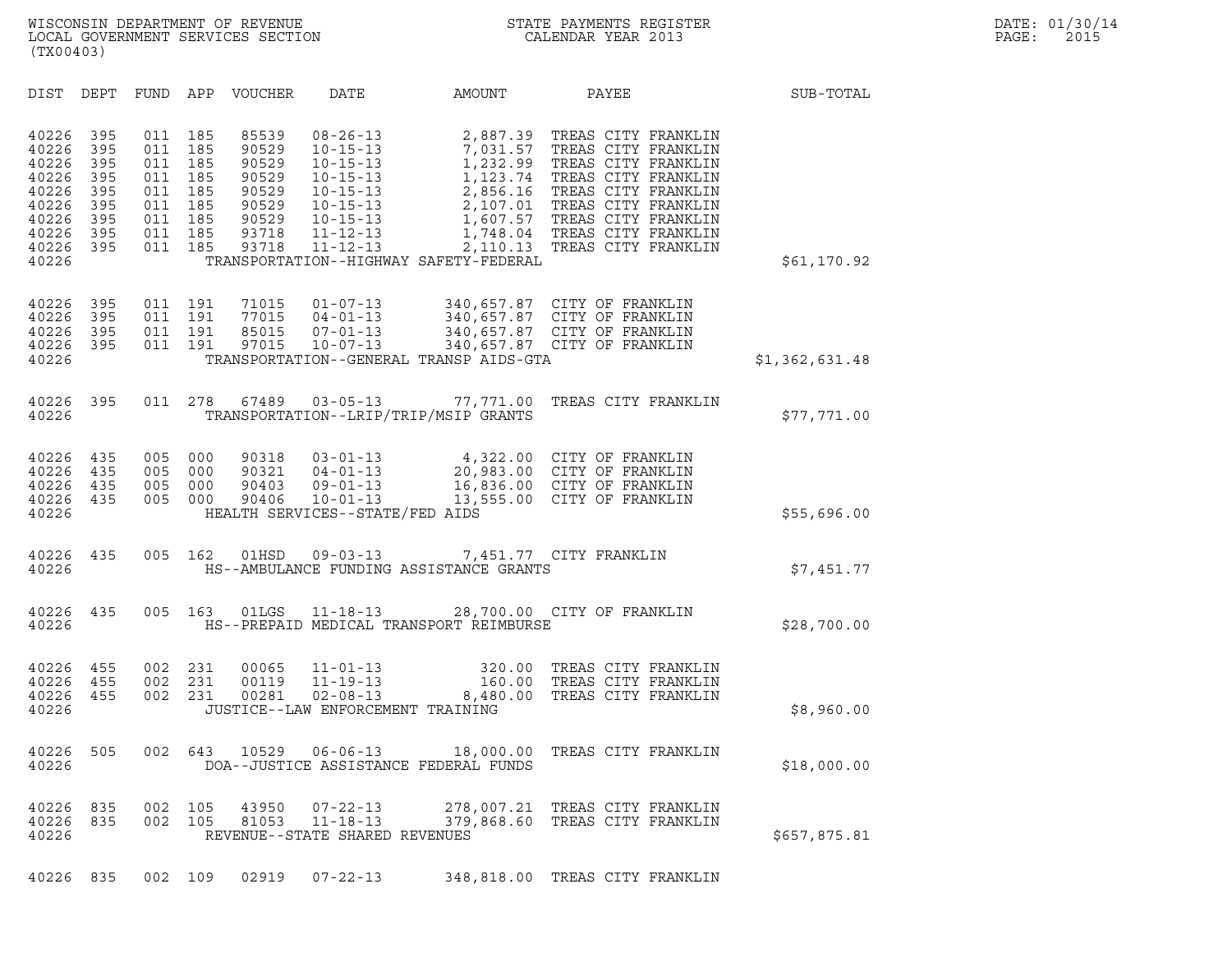| WISCONSIN DEPARTMENT OF REVENUE<br>LOCAL GOVERNMENT SERVICES SECTION<br>(TX00403) |            |            |                |                                                               |                                                          | STATE PAYMENTS REGISTER<br>CALENDAR YEAR 2013         |                 | DATE: 01/30/14<br>PAGE:<br>2016 |
|-----------------------------------------------------------------------------------|------------|------------|----------------|---------------------------------------------------------------|----------------------------------------------------------|-------------------------------------------------------|-----------------|---------------------------------|
| DIST<br>DEPT                                                                      | FUND       | APP        | VOUCHER        | DATE                                                          | AMOUNT                                                   | PAYEE                                                 | SUB-TOTAL       |                                 |
| 835<br>40226<br>40226                                                             | 002        | 109        | 05208          | 07-22-13<br>REVENUE--EXEMPT COMPUTER AID                      | 408,245.00                                               | TREAS CITY FRANKLIN                                   | \$757,063.00    |                                 |
| 835<br>40226<br>40226<br>835<br>40226                                             | 002<br>002 | 302<br>302 | 10069<br>11069 | $07 - 22 - 13$<br>$07 - 22 - 13$                              | 6,185,504.18<br>REVENUE-FIRST DOLLAR/SCHOOL LEVY CREDITS | TREAS CITY FRANKLIN<br>889,402.75 TREAS CITY FRANKLIN | \$7,074,906.93  |                                 |
| 835<br>40226<br>40226<br>835<br>40226                                             | 021<br>021 | 363<br>363 | 35762<br>37208 | $03 - 25 - 13$<br>$03 - 25 - 13$<br>REVENUE--LOTTERY CREDIT - | 9,900.12<br>1,025,879.54                                 | TREAS CITY FRANKLIN<br>TREAS CITY FRANKLIN            | \$1,035,779.66  |                                 |
| 40226                                                                             |            |            |                | DISTRICT TOTAL APPROPRIATIONS                                 |                                                          |                                                       | \$11,370,708.70 |                                 |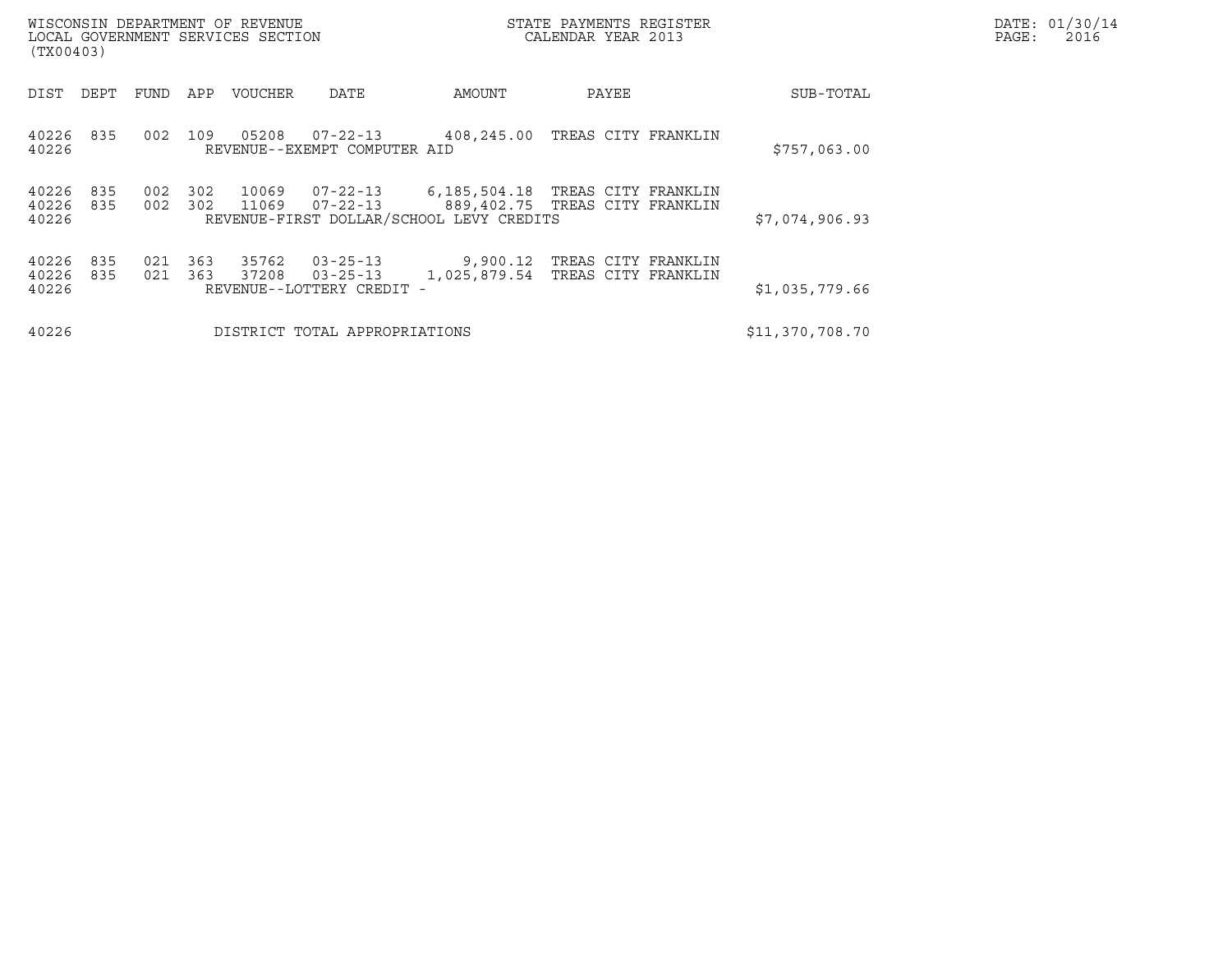| ${\tt WISCONSIM\ DEPARTMENT\ OF\ REVENUE}\hbox{\tt STATE\ PAYMENTS\ REGISTER\ LOCAL\ GOVERNMENT\ SERVICES\ SECTION\hbox{\tt SCITION}\hbox{\tt CALENDAR\ YEAR\ 2013}}$<br>(TX00403) |                                                                                                                                                                                                           |         |                                                                                                                                                                                                    |                                                                                                                                                                         |                                                                |                                          |                                                                                                                                        |                  | DATE: 01/30/14<br>PAGE:<br>2017 |
|------------------------------------------------------------------------------------------------------------------------------------------------------------------------------------|-----------------------------------------------------------------------------------------------------------------------------------------------------------------------------------------------------------|---------|----------------------------------------------------------------------------------------------------------------------------------------------------------------------------------------------------|-------------------------------------------------------------------------------------------------------------------------------------------------------------------------|----------------------------------------------------------------|------------------------------------------|----------------------------------------------------------------------------------------------------------------------------------------|------------------|---------------------------------|
|                                                                                                                                                                                    | DIST DEPT                                                                                                                                                                                                 |         |                                                                                                                                                                                                    | FUND APP VOUCHER                                                                                                                                                        | DATE                                                           | AMOUNT                                   | PAYEE                                                                                                                                  | <b>SUB-TOTAL</b> |                                 |
| 40231                                                                                                                                                                              | 40231 165                                                                                                                                                                                                 |         | 002 225                                                                                                                                                                                            |                                                                                                                                                                         |                                                                | SAFETY/PROF SERV--FIRE INSURANCE DUES    | 01015  07-03-13  59,176.67  TREAS CITY GLENDALE                                                                                        | \$59,176.67      |                                 |
| 40231                                                                                                                                                                              | 40231 370                                                                                                                                                                                                 |         |                                                                                                                                                                                                    |                                                                                                                                                                         | NAT RESOURCES--RU RECYCLING GRANT                              |                                          | 074 670 40846 05-20-13 61,732.10 TREAS CITY GLENDALE                                                                                   | \$61,732.10      |                                 |
| 40231<br>40231                                                                                                                                                                     | 40231 395<br>395<br>40231 395<br>40231 395                                                                                                                                                                |         | 011 162<br>011 162<br>011 162<br>011 162                                                                                                                                                           | 72062<br>78062<br>86062<br>98062                                                                                                                                        |                                                                | TRANSPORTATION--CONNECTING HIGHWAY AIDS  | 01-07-13<br>04-01-13<br>14,126.33 CITY OF GLENDALE<br>07-01-13<br>14,126.33 CITY OF GLENDALE<br>10-07-13<br>14,126.33 CITY OF GLENDALE | \$56,505.32      |                                 |
| 40231<br>40231<br>40231<br>40231<br>40231<br>40231<br>40231<br>40231<br>40231                                                                                                      | 40231 395<br>40231 395<br>395<br>40231 395<br>- 395<br>40231 395<br>395<br>40231 395<br>- 395<br>40231 395<br>395<br>40231 395<br>- 395<br>40231 395<br>395<br>40231 395<br>395<br>40231 395<br>40231 395 | 011 185 | 011 185<br>011 185<br>011 185<br>011 185<br>011 185<br>011 185<br>011 185<br>011 185<br>011 185<br>011 185<br>011 185<br>011 185<br>011 185<br>011 185<br>011 185<br>011 185<br>011 185<br>011 185 | 61739<br>61739<br>66218<br>67005<br>67005<br>68453<br>68453<br>68453<br>68453<br>68453<br>72332<br>72332<br>76370<br>76370<br>85540<br>85540<br>94603<br>95210<br>95210 |                                                                | TRANSPORTATION--HIGHWAY SAFETY-FEDERAL   |                                                                                                                                        | \$30,903.83      |                                 |
| 40231                                                                                                                                                                              | 40231 395<br>40231 395<br>40231 395<br>40231 395                                                                                                                                                          |         | 011 191<br>011 191<br>011 191                                                                                                                                                                      | 71016<br>77016<br>85016<br>011 191 97016                                                                                                                                | $01 - 07 - 13$<br>$04 - 01 - 13$<br>07-01-13<br>$10 - 07 - 13$ | TRANSPORTATION--GENERAL TRANSP AIDS-GTA  | 314, 394.11 CITY OF GLENDALE<br>314,394.11 CITY OF GLENDALE<br>314,394.11 CITY OF GLENDALE<br>314,394.14 CITY OF GLENDALE              | \$1,257,576.47   |                                 |
| 40231                                                                                                                                                                              | 40231 455                                                                                                                                                                                                 |         |                                                                                                                                                                                                    |                                                                                                                                                                         | JUSTICE--LAW ENFORCEMENT TRAINING                              |                                          | 002  231  00294  02-08-13  6,560.00  TREAS CITY GLENDALE                                                                               | \$6,560.00       |                                 |
| 40231                                                                                                                                                                              | 40231 465<br>40231 465                                                                                                                                                                                    |         | 002 305                                                                                                                                                                                            | 002 305 00151<br>00636                                                                                                                                                  | $01 - 04 - 13$<br>$05 - 13 - 13$                               | MILITARY AFFAIRS-EMER MGMT-DISASTER RECO | 56,287.97 TREAS CITY GLENDALE<br>31,400.66 TREAS CITY GLENDALE                                                                         | \$87,688.63      |                                 |
|                                                                                                                                                                                    |                                                                                                                                                                                                           |         |                                                                                                                                                                                                    |                                                                                                                                                                         |                                                                |                                          | 40231 465 002 342 00151 01-04-13 337,727.85 TREAS CITY GLENDALE                                                                        |                  |                                 |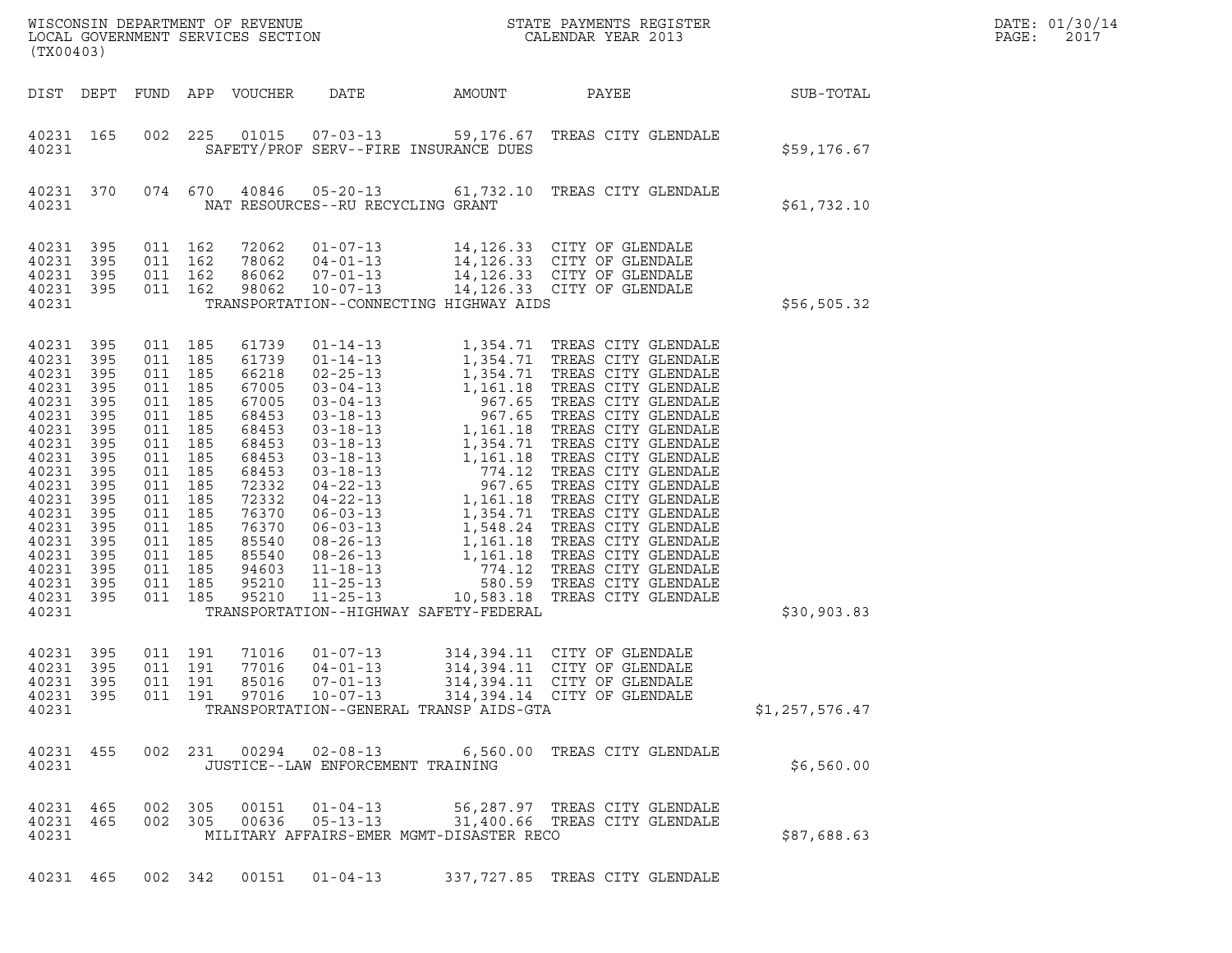| WISCONSIN DEPARTMENT OF REVENUE<br>STATE PAYMENTS REGISTER<br>LOCAL GOVERNMENT SERVICES SECTION<br>CALENDAR YEAR 2013<br>(TX00403) |      |                               |             |                                                     |                                                                                                                                                                                         |                                |  |                | DATE: 01/30/14<br>$\mathtt{PAGE}$ :<br>2018 |
|------------------------------------------------------------------------------------------------------------------------------------|------|-------------------------------|-------------|-----------------------------------------------------|-----------------------------------------------------------------------------------------------------------------------------------------------------------------------------------------|--------------------------------|--|----------------|---------------------------------------------|
| DIST DEPT                                                                                                                          | FUND |                               | APP VOUCHER | <b>DATE</b>                                         | AMOUNT                                                                                                                                                                                  | PAYEE                          |  | SUB-TOTAL      |                                             |
| 40231 465<br>40231<br>465<br>40231 465<br>40231                                                                                    |      | 002 342<br>002 342<br>002 342 | 00151       |                                                     | 01-04-13 4,503.38 TREAS CITY GLENDALE<br>00636  05-13-13  188,403.99  TREAS CITY GLENDALE<br>00636  05-13-13  2,512.05  TREAS CITY GLENDALE<br>MILITARY AFFAIRS-EMERGENCY MGMT-FED FUND |                                |  | \$533,147.27   |                                             |
| 40231<br>835<br>40231 835<br>40231                                                                                                 |      | 002 105<br>002 105            |             | REVENUE--STATE SHARED REVENUES                      | 43951  07-22-13  390,857.96  TREAS CITY GLENDALE<br>81054  11-18-13  246,108.60  TREAS CITY GLENDALE                                                                                    |                                |  | \$636,966.56   |                                             |
| 40231<br>835<br>40231 835<br>40231                                                                                                 |      | 002 109<br>002 109            |             | REVENUE--EXEMPT COMPUTER AID                        | 02920  07-22-13  457,569.00 TREAS CITY GLENDALE<br>05209  07-22-13  406,738.00 TREAS CITY GLENDALE                                                                                      |                                |  | \$864,307.00   |                                             |
| 40231 835<br>40231 835<br>40231                                                                                                    |      | 002 302<br>002 302            |             |                                                     | 10070  07-22-13  3,009,625.91  TREAS CITY GLENDALE<br>11070  07-22-13  400,479.23  TREAS CITY GLENDALE<br>REVENUE-FIRST DOLLAR/SCHOOL LEVY CREDITS                                      |                                |  | \$3,410,105.14 |                                             |
| 40231 835<br>40231                                                                                                                 |      | 002 501                       | 00002       |                                                     | DOA-PAYMENT FOR MUNICIPAL SERVICES AID                                                                                                                                                  |                                |  | \$23,050.65    |                                             |
| 40231 835<br>40231                                                                                                                 |      |                               |             | 021 363 37209 03-25-13<br>REVENUE--LOTTERY CREDIT - |                                                                                                                                                                                         | 433,081.00 TREAS CITY GLENDALE |  | \$433,081.00   |                                             |

| 40231 835<br>40231 | 021 363 | 37209 | 03-25-13<br>REVENUE--LOTTERY CREDIT - | 433,081.00 TREAS CITY GLENDALE | \$433,081.00   |
|--------------------|---------|-------|---------------------------------------|--------------------------------|----------------|
| 40231              |         |       | DISTRICT TOTAL APPROPRIATIONS         |                                | \$7,460,800.64 |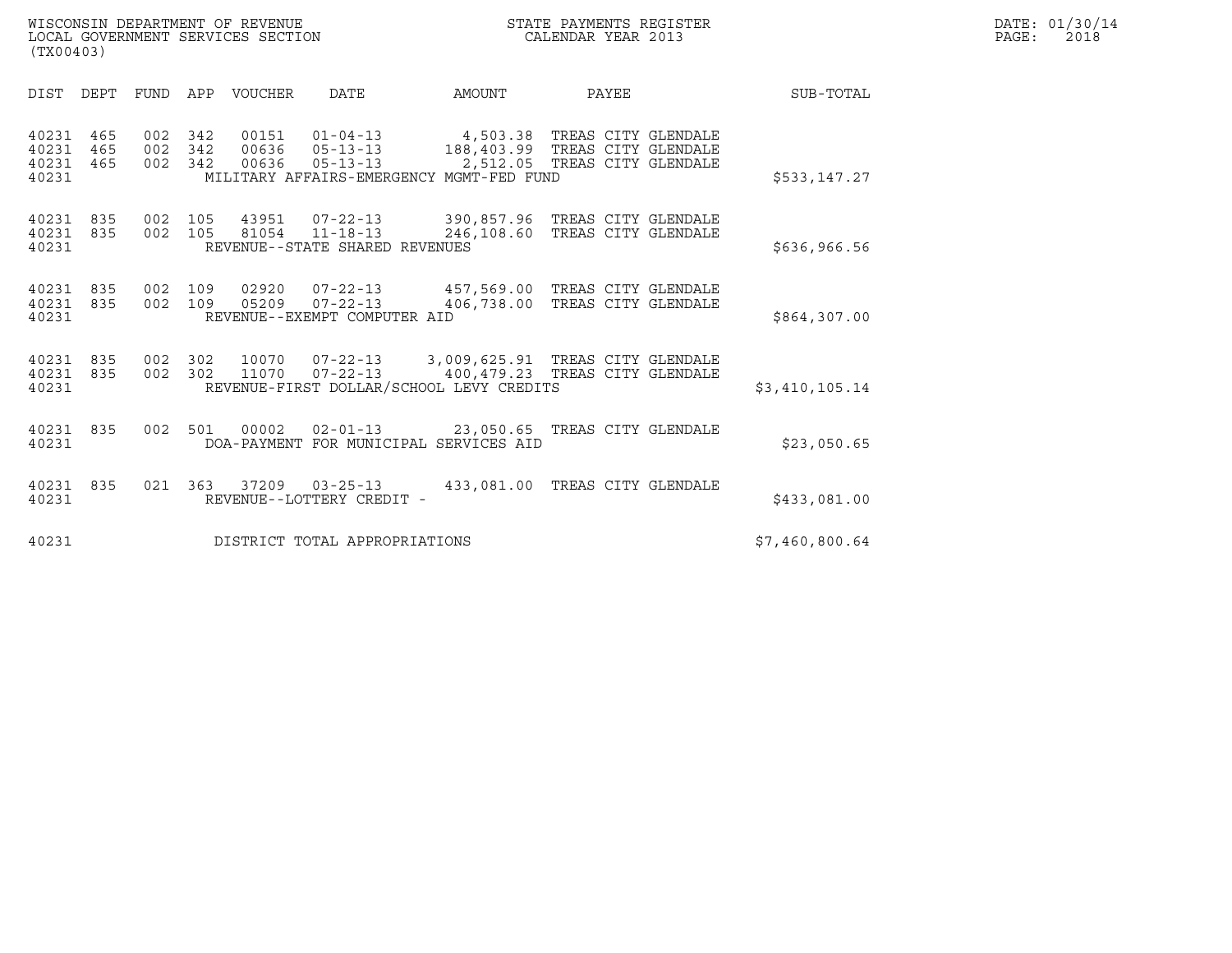| (TX00403)                                                                                                                                                                                                                                                                                                                             | ${\tt WISCONSIM\ DEPARTMENT\ OF\ REVENUE}\qquad \qquad {\tt STATE\ PAYMENTS\ REGISTER\ LOCAL\ GOVERNMENT\ SERVICES\ SECTION\qquad \qquad {\tt CALENDAR\ YEAR\ 2013}}$                                                                                                                                                                                                                                              |                                                                                                                                                                                                                        | DATE: 01/30/14<br>PAGE:<br>2019                                                                                                  |                  |  |
|---------------------------------------------------------------------------------------------------------------------------------------------------------------------------------------------------------------------------------------------------------------------------------------------------------------------------------------|--------------------------------------------------------------------------------------------------------------------------------------------------------------------------------------------------------------------------------------------------------------------------------------------------------------------------------------------------------------------------------------------------------------------|------------------------------------------------------------------------------------------------------------------------------------------------------------------------------------------------------------------------|----------------------------------------------------------------------------------------------------------------------------------|------------------|--|
|                                                                                                                                                                                                                                                                                                                                       | DIST DEPT FUND APP VOUCHER                                                                                                                                                                                                                                                                                                                                                                                         | DATE<br>AMOUNT                                                                                                                                                                                                         | PAYEE                                                                                                                            | <b>SUB-TOTAL</b> |  |
| 40236 165<br>40236                                                                                                                                                                                                                                                                                                                    | 002 225                                                                                                                                                                                                                                                                                                                                                                                                            | 01016  07-03-13  86,984.57  TREAS CITY GREENFIELD<br>SAFETY/PROF SERV--FIRE INSURANCE DUES                                                                                                                             |                                                                                                                                  | \$86,984.57      |  |
| 40236 370<br>40236                                                                                                                                                                                                                                                                                                                    | 012 587                                                                                                                                                                                                                                                                                                                                                                                                            | 02954  04-29-13  25,000.00  TREAS CITY GREENFIELD<br>NAT RESOURCES--URBAN FORESTRY GRANTS                                                                                                                              |                                                                                                                                  | \$25,000.00      |  |
| 40236 370<br>40236                                                                                                                                                                                                                                                                                                                    |                                                                                                                                                                                                                                                                                                                                                                                                                    | 074 670 40847 05-20-13 115,101.48 TREAS CITY GREENFIELD<br>NAT RESOURCES--RU RECYCLING GRANT                                                                                                                           |                                                                                                                                  | \$115,101.48     |  |
| 40236 370<br>40236                                                                                                                                                                                                                                                                                                                    | 074 673                                                                                                                                                                                                                                                                                                                                                                                                            | 40847  05-20-13  9,632.32  TREAS CITY GREENFIELD<br>NAT RESOURCES--RU CONSOLIDATED GRANT                                                                                                                               |                                                                                                                                  | \$9,632.32       |  |
| 40236<br>395<br>40236<br>395<br>40236<br>395<br>40236<br>395<br>40236<br>395<br>40236<br>395<br>40236<br>395<br>40236<br>395<br>40236<br>395<br>40236<br>395<br>40236<br>395<br>40236<br>395<br>40236<br>395<br>40236<br>395<br>40236<br>395<br>40236<br>395<br>40236<br>395<br>40236<br>395<br>40236<br>395<br>40236<br>395<br>40236 | 011 185<br>64521<br>011 185<br>64521<br>011 185<br>64521<br>011 185<br>70842<br>011 185<br>70842<br>185<br>011<br>70842<br>011 185<br>71517<br>011 185<br>71517<br>011 185<br>74400<br>011 185<br>74400<br>011 185<br>74400<br>011 185<br>80644<br>011 185<br>80644<br>185<br>011<br>86162<br>011 185<br>86162<br>011 185<br>94604<br>011 185<br>94604<br>011 185<br>95211<br>011 185<br>95211<br>011 185<br>95211 | TRANSPORTATION--HIGHWAY SAFETY-FEDERAL                                                                                                                                                                                 |                                                                                                                                  | \$51,344.29      |  |
| 40236<br>395<br>40236<br>395<br>40236<br>395<br>40236<br>395<br>40236                                                                                                                                                                                                                                                                 | 191<br>71017<br>011<br>191<br>77017<br>011<br>011<br>191<br>85017<br>011 191<br>97017                                                                                                                                                                                                                                                                                                                              | $01 - 07 - 13$<br>415,170.48<br>$04 - 01 - 13$<br>415,170.48<br>$07 - 01 - 13$<br>415,170.48<br>$10 - 07 - 13$<br>TRANSPORTATION--GENERAL TRANSP AIDS-GTA                                                              | CITY OF GREENFIELD<br>CITY OF GREENFIELD<br>CITY OF GREENFIELD<br>415,170.50 CITY OF GREENFIELD                                  | \$1,660,681.94   |  |
| 40236<br>435<br>40236<br>435<br>40236<br>435<br>40236<br>435<br>40236<br>435<br>40236<br>435<br>40236                                                                                                                                                                                                                                 | 005<br>000<br>90314<br>005<br>000<br>90318<br>005<br>000<br>90321<br>000<br>90403<br>005<br>005<br>000<br>90408<br>005 000<br>90411                                                                                                                                                                                                                                                                                | $02 - 01 - 13$<br>7,179.00<br>$03 - 01 - 13$<br>1,956.00<br>$04 - 01 - 13$<br>32,374.00<br>$09 - 01 - 13$<br>4,018.00<br>$11 - 01 - 13$<br>12,569.00<br>$12 - 01 - 13$<br>24,439.00<br>HEALTH SERVICES--STATE/FED AIDS | CITY OF GREENFIELD<br>CITY OF GREENFIELD<br>CITY OF GREENFIELD<br>CITY OF GREENFIELD<br>CITY OF GREENFIELD<br>CITY OF GREENFIELD | \$82,535.00      |  |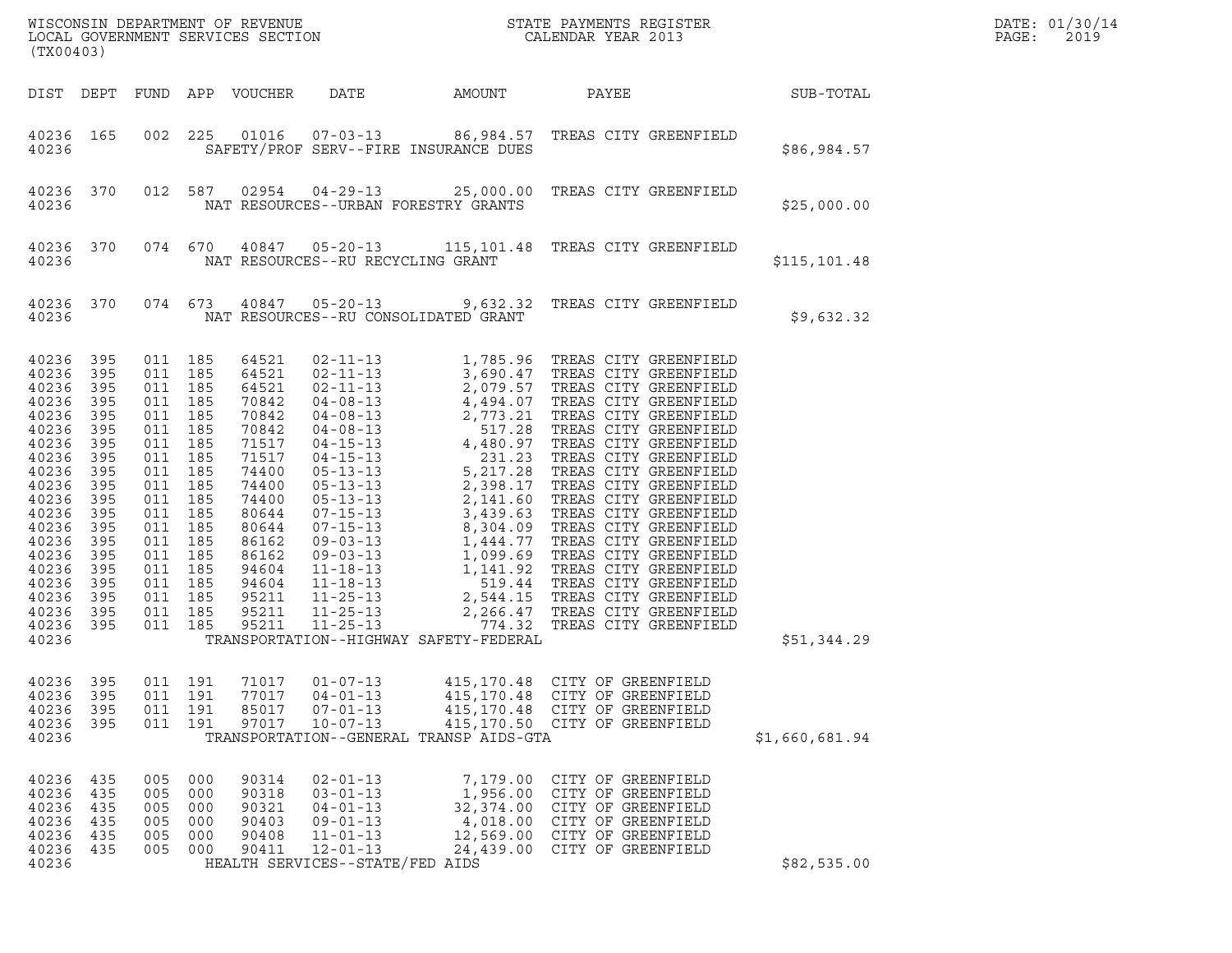|                                 | $\tt WISCONSIM DEPARTMENT OF REVENUE$ $\tt WISCONSIM EN THE RAYMENTS REGISTERLOCAL GOVERNMENT SERVICES SECTION CALENDAR YEAR 2013$<br>(TX00403) |                    |         |               |                                   |                                          |                                                                                                                                                         |                 | DATE: 01/30/14<br>$\mathtt{PAGE}$ :<br>2020 |
|---------------------------------|-------------------------------------------------------------------------------------------------------------------------------------------------|--------------------|---------|---------------|-----------------------------------|------------------------------------------|---------------------------------------------------------------------------------------------------------------------------------------------------------|-----------------|---------------------------------------------|
|                                 |                                                                                                                                                 |                    |         |               | DIST DEPT FUND APP VOUCHER DATE   | <b>AMOUNT</b>                            | <b>PAYEE</b>                                                                                                                                            | SUB-TOTAL       |                                             |
| 40236 435<br>40236              |                                                                                                                                                 |                    |         |               |                                   | HS--AMBULANCE FUNDING ASSISTANCE GRANTS  | 005 162 01HSD 09-03-13 8,473.59 CITY GREENFIELD                                                                                                         | \$8,473.59      |                                             |
| 40236                           | 40236 435                                                                                                                                       |                    |         |               |                                   | HS--PREPAID MEDICAL TRANSPORT REIMBURSE  | 005  163  01LGS  11-18-13  46,400.00  CITY OF GREENFIELD AMBULANCE                                                                                      | \$46,400.00     |                                             |
| 40236                           | 40236 455                                                                                                                                       |                    |         |               | JUSTICE--LAW ENFORCEMENT TRAINING |                                          | 002 231 00308 02-08-13 8,000.00 TREAS CITY GREENFIELD                                                                                                   | \$8,000.00      |                                             |
| 40236                           | 40236 465                                                                                                                                       |                    |         |               |                                   | MILITARY AFFAIRS--HOMELAND SEC GRANT     | 002 350 00319 10-29-13 272,970.30 TREAS CITY GREENFIELD                                                                                                 | \$272,970.30    |                                             |
| 40236 505<br>40236              |                                                                                                                                                 |                    |         | 002 643 06735 |                                   | DOA--JUSTICE ASSISTANCE FEDERAL FUNDS    | 02-20-13 18,000.00 TREAS CITY GREENFIELD                                                                                                                | \$18,000.00     |                                             |
| 40236 835<br>40236 835<br>40236 |                                                                                                                                                 |                    |         |               | REVENUE--STATE SHARED REVENUES    |                                          | 002 105 43952 07-22-13 658,406.70 TREAS CITY GREENFIELD<br>002 105 81055 11-18-13 783,218.66 TREAS CITY GREENFIELD<br>783, 218.66 TREAS CITY GREENFIELD | \$1,441,625.36  |                                             |
| 40236                           | 40236 835<br>40236 835                                                                                                                          | 002 109            | 002 109 |               | REVENUE--EXEMPT COMPUTER AID      |                                          | 02921  07-22-13  123,953.00 TREAS CITY GREENFIELD<br>05210  07-22-13  34,992.00 TREAS CITY GREENFIELD                                                   | \$158,945.00    |                                             |
| 40236 835<br>40236<br>40236     | 835                                                                                                                                             | 002 302<br>002 302 |         | 11071         | 10071  07-22-13                   | REVENUE-FIRST DOLLAR/SCHOOL LEVY CREDITS | 5, 243, 182.07 TREAS CITY GREENFIELD<br>07-22-13 882,839.12 TREAS CITY GREENFIELD                                                                       | \$6,126,021.19  |                                             |
| 40236 835<br>40236              |                                                                                                                                                 |                    |         |               | REVENUE--LOTTERY CREDIT -         |                                          | 021  363  37210  03-25-13  1,082,474.74  TREAS CITY GREENFIELD                                                                                          | \$1,082,474.74  |                                             |
| 40236                           |                                                                                                                                                 |                    |         |               | DISTRICT TOTAL APPROPRIATIONS     |                                          |                                                                                                                                                         | \$11,194,189.78 |                                             |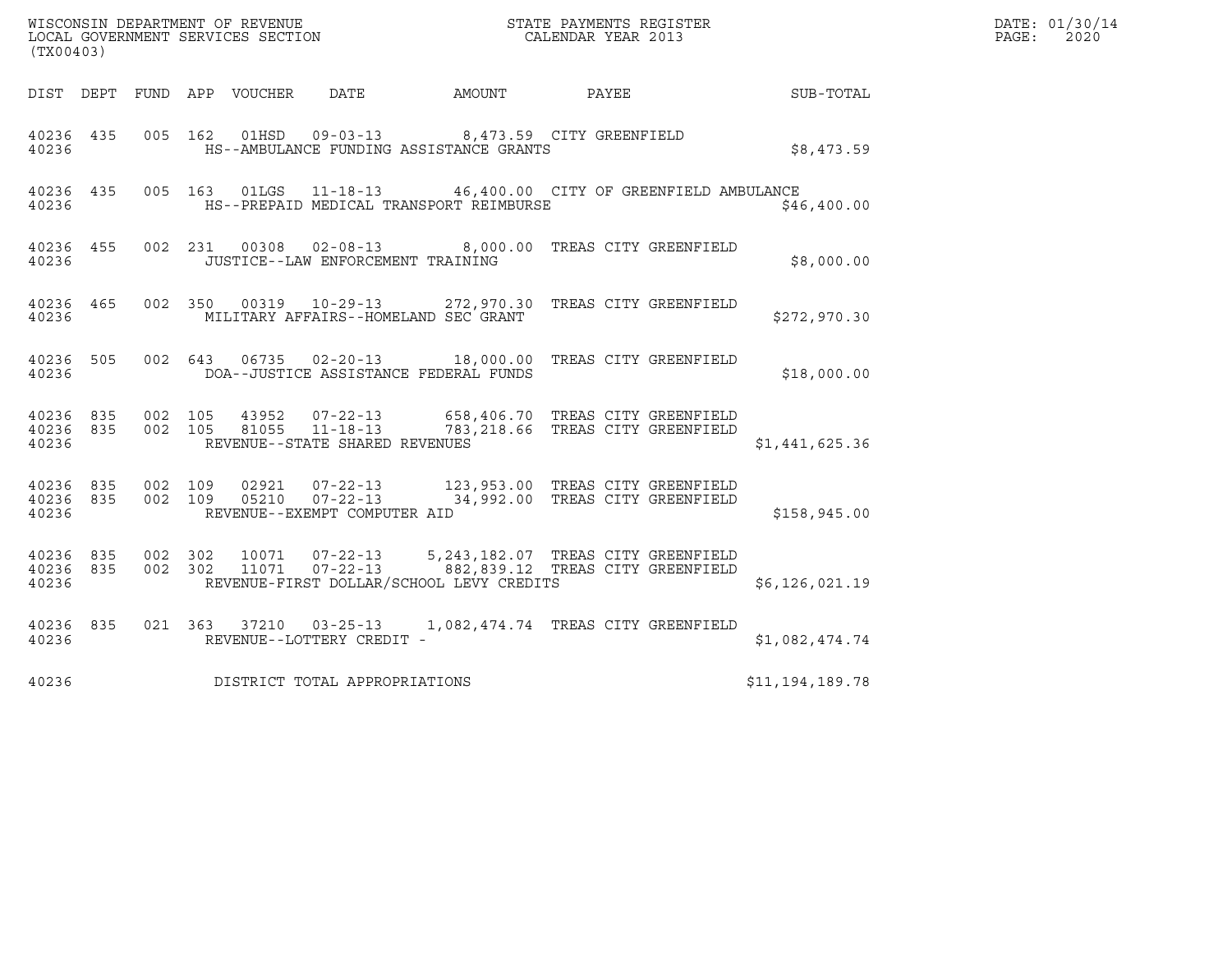|       | DATE: 01/30/14 |
|-------|----------------|
| PAGE: | 2021           |

| (TX00403)                                                              |                                                                                                                                                                                                                                                                                                     | DATE: 01/30/14<br>PAGE:<br>2021 |
|------------------------------------------------------------------------|-----------------------------------------------------------------------------------------------------------------------------------------------------------------------------------------------------------------------------------------------------------------------------------------------------|---------------------------------|
|                                                                        | DIST DEPT FUND APP VOUCHER DATE AMOUNT<br>PAYEE SUB-TOTAL                                                                                                                                                                                                                                           |                                 |
| 40251                                                                  | 40251 165 002 225 01017 07-03-13 1,061,053.14 TREAS CITY MILWAUKEE<br>SAFETY/PROF SERV--FIRE INSURANCE DUES<br>\$1,061,053.14                                                                                                                                                                       |                                 |
| 40251 255<br>40251 255<br>40251 255<br>40251 255<br>40251 255<br>40251 | 002 201 00629 09-16-13 1,503,413.00 TREAS CITY MILWAUKEE<br>002 201 00804 12-02-13 2,672,018.00 TREAS CITY MILWAUKEE<br>002 201 00918 07-22-13 187,635.00 TREAS CITY MILWAUKEE<br>002 201 01070 03-25-13 2,504,123.00 TREAS CITY MILWAU<br>PUBLIC INSTRUCT--GENERAL EQUALIZATION<br>\$10,438,634.00 |                                 |
| 40251 370<br>40251 370<br>40251 370                                    | 002 503 15893 02-06-13 101,659.45 TREAS CITY MILWAUKEE<br>002 503 15893 02-06-13 32.46 TREAS CITY MILWAUKEE<br>002 503 15893 02-06-13 13,391.93 TAEAS CITY MILWAUKEE<br>TOWN SHARE 39029.75<br>40251 NAT RESOURCES--AIDS IN LIEU OF TAXES<br>\$115,083.84                                           |                                 |
| 40251 370<br>40251 370<br>40251                                        | 012 381 00006 07-26-13 30.83 TREAS CITY MILWAUKEE<br>012 381 00581 03-26-13 59,797.41 TREAS CITY MILWAUKEE<br>NAT RESOURCES--BOAT PATROL<br>\$59,828.24                                                                                                                                             |                                 |
| 40251 370<br>40251 370<br>40251                                        | 012 550 00006 07-26-13 106.79 TREAS CITY MILWAUKEE<br>012 550 00581 03-26-13 207,198.04 TREAS CITY MILWAUKEE<br>NAT RESOURCES--BOATING ENFORCEMENT AIDS<br>\$207,304.83                                                                                                                             |                                 |
| 40251 370<br>40251                                                     | 012 579 18638 04-15-13 7,034.11 TREAS CITY MILWAUKEE<br>NAT RESOURCES--AIDS IN LIEU OF TAXES<br>\$7,034.11                                                                                                                                                                                          |                                 |
| 40251 370<br>40251                                                     | 074 658 02817 04-23-13 19,159.84 TREAS CITY MILWAUKEE<br>NAT RESOURCES--URBAN NON-POINT GRANTS<br>\$19,159.84                                                                                                                                                                                       |                                 |
| 40251 370<br>40251                                                     | 2,169,838.94 TREAS CITY MILWAUKEE<br>074 670 40848 05-20-13<br>NAT RESOURCES--RU RECYCLING GRANT<br>\$2,169,838.94                                                                                                                                                                                  |                                 |
| 40251 370<br>40251                                                     | 074  673  40848  05-20-13  156,105.75  TREAS CITY MILWAUKEE<br>NAT RESOURCES--RU CONSOLIDATED GRANT<br>\$156, 105.75                                                                                                                                                                                |                                 |
| 40251 370<br>40251                                                     | 074 687 00050 09-18-13<br>29,990.00 TREAS CITY MILWAUKEE<br>NAT RESOURCES--BROWNFIELD PROJECTS<br>\$29,990.00                                                                                                                                                                                       |                                 |
| 40251 370<br>095 519<br>40251 370<br>40251                             | 00018<br>$07 - 26 - 13$<br>121.40 TREAS CITY MILWAUKEE<br>095 519 02973 05-01-13<br>182.36 TREAS CITY MILWAUKEE<br>NAT RESOURCES--URBAN NON-POINT GRANTS<br>\$303.76                                                                                                                                |                                 |

40251 395 011 162 72063 01-07-13 446,265.10 TREAS CITY MILWAUKEE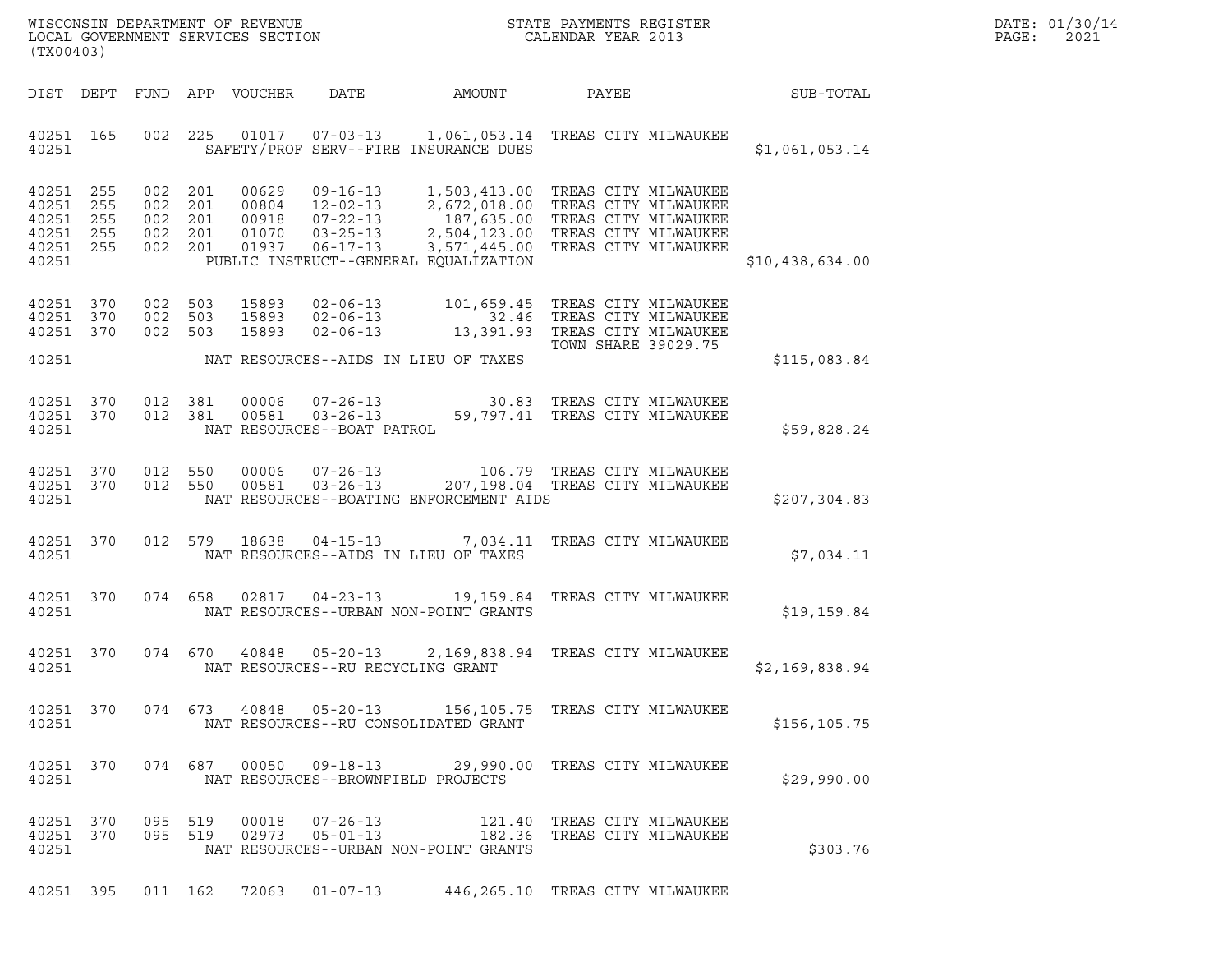| LOCAL GOVERNMENT SERVICES SECTION<br>(TX00403)                                                                                                                                                                                                                                                                                                                                                                                                                                                                                                                                                                                                                                                            |                                                                                                                                                                                                                                                                                                                                                                                                            |                                                                                                                         |                                                                                                                                                                                                                                                                                                                                                                                                 |                                                                                                                                                                                                                                                          |                                                                                                                                                                | WISCONSIN DEPARTMENT OF REVENUE<br>LOCAL GOVERNMENT SERVICES SECTION<br>CALENDAR YEAR 2013                                                                                                                                                                                                                                                   |                | DATE: 01/30/14<br>PAGE:<br>2022 |  |  |
|-----------------------------------------------------------------------------------------------------------------------------------------------------------------------------------------------------------------------------------------------------------------------------------------------------------------------------------------------------------------------------------------------------------------------------------------------------------------------------------------------------------------------------------------------------------------------------------------------------------------------------------------------------------------------------------------------------------|------------------------------------------------------------------------------------------------------------------------------------------------------------------------------------------------------------------------------------------------------------------------------------------------------------------------------------------------------------------------------------------------------------|-------------------------------------------------------------------------------------------------------------------------|-------------------------------------------------------------------------------------------------------------------------------------------------------------------------------------------------------------------------------------------------------------------------------------------------------------------------------------------------------------------------------------------------|----------------------------------------------------------------------------------------------------------------------------------------------------------------------------------------------------------------------------------------------------------|----------------------------------------------------------------------------------------------------------------------------------------------------------------|----------------------------------------------------------------------------------------------------------------------------------------------------------------------------------------------------------------------------------------------------------------------------------------------------------------------------------------------|----------------|---------------------------------|--|--|
| DIST DEPT FUND APP VOUCHER                                                                                                                                                                                                                                                                                                                                                                                                                                                                                                                                                                                                                                                                                |                                                                                                                                                                                                                                                                                                                                                                                                            |                                                                                                                         |                                                                                                                                                                                                                                                                                                                                                                                                 | DATE                                                                                                                                                                                                                                                     | AMOUNT                                                                                                                                                         | PAYEE                                                                                                                                                                                                                                                                                                                                        | SUB-TOTAL      |                                 |  |  |
| 40251 395<br>40251<br>395<br>40251 395<br>40251                                                                                                                                                                                                                                                                                                                                                                                                                                                                                                                                                                                                                                                           | 011 162                                                                                                                                                                                                                                                                                                                                                                                                    | 011 162<br>011 162                                                                                                      | 78063<br>86063<br>98063                                                                                                                                                                                                                                                                                                                                                                         | $04 - 01 - 13$<br>$07 - 01 - 13$<br>$10 - 07 - 13$                                                                                                                                                                                                       | TRANSPORTATION--CONNECTING HIGHWAY AIDS                                                                                                                        | 446,265.10 TREAS CITY MILWAUKEE<br>446,265.10 TREAS CITY MILWAUKEE<br>446,265.12__TREAS CITY MILWAUKEE                                                                                                                                                                                                                                       | \$1,785,060.42 |                                 |  |  |
| 40251 395<br>40251                                                                                                                                                                                                                                                                                                                                                                                                                                                                                                                                                                                                                                                                                        |                                                                                                                                                                                                                                                                                                                                                                                                            |                                                                                                                         |                                                                                                                                                                                                                                                                                                                                                                                                 | 011 164 77593 06-17-13<br>TRANSPORTATION--LIFT BRIDGE AIDS                                                                                                                                                                                               |                                                                                                                                                                | 862,897.15 TREAS CITY MILWAUKEE                                                                                                                                                                                                                                                                                                              | \$862,897.15   |                                 |  |  |
| 40251 395<br>40251<br>395<br>40251<br>395<br>40251<br>395<br>40251<br>395<br>40251<br>395<br>40251<br>395<br>40251<br>395<br>40251<br>395<br>40251<br>395<br>40251<br>395<br>40251<br>395<br>40251<br>395<br>40251<br>395<br>40251<br>395<br>40251<br>395<br>40251<br>395<br>40251<br>395<br>40251<br>395<br>40251<br>395<br>40251<br>395<br>40251<br>395<br>40251<br>395<br>40251<br>395<br>40251<br>395<br>40251<br>395<br>40251<br>395<br>40251<br>395<br>40251<br>395<br>40251<br>395<br>40251<br>395<br>40251<br>395<br>40251<br>395<br>40251<br>395<br>40251<br>395<br>40251<br>395<br>40251<br>395<br>40251<br>395<br>40251<br>395<br>40251<br>395<br>40251<br>395<br>40251<br>395<br>40251<br>395 | 011 185<br>011 185<br>011 185<br>011 185<br>011 185<br>011 185<br>011 185<br>011 185<br>011 185<br>011 185<br>011 185<br>011<br>011 185<br>011 185<br>011 185<br>011 185<br>011 185<br>011 185<br>011 185<br>011 185<br>011 185<br>011<br>011 185<br>011<br>011 185<br>011 185<br>011 185<br>011 185<br>011 185<br>011<br>011<br>011<br>011<br>011<br>011<br>011<br>011<br>011<br>011<br>011<br>011<br>011 | 185<br>185<br>185<br>185<br>185<br>185<br>185<br>185<br>185<br>185<br>185<br>185<br>185<br>185<br>185<br>185<br>011 185 | 63071<br>63071<br>63071<br>63071<br>64522<br>67669<br>67669<br>67669<br>70843<br>73076<br>73076<br>73076<br>73076<br>73745<br>75882<br>77004<br>77004<br>77658<br>77658<br>79248<br>79248<br>79248<br>79248<br>79248<br>79248<br>85541<br>85541<br>85541<br>85541<br>86163<br>90530<br>90530<br>93719<br>93719<br>94605<br>94605<br>94605<br>94605<br>94605<br>94605<br>94605<br>94605<br>94605 | $09 - 03 - 13$<br>$10 - 15 - 13$<br>$10 - 15 - 13$<br>$11 - 12 - 13$<br>$11 - 12 - 13$<br>$11 - 18 - 13$<br>$11 - 18 - 13$<br>$11 - 18 - 13$<br>$11 - 18 - 13$<br>$11 - 18 - 13$<br>$11 - 18 - 13$<br>$11 - 18 - 13$<br>$11 - 18 - 13$<br>$11 - 18 - 13$ | 2,471.00<br>146.12<br>584.48<br>2,845.48<br>3,097.19<br>420.48<br>1,555.04<br>6,240.44<br>12,072.94<br>1,445.54<br>386.96<br>5,783.56<br>2,277.23<br>12,830.91 | TREAS CITY MILWAUKEE<br>TREAS CITY MILWAUKEE<br>TREAS CITY MILWAUKEE<br>TREAS CITY MILWAUKEE<br>TREAS CITY MILWAUKEE<br>TREAS CITY MILWAUKEE<br>TREAS CITY MILWAUKEE<br>TREAS CITY MILWAUKEE<br>TREAS CITY MILWAUKEE<br>TREAS CITY MILWAUKEE<br>TREAS CITY MILWAUKEE<br>TREAS CITY MILWAUKEE<br>TREAS CITY MILWAUKEE<br>TREAS CITY MILWAUKEE |                |                                 |  |  |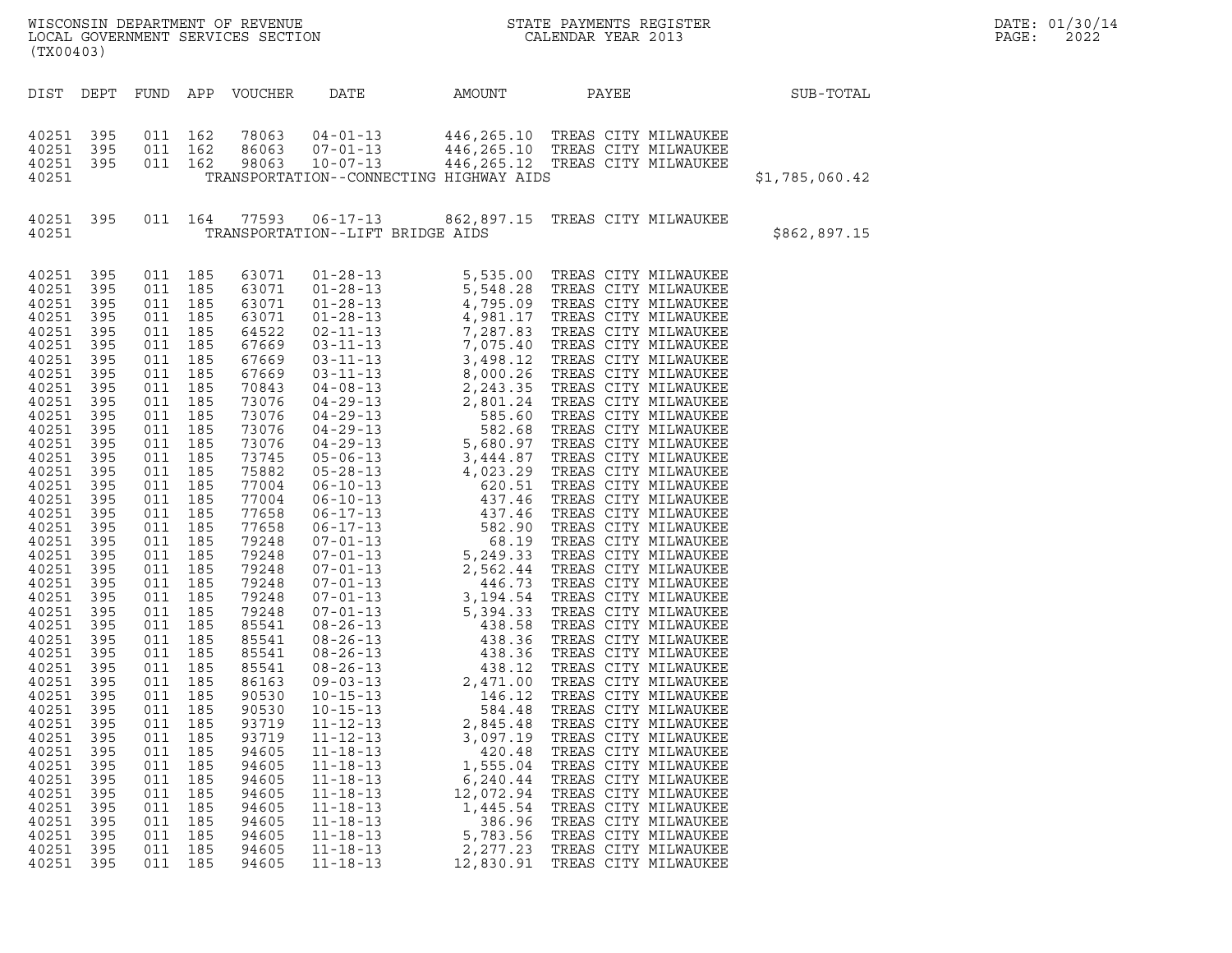| (TX00403)                                                                                                                                 |                                                                           |                                                             |                                                                                                           |                                                                                                          |                                                                                                                                                                                                                                                         |                                         | $\tt WISCONSIM DEPARTMENT OF REVENUE$ $\tt WISCONSIM EN THE BAYMENTS REGISTERLOCAL GOVERNMENT SERVICES SECTION CALENDAR YEAR 2013$                                                                                                                                                                                                                                                                                          |                   | DATE: 01/30/14<br>PAGE:<br>2023 |
|-------------------------------------------------------------------------------------------------------------------------------------------|---------------------------------------------------------------------------|-------------------------------------------------------------|-----------------------------------------------------------------------------------------------------------|----------------------------------------------------------------------------------------------------------|---------------------------------------------------------------------------------------------------------------------------------------------------------------------------------------------------------------------------------------------------------|-----------------------------------------|-----------------------------------------------------------------------------------------------------------------------------------------------------------------------------------------------------------------------------------------------------------------------------------------------------------------------------------------------------------------------------------------------------------------------------|-------------------|---------------------------------|
| DIST DEPT                                                                                                                                 |                                                                           |                                                             |                                                                                                           | FUND APP VOUCHER                                                                                         | DATE                                                                                                                                                                                                                                                    | AMOUNT                                  | PAYEE                                                                                                                                                                                                                                                                                                                                                                                                                       | SUB-TOTAL         |                                 |
| 40251 395<br>40251                                                                                                                        |                                                                           |                                                             |                                                                                                           |                                                                                                          |                                                                                                                                                                                                                                                         | TRANSPORTATION--HIGHWAY SAFETY-FEDERAL  | 011 185 94605 11-18-13 1,568.82 TREAS CITY MILWAUKEE                                                                                                                                                                                                                                                                                                                                                                        | \$140,556.65      |                                 |
| 40251<br>40251<br>40251<br>40251 395<br>40251                                                                                             | 395<br>395<br>395                                                         |                                                             | 011 191<br>011 191<br>011 191<br>011 191                                                                  | 71018<br>77018<br>85018<br>97018                                                                         | $01 - 07 - 13$<br>$04 - 01 - 13$<br>$07 - 01 - 13$<br>$10 - 07 - 13$                                                                                                                                                                                    | TRANSPORTATION--GENERAL TRANSP AIDS-GTA | 5,573,501.98 TREAS CITY MILWAUKEE<br>5,573,501.98 TREAS CITY MILWAUKEE<br>5,573,501.98 TREAS CITY MILWAUKEE<br>5,573,501.98 TREAS CITY MILWAUKEE                                                                                                                                                                                                                                                                            | \$22, 294, 007.92 |                                 |
| 40251 395<br>40251                                                                                                                        |                                                                           |                                                             | 011 278                                                                                                   | 83228                                                                                                    | $08 - 02 - 13$                                                                                                                                                                                                                                          | TRANSPORTATION--LRIP/TRIP/MSIP GRANTS   | 1,065,772.58 TREAS CITY MILWAUKEE                                                                                                                                                                                                                                                                                                                                                                                           | \$1,065,772.58    |                                 |
| 40251<br>40251<br>40251<br>40251<br>40251<br>40251<br>40251<br>40251<br>40251<br>40251<br>40251<br>40251 395<br>40251                     | 395<br>395<br>395<br>395<br>395<br>395<br>395<br>395<br>395<br>395<br>395 | 011<br>011<br>011 286<br>011                                | 011 286<br>011 286<br>011 286<br>011 286<br>286<br>011 286<br>286<br>011 286<br>011 286<br>286<br>011 286 | 66319<br>66613<br>76324<br>81925<br>85132<br>86794<br>89394<br>89582<br>92357<br>92358<br>93413<br>93414 | $11 - 04 - 13$                                                                                                                                                                                                                                          | TRANSPORTATION--ENHANCEMENT GRANTS--FED | 17,017.54   TREAS CITY MILWAUKEE                                                                                                                                                                                                                                                                                                                                                                                            | \$144,215.60      |                                 |
| 40251 435<br>40251<br>40251 435<br>40251<br>40251<br>40251<br>40251<br>40251<br>40251 435<br>40251 435<br>40251 435<br>40251 435<br>40251 | 435<br>435<br>435<br>435<br>435<br>435                                    | 005<br>005<br>005<br>005<br>005<br>005<br>005<br>005<br>005 | 000<br>000<br>000<br>000<br>000<br>000<br>000<br>000<br>000<br>005 000<br>005 000<br>005 000              | 90310<br>90314<br>90318<br>90321<br>90323<br>90325<br>90326<br>90400<br>90403<br>90406<br>90408<br>90411 | $01 - 01 - 13$<br>$02 - 01 - 13$<br>$03 - 01 - 13$<br>$04 - 01 - 13$<br>$05 - 01 - 13$<br>$06 - 01 - 13$<br>$07 - 02 - 13$<br>$07 - 01 - 13$<br>$09 - 01 - 13$<br>$10 - 01 - 13$<br>$11 - 01 - 13$<br>$12 - 01 - 13$<br>HEALTH SERVICES--STATE/FED AIDS |                                         | 268,059.00 TREAS CITY MILWAUKEE<br>233,173.00 TREAS CITY MILWAUKEE<br>369,755.00 TREAS CITY MILWAUKEE<br>681,012.00 TREAS CITY MILWAUKEE<br>545,236.00 TREAS CITY MILWAUKEE<br>841, 123.00 TREAS CITY MILWAUKEE<br>9.00 TREAS CITY MILWAUKEE<br>597,105.00 TREAS CITY MILWAUKEE<br>491,995.00 TREAS CITY MILWAUKEE<br>267,532.00 TREAS CITY MILWAUKEE<br>720,813.00 TREAS CITY MILWAUKEE<br>980,003.00 TREAS CITY MILWAUKEE | \$5,995,815.00    |                                 |
| 40251 435<br>40251                                                                                                                        |                                                                           |                                                             | 005 162                                                                                                   |                                                                                                          |                                                                                                                                                                                                                                                         | HS--AMBULANCE FUNDING ASSISTANCE GRANTS | 44,380.37 TREAS CITY MILWAUKEE                                                                                                                                                                                                                                                                                                                                                                                              | \$44,380.37       |                                 |
| 40251 435<br>40251                                                                                                                        |                                                                           |                                                             |                                                                                                           |                                                                                                          | 005 163 01LGS 11-18-13                                                                                                                                                                                                                                  | HS--PREPAID MEDICAL TRANSPORT REIMBURSE | 370,900.00 CITY OF MILWAUKEE FIRE DEPT                                                                                                                                                                                                                                                                                                                                                                                      | \$370,900.00      |                                 |

40251 437 005 000 00000 01-26-13 176,800.00 CITY OF MILWAUKEE HEALTH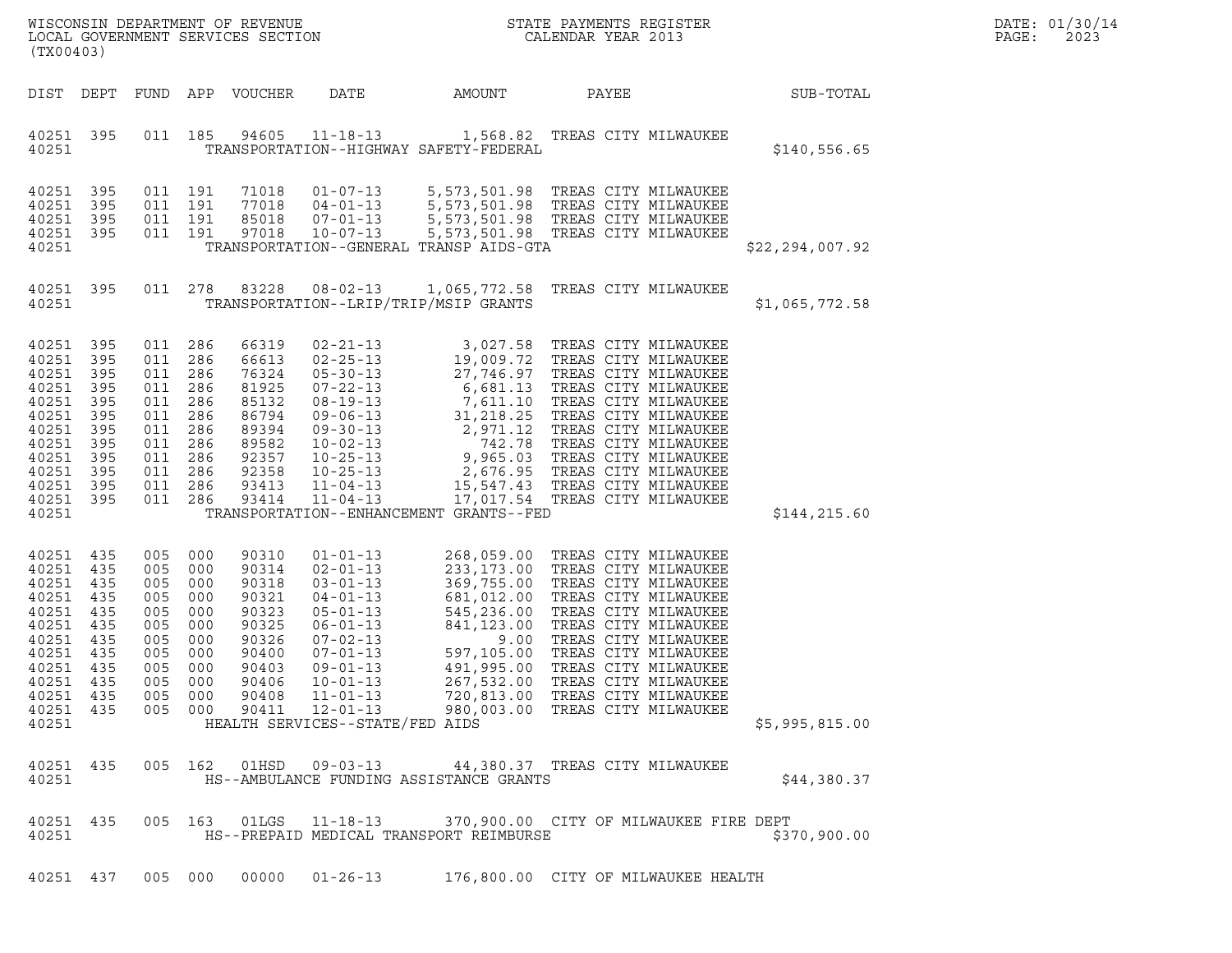| (TX00403)                                                                     |                                                      |                                                      |                                                      |                                                                      |                                                                                                                                                                    |                                                                                                                                                                                                                                                                          |                                                                                                                                                                                                                                                                                                                        |                |
|-------------------------------------------------------------------------------|------------------------------------------------------|------------------------------------------------------|------------------------------------------------------|----------------------------------------------------------------------|--------------------------------------------------------------------------------------------------------------------------------------------------------------------|--------------------------------------------------------------------------------------------------------------------------------------------------------------------------------------------------------------------------------------------------------------------------|------------------------------------------------------------------------------------------------------------------------------------------------------------------------------------------------------------------------------------------------------------------------------------------------------------------------|----------------|
| DIST                                                                          | DEPT                                                 | FUND                                                 | APP                                                  | VOUCHER                                                              | DATE                                                                                                                                                               | AMOUNT                                                                                                                                                                                                                                                                   | PAYEE                                                                                                                                                                                                                                                                                                                  | SUB-TOTAL      |
| 40251<br>40251<br>40251<br>40251<br>40251<br>40251<br>40251<br>40251<br>40251 | 437<br>437<br>437<br>437<br>437<br>437<br>437<br>437 | 005<br>005<br>005<br>005<br>005<br>005<br>005<br>005 | 000<br>000<br>000<br>000<br>000<br>000<br>000<br>000 | 00000<br>00000<br>00000<br>00000<br>00000<br>00000<br>00000<br>00000 | $03 - 05 - 13$<br>$04 - 12 - 13$<br>$05 - 30 - 13$<br>$08 - 06 - 13$<br>08-22-13<br>$09 - 05 - 13$<br>$12 - 28 - 13$<br>$12 - 05 - 13$                             | 73,081.00 CITY OF MILWAUKEE HEALTH $202,962.00$ CITY OF MILWAUKEE HEALTH $115,976.00$ CITY OF MILWAUKEE HEALTH $145,424.00$ CITY OF MILWAUKEE HEALTH $187,111.00$ CITY OF MILWAUKEE HEALTH $58,526.00$ CITY OF MILWAUKEE HEAL<br>CHILDREN & FAMILIES--STATE/FEDERAL AIDS | 66,435.00 CITY OF MILWAUKEE HEALTH<br>71,003.00 CITY OF MILWAUKEE HEALTH                                                                                                                                                                                                                                               | \$1,097,318.00 |
| 40251<br>40251                                                                | 455                                                  | 002                                                  | 214                                                  | 02270                                                                | $01 - 25 - 13$<br>JUSTICE--COMMUNITY POLICING GRANT                                                                                                                | 222,700.00                                                                                                                                                                                                                                                               | TREAS CITY MILWAUKEE                                                                                                                                                                                                                                                                                                   | \$222,700.00   |
| 40251<br>40251<br>40251<br>40251<br>40251<br>40251<br>40251<br>40251          | 455<br>455<br>455<br>455<br>455<br>455<br>455        | 002<br>002<br>002<br>002<br>002<br>002<br>002        | 231<br>231<br>231<br>231<br>231<br>231<br>231        | 00002<br>00420<br>00667<br>00674<br>00763<br>00786<br>00798          | $08 - 13 - 13$<br>$02 - 12 - 13$<br>$02 - 19 - 13$<br>$02 - 20 - 13$<br>$05 - 14 - 13$<br>$06 - 17 - 13$<br>$06 - 26 - 13$<br>JUSTICE--LAW ENFORCEMENT TRAINING    | 4,711.17<br>18,500.00                                                                                                                                                                                                                                                    | $4,561.07 \quad \, \text{TERS} \quad \, \text{CITY} \quad \, \text{MLWAUKEE} \\ 287,680.00 \quad \, \text{TERAS} \quad \, \text{CITY} \quad \, \text{MLWAUKEE}$<br>TREAS CITY MILWAUKEE<br>191,750.00 TREAS CITY MILWAUKEE<br>10,853.78 TREAS CITY MILWAUKEE<br>19,000.00 TREAS CITY MILWAUKEE<br>TREAS CITY MILWAUKEE | \$537,056.02   |
| 40251<br>40251<br>40251                                                       | 455<br>455                                           | 002<br>002                                           | 241<br>241                                           | 02113<br>02430                                                       | $01 - 17 - 13$<br>02-07-13                                                                                                                                         | 2,448.39<br>JUSTICE--CEASE AND OTHER FEDERAL GRANTS                                                                                                                                                                                                                      | TREAS CITY MILWAUKEE<br>6,808.26 TREAS CITY MILWAUKEE                                                                                                                                                                                                                                                                  | \$9,256.65     |
| 40251<br>40251<br>40251<br>40251                                              | 455<br>455<br>455                                    | 002<br>002<br>002                                    | 251<br>251<br>251                                    | 00117<br>00167<br>00323                                              | $09 - 30 - 13$<br>$10 - 03 - 13$<br>$11 - 21 - 13$<br>JUSTICE--TRUANCY PROGRAM-GRANT FUNDS                                                                         | 998.20                                                                                                                                                                                                                                                                   | 34,472.65 TREAS CITY MILWAUKEE<br>50,000.00 TREAS CITY MILWAUKEE<br>TREAS CITY MILWAUKEE                                                                                                                                                                                                                               | \$85,470.85    |
| 40251<br>40251                                                                | 465                                                  | 002                                                  | 306                                                  | 00247                                                                | $10 - 09 - 13$                                                                                                                                                     | MILITARY AFFAIRS-EMER MGMT--HAZMAT AIDS                                                                                                                                                                                                                                  | 62,552.94 TREAS CITY MILWAUKEE                                                                                                                                                                                                                                                                                         | \$62,552.94    |
| 40251<br>40251                                                                | 465                                                  | 002                                                  | 342                                                  | 00929                                                                | $03 - 28 - 13$                                                                                                                                                     | MILITARY AFFAIRS-EMERGENCY MGMT-FED FUND                                                                                                                                                                                                                                 | 30,000.00 TREAS CITY MILWAUKEE                                                                                                                                                                                                                                                                                         | \$30,000.00    |
| 40251<br>40251<br>40251<br>40251<br>40251<br>40251<br>40251<br>40251          | 465<br>465<br>465<br>465<br>465<br>465<br>465        | 002<br>002<br>002<br>002<br>002<br>002<br>002        | 350<br>350<br>350<br>350<br>350<br>350<br>350        | 00077<br>00090<br>00178<br>00179<br>00180<br>00185<br>00321          | $08 - 23 - 13$<br>$08 - 28 - 13$<br>$09 - 18 - 13$<br>$09 - 18 - 13$<br>$09 - 18 - 13$<br>$09 - 25 - 13$<br>$10 - 29 - 13$<br>MILITARY AFFAIRS--HOMELAND SEC GRANT | 16,445.53<br>14,829.18<br>26,789.32<br>21,325.69<br>101,727.24<br>356,859.03<br>14,246.75                                                                                                                                                                                | TREAS CITY MILWAUKEE<br>TREAS CITY MILWAUKEE<br>TREAS CITY MILWAUKEE FIRE<br>TREAS CITY MILWAUKEE<br>TREAS CITY MILWAUKEE<br>TREAS CITY MILWAUKEE<br>TREAS CITY MILWAUKEE                                                                                                                                              | \$552,222.74   |
| 40251                                                                         | 505                                                  |                                                      | 002 142                                              | 00604                                                                | $08 - 14 - 13$                                                                                                                                                     | 3,025.00                                                                                                                                                                                                                                                                 | TREAS CITY MILWAUKEE                                                                                                                                                                                                                                                                                                   |                |

|  |  |  |  |  |  | 40251 505 002 142 00604 08-14-13 |  |  |  |  |  | 3,025.00 TREAS CITY MILWAUKE |
|--|--|--|--|--|--|----------------------------------|--|--|--|--|--|------------------------------|
|--|--|--|--|--|--|----------------------------------|--|--|--|--|--|------------------------------|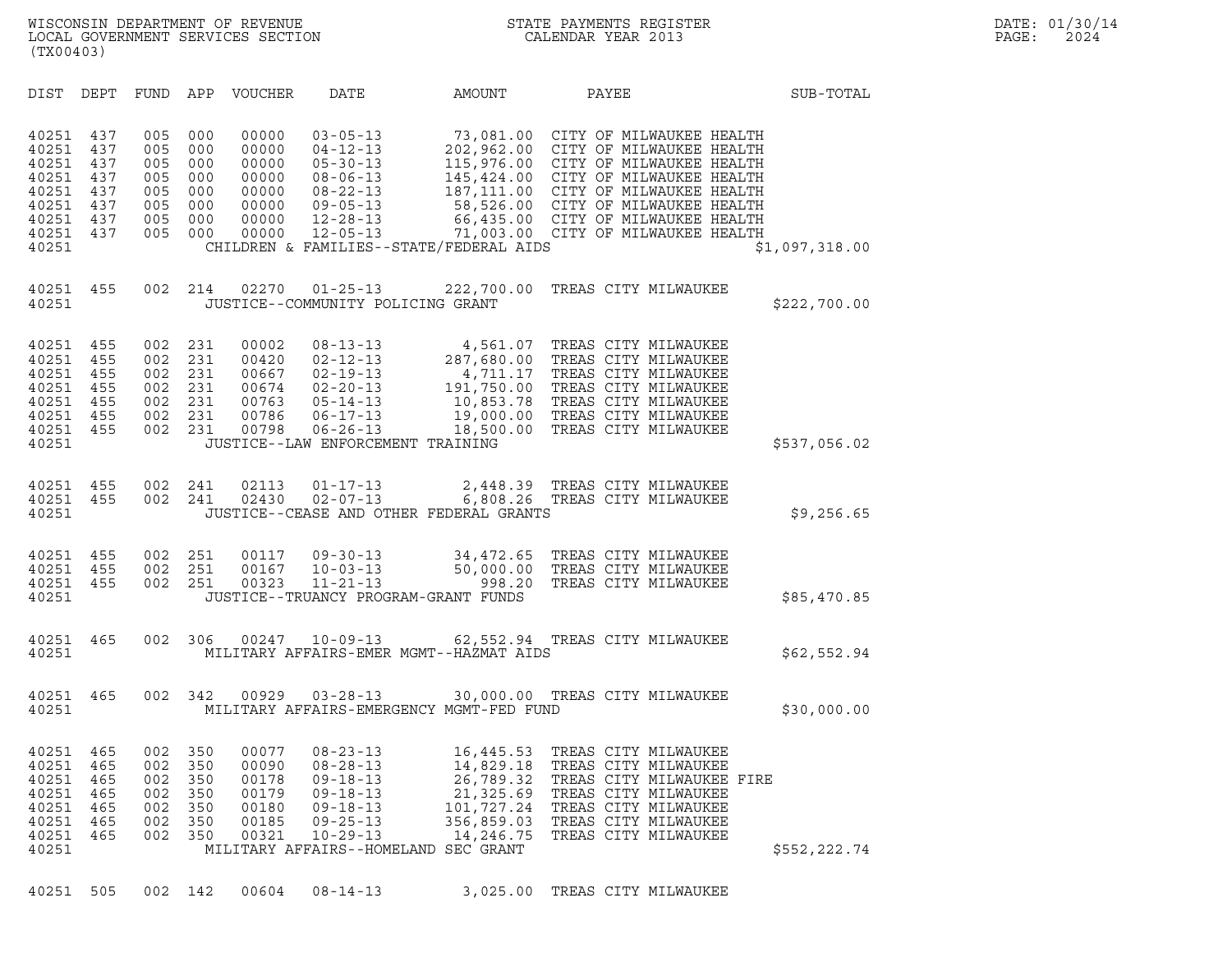|                                                                                                                                                                                                             | (TX00403)                                                                                                                                              |                                                                                                                                                        |                                                                                                                                                        |                                                                                                                                                                                                    |                                                                                                                                  |                                                                                                      |                                                                                                                                                                                                                                                                                          |                |  |
|-------------------------------------------------------------------------------------------------------------------------------------------------------------------------------------------------------------|--------------------------------------------------------------------------------------------------------------------------------------------------------|--------------------------------------------------------------------------------------------------------------------------------------------------------|--------------------------------------------------------------------------------------------------------------------------------------------------------|----------------------------------------------------------------------------------------------------------------------------------------------------------------------------------------------------|----------------------------------------------------------------------------------------------------------------------------------|------------------------------------------------------------------------------------------------------|------------------------------------------------------------------------------------------------------------------------------------------------------------------------------------------------------------------------------------------------------------------------------------------|----------------|--|
| DIST                                                                                                                                                                                                        | DEPT                                                                                                                                                   | FUND                                                                                                                                                   | APP                                                                                                                                                    | VOUCHER                                                                                                                                                                                            | DATE                                                                                                                             | AMOUNT                                                                                               | PAYEE                                                                                                                                                                                                                                                                                    | SUB-TOTAL      |  |
| 40251<br>40251<br>40251<br>40251<br>40251<br>40251<br>40251                                                                                                                                                 | 505<br>505<br>505<br>505<br>505<br>505                                                                                                                 | 002<br>002<br>002<br>002<br>002<br>002                                                                                                                 | 142<br>142<br>142<br>142<br>142<br>142                                                                                                                 | 01748<br>03371<br>06855<br>09829<br>10366<br>11698                                                                                                                                                 | $09 - 24 - 13$<br>$12 - 03 - 13$<br>02-12-13<br>$05 - 10 - 13$<br>$05 - 23 - 13$<br>$07 - 10 - 13$<br>DOA--FEDERAL ENERGY GRANTS | $\begin{array}{r} 15,000.00 \\ 36,000.00 \\ 63.28 \\ 56,128.12 \\ 24,003.74 \\ 5,637.50 \end{array}$ | TREAS CITY MILWAUKEE<br>TREAS CITY MILWAUKEE<br>TREAS CITY MILWAUKEE<br>TREAS CITY MILWAUKEE<br>24,003.74 TREAS CITY MILWAUKEE<br>5,637.50 TREAS CITY MILWAUKEE<br>5,637.50 TREAS CITY MILWAUKEE                                                                                         | \$139,857.64   |  |
| 40251<br>40251<br>40251                                                                                                                                                                                     | 505<br>505                                                                                                                                             | 002<br>002                                                                                                                                             | 620<br>620                                                                                                                                             | 07070<br>10188                                                                                                                                                                                     | $02 - 25 - 13$<br>$05 - 31 - 13$<br>DOA--LAW ENFRCMNT OFICER SUPPMNTL GRANTS                                                     | 63,357.00                                                                                            | TREAS CITY MILWAUKEE<br>63,357.00 TREAS CITY MILWAUKEE                                                                                                                                                                                                                                   | \$126,714.00   |  |
| 40251<br>40251<br>40251<br>40251<br>40251<br>40251<br>40251<br>40251<br>40251<br>40251<br>40251<br>40251                                                                                                    | 505<br>505<br>505<br>505<br>505<br>505<br>505<br>505<br>505<br>505<br>505                                                                              | 002<br>002<br>002<br>002<br>002<br>002<br>002<br>002<br>002<br>002<br>002                                                                              | 643<br>643<br>643<br>643<br>643<br>643<br>643<br>643<br>643<br>643<br>643                                                                              | 05098<br>05151<br>05334<br>05852<br>05853<br>06756<br>06888<br>06889<br>08745<br>09769<br>12207                                                                                                    | $07 - 16 - 13$<br>DOA--JUSTICE ASSISTANCE FEDERAL FUNDS                                                                          | 15,271.95                                                                                            | 01-07-13<br>01-07-13<br>01-07-13<br>6,645.56<br>01-04-13<br>7,182.00<br>TREAS CITY MILWAUKEE<br>01-16-13<br>4,335.70<br>TREAS CITY MILWAUKEE<br>02-20-13<br>7,215.35<br>TREAS CITY MILWAUKEE<br>02-21-13<br>3,501.76<br>TREAS CITY MILWAUKEE<br>05-01-13<br>1,99<br>TREAS CITY MILWAUKEE | \$94,516.45    |  |
| 40251<br>40251<br>40251<br>40251<br>40251<br>40251<br>40251<br>40251<br>40251<br>40251<br>40251<br>40251<br>40251<br>40251<br>40251<br>40251<br>40251<br>40251<br>40251<br>40251<br>40251<br>40251<br>40251 | 505<br>505<br>505<br>505<br>505<br>505<br>505<br>505<br>505<br>505<br>505<br>505<br>505<br>505<br>505<br>505<br>505<br>505<br>505<br>505<br>505<br>505 | 002<br>002<br>002<br>002<br>002<br>002<br>002<br>002<br>002<br>002<br>002<br>002<br>002<br>002<br>002<br>002<br>002<br>002<br>002<br>002<br>002<br>002 | 645<br>645<br>645<br>645<br>645<br>645<br>645<br>645<br>645<br>645<br>645<br>645<br>645<br>645<br>645<br>645<br>645<br>645<br>645<br>645<br>645<br>645 | 05591<br>05595<br>06728<br>06728<br>06799<br>06962<br>07097<br>07550<br>07753<br>07932<br>07935<br>08232<br>09172<br>09235<br>09280<br>09461<br>09705<br>09708<br>09720<br>10305<br>10899<br>11901 | $01 - 07 - 13$<br>$07 - 12 - 13$<br>DOA-JUSTICE ASSISTANCE-AID TO NON-PROFIT                                                     |                                                                                                      | 63,280.00 TREAS CITY MILWAUKEE FIRE<br>TREAS CITY MILWAUKEE FIRE<br>TREAS CITY MILWAUKEE FIRE<br>TREAS CITY MILWAUKEE FIRE<br>TREAS CITY MILWAUKEE FIRE<br>33,675.02 TREAS CITY MILWAUKEE FIRE<br>4,515.00 TREAS CITY MILWAUKEE FIRE<br>206,050.56 TREAS CITY MILWAUKEE FIRE             | \$1,033,693.85 |  |

40251 505 002 703 01176 09-18-13 9,513.40 TREAS CITY MILWAUKEE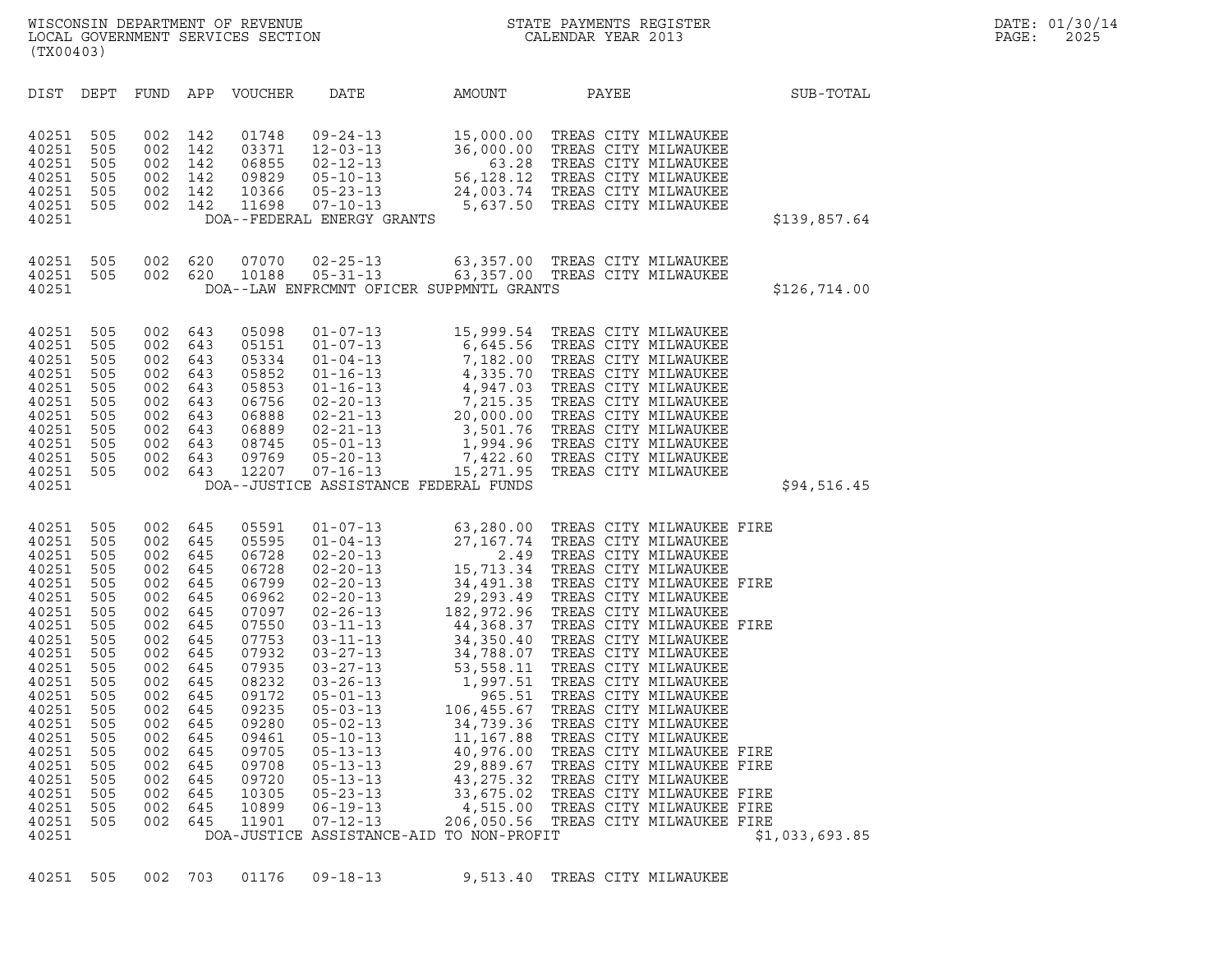| (TX00403)                                                                                                                                                                                                                              |                                                                                                                                                                                    |                                                                                                                                                                                    |                                                                                                                                                                                    |                                                                                                                                                                                                                                        |                                                                                                                                                                                                                                                                                            |                                                                                                                                                                                                                                                                                                                                                                                                                              |                                                                                                                                                                                                                                                                                                                                                                                                                                                                                                                                                                                                                                              |              |
|----------------------------------------------------------------------------------------------------------------------------------------------------------------------------------------------------------------------------------------|------------------------------------------------------------------------------------------------------------------------------------------------------------------------------------|------------------------------------------------------------------------------------------------------------------------------------------------------------------------------------|------------------------------------------------------------------------------------------------------------------------------------------------------------------------------------|----------------------------------------------------------------------------------------------------------------------------------------------------------------------------------------------------------------------------------------|--------------------------------------------------------------------------------------------------------------------------------------------------------------------------------------------------------------------------------------------------------------------------------------------|------------------------------------------------------------------------------------------------------------------------------------------------------------------------------------------------------------------------------------------------------------------------------------------------------------------------------------------------------------------------------------------------------------------------------|----------------------------------------------------------------------------------------------------------------------------------------------------------------------------------------------------------------------------------------------------------------------------------------------------------------------------------------------------------------------------------------------------------------------------------------------------------------------------------------------------------------------------------------------------------------------------------------------------------------------------------------------|--------------|
| DIST                                                                                                                                                                                                                                   | DEPT                                                                                                                                                                               | FUND                                                                                                                                                                               | APP                                                                                                                                                                                | <b>VOUCHER</b>                                                                                                                                                                                                                         | DATE                                                                                                                                                                                                                                                                                       | AMOUNT                                                                                                                                                                                                                                                                                                                                                                                                                       | PAYEE                                                                                                                                                                                                                                                                                                                                                                                                                                                                                                                                                                                                                                        | SUB-TOTAL    |
| 40251<br>40251<br>40251<br>40251<br>40251<br>40251<br>40251<br>40251<br>40251<br>40251<br>40251<br>40251<br>40251<br>40251<br>40251                                                                                                    | 505<br>505<br>505<br>505<br>505<br>505<br>505<br>505<br>505<br>505<br>505<br>505<br>505<br>505                                                                                     | 002<br>002<br>002<br>002<br>002<br>002<br>002<br>002<br>002<br>002<br>002<br>002<br>002<br>002                                                                                     | 703<br>703<br>703<br>703<br>703<br>703<br>703<br>703<br>703<br>703<br>703<br>703<br>703<br>703                                                                                     | 01176<br>01176<br>01176<br>01176<br>01176<br>02605<br>03468<br>03745<br>07020<br>08213<br>11699<br>11699<br>11699<br>11699                                                                                                             | $09 - 18 - 13$<br>$09 - 18 - 13$<br>$09 - 18 - 13$<br>$09 - 18 - 13$<br>$09 - 18 - 13$<br>$10 - 25 - 13$<br>$11 - 22 - 13$<br>$12 - 06 - 13$<br>$02 - 19 - 13$<br>$03 - 20 - 13$<br>$07 - 05 - 13$<br>$07 - 05 - 13$<br>$07 - 05 - 13$<br>$07 - 05 - 13$<br>DOA--HOUSING ASSISTANCE GRANTS |                                                                                                                                                                                                                                                                                                                                                                                                                              | $\begin{tabular}{c} 2,108.24 \quad \text{TREAS CITY MLUAAUKEE} \\ 1,642.13 \quad \text{TREAS CITY MLUAAUKEE} \\ 1,344.58 \quad \text{TREAS CITY MLUAAUKEE} \\ 74,412.35 \quad \text{TREAS CITY MLUAAUKEE} \\ 95,840.05 \quad \text{TREAS CITY MLUAAUKEE} \\ 26,310.00 \quad \text{TREAS CITY MLUAAUKEE} \\ 20,094.37 \quad \text{TREAS CITY MLUAAUKEE} \\ 3,624.00 \quad \text{TREAS CITY$                                                                                                                                                                                                                                                   | \$401,090.00 |
| 40251<br>40251<br>40251<br>40251<br>40251<br>40251<br>40251<br>40251                                                                                                                                                                   | 505<br>505<br>505<br>505<br>505<br>505<br>505                                                                                                                                      | 002<br>002<br>002<br>002<br>002<br>002<br>002                                                                                                                                      | 707<br>707<br>707<br>707<br>707<br>707<br>707                                                                                                                                      | 01176<br>01176<br>03468<br>08213<br>09887<br>11699<br>11699                                                                                                                                                                            | $09 - 18 - 13$<br>$09 - 18 - 13$<br>$11 - 22 - 13$<br>$03 - 20 - 13$<br>$05 - 10 - 13$<br>$07 - 05 - 13$<br>$07 - 05 - 13$<br>DOA--HOUSING ASSISTANCE GRANTS                                                                                                                               |                                                                                                                                                                                                                                                                                                                                                                                                                              | 1,560.66 TREAS CITY MILWAUKEE<br>1,560.66 TREAS CITY MILWAUKEE<br>1,205.92 TREAS CITY MILWAUKEE<br>17,960.16 TREAS CITY MILWAUKEE<br>17,854.31 TREAS CITY MILWAUKEE<br>7,034.98 TREAS CITY MILWAUKEE<br>9,680.46 TREAS CITY MILWAUKEE<br>2,722.10 TREAS CITY MILWAUKEE                                                                                                                                                                                                                                                                                                                                                                       | \$58,018.59  |
| 40251<br>40251<br>40251<br>40251<br>40251<br>40251<br>40251<br>40251<br>40251<br>40251<br>40251<br>40251<br>40251<br>40251<br>40251<br>40251<br>40251<br>40251<br>40251<br>40251<br>40251<br>40251<br>40251<br>40251<br>40251<br>40251 | 505<br>505<br>505<br>505<br>505<br>505<br>505<br>505<br>505<br>505<br>505<br>505<br>505<br>505<br>505<br>505<br>505<br>505<br>505<br>505<br>505<br>505<br>505<br>505<br>505<br>505 | 002<br>002<br>002<br>002<br>002<br>002<br>002<br>002<br>002<br>002<br>002<br>002<br>002<br>002<br>002<br>002<br>002<br>002<br>002<br>002<br>002<br>002<br>002<br>002<br>002<br>002 | 745<br>745<br>745<br>745<br>745<br>745<br>745<br>745<br>745<br>745<br>745<br>745<br>745<br>745<br>745<br>745<br>745<br>745<br>745<br>745<br>745<br>745<br>745<br>745<br>745<br>745 | 01176<br>01176<br>01176<br>01176<br>01176<br>01176<br>01176<br>01176<br>01176<br>01176<br>01176<br>01176<br>01909<br>01909<br>01909<br>01909<br>01909<br>01909<br>01909<br>02163<br>02163<br>02163<br>02163<br>02163<br>02163<br>02163 | $10 - 01 - 13$<br>$10 - 11 - 13$<br>$10 - 11 - 13$<br>$10 - 11 - 13$<br>$10 - 11 - 13$<br>$10 - 11 - 13$<br>$10 - 11 - 13$<br>$10 - 11 - 13$                                                                                                                                               | $\begin{array}{cccc} & \begin{array}{cccc} 18-13 & 9,149.4 \\ -13 & 9,149.4 \\ 09-18-13 & 4,696.20 \\ 09-18-13 & 14,096.20 \\ 09-18-13 & 7,717.40 \\ 09-18-13 & 39,210.04 \\ 09-18-13 & 1,495.13 \end{array} & \begin{array}{c} \text{7,}717,40 \\ \text{7,}717,40 \\ 145.13 \end{array} & \begin{array}{c} \text{7,}717,40 \\ \text{$<br>19,656.50<br>106.12<br>44,501.08<br>20,455.00<br>125.87<br>33.24<br>46.29<br>16.63 | TREAS CITY MILWAUKEE<br>TREAS CITY MILWAUKEE<br>TREAS CITY MILWAUKEE<br>TREAS CITY MILWAUKEE<br>TREAS CITY MILWAUKEE<br>TREAS CITY MILWAUKEE<br>TREAS CITY MILWAUKEE<br>TREAS CITY MILWAUKEE<br>TREAS CITY MILWAUKEE<br>TREAS CITY MILWAUKEE<br>TREAS CITY MILWAUKEE<br>TREAS CITY MILWAUKEE<br>TREAS CITY MILWAUKEE<br>TREAS CITY MILWAUKEE<br>TREAS CITY MILWAUKEE<br>TREAS CITY MILWAUKEE<br>TREAS CITY MILWAUKEE<br>TREAS CITY MILWAUKEE<br>TREAS CITY MILWAUKEE<br>TREAS CITY MILWAUKEE<br>TREAS CITY MILWAUKEE<br>TREAS CITY MILWAUKEE<br>TREAS CITY MILWAUKEE<br>TREAS CITY MILWAUKEE<br>TREAS CITY MILWAUKEE<br>TREAS CITY MILWAUKEE |              |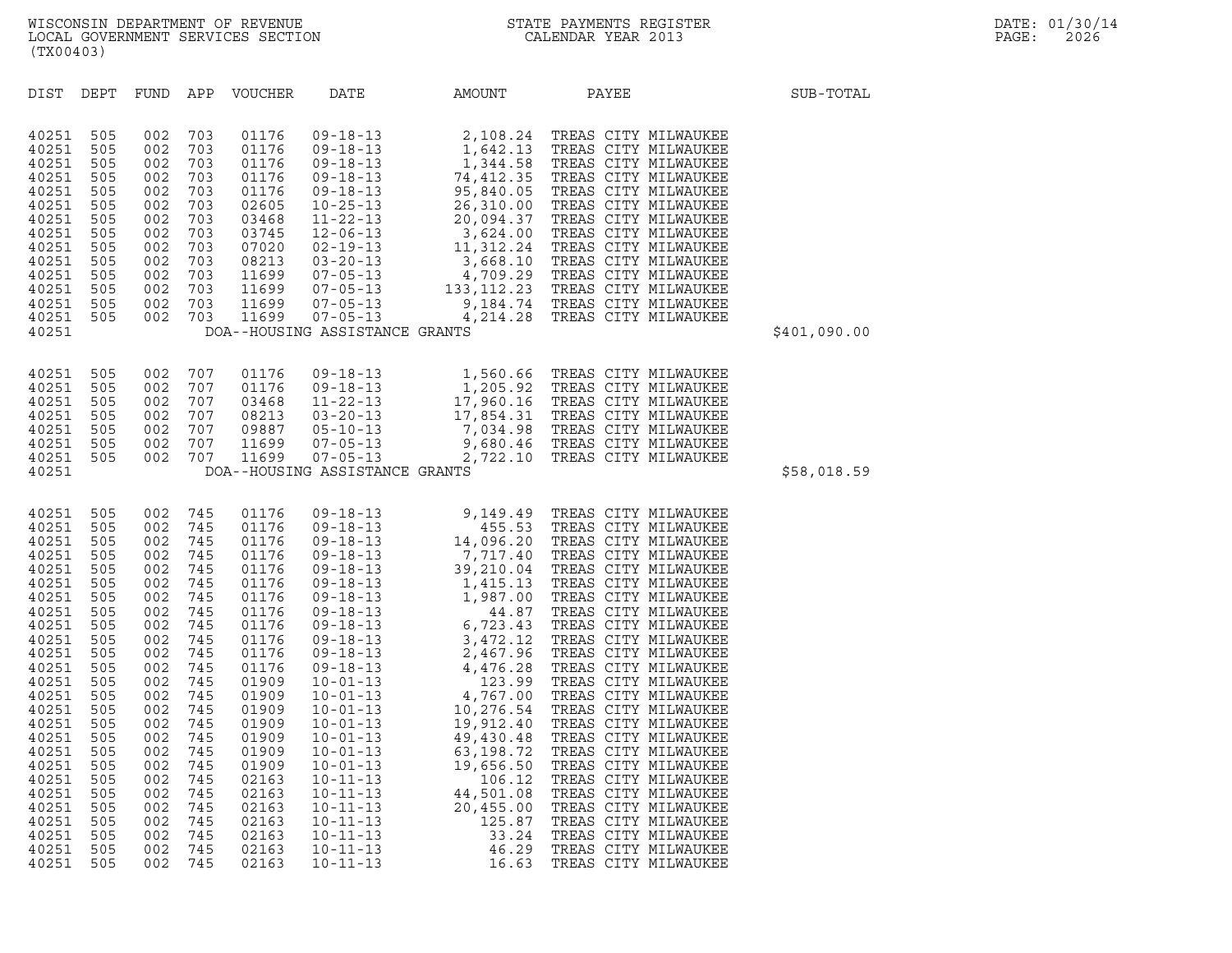| (TX00403)      |            |            |            |                |                                  |                 |                                                                                                                                                                                                                                         |           |
|----------------|------------|------------|------------|----------------|----------------------------------|-----------------|-----------------------------------------------------------------------------------------------------------------------------------------------------------------------------------------------------------------------------------------|-----------|
| DIST           | DEPT       | FUND       | APP        | VOUCHER        | DATE                             | AMOUNT          | PAYEE                                                                                                                                                                                                                                   | SUB-TOTAL |
| 40251          | 505        | 002        | 745        | 02163          |                                  |                 | R DATE AMOUNT PAYEB (1992)<br>10-11-1-13 1, 23.24 TREAS CITY MILWAUKEE<br>10-12-15 1, 33.25 TREAS CITY MILWAUKEE<br>10-25-13 2, 963, 10 TREAS CITY MILWAUKEE<br>10-25-13 3, 9797, 06 TREAS CITY MILWAUKEE<br>11-22-13 3, 9797, 06 TREAS |           |
| 40251          | 505        | 002        | 745        | 02163          |                                  |                 |                                                                                                                                                                                                                                         |           |
| 40251          | 505        | 002        | 745        | 02605          |                                  |                 |                                                                                                                                                                                                                                         |           |
| 40251<br>40251 | 505<br>505 | 002<br>002 | 745<br>745 | 02605<br>02605 |                                  |                 |                                                                                                                                                                                                                                         |           |
| 40251          | 505        | 002        | 745        | 03468          |                                  |                 |                                                                                                                                                                                                                                         |           |
| 40251          | 505        | 002        | 745        | 03468          |                                  |                 |                                                                                                                                                                                                                                         |           |
| 40251          | 505        | 002        | 745        | 03468          |                                  |                 |                                                                                                                                                                                                                                         |           |
| 40251          | 505        | 002        | 745        | 03468          |                                  |                 |                                                                                                                                                                                                                                         |           |
| 40251          | 505        | 002        | 745        | 03468          |                                  |                 |                                                                                                                                                                                                                                         |           |
| 40251          | 505        | 002        | 745        | 03468          |                                  |                 |                                                                                                                                                                                                                                         |           |
| 40251          | 505        | 002        | 745<br>745 | 03745          |                                  |                 |                                                                                                                                                                                                                                         |           |
| 40251<br>40251 | 505<br>505 | 002<br>002 | 745        | 03972<br>03972 |                                  |                 |                                                                                                                                                                                                                                         |           |
| 40251          | 505        | 002        | 745        | 03972          |                                  |                 |                                                                                                                                                                                                                                         |           |
| 40251          | 505        | 002        | 745        | 03972          |                                  |                 |                                                                                                                                                                                                                                         |           |
| 40251          | 505        | 002        | 745        | 03972          |                                  |                 |                                                                                                                                                                                                                                         |           |
| 40251          | 505        | 002        | 745        | 03972          |                                  |                 |                                                                                                                                                                                                                                         |           |
| 40251          | 505        | 002        | 745        | 03972          |                                  |                 |                                                                                                                                                                                                                                         |           |
| 40251          | 505        | 002        | 745<br>745 | 03972          |                                  |                 |                                                                                                                                                                                                                                         |           |
| 40251<br>40251 | 505<br>505 | 002<br>002 | 745        | 03972<br>03972 |                                  |                 |                                                                                                                                                                                                                                         |           |
| 40251          | 505        | 002        | 745        | 03972          |                                  |                 |                                                                                                                                                                                                                                         |           |
| 40251          | 505        | 002        | 745        | 03972          |                                  |                 |                                                                                                                                                                                                                                         |           |
| 40251          | 505        | 002        | 745        | 03972          |                                  |                 |                                                                                                                                                                                                                                         |           |
| 40251          | 505        | 002        | 745        | 03972          |                                  |                 |                                                                                                                                                                                                                                         |           |
| 40251          | 505        | 002        | 745        | 03972          |                                  |                 |                                                                                                                                                                                                                                         |           |
| 40251<br>40251 | 505<br>505 | 002<br>002 | 745<br>745 | 03972<br>03972 |                                  |                 |                                                                                                                                                                                                                                         |           |
| 40251          | 505        | 002        | 745        | 03972          |                                  |                 |                                                                                                                                                                                                                                         |           |
| 40251          | 505        | 002        | 745        | 03972          |                                  |                 |                                                                                                                                                                                                                                         |           |
| 40251          | 505        | 002        | 745        | 03972          |                                  |                 |                                                                                                                                                                                                                                         |           |
| 40251          | 505        | 002        | 745        | 03972          |                                  |                 |                                                                                                                                                                                                                                         |           |
| 40251          | 505        | 002        | 745        | 03972          |                                  |                 |                                                                                                                                                                                                                                         |           |
| 40251          | 505        | 002        | 745        | 03972          |                                  |                 |                                                                                                                                                                                                                                         |           |
| 40251<br>40251 | 505<br>505 | 002<br>002 | 745<br>745 | 03972<br>03972 |                                  |                 |                                                                                                                                                                                                                                         |           |
| 40251          | 505        | 002        | 745        | 03972          |                                  |                 |                                                                                                                                                                                                                                         |           |
| 40251          | 505        | 002        | 745        | 03972          |                                  |                 |                                                                                                                                                                                                                                         |           |
| 40251          | 505        | 002        | 745        | 03972          |                                  |                 |                                                                                                                                                                                                                                         |           |
| 40251          | 505        | 002        | 745        | 03972          |                                  |                 |                                                                                                                                                                                                                                         |           |
| 40251          | 505        | 002        | 745        | 03972          |                                  |                 |                                                                                                                                                                                                                                         |           |
| 40251          | 505        | 002        | 745        | 03972          |                                  |                 |                                                                                                                                                                                                                                         |           |
| 40251<br>40251 | 505<br>505 | 002<br>002 | 745<br>745 | 03972<br>06234 | $01 - 18 - 13$                   | 571,183.00      | TREAS CITY MILWAUKEE                                                                                                                                                                                                                    |           |
| 40251          | 505        | 002        | 745        | 06234          | $01 - 18 - 13$                   | 1,380.00        | TREAS CITY MILWAUKEE                                                                                                                                                                                                                    |           |
| 40251          | 505        | 002        | 745        | 07020          | $02 - 19 - 13$                   | 245.94          | TREAS CITY MILWAUKEE                                                                                                                                                                                                                    |           |
| 40251          | 505        | 002        | 745        | 07020          | $02 - 19 - 13$                   | 1,906.72        | TREAS CITY MILWAUKEE                                                                                                                                                                                                                    |           |
| 40251          | 505        | 002        | 745        | 07726          | $03 - 06 - 13$                   | 4,609.04        | TREAS CITY MILWAUKEE                                                                                                                                                                                                                    |           |
| 40251          | 505        | 002        | 745        | 07822          | $03 - 11 - 13$                   | 1,026.00        | TREAS CITY MILWAUKEE                                                                                                                                                                                                                    |           |
| 40251          | 505        | 002        | 745        | 07822          | $03 - 11 - 13$<br>$03 - 11 - 13$ | 207.57          | TREAS CITY MILWAUKEE                                                                                                                                                                                                                    |           |
| 40251<br>40251 | 505<br>505 | 002<br>002 | 745<br>745 | 07822<br>07822 | $03 - 11 - 13$                   | 71.88<br>649.50 | TREAS CITY MILWAUKEE<br>TREAS CITY MILWAUKEE                                                                                                                                                                                            |           |
|                |            |            |            |                |                                  |                 |                                                                                                                                                                                                                                         |           |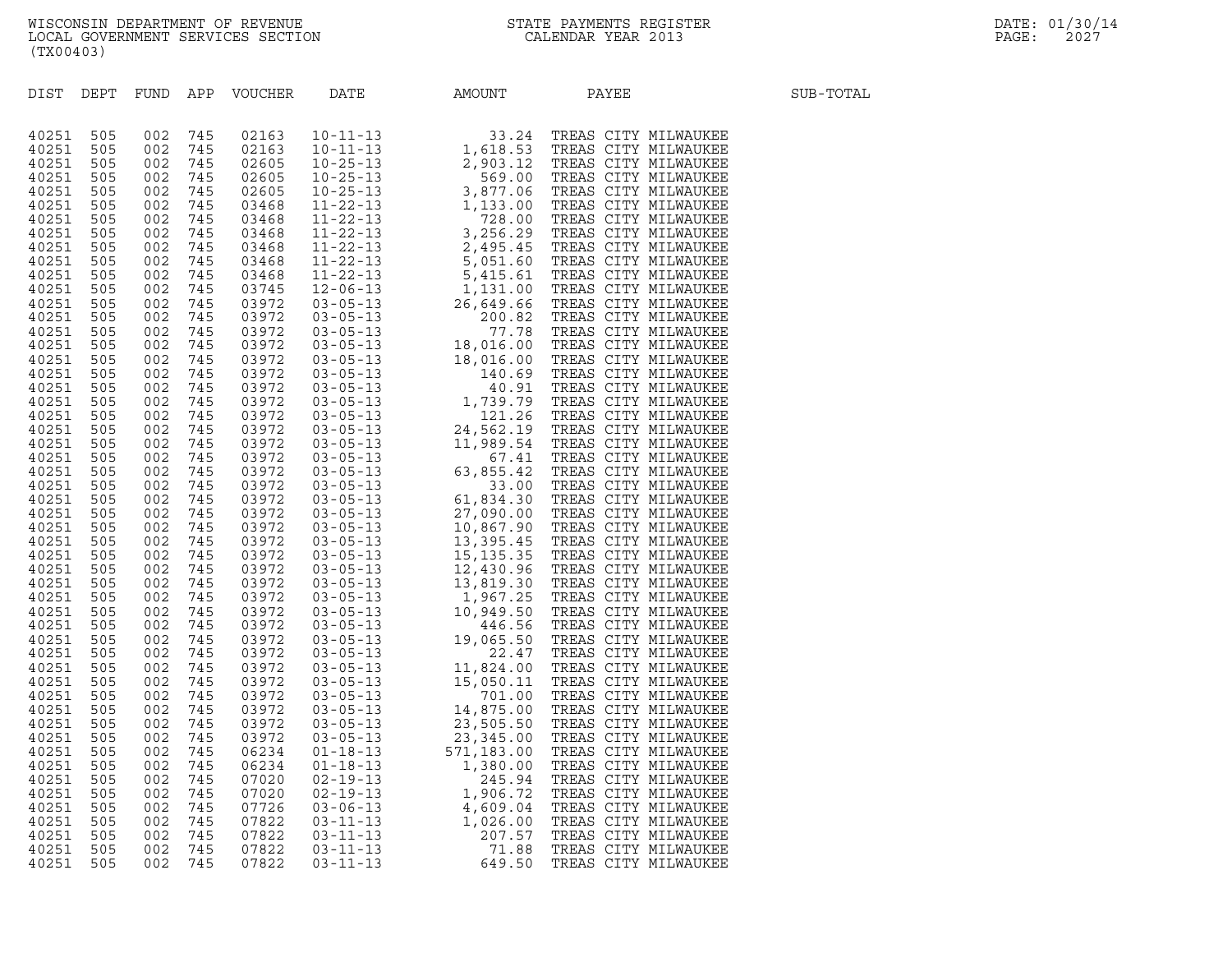| (TX00403)      |            |            |            |                  |                                |                                    |                                 |                  |
|----------------|------------|------------|------------|------------------|--------------------------------|------------------------------------|---------------------------------|------------------|
| DIST           | DEPT       |            |            | FUND APP VOUCHER | DATE                           | AMOUNT                             | PAYEE                           | SUB-TOTAL        |
| 40251          | 505        | 002        | 745        | 07822            |                                |                                    |                                 |                  |
| 40251          | 505        | 002        | 745        | 07822            |                                |                                    |                                 |                  |
| 40251          | 505        | 002        | 745        | 08213            |                                |                                    |                                 |                  |
| 40251          | 505        | 002        | 745        | 08213            |                                |                                    |                                 |                  |
| 40251          | 505        | 002        | 745        | 08213            |                                |                                    |                                 |                  |
| 40251          | 505        | 002        | 745        | 08213            |                                |                                    |                                 |                  |
| 40251          | 505        | 002        | 745        | 08313            |                                |                                    |                                 |                  |
| 40251          | 505        | 002        | 745        | 08313            |                                |                                    |                                 |                  |
| 40251          | 505        | 002        | 745        | 08313            |                                |                                    |                                 |                  |
| 40251          | 505        | 002        | 745        | 08313            |                                |                                    |                                 |                  |
| 40251          | 505        | 002        | 745        | 08314            |                                |                                    |                                 |                  |
| 40251<br>40251 | 505<br>505 | 002<br>002 | 745<br>745 | 08314<br>08314   |                                |                                    |                                 |                  |
| 40251          | 505        | 002        | 745        | 08362            |                                |                                    |                                 |                  |
| 40251          | 505        | 002        | 745        | 08661            |                                |                                    |                                 |                  |
| 40251          | 505        | 002        | 745        | 08661            |                                |                                    |                                 |                  |
| 40251          | 505        | 002        | 745        | 08661            |                                |                                    |                                 |                  |
| 40251          | 505        | 002        | 745        | 08661            |                                |                                    |                                 |                  |
| 40251          | 505        | 002        | 745        | 09048            |                                |                                    |                                 |                  |
| 40251          | 505        | 002        | 745        | 09048            |                                |                                    |                                 |                  |
| 40251          | 505        | 002        | 745        | 09375            |                                |                                    |                                 |                  |
| 40251          | 505        | 002        | 745        | 09375            |                                |                                    |                                 |                  |
| 40251          | 505        | 002        | 745        | 09375            |                                |                                    |                                 |                  |
| 40251          | 505        | 002        | 745        | 09752            |                                |                                    |                                 |                  |
| 40251          | 505        | 002        | 745        | 09752            |                                |                                    |                                 |                  |
| 40251          | 505        | 002        | 745        | 09752            |                                |                                    |                                 |                  |
| 40251<br>40251 | 505<br>505 | 002<br>002 | 745<br>745 | 09752<br>09752   |                                |                                    |                                 |                  |
| 40251          | 505        | 002        | 745        | 09752            |                                |                                    |                                 |                  |
| 40251          | 505        | 002        | 745        | 09887            |                                |                                    |                                 |                  |
| 40251          | 505        | 002        | 745        | 09887            |                                |                                    |                                 |                  |
| 40251          | 505        | 002        | 745        | 09887            |                                |                                    |                                 |                  |
| 40251          | 505        | 002        | 745        | 09972            |                                |                                    |                                 |                  |
| 40251          | 505        | 002        | 745        | 11699            |                                |                                    |                                 |                  |
| 40251          | 505        | 002        | 745        | 11699            |                                |                                    |                                 |                  |
| 40251          | 505        | 002        | 745        | 11699            |                                |                                    |                                 |                  |
| 40251          | 505        | 002        | 745        | 11699            |                                |                                    |                                 |                  |
| 40251          | 505        | 002        | 745        | 11699            |                                |                                    |                                 |                  |
| 40251          | 505        | 002        | 745        | 11699            |                                |                                    |                                 |                  |
| 40251<br>40251 | 505<br>505 | 002        | 745        | 11699<br>11699   |                                |                                    |                                 |                  |
| 40251          | 505        | 002<br>002 | 745<br>745 | 11699            |                                |                                    |                                 |                  |
| 40251          |            |            |            |                  | DOA--HOUSING ASSISTANCE GRANTS |                                    |                                 | \$2,904,523.24   |
|                |            |            |            |                  |                                |                                    |                                 |                  |
| 40251          | 835        | 002        | 105        | 43953            | 07-22-13                       | 41,279,581.15 TREAS CITY MILWAUKEE |                                 |                  |
| 40251          | 835        | 002        | 105        | 81056            | $11 - 18 - 13$                 | 185,613,708.33                     | TREAS CITY MILWAUKEE            |                  |
| 40251          |            |            |            |                  | REVENUE--STATE SHARED REVENUES |                                    |                                 | \$226,893,289.48 |
| 40251          | 835        | 002        | 109        | 02922            | $07 - 22 - 13$                 | 3,791,942.00 TREAS CITY MILWAUKEE  |                                 |                  |
| 40251          | 835        | 002        | 109        | 03548            | $07 - 22 - 13$                 |                                    | 331.00 TREAS CITY MILWAUKEE     |                  |
| 40251          | 835        | 002        | 109        | 05211            | $07 - 22 - 13$                 |                                    | 906,927.00 TREAS CITY MILWAUKEE |                  |
|                |            |            |            |                  |                                |                                    |                                 |                  |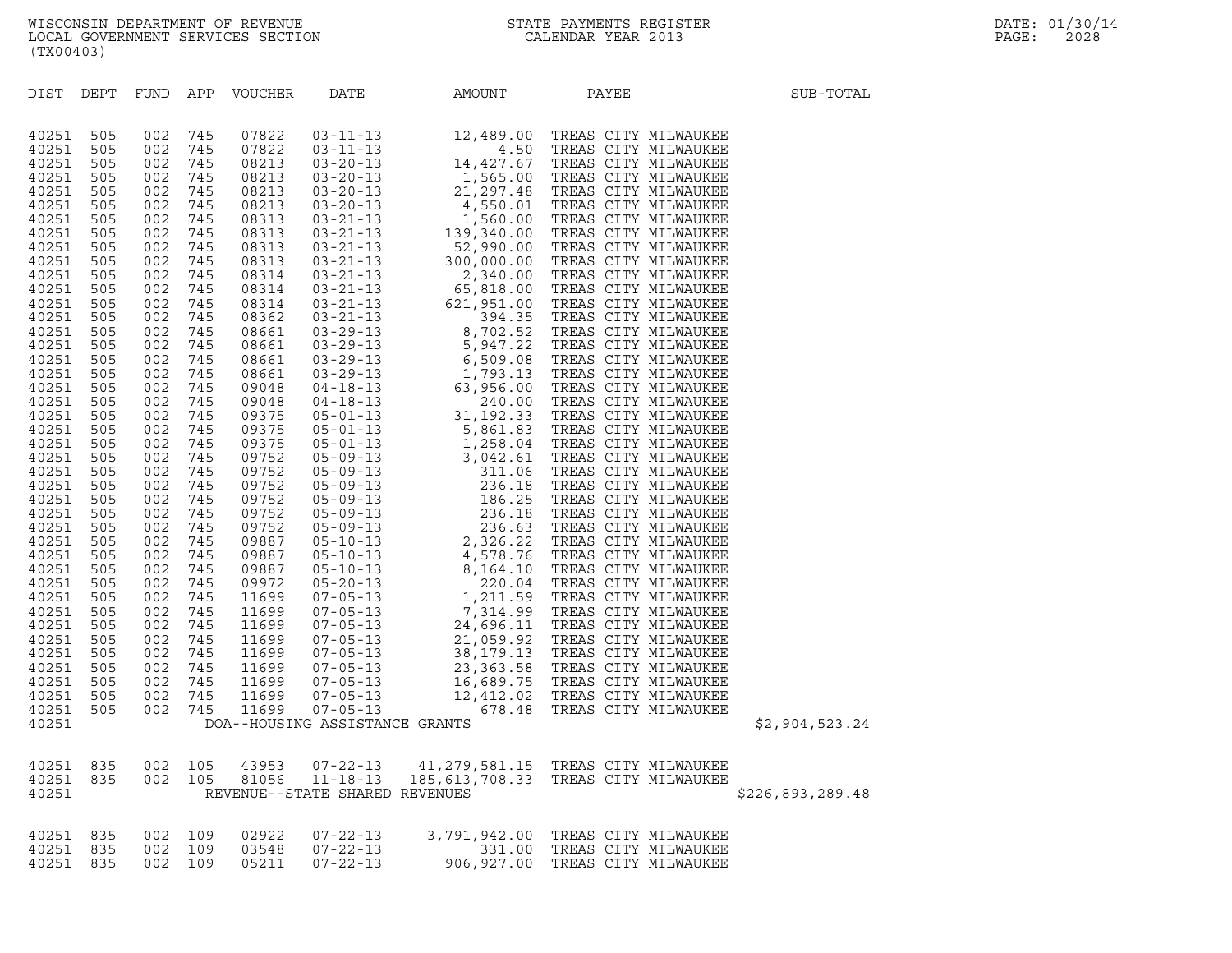| (TX00403)                                          |                                 |                                 |                                 |                                  |                                                             |                                                                                                                                          |                                                                                                        |                  |  |
|----------------------------------------------------|---------------------------------|---------------------------------|---------------------------------|----------------------------------|-------------------------------------------------------------|------------------------------------------------------------------------------------------------------------------------------------------|--------------------------------------------------------------------------------------------------------|------------------|--|
| DIST                                               | DEPT                            | FUND                            | APP                             | VOUCHER                          | DATE                                                        | AMOUNT                                                                                                                                   | PAYEE                                                                                                  | SUB-TOTAL        |  |
| 40251                                              |                                 |                                 |                                 |                                  | REVENUE--EXEMPT COMPUTER AID                                |                                                                                                                                          |                                                                                                        | \$4,699,200.00   |  |
| 40251<br>40251<br>40251<br>40251<br>40251<br>40251 | 835<br>835<br>835<br>835<br>835 | 002<br>002<br>002<br>002<br>002 | 302<br>302<br>302<br>302<br>302 | 10072<br>10122<br>10129<br>11128 | 07-22-13<br>07-22-13<br>$07 - 22 - 13$<br>07-22-13          | 49,622,871.17<br>2,955.12<br>11072  07-22-13  12, 229, 810.88  TREAS CITY MILWAUKEE<br>77.72<br>REVENUE-FIRST DOLLAR/SCHOOL LEVY CREDITS | TREAS CITY MILWAUKEE<br>TREAS CITY MILWAUKEE<br>33,410.89 TREAS CITY MILWAUKEE<br>TREAS CITY MILWAUKEE | \$61,889,125.78  |  |
| 40251<br>40251                                     | 835                             | 002                             | 501                             | 00002                            |                                                             | 02-01-13 1,922,337.70 TREAS CITY MILWAUKEE<br>DOA-PAYMENT FOR MUNICIPAL SERVICES AID                                                     |                                                                                                        | \$1,922,337.70   |  |
| 40251<br>40251<br>40251                            | 835<br>835                      | 021<br>021                      | 363<br>363                      | 35763<br>37211                   | $03 - 25 - 13$<br>$03 - 25 - 13$<br>REVENUE--LOTTERY CREDIT | 25,671.62   TREAS CITY MILWAUKEE<br>9,622,212.86 TREAS CITY MILWAUKEE                                                                    |                                                                                                        | \$9,647,884.48   |  |
| 40251                                              |                                 |                                 |                                 |                                  | DISTRICT TOTAL APPROPRIATIONS                               |                                                                                                                                          |                                                                                                        | \$359,374,770.55 |  |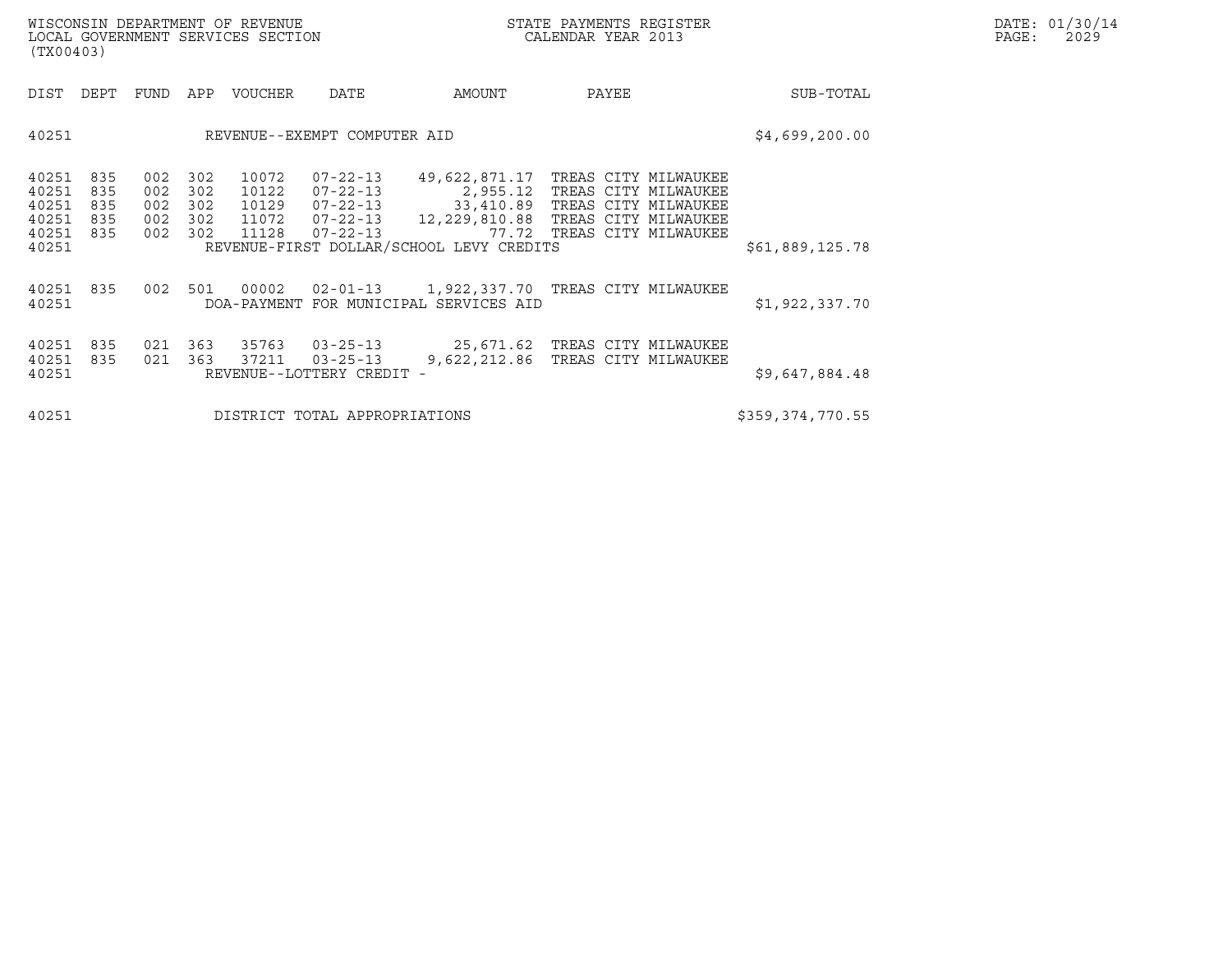| (TX00403)                                                                                       |                                                                           |     |                                                                                                                   | WISCONSIN DEPARTMENT OF REVENUE<br>LOCAL GOVERNMENT SERVICES SECTION                            |                                                                                                                                                                                  |                                                               | STATE PAYMENTS REGISTER<br>CALENDAR YEAR 2013                                                                                                                                                                                                                                                                 |                | DATE: 01/30/14<br>PAGE:<br>2030 |
|-------------------------------------------------------------------------------------------------|---------------------------------------------------------------------------|-----|-------------------------------------------------------------------------------------------------------------------|-------------------------------------------------------------------------------------------------|----------------------------------------------------------------------------------------------------------------------------------------------------------------------------------|---------------------------------------------------------------|---------------------------------------------------------------------------------------------------------------------------------------------------------------------------------------------------------------------------------------------------------------------------------------------------------------|----------------|---------------------------------|
| DIST DEPT                                                                                       |                                                                           |     |                                                                                                                   | FUND APP VOUCHER                                                                                | DATE                                                                                                                                                                             | AMOUNT                                                        | PAYEE                                                                                                                                                                                                                                                                                                         | SUB-TOTAL      |                                 |
| 40265 165<br>40265                                                                              |                                                                           |     | 002 225                                                                                                           | 01018                                                                                           | $07 - 03 - 13$                                                                                                                                                                   | SAFETY/PROF SERV--FIRE INSURANCE DUES                         | 95,374.50 TREAS CITY OAK CREEK                                                                                                                                                                                                                                                                                | \$95,374.50    |                                 |
| 40265<br>40265                                                                                  | 370                                                                       |     | 002 941                                                                                                           | 02492                                                                                           |                                                                                                                                                                                  | NAT RESOURCES-GENERAL OPERATIONS-FEDERAL                      | 03-25-13 45,000.00 TREAS CITY OAK CREEK                                                                                                                                                                                                                                                                       | \$45,000.00    |                                 |
| 40265<br>40265<br>40265                                                                         | 370<br>370                                                                |     | 012 583<br>012 583                                                                                                | 00138<br>02493                                                                                  | $08 - 05 - 13$<br>$03 - 25 - 13$                                                                                                                                                 | NAT RESOURCES--RECREATION RESOURCE-FED                        | 101,482.50 TREAS CITY OAK CREEK<br>101,482.50 TREAS CITY OAK CREEK                                                                                                                                                                                                                                            | \$202,965.00   |                                 |
| 40265 370<br>40265                                                                              |                                                                           |     |                                                                                                                   |                                                                                                 | 012 587 01640 01-02-13                                                                                                                                                           | NAT RESOURCES--URBAN FORESTRY GRANTS                          | 8,175.00 TREAS CITY OAK CREEK                                                                                                                                                                                                                                                                                 | \$8,175.00     |                                 |
| 40265 370<br>40265                                                                              |                                                                           |     |                                                                                                                   | 074 658 00869                                                                                   |                                                                                                                                                                                  | NAT RESOURCES--URBAN NON-POINT GRANTS                         |                                                                                                                                                                                                                                                                                                               | \$34,986.00    |                                 |
| 40265 370<br>40265                                                                              |                                                                           |     | 074 670                                                                                                           | 40849                                                                                           |                                                                                                                                                                                  | $05 - 20 - 13$ 85,424.77<br>NAT RESOURCES--RU RECYCLING GRANT | TREAS CITY OAK CREEK                                                                                                                                                                                                                                                                                          | \$85,424.77    |                                 |
| 40265 370<br>40265                                                                              |                                                                           |     | 074 673                                                                                                           | 40849                                                                                           | 05-20-13                                                                                                                                                                         | NAT RESOURCES--RU CONSOLIDATED GRANT                          | 9,052.92 TREAS CITY OAK CREEK                                                                                                                                                                                                                                                                                 | \$9,052.92     |                                 |
| 40265<br>40265<br>40265<br>40265<br>40265                                                       | 395<br>395<br>395<br>395                                                  |     | 011 191<br>011 191<br>011 191<br>011 191                                                                          | 71019<br>77019<br>85019<br>97019                                                                | $01 - 07 - 13$<br>$04 - 01 - 13$<br>07-01-13<br>$10 - 07 - 13$                                                                                                                   | TRANSPORTATION--GENERAL TRANSP AIDS-GTA                       | 373,845.79 CITY OF OAK CREEK<br>373,845.79 CITY OF OAK CREEK<br>373,845.79 CITY OF OAK CREEK<br>373,845.79 CITY OF OAK CREEK                                                                                                                                                                                  | \$1,495,383.16 |                                 |
| 40265<br>40265<br>40265<br>40265<br>40265<br>40265<br>40265<br>40265<br>40265<br>40265<br>40265 | 435<br>435<br>435<br>435<br>435<br>435<br>435<br>435<br>435<br>435<br>435 | 005 | 005 000<br>005 000<br>005 000<br>005 000<br>005 000<br>005 000<br>005 000<br>000<br>005 000<br>005 000<br>005 000 | 90310<br>90314<br>90321<br>90323<br>90325<br>90400<br>90402<br>90403<br>90406<br>90408<br>90411 | $01 - 01 - 13$<br>$02 - 01 - 13$<br>04-01-13<br>$05 - 01 - 13$<br>$06 - 01 - 13$<br>07-01-13<br>$08 - 01 - 13$<br>09-01-13<br>$10 - 01 - 13$<br>$11 - 01 - 13$<br>$12 - 01 - 13$ | 13,099.00<br>8,793.00<br>13,441.00                            | 9,104.00 CITY OF OAK CREEK<br>1,047.00 CITY OF OAK CREEK<br>CITY OF OAK CREEK<br>10,185.00 CITY OF OAK CREEK<br>6,461.00 CITY OF OAK CREEK<br>CITY OF OAK CREEK<br>6,765.00 CITY OF OAK CREEK<br>CITY OF OAK CREEK<br>14,749.00 CITY OF OAK CREEK<br>3,875.00 CITY OF OAK CREEK<br>3.677.00 CITY OF OAK CREEK |                |                                 |

40265 435 005 162 01HSD 09-03-13 7,161.32 CITY OAK CREEK <sup>40265</sup> HS--AMBULANCE FUNDING ASSISTANCE GRANTS \$7,161.32 40265 435 005 163 01LGS 11-18-13 34,500.00 CITY OF OAK CREEK

40265 435 005 000 90403 09-01-13 13,441.00 CITY OF OAK CREEK<br>40265 435 005 000 90406 10-01-13 14,749.00 CITY OF OAK CREEK<br>40265 435 005 000 90408 11-01-13 3,875.00 CITY OF OAK CREEK<br>40265 435 005 000 90411 12-01-13 3,677.0

40265 435 005 000 90406 10-01-13 14,749.00 CITY OF OAK CREEK<br>40265 435 005 000 90408 11-01-13 3,875.00 CITY OF OAK CREEK<br>40265 435 005 000 90411 12-01-13 3,677.00 CITY OF OAK CREEK \$91,196.00<br>40265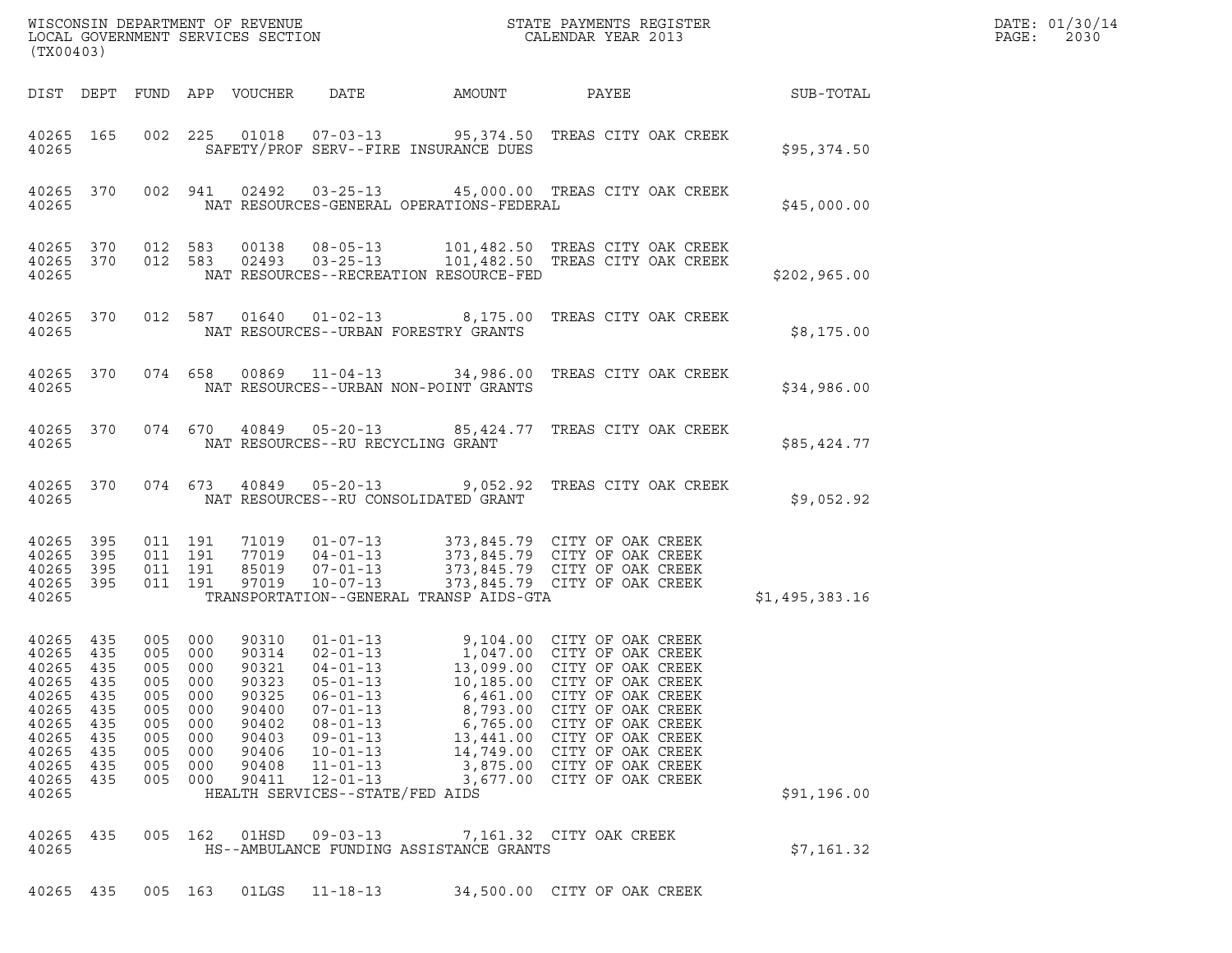| WISCONSIN DEPARTMENT OF REVENUE   | STATE PAYMENTS REGISTER | DATE: 01/30/14 |
|-----------------------------------|-------------------------|----------------|
| LOCAL GOVERNMENT SERVICES SECTION | CALENDAR YEAR 2013      | 2031<br>PAGE:  |

| (TX00403)                                                                                                                                                                                |                                                                                                                       |                 | DATE: 01/30/14<br>$\mathtt{PAGE:}$<br>2031 |
|------------------------------------------------------------------------------------------------------------------------------------------------------------------------------------------|-----------------------------------------------------------------------------------------------------------------------|-----------------|--------------------------------------------|
| DIST DEPT FUND APP VOUCHER DATE AMOUNT PAYEE                                                                                                                                             |                                                                                                                       | SUB-TOTAL       |                                            |
| 40265                                                                                                                                                                                    | HS--PREPAID MEDICAL TRANSPORT REIMBURSE                                                                               | \$34,500.00     |                                            |
| 40265 455 002 231 00458 02-12-13 9,120.00 TREAS CITY OAK CREEK<br>40265<br>JUSTICE--LAW ENFORCEMENT TRAINING                                                                             |                                                                                                                       | \$9,120.00      |                                            |
| 40265 835<br>40265 835<br>REVENUE--STATE SHARED REVENUES<br>40265                                                                                                                        | 002 105 43954 07-22-13 1,163,127.96 TREAS CITY OAK CREEK<br>002 105 81057 11-18-13 4,967,191.07 TREAS CITY OAK CREEK  | \$6,130,319.03  |                                            |
| 40265 835<br>40265 835<br>REVENUE--EXEMPT COMPUTER AID<br>40265                                                                                                                          | 002 109 02923 07-22-13 108,804.00 TREAS CITY OAK CREEK<br>002 109 05212 07-22-13 56,406.00 TREAS CITY OAK CREEK       | \$165, 210.00   |                                            |
| 40265 835 002 302 10073 07-22-13 4,411,759.19 TREAS CITY OAK CREEK<br>40265 835 002 302 11073 07-22-13 586,444.31 TREAS CITY OAK CREEK<br>40265 REVENUE-FIRST DOLLAR/SCHOOL LEVY CREDITS |                                                                                                                       | \$4,998,203.50  |                                            |
| 40265 835 002 501 00002 02-01-13 4,604.18 TREAS CITY OAK CREEK<br>40265                                                                                                                  | DOA-PAYMENT FOR MUNICIPAL SERVICES AID                                                                                | \$4,604.18      |                                            |
| 40265 835<br>40265 835<br>REVENUE--LOTTERY CREDIT -<br>40265                                                                                                                             | 021  363  35764  03-25-13   15,375.42  TREAS CITY OAK CREEK<br>021 363 37212 03-25-13 667,288.55 TREAS CITY OAK CREEK | \$682,663.97    |                                            |
| DISTRICT TOTAL APPROPRIATIONS<br>40265                                                                                                                                                   |                                                                                                                       | \$14,099,339.35 |                                            |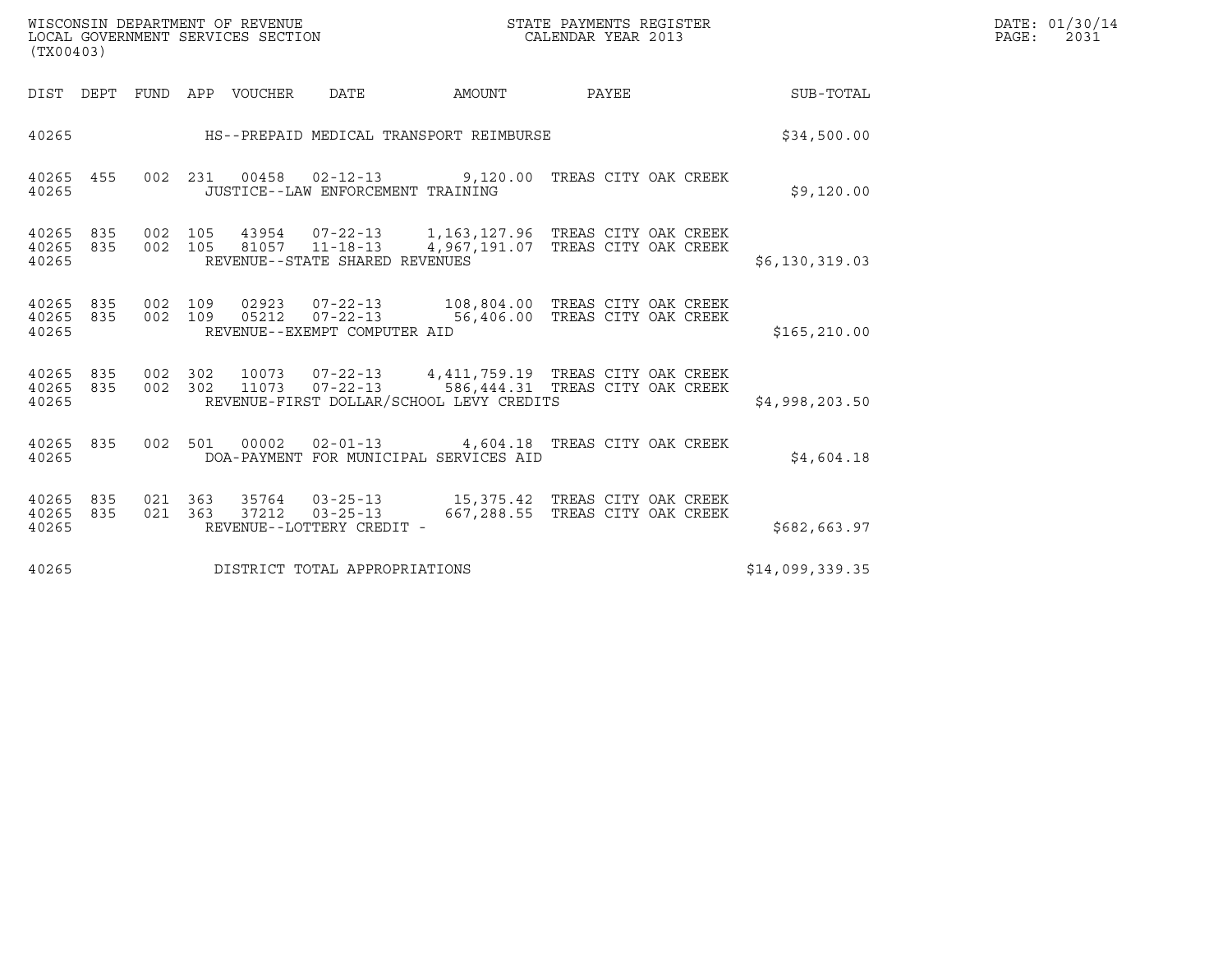| (TX00403)                                                                                                                                                                                                                                                                                                   |                                                                                          |                                                                                                                                                                                                                                                                                            |         |                                                                                                                                                                                                                                                 |                                                    |                                         |                                                                                                                                                                                                                                                                                                                                                        |              | DATE: 01/30/14<br>PAGE:<br>2032 |
|-------------------------------------------------------------------------------------------------------------------------------------------------------------------------------------------------------------------------------------------------------------------------------------------------------------|------------------------------------------------------------------------------------------|--------------------------------------------------------------------------------------------------------------------------------------------------------------------------------------------------------------------------------------------------------------------------------------------|---------|-------------------------------------------------------------------------------------------------------------------------------------------------------------------------------------------------------------------------------------------------|----------------------------------------------------|-----------------------------------------|--------------------------------------------------------------------------------------------------------------------------------------------------------------------------------------------------------------------------------------------------------------------------------------------------------------------------------------------------------|--------------|---------------------------------|
| DIST DEPT                                                                                                                                                                                                                                                                                                   |                                                                                          |                                                                                                                                                                                                                                                                                            |         | FUND APP VOUCHER                                                                                                                                                                                                                                | DATE                                               | AMOUNT                                  | <b>PAYEE</b>                                                                                                                                                                                                                                                                                                                                           | SUB-TOTAL    |                                 |
| 40281 165<br>40281                                                                                                                                                                                                                                                                                          |                                                                                          |                                                                                                                                                                                                                                                                                            | 002 225 |                                                                                                                                                                                                                                                 |                                                    | SAFETY/PROF SERV--FIRE INSURANCE DUES   | 01019  07-03-13  21,582.79  TREAS CITY SAINT FRANCIS                                                                                                                                                                                                                                                                                                   | \$21,582.79  |                                 |
| 40281 370<br>40281                                                                                                                                                                                                                                                                                          |                                                                                          |                                                                                                                                                                                                                                                                                            | 074 670 |                                                                                                                                                                                                                                                 | NAT RESOURCES--RU RECYCLING GRANT                  |                                         | 40850  05-20-13  33,470.23  TREAS CITY SAINT FRANCIS                                                                                                                                                                                                                                                                                                   | \$33,470.23  |                                 |
| 40281 395<br>40281<br>40281 395<br>40281 395                                                                                                                                                                                                                                                                | 395                                                                                      | 011 162<br>011 162<br>011 162<br>011 162                                                                                                                                                                                                                                                   |         | 72064<br>78064<br>86064<br>98064                                                                                                                                                                                                                |                                                    |                                         | 01-07-13 11,815.59 CITY OF SAINT FRANCIS<br>04-01-13 11,815.59 CITY OF SAINT FRANCIS<br>07-01-13 11,815.59 CITY OF SAINT FRANCIS<br>10-07-13 11,815.62 CITY OF SAINT FRANCIS                                                                                                                                                                           |              |                                 |
| 40281                                                                                                                                                                                                                                                                                                       |                                                                                          |                                                                                                                                                                                                                                                                                            |         |                                                                                                                                                                                                                                                 |                                                    | TRANSPORTATION--CONNECTING HIGHWAY AIDS |                                                                                                                                                                                                                                                                                                                                                        | \$47,262.39  |                                 |
| 40281 395<br>40281 395<br>40281<br>40281 395<br>40281<br>40281 395<br>40281<br>40281 395<br>40281<br>40281 395<br>40281<br>40281 395<br>40281<br>40281 395<br>40281<br>40281 395<br>40281<br>40281 395<br>40281<br>40281 395<br>40281<br>40281 395<br>40281<br>40281<br>40281 395<br>40281 395<br>40281 395 | - 395<br>- 395<br>395<br>- 395<br>395<br>- 395<br>395<br>395<br>395<br>395<br>395<br>395 | 011 185<br>011 185<br>011 185<br>011 185<br>011 185<br>011 185<br>011 185<br>011 185<br>011 185<br>011 185<br>011 185<br>011 185<br>011 185<br>011 185<br>011 185<br>011 185<br>011 185<br>011 185<br>011 185<br>011 185<br>011 185<br>011 185<br>011 185<br>011 185<br>011 185<br>011 185 | 011 185 | 62500<br>62500<br>62500<br>62500<br>62500<br>62500<br>62500<br>62500<br>62500<br>67670<br>69356<br>69356<br>70221<br>70221<br>70221<br>73746<br>73746<br>77659<br>77659<br>77659<br>77659<br>77659<br>80645<br>94606<br>94606<br>95778<br>96428 | $11 - 18 - 13$<br>$12 - 02 - 13$<br>$12 - 09 - 13$ |                                         | 01-22-13<br>01-22-13<br>01-22-13<br>01-22-13<br>252.08 TREAS CITY ST FRANCIS<br>01-22-13<br>244.34 TREAS CITY ST FRANCIS<br>01-22-13<br>589.66 TREAS CITY ST FRANCIS<br>01-22-13<br>322.69 TREAS CITY ST FRANCIS<br>01-22-13<br>1,051.67 TREAS CITY ST<br>246.42 TREAS CITY ST FRANCIS<br>171.48 TREAS CITY ST FRANCIS<br>447.60 TREAS CITY ST FRANCIS |              |                                 |
| 40281<br>40281 395                                                                                                                                                                                                                                                                                          |                                                                                          |                                                                                                                                                                                                                                                                                            | 011 191 | 71020                                                                                                                                                                                                                                           | $01 - 07 - 13$                                     | TRANSPORTATION--HIGHWAY SAFETY-FEDERAL  | 155,087.74 CITY OF SAINT FRANCIS                                                                                                                                                                                                                                                                                                                       | \$19,440.37  |                                 |
| 40281 395<br>40281 395<br>40281 395<br>40281                                                                                                                                                                                                                                                                |                                                                                          | 011 191<br>011 191<br>011 191                                                                                                                                                                                                                                                              |         | 77020<br>85020<br>97020                                                                                                                                                                                                                         | $04 - 01 - 13$<br>$07 - 01 - 13$<br>$10 - 07 - 13$ | TRANSPORTATION--GENERAL TRANSP AIDS-GTA | 155,087.74 CITY OF SAINT FRANCIS<br>155,087.74 CITY OF SAINT FRANCIS<br>155,087.77 CITY OF SAINT FRANCIS                                                                                                                                                                                                                                               | \$620,350.99 |                                 |
| 40281 435                                                                                                                                                                                                                                                                                                   |                                                                                          |                                                                                                                                                                                                                                                                                            | 005 000 | 90310                                                                                                                                                                                                                                           | $01 - 01 - 13$                                     |                                         | 479.00 CITY OF ST FRANCIS                                                                                                                                                                                                                                                                                                                              |              |                                 |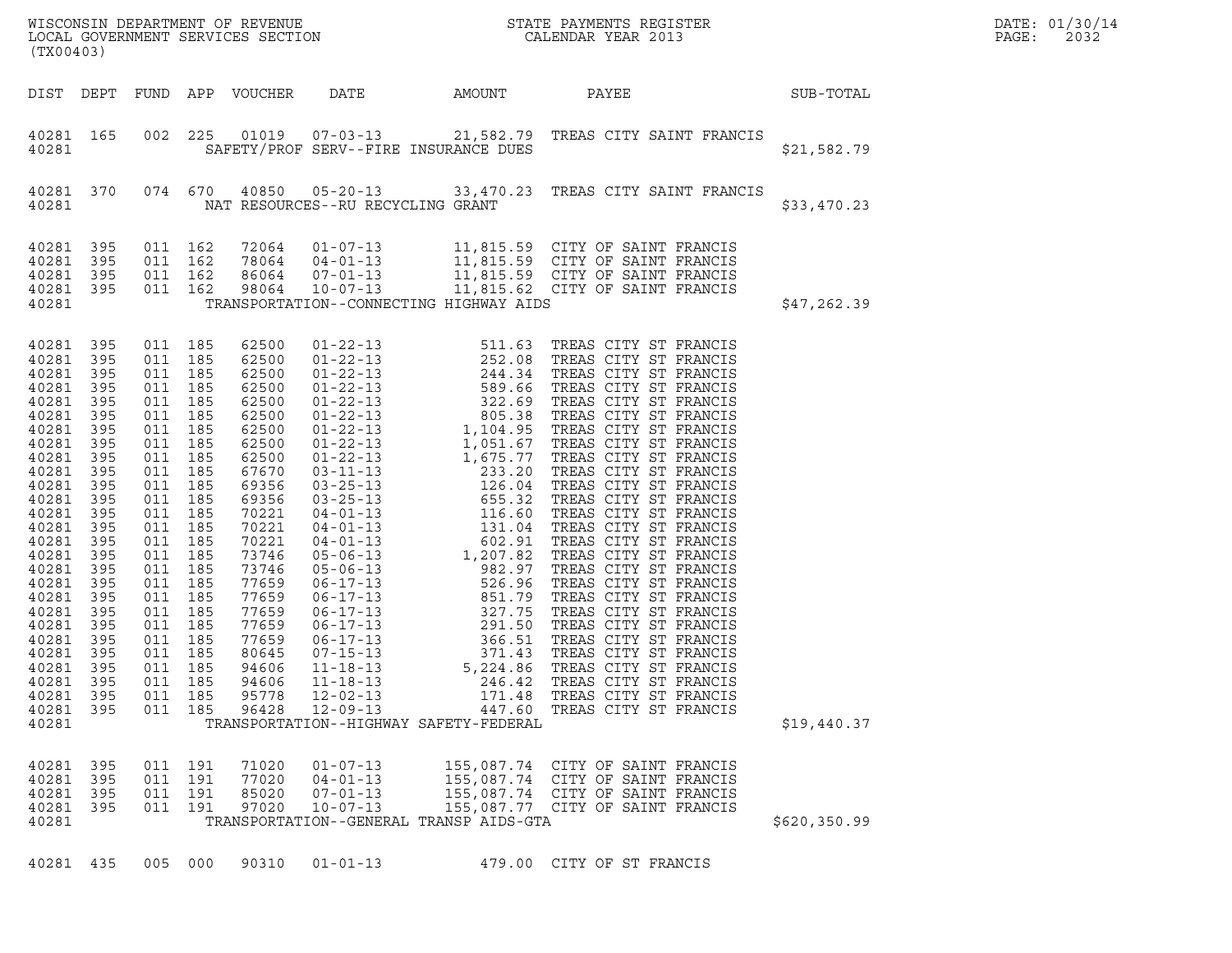| (TX00403)                                                  |                   |                                 |                                 |                       |                                             |                                                                                                                                                                                                                                                                                       |                                      |                |
|------------------------------------------------------------|-------------------|---------------------------------|---------------------------------|-----------------------|---------------------------------------------|---------------------------------------------------------------------------------------------------------------------------------------------------------------------------------------------------------------------------------------------------------------------------------------|--------------------------------------|----------------|
| DIST                                                       | DEPT              |                                 |                                 | FUND APP VOUCHER DATE |                                             | AMOUNT                                                                                                                                                                                                                                                                                | PAYEE                                | SUB-TOTAL      |
| 40281<br>40281<br>40281<br>40281 435<br>40281 435<br>40281 | 435<br>435<br>435 | 005<br>005<br>005<br>005<br>005 | 000<br>000<br>000<br>000<br>000 |                       | HEALTH SERVICES--STATE/FED AIDS             | 90314 02-01-13 480.00 CITY OF ST FRANCIS<br>90318 03-01-13 480.00 CITY OF ST FRANCIS<br>90400 07-01-13 19,464.00 CITY OF ST FRANCIS<br>90403 09-01-13 9,982.00 CITY OF ST FRANCIS<br>90406 10-01-13 7,839.00 CITY OF ST FRANCIS                                                       |                                      | \$38,724.00    |
| 40281 435<br>40281                                         |                   |                                 |                                 |                       |                                             | 005 163 01LGS 11-18-13 12,900.00 CITY OF ST FRANCIS<br>HS--PREPAID MEDICAL TRANSPORT REIMBURSE                                                                                                                                                                                        |                                      | \$12,900.00    |
| 40281 455<br>40281                                         |                   |                                 |                                 |                       | JUSTICE--LAW ENFORCEMENT TRAINING           | 002 231 00563 02-15-13 3,360.00 TREAS CITY SAINT FRANCIS                                                                                                                                                                                                                              |                                      | \$3,360.00     |
| 40281 835<br>40281 835<br>40281                            |                   |                                 |                                 |                       | REVENUE--STATE SHARED REVENUES              | 002 105 43955 07-22-13 472,655.80 TREAS CITY SAINT FRANCIS<br>002 105 81058 11-18-13 1,655,013.49 TREAS CITY SAINT FRANCIS                                                                                                                                                            |                                      | \$2,127,669.29 |
| 40281                                                      |                   |                                 |                                 |                       | REVENUE--EXEMPT COMPUTER AID                | $\begin{array}{cccc} 4\,02\,8\,1 & 8\,3\,5 & 0\,0\,2 & 1\,0\,9 & 0\,2\,9\,2\,4 & 0\,7\, -\,2\,2\, -\,1\,3 & 3\,4\,,\,3\,4\,9\,. \,0\,0 & \text{TREAS CITY SAINT FRANCIS} \\ 4\,02\,8\,1 & 8\,3\,5 & 0\,0\,2 & 1\,0\,9 & 0\,5\,2\,1\,3 & 0\,7\, -\,2\,2\, -\,1\,3 & 2\,7\,5\,. \,0\,0$ |                                      | \$34,624.00    |
| 40281<br>40281 835<br>40281                                | 835               | 002 302                         |                                 |                       |                                             | 002 302 10074 07-22-13 1,083,370.46 TREAS CITY SAINT FRANCIS<br>11074  07-22-13  223,985.70  TREAS CITY SAINT FRANCIS<br>REVENUE-FIRST DOLLAR/SCHOOL LEVY CREDITS                                                                                                                     |                                      | \$1,307,356.16 |
| 40281<br>40281                                             | 835               | 021 363                         |                                 |                       | 37213 03-25-13<br>REVENUE--LOTTERY CREDIT - |                                                                                                                                                                                                                                                                                       | 218, 217.43 TREAS CITY SAINT FRANCIS | \$218,217.43   |
| 40281                                                      |                   |                                 |                                 |                       | DISTRICT TOTAL APPROPRIATIONS               |                                                                                                                                                                                                                                                                                       |                                      | \$4,484,957.65 |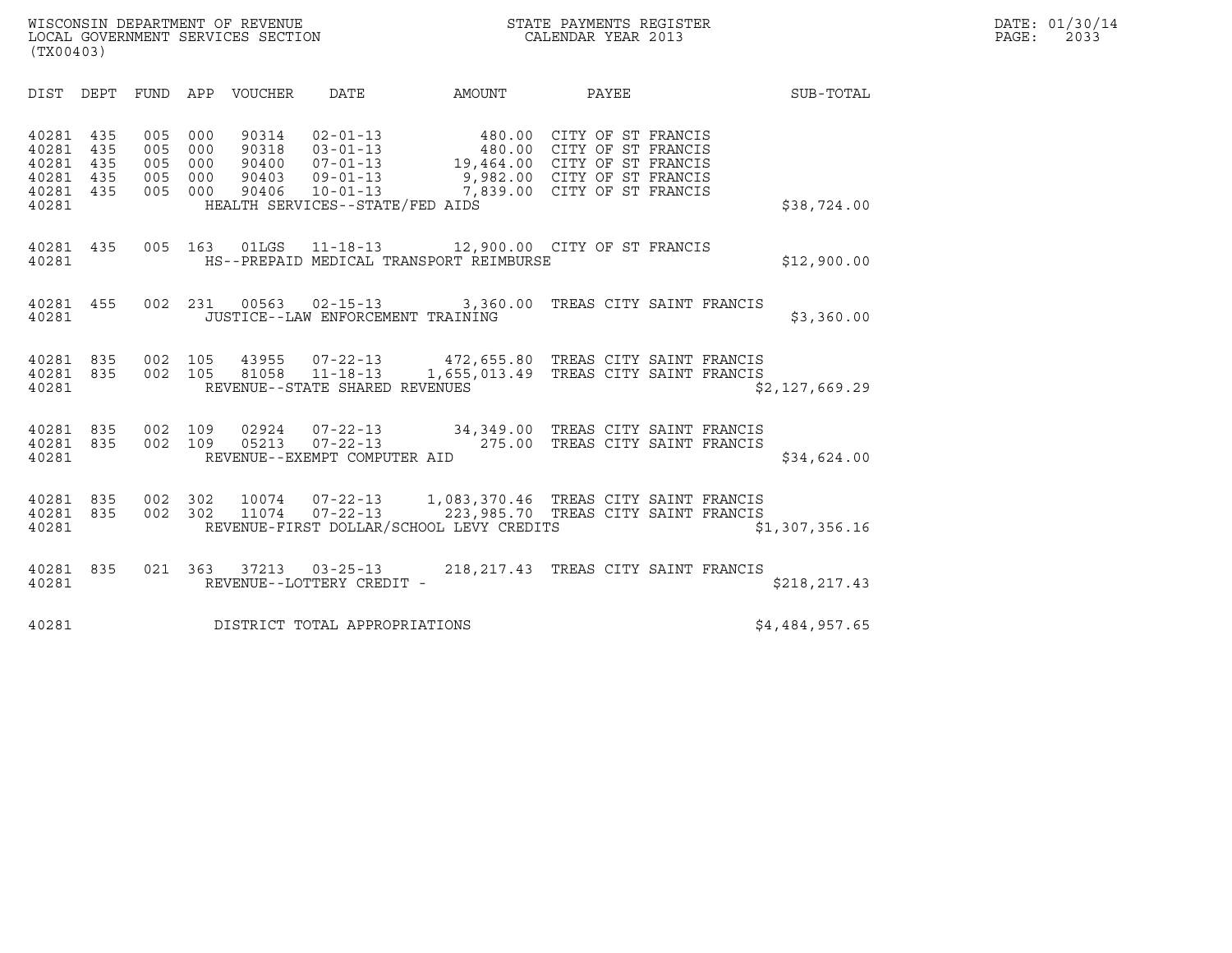| (TX00403)                                                                                                                                                                                                                                                                                             |                                                                                                                                                                                                                              |                                                                                                                                                                                                                                                                          |                                                                                                                                                 |                                                                                                                                                                                                                                                                                              |                                                                                                                                                                                                                                                                                                                                                                                                                                                                                                                                                                                                                                        |                                                                                              |                                                                                                                                                                                                                                                                                                                                                                                                                                                                                                                                                                                                                                                                                                                           |             | DATE: 01/30/14<br>PAGE:<br>2034 |
|-------------------------------------------------------------------------------------------------------------------------------------------------------------------------------------------------------------------------------------------------------------------------------------------------------|------------------------------------------------------------------------------------------------------------------------------------------------------------------------------------------------------------------------------|--------------------------------------------------------------------------------------------------------------------------------------------------------------------------------------------------------------------------------------------------------------------------|-------------------------------------------------------------------------------------------------------------------------------------------------|----------------------------------------------------------------------------------------------------------------------------------------------------------------------------------------------------------------------------------------------------------------------------------------------|----------------------------------------------------------------------------------------------------------------------------------------------------------------------------------------------------------------------------------------------------------------------------------------------------------------------------------------------------------------------------------------------------------------------------------------------------------------------------------------------------------------------------------------------------------------------------------------------------------------------------------------|----------------------------------------------------------------------------------------------|---------------------------------------------------------------------------------------------------------------------------------------------------------------------------------------------------------------------------------------------------------------------------------------------------------------------------------------------------------------------------------------------------------------------------------------------------------------------------------------------------------------------------------------------------------------------------------------------------------------------------------------------------------------------------------------------------------------------------|-------------|---------------------------------|
| DIST DEPT                                                                                                                                                                                                                                                                                             |                                                                                                                                                                                                                              |                                                                                                                                                                                                                                                                          |                                                                                                                                                 | FUND APP VOUCHER                                                                                                                                                                                                                                                                             | DATE                                                                                                                                                                                                                                                                                                                                                                                                                                                                                                                                                                                                                                   | AMOUNT                                                                                       | PAYEE                                                                                                                                                                                                                                                                                                                                                                                                                                                                                                                                                                                                                                                                                                                     | SUB-TOTAL   |                                 |
| 40282 165<br>40282                                                                                                                                                                                                                                                                                    |                                                                                                                                                                                                                              | 002                                                                                                                                                                                                                                                                      | 225                                                                                                                                             | 01020                                                                                                                                                                                                                                                                                        | $07 - 03 - 13$<br>SAFETY/PROF SERV--FIRE INSURANCE DUES                                                                                                                                                                                                                                                                                                                                                                                                                                                                                                                                                                                |                                                                                              | 38,428.21 TREAS CITY SOUTH MILWAUKE                                                                                                                                                                                                                                                                                                                                                                                                                                                                                                                                                                                                                                                                                       | \$38,428.21 |                                 |
| 40282 370<br>40282                                                                                                                                                                                                                                                                                    |                                                                                                                                                                                                                              | 074 670                                                                                                                                                                                                                                                                  |                                                                                                                                                 | 40851                                                                                                                                                                                                                                                                                        | NAT RESOURCES--RU RECYCLING GRANT                                                                                                                                                                                                                                                                                                                                                                                                                                                                                                                                                                                                      |                                                                                              |                                                                                                                                                                                                                                                                                                                                                                                                                                                                                                                                                                                                                                                                                                                           | \$81,646.25 |                                 |
| 40282<br>40282<br>40282<br>40282<br>40282                                                                                                                                                                                                                                                             | 395<br>395<br>395<br>395                                                                                                                                                                                                     | 011 162<br>011 162<br>011 162<br>011 162                                                                                                                                                                                                                                 |                                                                                                                                                 | 72065<br>78065<br>86065<br>98065                                                                                                                                                                                                                                                             | $01 - 07 - 13$<br>$04 - 01 - 13$<br>$07 - 01 - 13$<br>$10 - 07 - 13$<br>TRANSPORTATION--CONNECTING HIGHWAY AIDS                                                                                                                                                                                                                                                                                                                                                                                                                                                                                                                        |                                                                                              | 11,367.06 CITY OF SOUTH MILWAUKEE<br>11,367.06 CITY OF SOUTH MILWAUKEE<br>11,367.06 CITY OF SOUTH MILWAUKEE<br>11,367.08 CITY OF SOUTH MILWAUKEE                                                                                                                                                                                                                                                                                                                                                                                                                                                                                                                                                                          | \$45,468.26 |                                 |
| 40282<br>40282<br>40282<br>40282<br>40282<br>40282<br>40282<br>40282<br>40282<br>40282<br>40282<br>40282<br>40282<br>40282<br>40282<br>40282<br>40282<br>40282<br>40282<br>40282<br>40282<br>40282<br>40282<br>40282<br>40282<br>40282<br>40282<br>40282<br>40282<br>40282<br>40282<br>40282<br>40282 | 395<br>395<br>395<br>395<br>395<br>395<br>395<br>395<br>395<br>395<br>395<br>395<br>395<br>395<br>395<br>395<br>395<br>395<br>395<br>395<br>395<br>395<br>395<br>395<br>395<br>395<br>395<br>395<br>395<br>395<br>395<br>395 | 011 185<br>011 185<br>011 185<br>011 185<br>011<br>011 185<br>011<br>011 185<br>011<br>011 185<br>011<br>011<br>011<br>011 185<br>011<br>011<br>011<br>011<br>011<br>011<br>011<br>011 185<br>011<br>011 185<br>011<br>011<br>011<br>011<br>011<br>011<br>011<br>011 185 | 185<br>185<br>185<br>185<br>185<br>185<br>185<br>185<br>185<br>185<br>185<br>185<br>185<br>185<br>185<br>185<br>185<br>185<br>185<br>185<br>185 | 62501<br>62501<br>62501<br>62501<br>62501<br>62501<br>64523<br>64523<br>67671<br>67671<br>67671<br>68454<br>68454<br>70222<br>70222<br>70222<br>73747<br>73747<br>77660<br>77660<br>77660<br>77660<br>82328<br>86589<br>86589<br>92796<br>92796<br>92796<br>94607<br>94607<br>95779<br>96429 | $01 - 22 - 13$<br>$01 - 22 - 13$<br>$01 - 22 - 13$<br>$01 - 22 - 13$<br>$01 - 22 - 13$<br>$01 - 22 - 13$<br>$02 - 11 - 13$<br>$02 - 11 - 13$<br>$03 - 11 - 13$<br>$03 - 11 - 13$<br>$03 - 11 - 13$<br>$03 - 18 - 13$<br>$03 - 18 - 13$<br>$04 - 01 - 13$<br>$04 - 01 - 13$<br>$04 - 01 - 13$<br>$05 - 06 - 13$<br>$05 - 06 - 13$<br>$06 - 17 - 13$<br>$06 - 17 - 13$<br>$06 - 17 - 13$<br>$06 - 17 - 13$<br>$07 - 29 - 13$<br>$09 - 09 - 13$<br>$09 - 09 - 13$<br>$11 - 04 - 13$<br>$11 - 04 - 13$<br>$11 - 04 - 13$<br>$11 - 18 - 13$<br>$11 - 18 - 13$<br>$12 - 02 - 13$<br>$12 - 09 - 13$<br>TRANSPORTATION--HIGHWAY SAFETY-FEDERAL | 2,400.00<br>1,200.00<br>1,000.00<br>1,200.00<br>6,990.00<br>1,800.00<br>1,224.00<br>1,224.00 | $1,200.00 \quad \text{TREAS CITY SOUTH MILWAUKE} \label{eq:3} 1,200.00 \quad \text{TREAS CITY SOUTH MILWAUKE} \newline 1,200.00 \quad \text{TREAS CITY SOUTH MILWAUKE} \newline 1,800.00 \quad \text{TREAS CITY SOUTH MILWAUKE} \newline 3,000.00 \quad \text{TREAS CITY SOUTH MILWAUKE} \newline 600.00 \quad \text{TREAS CITY SOUTH MILWAUKE} \newline 600.00 \quad \text{TREAS CITY SOUTH MILWAUKE} \newline 1,200.00 \quad \text{TREAS$<br>1,800.00 TREAS CITY SOUTH MILWAUKE<br>TREAS CITY SOUTH MILWAUKE<br>TREAS CITY SOUTH MILWAUKE<br>TREAS CITY SOUTH MILWAUKE<br>TREAS CITY SOUTH MILWAUKE<br>TREAS CITY SOUTH MILWAUKE<br>TREAS CITY SOUTH MILWAUKE<br>TREAS CITY SOUTH MILWAUKE<br>TREAS CITY SOUTH MILWAUKE | \$48,638.00 |                                 |
| 40282<br>40282<br>40282                                                                                                                                                                                                                                                                               | 395<br>395<br>395                                                                                                                                                                                                            | 011 191<br>011 191<br>011 191                                                                                                                                                                                                                                            |                                                                                                                                                 | 71021<br>77021<br>85021                                                                                                                                                                                                                                                                      | $01 - 07 - 13$<br>$04 - 01 - 13$<br>$07 - 01 - 13$                                                                                                                                                                                                                                                                                                                                                                                                                                                                                                                                                                                     |                                                                                              | 201,302.27 CITY OF SOUTH MILWAUKEE<br>201,302.27 CITY OF SOUTH MILWAUKEE<br>201,302.27 CITY OF SOUTH MILWAUKEE                                                                                                                                                                                                                                                                                                                                                                                                                                                                                                                                                                                                            |             |                                 |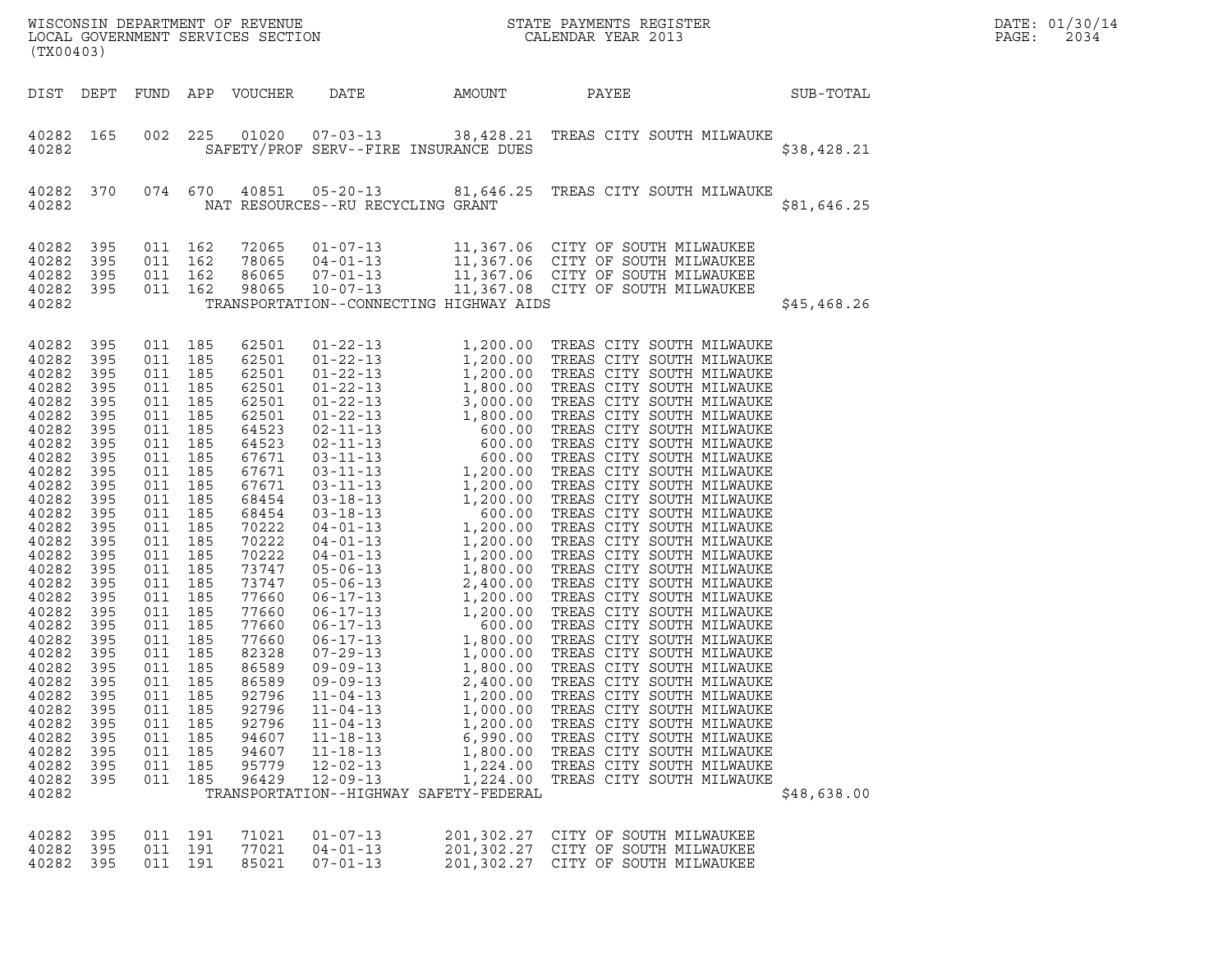| (TX00403)                       |         |         |                |                                                     | % WISCONSIN DEPARTMENT OF REVENUE $$\tt STATE~PAYMEMTS~REGISTER~LOCAL~GOVERNMENT~SERVICES~SECTION~CALENDAR~YEAR~2013$                                                                                                                                                                                                |                                   |                | DATE: 01/30/14<br>PAGE:<br>2035 |
|---------------------------------|---------|---------|----------------|-----------------------------------------------------|----------------------------------------------------------------------------------------------------------------------------------------------------------------------------------------------------------------------------------------------------------------------------------------------------------------------|-----------------------------------|----------------|---------------------------------|
|                                 |         |         |                |                                                     |                                                                                                                                                                                                                                                                                                                      |                                   |                |                                 |
| 40282                           |         |         |                |                                                     | 40282 395 011 191 97021 10-07-13 201,302.29 CITY OF SOUTH MILWAUKEE<br>TRANSPORTATION--GENERAL TRANSP AIDS-GTA                                                                                                                                                                                                       |                                   | \$805, 209.10  |                                 |
|                                 | 40282   |         |                |                                                     | 40282 395 011 278 95704 11-26-13 40,203.88 TREAS CITY SOUTH MILWAUKEE<br>TRANSPORTATION--LRIP/TRIP/MSIP GRANTS                                                                                                                                                                                                       |                                   | \$40, 203.88   |                                 |
|                                 |         |         |                | 40282 HEALTH SERVICES--STATE/FED AIDS               | $\begin{tabular}{cccccccc} 4\,0282 & 435 & 005 & 000 & 90310 & 01-01-13 & 2,826.00 & CITY & OF SO MILWAUKEE \\ 4\,0282 & 435 & 005 & 000 & 90321 & 04-01-13 & 4,360.00 & CITY & OF SO MILWAUKEE \\ 4\,0282 & 435 & 005 & 000 & 90400 & 07-01-13 & 17,727.00 & CITY & OF SO MILWAUKEE \\ 4\,0282 & 435 & 005 & 000 &$ |                                   | \$57,409.00    |                                 |
|                                 |         |         |                |                                                     | 40282 435 005 162 01HSD 09-03-13 6,781.51 CITY SOUTH MILWAUKEE                                                                                                                                                                                                                                                       |                                   | \$6,781.51     |                                 |
|                                 |         |         |                |                                                     | 40282 435 005 163 01LGS 11-18-13 50,600.00 CITY OF SOUTH MILWAUKEE<br>40282 MS--PREPAID MEDICAL TRANSPORT REIMBURSE                                                                                                                                                                                                  |                                   | \$50,600.00    |                                 |
|                                 |         |         |                |                                                     | 40282 455 002 231 00552 02-15-13 5,280.00 TREAS CITY S MILWAUKEE<br>40282 JUSTICE--LAW ENFORCEMENT TRAINING                                                                                                                                                                                                          |                                   | \$5,280.00     |                                 |
|                                 |         |         |                |                                                     | 40282 835 002 105 43956 07-22-13 790,519.19 TREAS CITY SOUTH MILWAUKE<br>40282 835 002 105 81059 11-18-13 2,390,612.04 TREAS CITY SOUTH MILWAUKE<br>40282 REVENUE--STATE SHARED REVENUES                                                                                                                             |                                   | \$3,181,131.23 |                                 |
| 40282                           |         |         |                | REVENUE--EXEMPT COMPUTER AID                        | 40282 835 002 109 02925 07-22-13 215,503.00 TREAS CITY SOUTH MILWAUKE<br>40282 835 002 109 05214 07-22-13 10,443.00 TREAS CITY SOUTH MILWAUKE                                                                                                                                                                        |                                   | \$225,946.00   |                                 |
| 40282 835<br>40282 835<br>40282 | 002 302 | 002 302 | 10075<br>11075 | $07 - 22 - 13$<br>$07 - 22 - 13$                    | 2,299,087.62 TREAS CITY SOUTH MILWAUKE<br>541,123.92 TREAS CITY SOUTH MILWAUKE<br>REVENUE-FIRST DOLLAR/SCHOOL LEVY CREDITS                                                                                                                                                                                           |                                   | \$2,840,211.54 |                                 |
| 40282 835<br>40282              |         |         | 002 501 00001  | $02 - 01 - 13$                                      | DOA-PAYMENT FOR MUNICIPAL SERVICES AID                                                                                                                                                                                                                                                                               | 3,600.21 TREAS CITY OF SOUTH MILW | \$3,600.21     |                                 |
| 40282 835<br>40282              |         |         |                | 021 363 37214 03-25-13<br>REVENUE--LOTTERY CREDIT - | 608,688.42 TREAS CITY SOUTH MILWAUKE                                                                                                                                                                                                                                                                                 |                                   | \$608,688.42   |                                 |
| 40282                           |         |         |                | DISTRICT TOTAL APPROPRIATIONS                       |                                                                                                                                                                                                                                                                                                                      |                                   | \$8,039,241.61 |                                 |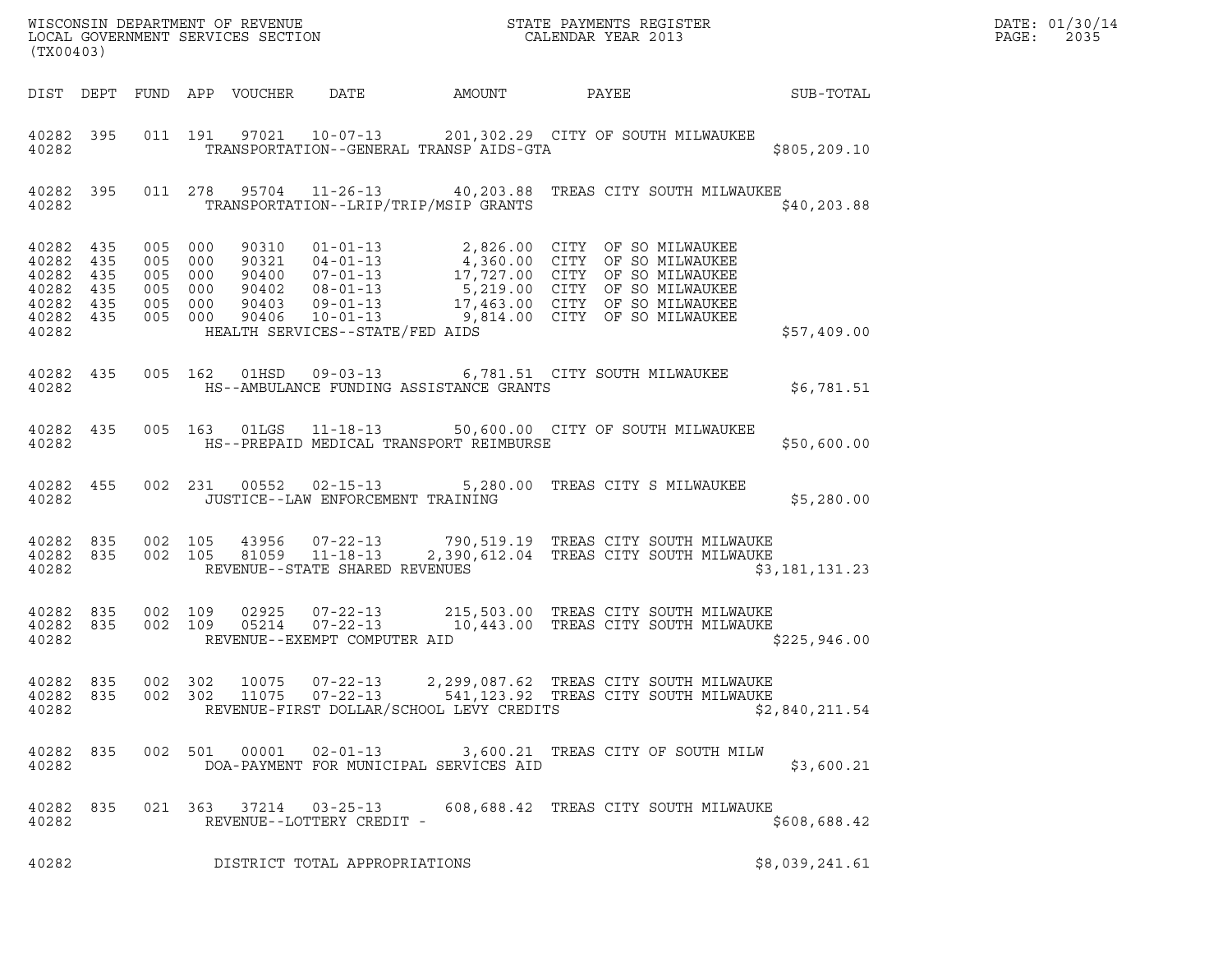| WISCONSIN DEPARTMENT OF REVENUE<br>LOCAL GOVERNMENT SERVICES SECTION<br>(TX00403) | STATE PAYMENTS REGISTER<br>CALENDAR YEAR 2013 | DATE: 01/30/14<br>PAGE:<br>2036 |
|-----------------------------------------------------------------------------------|-----------------------------------------------|---------------------------------|

| WISCONSIN DEPARTMENT OF REVENUE<br>LOCAL GOVERNMENT SERVICES SECTION THE STATE PAYMENTS REGISTER<br>(TYA04403)<br>(TX00403)                                                                                               |                                                                                           |                                                                                                                                                                          |                                                                                             |                                                                                                                                                                                           |                                                                                                                                                                                                                                        |                                                                                                                                                    |                                                                                                                                                                                                                                                                                                                                                                                                                                                                                                                                                                                          | $\mathbb{E} \mathbb{R}$ | DATE: 01/30/14<br>PAGE:<br>2036 |
|---------------------------------------------------------------------------------------------------------------------------------------------------------------------------------------------------------------------------|-------------------------------------------------------------------------------------------|--------------------------------------------------------------------------------------------------------------------------------------------------------------------------|---------------------------------------------------------------------------------------------|-------------------------------------------------------------------------------------------------------------------------------------------------------------------------------------------|----------------------------------------------------------------------------------------------------------------------------------------------------------------------------------------------------------------------------------------|----------------------------------------------------------------------------------------------------------------------------------------------------|------------------------------------------------------------------------------------------------------------------------------------------------------------------------------------------------------------------------------------------------------------------------------------------------------------------------------------------------------------------------------------------------------------------------------------------------------------------------------------------------------------------------------------------------------------------------------------------|-------------------------|---------------------------------|
|                                                                                                                                                                                                                           |                                                                                           |                                                                                                                                                                          |                                                                                             |                                                                                                                                                                                           |                                                                                                                                                                                                                                        |                                                                                                                                                    | DIST DEPT FUND APP VOUCHER DATE AMOUNT PAYEE SUB-TOTAL                                                                                                                                                                                                                                                                                                                                                                                                                                                                                                                                   |                         |                                 |
| 40291 165<br>40291                                                                                                                                                                                                        |                                                                                           |                                                                                                                                                                          |                                                                                             |                                                                                                                                                                                           |                                                                                                                                                                                                                                        | SAFETY/PROF SERV--FIRE INSURANCE DUES                                                                                                              | 002 225 01021 07-03-13 174,039.87 TREAS CITY WAUWATOSA                                                                                                                                                                                                                                                                                                                                                                                                                                                                                                                                   | \$174,039.87            |                                 |
| 40291 165<br>40291                                                                                                                                                                                                        |                                                                                           |                                                                                                                                                                          |                                                                                             |                                                                                                                                                                                           | SAFETY/PROF SERV--PECFA AIDS                                                                                                                                                                                                           |                                                                                                                                                    | 072  262  01008  05-08-13  5,341.25  TREAS CITY WAUWATOSA                                                                                                                                                                                                                                                                                                                                                                                                                                                                                                                                | \$5,341.25              |                                 |
|                                                                                                                                                                                                                           |                                                                                           |                                                                                                                                                                          |                                                                                             |                                                                                                                                                                                           |                                                                                                                                                                                                                                        |                                                                                                                                                    | 40291 370 002 503 15894 02-06-13 17,550.12 TREAS CITY WAUWATOSA<br>TOWN SHARE 5552.74                                                                                                                                                                                                                                                                                                                                                                                                                                                                                                    | \$17,550.12             |                                 |
| 40291                                                                                                                                                                                                                     |                                                                                           |                                                                                                                                                                          |                                                                                             |                                                                                                                                                                                           |                                                                                                                                                                                                                                        | NAT RESOURCES--URBAN NON-POINT GRANTS                                                                                                              | 40291 370 074 658 02076 02-11-13 116,000.00 TREAS CITY WAUWATOSA                                                                                                                                                                                                                                                                                                                                                                                                                                                                                                                         | \$116,000.00            |                                 |
| 40291                                                                                                                                                                                                                     |                                                                                           |                                                                                                                                                                          |                                                                                             |                                                                                                                                                                                           | NAT RESOURCES--RU RECYCLING GRANT                                                                                                                                                                                                      |                                                                                                                                                    | 40291 370 074 670 40852 05-20-13 174,238.62 TREAS CITY WAUWATOSA                                                                                                                                                                                                                                                                                                                                                                                                                                                                                                                         | \$174,238.62            |                                 |
| 40291                                                                                                                                                                                                                     |                                                                                           |                                                                                                                                                                          |                                                                                             |                                                                                                                                                                                           |                                                                                                                                                                                                                                        | NAT RESOURCES--RU CONSOLIDATED GRANT                                                                                                               | 40291 370 074 673 40852 05-20-13 12,143.96 TREAS CITY WAUWATOSA                                                                                                                                                                                                                                                                                                                                                                                                                                                                                                                          | \$12, 143.96            |                                 |
| 40291 395<br>40291 395<br>40291 395<br>40291 395<br>40291                                                                                                                                                                 |                                                                                           |                                                                                                                                                                          |                                                                                             |                                                                                                                                                                                           |                                                                                                                                                                                                                                        | TRANSPORTATION--CONNECTING HIGHWAY AIDS                                                                                                            | 011 162 72066 01-07-13 33,728.49 CITY OF WAUWATOSA<br>011 162 78066 04-01-13 33,728.49 CITY OF WAUWATOSA<br>011 162 98066 07-01-13 33,728.49 CITY OF WAUWATOSA<br>011 162 98066 10-07-13 33,728.49 CITY OF WAUWATOSA                                                                                                                                                                                                                                                                                                                                                                     | \$134,913.96            |                                 |
| 40291 395<br>40291 395<br>40291 395<br>40291 395<br>40291 395<br>40291 395<br>40291 395<br>40291 395<br>40291<br>40291<br>40291<br>40291<br>40291<br>40291<br>40291<br>40291<br>40291<br>40291<br>40291<br>40291<br>40291 | 395<br>395<br>395<br>395<br>395<br>395<br>395<br>395<br>395<br>395<br>395<br>- 395<br>395 | 011 185<br>011 185<br>011 185<br>011 185<br>011 185<br>011 185<br>011 185<br>011<br>011<br>011<br>011<br>011<br>011<br>011<br>011<br>011<br>011<br>011<br>011<br>011 185 | 011 185<br>185<br>185<br>185<br>185<br>185<br>185<br>185<br>185<br>185<br>185<br>185<br>185 | 62502<br>62502<br>62502<br>62502<br>62502<br>62502<br>63072<br>63072<br>63072<br>68455<br>68455<br>68455<br>69357<br>69357<br>69357<br>73748<br>73748<br>73748<br>75883<br>75883<br>77661 | $01 - 28 - 13$<br>$03 - 18 - 13$<br>$03 - 18 - 13$<br>$03 - 18 - 13$<br>$03 - 25 - 13$<br>$03 - 25 - 13$<br>$03 - 25 - 13$<br>$05 - 06 - 13$<br>$05 - 06 - 13$<br>$05 - 06 - 13$<br>$05 - 28 - 13$<br>$05 - 28 - 13$<br>$06 - 17 - 13$ | 2,143.70<br>1,562.66<br>1,061.35<br>2,061.97<br>1,864.31<br>2,629.58<br>1,531.94<br>994.20<br>2,512.11<br>3,014.83<br>254.34<br>300.66<br>1,338.94 | 01-22-13<br>01-22-13<br>01-22-13<br>1,145.23<br>1,163.78<br>TREAS CITY WAUWATOSA<br>01-22-13<br>2,151.77<br>TREAS CITY WAUWATOSA<br>01-22-13<br>1,167.60<br>TREAS CITY WAUWATOSA<br>01-28-13<br>1,706.61<br>TREAS CITY WAUWATOSA<br>01-28-13<br>1,706.61<br>TREA<br>TREAS CITY WAUWATOSA<br>TREAS CITY WAUWATOSA<br>TREAS CITY WAUWATOSA<br>TREAS CITY WAUWATOSA<br>TREAS CITY WAUWATOSA<br>TREAS CITY WAUWATOSA<br>TREAS CITY WAUWATOSA<br>TREAS CITY WAUWATOSA<br>TREAS CITY WAUWATOSA<br>TREAS CITY WAUWATOSA<br>TREAS CITY WAUWATOSA<br>TREAS CITY WAUWATOSA<br>TREAS CITY WAUWATOSA |                         |                                 |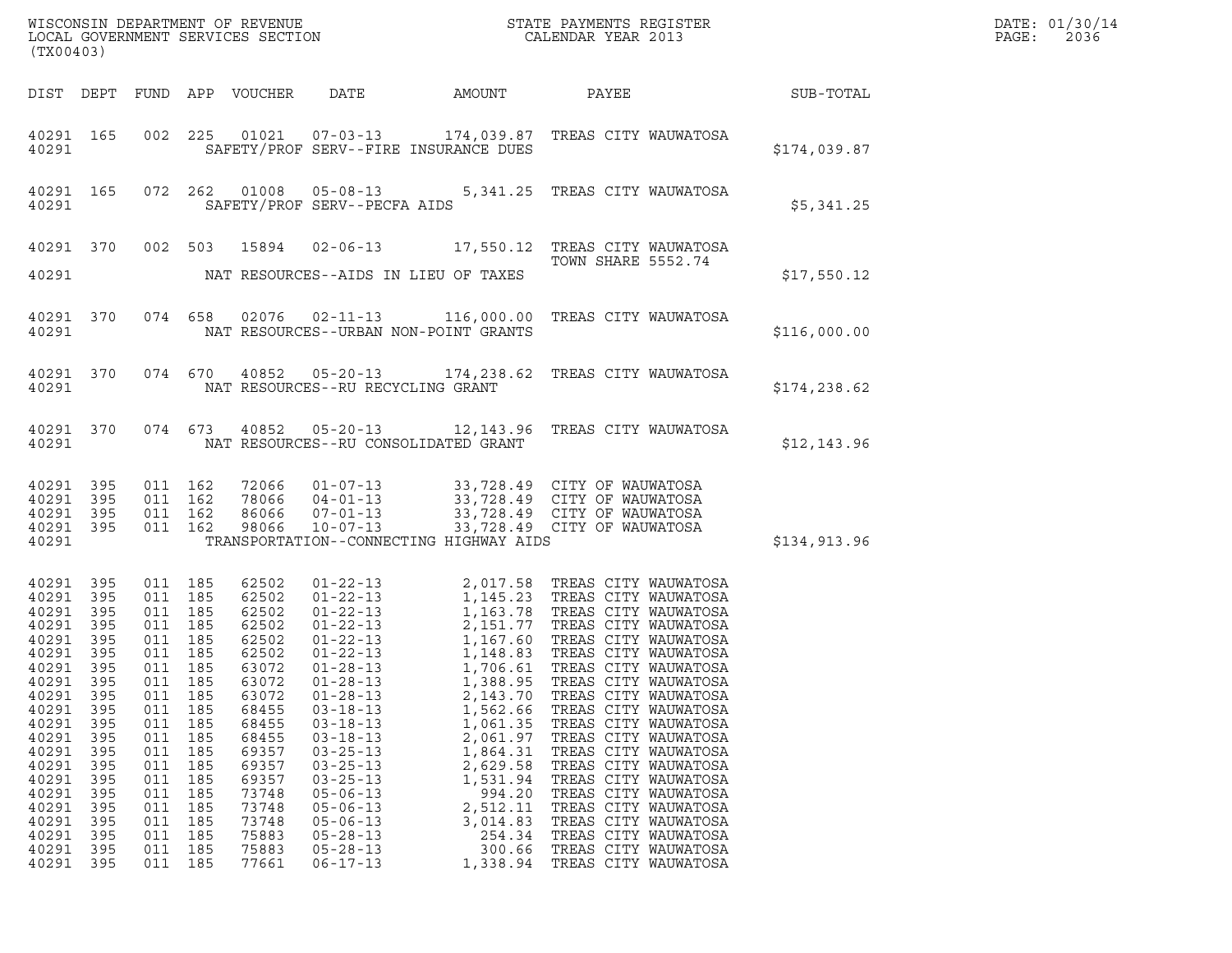| (TX00403)                                                                                                         |                                                                                  |                                                                                  |                                                                                  |                                                                                                          |                                                                                                                                                                                                                      |                                                                                                                                                                                                        |                                                                                                                                                                                                                                                                                                                                            |                |
|-------------------------------------------------------------------------------------------------------------------|----------------------------------------------------------------------------------|----------------------------------------------------------------------------------|----------------------------------------------------------------------------------|----------------------------------------------------------------------------------------------------------|----------------------------------------------------------------------------------------------------------------------------------------------------------------------------------------------------------------------|--------------------------------------------------------------------------------------------------------------------------------------------------------------------------------------------------------|--------------------------------------------------------------------------------------------------------------------------------------------------------------------------------------------------------------------------------------------------------------------------------------------------------------------------------------------|----------------|
| DIST                                                                                                              | DEPT                                                                             | <b>FUND</b>                                                                      | APP                                                                              | VOUCHER                                                                                                  | DATE                                                                                                                                                                                                                 | AMOUNT                                                                                                                                                                                                 | PAYEE                                                                                                                                                                                                                                                                                                                                      | SUB-TOTAL      |
| 40291<br>40291<br>40291<br>40291<br>40291<br>40291<br>40291<br>40291<br>40291<br>40291<br>40291<br>40291<br>40291 | 395<br>395<br>395<br>395<br>395<br>395<br>395<br>395<br>395<br>395<br>395<br>395 | 011<br>011<br>011<br>011<br>011<br>011<br>011<br>011<br>011<br>011<br>011<br>011 | 185<br>185<br>185<br>185<br>185<br>185<br>185<br>185<br>185<br>185<br>185<br>185 | 77661<br>77661<br>80646<br>80646<br>82329<br>87392<br>87392<br>91346<br>92797<br>92797<br>94608<br>94608 | $06 - 17 - 13$<br>$06 - 17 - 13$<br>$07 - 15 - 13$<br>$07 - 15 - 13$<br>$07 - 29 - 13$<br>$09 - 16 - 13$<br>$09 - 16 - 13$<br>$10 - 21 - 13$<br>$11 - 04 - 13$<br>$11 - 04 - 13$<br>$11 - 18 - 13$<br>$11 - 18 - 13$ | 690.03<br>1,186.87<br>375.03<br>960.95<br>$\begin{array}{r} 148. \cup \\ 3,155.94 \\ 2,295.96 \\ 297.20 \\ \hline \end{array}$<br>761.78<br>533.00<br>228.96<br>TRANSPORTATION--HIGHWAY SAFETY-FEDERAL | TREAS CITY WAUWATOSA<br>TREAS CITY WAUWATOSA<br>TREAS CITY WAUWATOSA<br>TREAS CITY WAUWATOSA<br>TREAS CITY WAUWATOSA<br>TREAS CITY WAUWATOSA<br>TREAS CITY WAUWATOSA<br>TREAS CITY WAUWATOSA<br>TREAS CITY WAUWATOSA<br>TREAS CITY WAUWATOSA<br>603.60 TREAS CITY WAUWATOSA<br>TREAS CITY WAUWATOSA                                        | \$44,398.86    |
| 40291<br>40291<br>40291<br>40291<br>40291                                                                         | 395<br>395<br>395<br>395                                                         | 011<br>011<br>011<br>011                                                         | 191<br>191<br>191<br>191                                                         | 71022<br>77022<br>85022<br>97022                                                                         | $01 - 07 - 13$<br>$04 - 01 - 13$<br>$07 - 01 - 13$<br>$10 - 07 - 13$                                                                                                                                                 | TRANSPORTATION--GENERAL TRANSP AIDS-GTA                                                                                                                                                                | 401,677.18 CITY OF WAUWATOSA<br>401,677.18 CITY OF WAUWATOSA<br>401,677.18 CITY OF WAUWATOSA<br>401,677.19 CITY OF WAUWATOSA                                                                                                                                                                                                               | \$1,606,708.73 |
| 40291<br>40291                                                                                                    | 395                                                                              | 011                                                                              | 278                                                                              | 83233                                                                                                    | $08 - 02 - 13$                                                                                                                                                                                                       | 96,906.54<br>TRANSPORTATION--LRIP/TRIP/MSIP GRANTS                                                                                                                                                     | TREAS CITY WAUWATOSA                                                                                                                                                                                                                                                                                                                       | \$96,906.54    |
| 40291<br>40291<br>40291<br>40291<br>40291<br>40291<br>40291<br>40291<br>40291<br>40291<br>40291                   | 435<br>435<br>435<br>435<br>435<br>435<br>435<br>435<br>435<br>435               | 005<br>005<br>005<br>005<br>005<br>005<br>005<br>005<br>005<br>005               | 000<br>000<br>000<br>000<br>000<br>000<br>000<br>000<br>000<br>000               | 90310<br>90314<br>90318<br>90321<br>90323<br>90325<br>90402<br>90406<br>90408<br>90411                   | $01 - 01 - 13$<br>$02 - 01 - 13$<br>$03 - 01 - 13$<br>$04 - 01 - 13$<br>$05 - 01 - 13$<br>$06 - 01 - 13$<br>$08 - 01 - 13$<br>$10 - 01 - 13$<br>$11 - 01 - 13$<br>$12 - 01 - 13$<br>HEALTH SERVICES--STATE/FED AIDS  |                                                                                                                                                                                                        | 5,804.00 CITY OF WAUWATOSA<br>7,337.00 CITY OF WAUWATOSA<br>2,259.00 CITY OF WAUWATOSA<br>11,172.00 CITY OF WAUWATOSA<br>9,747.00 CITY OF WAUWATOSA<br>4,785.00 CITY OF WAUWATOSA<br>3,566.00 CITY OF WAUWATOSA<br>22,826.00 CITY OF WAUWATOSA<br>22,826.00 CITY OF WAUWATOSA<br>9,459.00 CITY OF WAUWATOSA<br>12,922.00 CITY OF WAUWATOSA | \$89,877.00    |
| 40291<br>40291                                                                                                    | 435                                                                              | 005                                                                              | 162                                                                              | 01HSD                                                                                                    | $09 - 03 - 13$                                                                                                                                                                                                       | HS--AMBULANCE FUNDING ASSISTANCE GRANTS                                                                                                                                                                | 8,808.39 CITY WAUWATOSA                                                                                                                                                                                                                                                                                                                    | \$8,808.39     |
| 40291<br>40291                                                                                                    | 435                                                                              | 005                                                                              | 163                                                                              | 01LGS                                                                                                    | $11 - 18 - 13$                                                                                                                                                                                                       | 76,600.00<br>HS--PREPAID MEDICAL TRANSPORT REIMBURSE                                                                                                                                                   | CITY OF WAUWATOSA                                                                                                                                                                                                                                                                                                                          | \$76,600.00    |
| 40291<br>40291                                                                                                    | 455                                                                              |                                                                                  |                                                                                  |                                                                                                          | JUSTICE--LAW ENFORCEMENT TRAINING                                                                                                                                                                                    |                                                                                                                                                                                                        | 002 231 00635 02-19-13 13,920.00 TREAS CITY WAUWATOSA                                                                                                                                                                                                                                                                                      | \$13,920.00    |
| 40291<br>40291                                                                                                    | 505                                                                              |                                                                                  | 002 643                                                                          | 06173                                                                                                    | $01 - 23 - 13$                                                                                                                                                                                                       | 18,000.00<br>DOA--JUSTICE ASSISTANCE FEDERAL FUNDS                                                                                                                                                     | TREAS CITY WAUWATOSA                                                                                                                                                                                                                                                                                                                       | \$18,000.00    |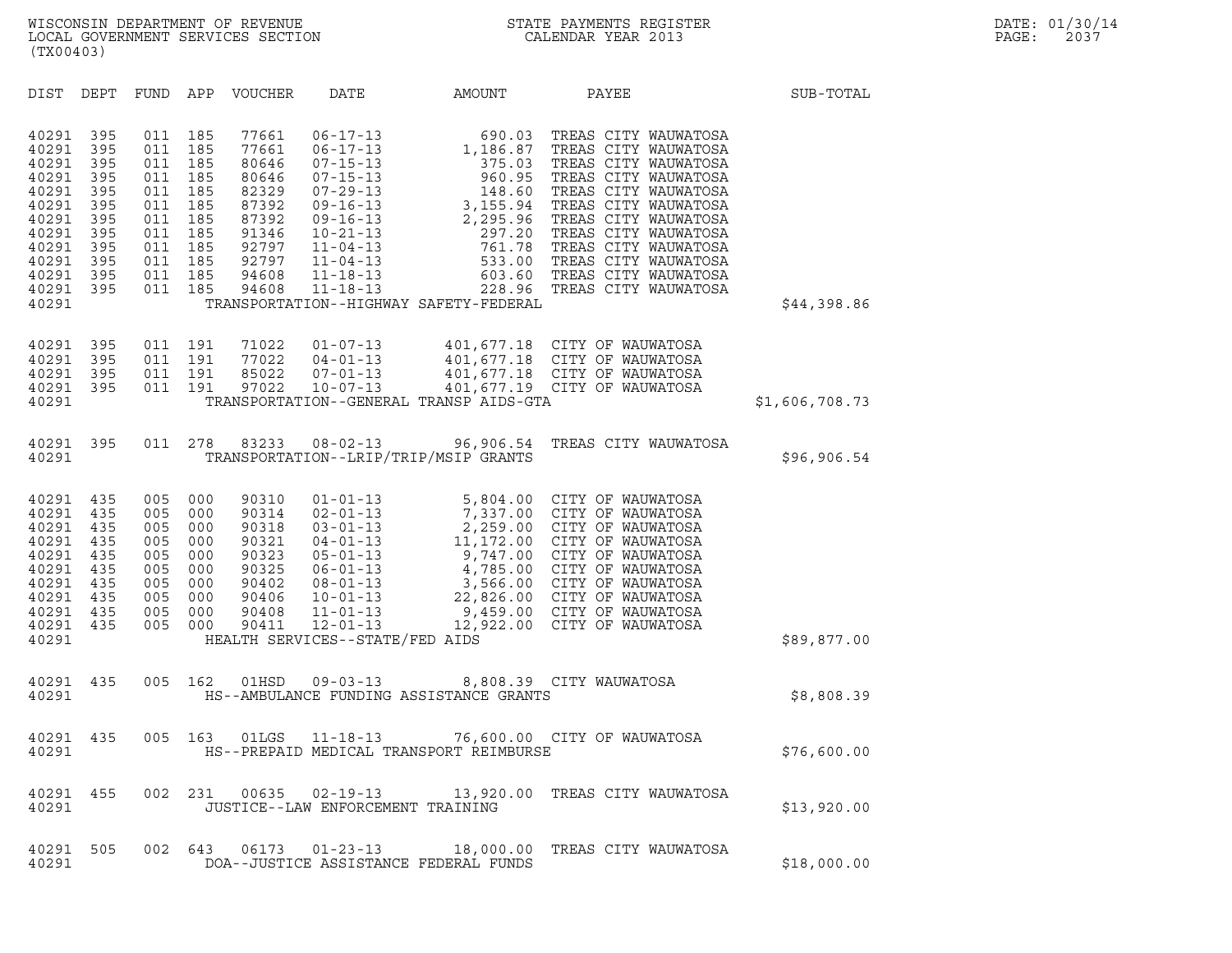| (TX00403)               |            |                    |         | WISCONSIN DEPARTMENT OF REVENUE<br>LOCAL GOVERNMENT SERVICES SECTION |                                                                  |                                                                                                 | DATE: 01/30/14<br>PAGE:<br>2038                                    |  |                   |  |
|-------------------------|------------|--------------------|---------|----------------------------------------------------------------------|------------------------------------------------------------------|-------------------------------------------------------------------------------------------------|--------------------------------------------------------------------|--|-------------------|--|
| DIST DEPT               |            | FUND               | APP     | VOUCHER                                                              | DATE                                                             | AMOUNT                                                                                          | PAYEE                                                              |  | SUB-TOTAL         |  |
| 40291 511<br>40291      |            |                    | 020 180 |                                                                      | $00053$ $09-09-13$<br>GOVT ACCOUNTABILITY BD--ELECTION AID       | 2,100.00 TREAS CITY WAUWATOSA                                                                   |                                                                    |  | \$2,100.00        |  |
| 40291<br>40291<br>40291 | 835<br>835 | 002<br>002 105     | 105     | 81060                                                                | 11-18-13<br>REVENUE--STATE SHARED REVENUES                       | 43957  07-22-13  1,082,368.31  TREAS CITY WAUWATOSA                                             | 623, 615.27 TREAS CITY WAUWATOSA                                   |  | \$1,705,983.58    |  |
| 40291<br>40291<br>40291 | 835<br>835 | 002 109<br>002 109 |         | 02926<br>05215                                                       | $07 - 22 - 13$<br>$07 - 22 - 13$<br>REVENUE--EXEMPT COMPUTER AID |                                                                                                 | 271,019.00 TREAS CITY WAUWATOSA<br>597,429.00 TREAS CITY WAUWATOSA |  | \$868,448.00      |  |
| 40291<br>40291<br>40291 | 835<br>835 | 002<br>002 302     | 302     | 11076                                                                | $07 - 22 - 13$                                                   | 10076  07-22-13  6,916,795.42  TREAS CITY WAUWATOSA<br>REVENUE-FIRST DOLLAR/SCHOOL LEVY CREDITS | 992, 214.99 TREAS CITY WAUWATOSA                                   |  | \$7,909,010.41    |  |
| 40291<br>40291          | 835        | 021                | 363     | 37215                                                                | $03 - 25 - 13$<br>REVENUE--LOTTERY CREDIT -                      |                                                                                                 | 1,140,322.50 TREAS CITY WAUWATOSA                                  |  | \$1,140,322.50    |  |
| 40291                   |            |                    |         |                                                                      | DISTRICT TOTAL APPROPRIATIONS                                    |                                                                                                 |                                                                    |  | \$14, 215, 311.79 |  |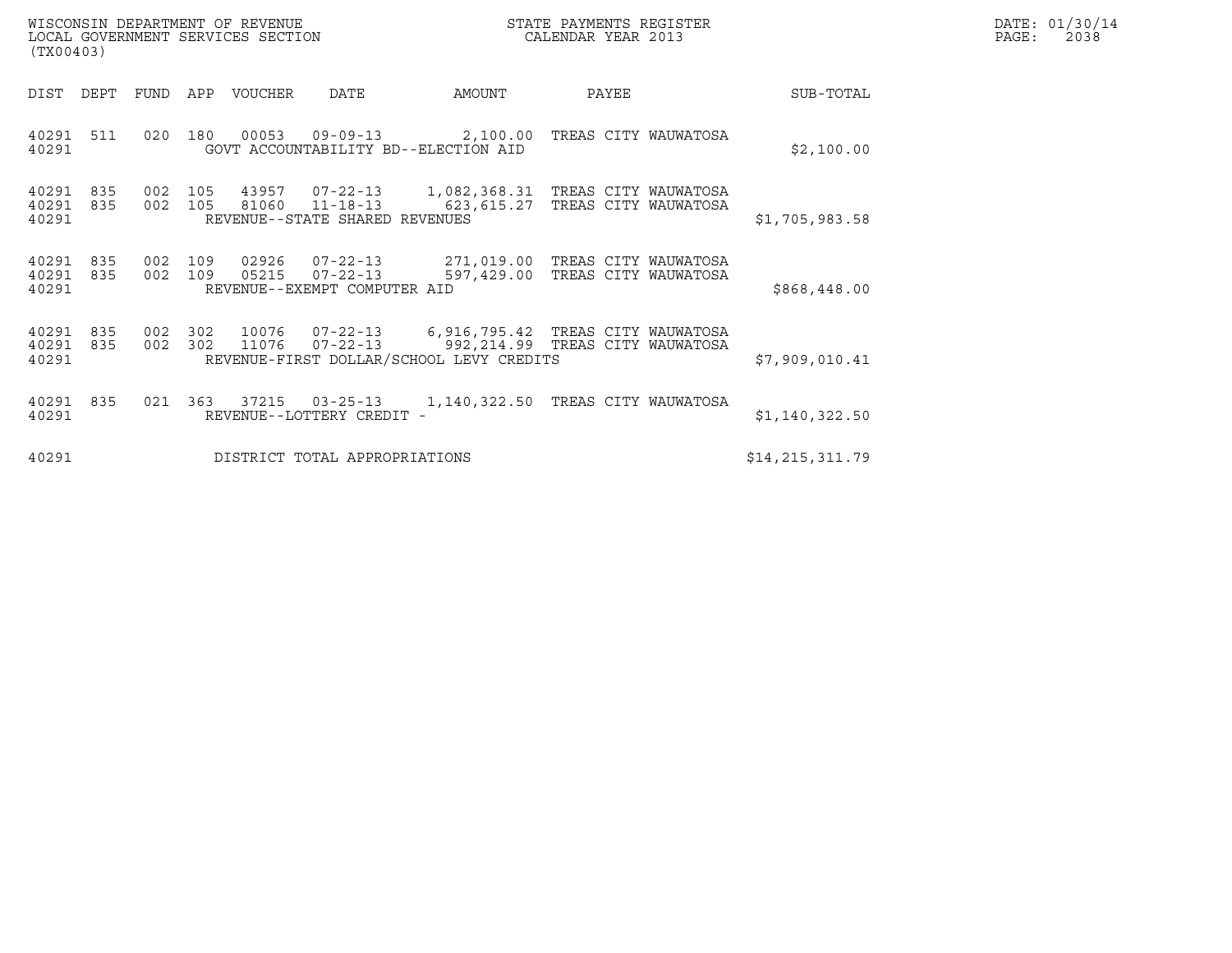| (TX00403)                                                                                                                                                                                                                                                                                                                                                                                                                                                                                                                                                      |                                                                                                |                                                                                                                                                                                                                                                                                                                            |                                                                                                                                                                                                                                                                                                                |                                                                                                                                                                                                                                                          |                                                                                                                                                                | WISCONSIN DEPARTMENT OF REVENUE<br>LOCAL GOVERNMENT SERVICES SECTION<br>CALENDAR YEAR 2013                                                                                                                                                                                                                                                                 |              | DATE: 01/30/14<br>PAGE:<br>2039 |
|----------------------------------------------------------------------------------------------------------------------------------------------------------------------------------------------------------------------------------------------------------------------------------------------------------------------------------------------------------------------------------------------------------------------------------------------------------------------------------------------------------------------------------------------------------------|------------------------------------------------------------------------------------------------|----------------------------------------------------------------------------------------------------------------------------------------------------------------------------------------------------------------------------------------------------------------------------------------------------------------------------|----------------------------------------------------------------------------------------------------------------------------------------------------------------------------------------------------------------------------------------------------------------------------------------------------------------|----------------------------------------------------------------------------------------------------------------------------------------------------------------------------------------------------------------------------------------------------------|----------------------------------------------------------------------------------------------------------------------------------------------------------------|------------------------------------------------------------------------------------------------------------------------------------------------------------------------------------------------------------------------------------------------------------------------------------------------------------------------------------------------------------|--------------|---------------------------------|
| DIST DEPT                                                                                                                                                                                                                                                                                                                                                                                                                                                                                                                                                      |                                                                                                |                                                                                                                                                                                                                                                                                                                            | FUND APP VOUCHER                                                                                                                                                                                                                                                                                               | DATE                                                                                                                                                                                                                                                     | AMOUNT                                                                                                                                                         | PAYEE                                                                                                                                                                                                                                                                                                                                                      | SUB-TOTAL    |                                 |
| 40292 165<br>40292                                                                                                                                                                                                                                                                                                                                                                                                                                                                                                                                             |                                                                                                | 002 225                                                                                                                                                                                                                                                                                                                    |                                                                                                                                                                                                                                                                                                                |                                                                                                                                                                                                                                                          | SAFETY/PROF SERV--FIRE INSURANCE DUES                                                                                                                          | 01022  07-03-13  147,155.83  TREAS CITY WEST ALLIS                                                                                                                                                                                                                                                                                                         | \$147,155.83 |                                 |
| 40292<br>370<br>40292                                                                                                                                                                                                                                                                                                                                                                                                                                                                                                                                          |                                                                                                |                                                                                                                                                                                                                                                                                                                            |                                                                                                                                                                                                                                                                                                                | NAT RESOURCES--RU RECYCLING GRANT                                                                                                                                                                                                                        |                                                                                                                                                                | 074 670 40853 05-20-13 238,820.50 TREAS CITY WEST ALLIS                                                                                                                                                                                                                                                                                                    | \$238,820.50 |                                 |
| 40292 370<br>40292                                                                                                                                                                                                                                                                                                                                                                                                                                                                                                                                             |                                                                                                | 074 673                                                                                                                                                                                                                                                                                                                    |                                                                                                                                                                                                                                                                                                                |                                                                                                                                                                                                                                                          | NAT RESOURCES--RU CONSOLIDATED GRANT                                                                                                                           | 40853  05-20-13  15,809.17  TREAS CITY WEST ALLIS                                                                                                                                                                                                                                                                                                          | \$15,809.17  |                                 |
| 40292<br>395<br>40292<br>395<br>40292<br>395<br>40292 395<br>40292                                                                                                                                                                                                                                                                                                                                                                                                                                                                                             |                                                                                                | 011 162<br>011 162<br>011 162<br>011 162                                                                                                                                                                                                                                                                                   | 72067<br>78067<br>86067<br>98067                                                                                                                                                                                                                                                                               |                                                                                                                                                                                                                                                          | TRANSPORTATION--CONNECTING HIGHWAY AIDS                                                                                                                        | 01-07-13 16,911.07 CITY OF WEST ALLIS<br>04-01-13 16,911.07 CITY OF WEST ALLIS<br>07-01-13 16,911.07 CITY OF WEST ALLIS<br>10-07-13 16,911.09 CITY OF WEST ALLIS                                                                                                                                                                                           | \$67,644.30  |                                 |
| 40292<br>395<br>40292<br>395<br>40292<br>395<br>40292<br>395<br>40292<br>395<br>40292<br>395<br>40292<br>395<br>40292<br>395<br>40292<br>395<br>40292<br>395<br>40292<br>395<br>40292<br>395<br>40292<br>395<br>40292<br>395<br>40292<br>395<br>40292<br>395<br>40292<br>395<br>40292<br>395<br>40292<br>395<br>40292<br>395<br>40292<br>395<br>40292<br>395<br>40292<br>395<br>40292<br>395<br>40292<br>395<br>40292<br>395<br>40292<br>395<br>40292<br>395<br>40292<br>395<br>40292<br>395<br>40292<br>395<br>40292<br>395<br>40292<br>395<br>40292<br>- 395 | 011<br>011<br>011<br>011<br>011<br>011<br>011<br>011<br>011<br>011<br>011<br>011<br>011<br>011 | 011 185<br>011 185<br>011 185<br>011 185<br>011 185<br>011 185<br>011 185<br>011 185<br>011 185<br>011 185<br>011 185<br>011 185<br>011 185<br>011 185<br>185<br>011 185<br>011 185<br>011 185<br>011 185<br>011 185<br>185<br>185<br>185<br>185<br>185<br>185<br>185<br>185<br>185<br>185<br>185<br>185<br>185<br>011 185 | 62503<br>62503<br>65367<br>65367<br>65367<br>65367<br>68456<br>68456<br>68456<br>68456<br>73749<br>73749<br>74401<br>74401<br>74401<br>75098<br>77662<br>77662<br>77662<br>77662<br>80647<br>82330<br>82330<br>82330<br>87393<br>87393<br>91347<br>91347<br>92064<br>92064<br>92798<br>92798<br>92798<br>92798 | $07 - 15 - 13$<br>$07 - 29 - 13$<br>$07 - 29 - 13$<br>$07 - 29 - 13$<br>$09 - 16 - 13$<br>$09 - 16 - 13$<br>$10 - 21 - 13$<br>$10 - 21 - 13$<br>$10 - 28 - 13$<br>$10 - 28 - 13$<br>$11 - 04 - 13$<br>$11 - 04 - 13$<br>$11 - 04 - 13$<br>$11 - 04 - 13$ | 743.13<br>1,135.51<br>1,442.24<br>1,296.98<br>3,332.52<br>2,843.69<br>2,000.00<br>2,000.00<br>737.49<br>981.14<br>1,537.20<br>3,221.75<br>7,063.05<br>3,096.92 | TREAS CITY WEST ALLIS<br>TREAS CITY WEST ALLIS<br>TREAS CITY WEST ALLIS<br>TREAS CITY WEST ALLIS<br>TREAS CITY WEST ALLIS<br>TREAS CITY WEST ALLIS<br>TREAS CITY WEST ALLIS<br>TREAS CITY WEST ALLIS<br>TREAS CITY WEST ALLIS<br>TREAS CITY WEST ALLIS<br>TREAS CITY WEST ALLIS<br>TREAS CITY WEST ALLIS<br>TREAS CITY WEST ALLIS<br>TREAS CITY WEST ALLIS |              |                                 |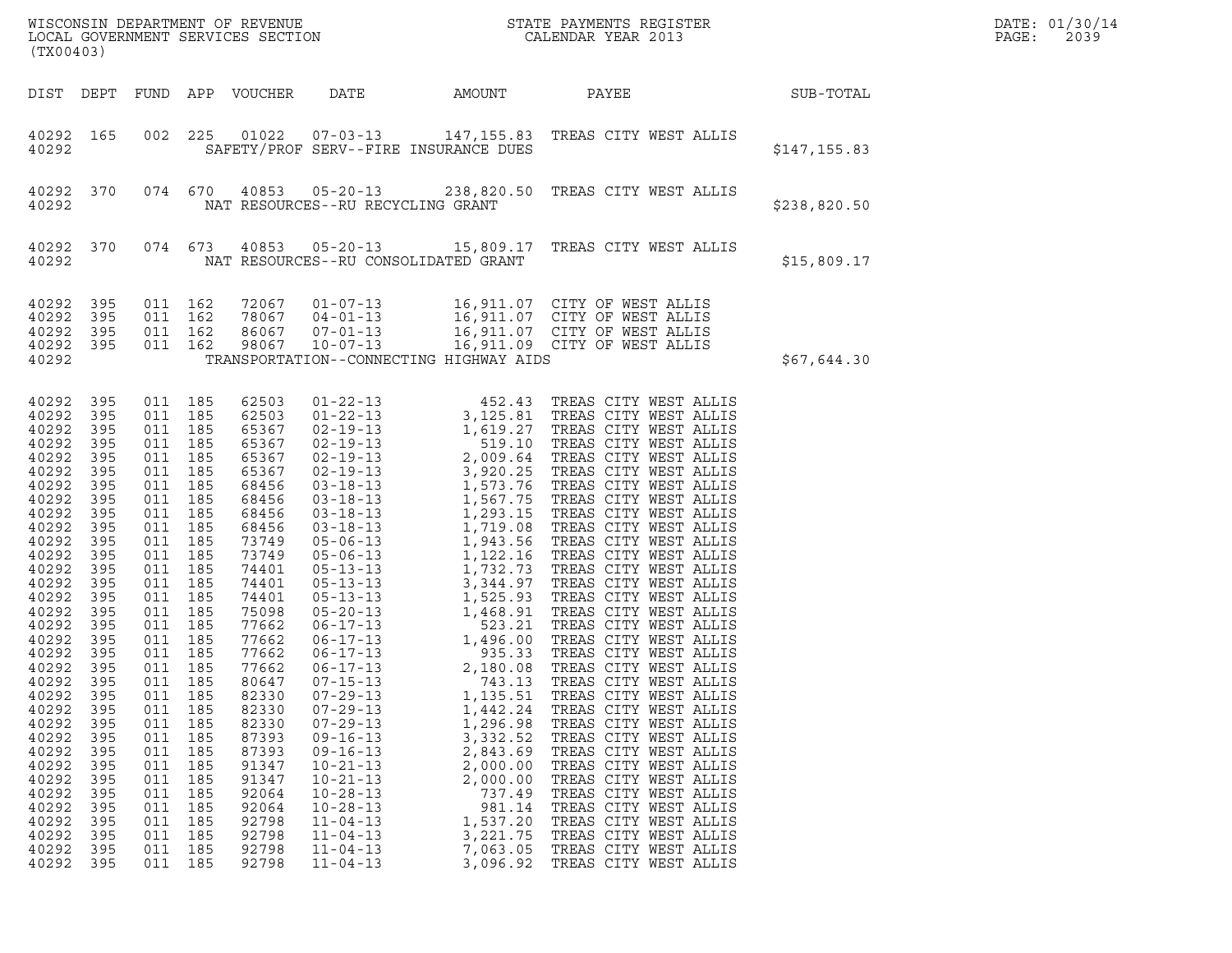| (TX00403)                                                                                                    |                                                                    |                                                          |                                                                                |                                                                                                 |                                                                                                         |                                          | ${\tt WISCO} {\tt NSM} {\tt NEMR} {\tt NEMR} {\tt NEMR} {\tt NEMR} {\tt NEMR} {\tt NEMR} {\tt NEMR} {\tt NEMR} {\tt NEMR} {\tt NEMR} {\tt NEMR} {\tt NEMR} {\tt NEMR} {\tt NEMR} {\tt NEMR} {\tt NEMR} {\tt NEMR} {\tt NEMR} {\tt NEMR} {\tt NEMR} {\tt NEMR} {\tt NEMR} {\tt NEMR} {\tt NEMR} {\tt NEMR} {\tt NEMR} {\tt NEMR} {\tt NEMR} {\tt NEMR} {\tt NEMR} {\tt NEMR} {\tt NEMR} {\tt NEMR} {\tt NEMR} {\tt NEMR}$ |                | DATE: 01/30/14<br>PAGE:<br>2040 |
|--------------------------------------------------------------------------------------------------------------|--------------------------------------------------------------------|----------------------------------------------------------|--------------------------------------------------------------------------------|-------------------------------------------------------------------------------------------------|---------------------------------------------------------------------------------------------------------|------------------------------------------|--------------------------------------------------------------------------------------------------------------------------------------------------------------------------------------------------------------------------------------------------------------------------------------------------------------------------------------------------------------------------------------------------------------------------|----------------|---------------------------------|
| DIST DEPT                                                                                                    |                                                                    |                                                          |                                                                                | FUND APP VOUCHER                                                                                | DATE                                                                                                    | AMOUNT                                   | PAYEE                                                                                                                                                                                                                                                                                                                                                                                                                    | SUB-TOTAL      |                                 |
| 40292<br>40292<br>40292 395<br>40292                                                                         | 395<br>395                                                         | 011 185<br>011 185<br>011 185                            |                                                                                | 93720<br>93720<br>95780                                                                         |                                                                                                         | TRANSPORTATION--HIGHWAY SAFETY-FEDERAL   | 11-12-13 8,999.07 TREAS CITY WEST ALLIS<br>11-12-13 2,477.46 TREAS CITY WEST ALLIS<br>12-02-13 758.88 TREAS CITY WEST ALLIS                                                                                                                                                                                                                                                                                              | \$77,740.15    |                                 |
| 40292 395<br>40292<br>40292<br>40292<br>40292                                                                | 395<br>395<br>395                                                  | 011 191<br>011 191<br>011 191<br>011 191                 |                                                                                | 71023<br>77023<br>85023<br>97023                                                                | $01 - 07 - 13$<br>04 - 01 - 13<br>07 - 01 - 13                                                          | TRANSPORTATION--GENERAL TRANSP AIDS-GTA  | 543,440.64 CITY OF WEST ALLIS<br>543,440.64 CITY OF WEST ALLIS<br>543,440.64 CITY OF WEST ALLIS<br>10-07-13 543,440.66 CITY OF WEST ALLIS                                                                                                                                                                                                                                                                                | \$2,173,762.58 |                                 |
| 40292<br>40292<br>40292<br>40292<br>40292<br>40292<br>40292<br>40292<br>40292<br>40292<br>40292 435<br>40292 | 435<br>435<br>435<br>435<br>435<br>435<br>435<br>435<br>435<br>435 | 005<br>005<br>005<br>005<br>005<br>005<br>005<br>005 000 | 000<br>000<br>000<br>000<br>000<br>005 000<br>000<br>005 000<br>000<br>005 000 | 90310<br>90314<br>90318<br>90321<br>90323<br>90325<br>90402<br>90403<br>90406<br>90408<br>90411 | $01 - 01 - 13$<br>$02 - 01 - 13$<br>$03 - 01 - 13$<br>$12 - 01 - 13$<br>HEALTH SERVICES--STATE/FED AIDS |                                          | 22,201.00 CITY OF WEST ALLIS<br>44,898.00 CITY OF WEST ALLIS<br>38,914.00 CITY OF WEST ALLIS<br>43,884.00 CITY OF WEST ALLIS<br>04-01-13<br>05-01-13<br>05-01-13<br>06-01-13<br>15,497.00 CITY OF WEST ALLIS<br>06-01-13<br>15,497.00 CITY OF WEST ALLIS<br>08-01-13<br>97,411.00 CITY OF WEST ALLIS<br>09-01-13<br>109,661.00 CITY OF WEST ALLIS<br>11 01-13<br>2.500.00 CITY OF WEST<br>6,664.00 CITY OF WEST ALLIS    | \$437,913.00   |                                 |
| 40292 435<br>40292                                                                                           |                                                                    |                                                          | 005 162                                                                        | 01HSD                                                                                           | 09-03-13                                                                                                | HS--AMBULANCE FUNDING ASSISTANCE GRANTS  | 11,643.31 CITY WEST ALLIS                                                                                                                                                                                                                                                                                                                                                                                                | \$11,643.31    |                                 |
| 40292 435<br>40292                                                                                           |                                                                    |                                                          | 005 163                                                                        | 01LGS                                                                                           |                                                                                                         | HS--PREPAID MEDICAL TRANSPORT REIMBURSE  | 11-18-13 110,100.00 CITY OF WEST ALLIS AMBULANCE                                                                                                                                                                                                                                                                                                                                                                         | \$110, 100.00  |                                 |
| 40292<br>40292 455<br>40292                                                                                  | 455                                                                | 002                                                      | 231<br>002 231                                                                 | 00126<br>00637                                                                                  | $02 - 19 - 13$<br>JUSTICE--LAW ENFORCEMENT TRAINING                                                     | 19,680.00                                | 01-30-13 960.00 TREAS CITY WEST ALLIS<br>TREAS CITY WEST ALLIS                                                                                                                                                                                                                                                                                                                                                           | \$20,640.00    |                                 |
| 40292 505<br>40292<br>40292                                                                                  | 505                                                                |                                                          | 002 620<br>002 620                                                             | 07069<br>10190                                                                                  | $02 - 25 - 13$                                                                                          | DOA--LAW ENFRCMNT OFICER SUPPMNTL GRANTS | 60,717.00 TREAS CITY WEST ALLIS<br>05-31-13 60,717.00 TREAS CITY WEST ALLIS                                                                                                                                                                                                                                                                                                                                              | \$121,434.00   |                                 |
| 40292 505<br>40292                                                                                           |                                                                    |                                                          |                                                                                |                                                                                                 | DOA--HOUSING ASSISTANCE GRANTS                                                                          |                                          | 002 745 03570 11-22-13 97,453.00 TREAS CITY WEST ALLIS                                                                                                                                                                                                                                                                                                                                                                   | \$97,453.00    |                                 |
| 40292 835<br>40292 835<br>40292                                                                              |                                                                    |                                                          | 002 105<br>002 105                                                             | 43958                                                                                           | $07 - 22 - 13$<br>81061 11-18-13<br>REVENUE--STATE SHARED REVENUES                                      |                                          | 2,693,067.50 TREAS CITY WEST ALLIS<br>6,077,640.75 TREAS CITY WEST ALLIS                                                                                                                                                                                                                                                                                                                                                 | \$8,770,708.25 |                                 |

40292 835 002 109 02927 07-22-13 177,455.00 TREAS CITY WEST ALLIS